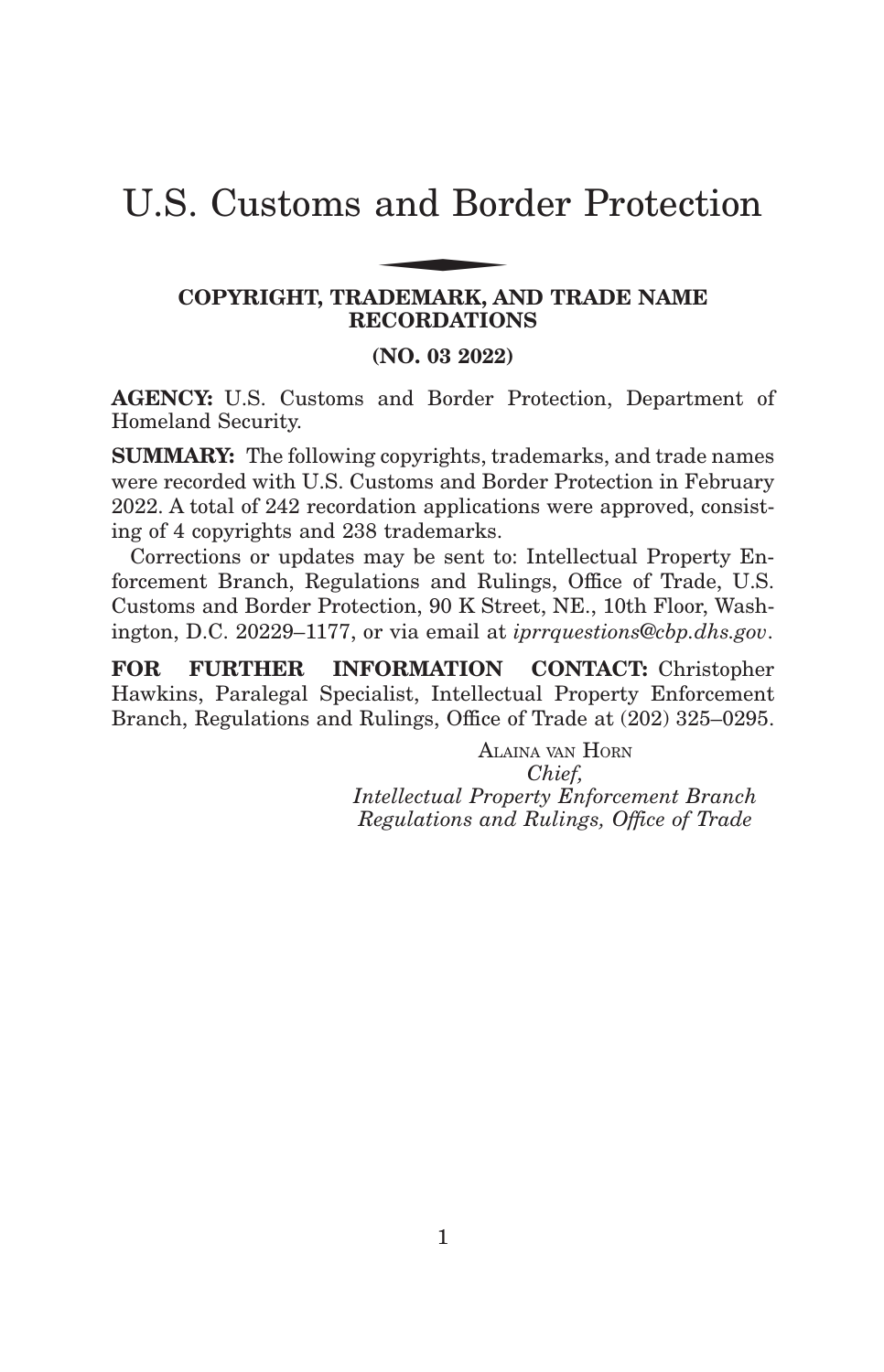| $\mathbf \zeta$          |  |  |
|--------------------------|--|--|
| ì<br>֧֚֚֚֝<br>֧֚֚֚֝<br>i |  |  |
|                          |  |  |
| Ì<br>トーくてしょ              |  |  |
| ĺ                        |  |  |
|                          |  |  |

| Recordation No. | Effective<br>Date | Expiration<br>Date | Name of Cop/Tmk/Tnm         | Owner Name                              | Restricted<br>GM     |
|-----------------|-------------------|--------------------|-----------------------------|-----------------------------------------|----------------------|
| COP 22-00011    | 03/04/2022        | 03/04/2042         | Jarvis Kingston Highlights. | Jarvis Kingston                         | Χo                   |
| COP 22-00012    | 03/14/2022        | 09/19/2041         | Mario Golf                  | CAMELOT CO., LTD., Transfer             | Χo                   |
| COP 22-00013    | 03/15/2022        | 03/15/2042         | Metroid Dread               | Nintendo of America Inc.                | $\tilde{X}^{\circ}$  |
| COP 22-00014    | 03/28/2022        | 02/27/2042         | TWO US Design.              | Aletta Anderson, Transfer               | $\overline{R}$       |
| TMK 02-00297    | 03/11/2022        | 11/28/2031         | ANGELS & DESIGN             | ANGELS BASEBALL L.P.                    | $\overline{R}$       |
| TMK 02-00323    | 03/29/2022        | 04/22/2032         | POKÉ BALL Design            | Nintendo of America Inc. CORPORATION    | Σó                   |
| TMK 02-00679    | 03/30/2022        | 06/19/2032         | GAME BOY ADVANCE            | Nintendo of America Inc. CORPORATION    | $\Sigma$             |
| TMK 02-00949    | 03/22/2022        | 07/31/2022         | STL (STYLIZED)              | St. Louis Cardinals, LLC                | $\overline{R}$       |
| TMK 03-00655    | 03/18/2022        | 06/30/2022         | WHITE SOX                   | CHICAGO WHITE SOX, LTD.                 | $\overline{N}$       |
| TMK 03-00660    | 03/18/2022        | 06/24/2032         | <b>BLUE JAYS</b>            | ROGERS BLUE JAYS BASEBALL PART-         | ż                    |
|                 |                   |                    |                             | NERSHIP CANADA                          |                      |
| TMK 03-00744    | 03/01/2022        | 08/21/2032         | 3 BALLERINA                 | Truong Giang Corporation                | Σó                   |
| TMK 04-00247    | 03/10/2022        | 01/15/2032         | GUCCI                       | GUCCI AMERICA, INC.                     | $\overline{N}$       |
| TMK 04-00248    | 03/10/2022        | 12/15/2031         | GUCCI                       | GUCCI AMERICA, INC.                     | $\tilde{X}^{\circ}$  |
| TMK 05-00471    | 03/22/2022        | 05/07/2025         | <b>AEO</b>                  | RETAIL ROYALTY COMPANY                  | $\overline{N}$       |
| TMK 05-01072    | 03/15/2022        | 06/27/2031         | TAMIFLU                     | HOFFMANN-LA ROCHE INC.                  | $\overline{N}$       |
| TMK 06-00164    | 03/18/2022        | 02/10/2032         | BLACK & MILD                | JOHN MIDDLETON CO.                      | $\tilde{X}^{\circ}$  |
| TMK 06-00331    | 03/16/2022        | 11/30/2027         | Music Man & DESIGN          | ERNIE BALL, INC. CORPORATION            | $\overline{N}$       |
| TMK 06-00559    | 03/22/2022        | 09/20/2030         | AE.                         | RETAIL ROYALTY COMPANY CORPO-<br>RATION | $\tilde{\mathbf{z}}$ |
|                 |                   |                    |                             |                                         |                      |

 $2\,$  CUSTOMS BULLETIN AND DECISIONS, VOL. 56, No. 15, April 20, 2022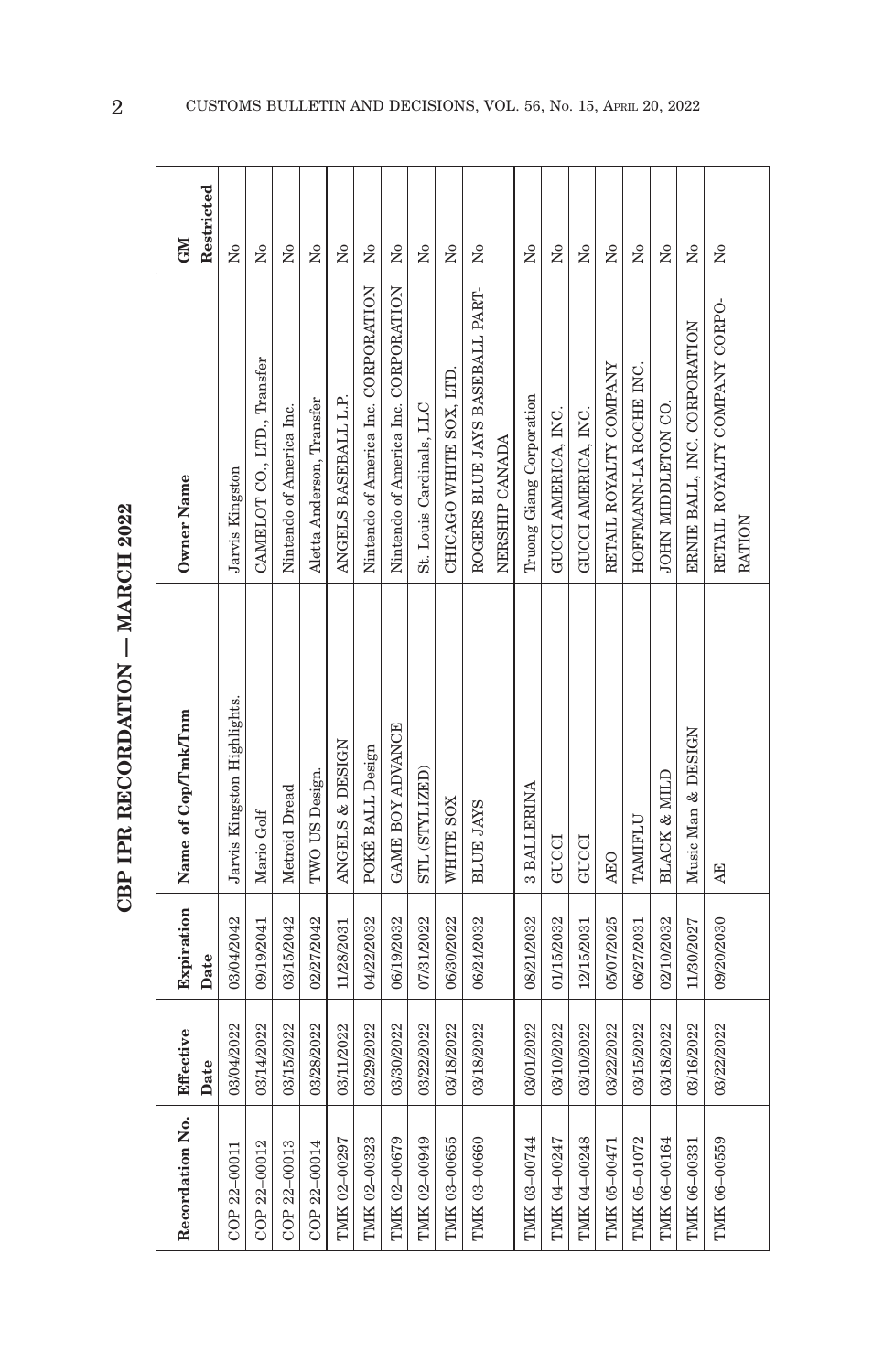| Recordation No. | Effective<br>Date | Expiration<br>Date | Name of Cop/Tmk/Tnm             | Owner Name                                        | Restricted<br><b>GMI</b> |
|-----------------|-------------------|--------------------|---------------------------------|---------------------------------------------------|--------------------------|
| TMK 06-00578    | 03/30/2022        | 06/26/2032         | <b>RICELAND</b>                 | Riceland Foods, Inc. CORPORATION                  | $\overline{M}$           |
| TMK 06-00770    | 03/29/2022        | 10/24/2031         | Design (Sword with three stars) | TENNESSEE FOOTBALL, INC. CORPO-<br>RATION         | ž                        |
| TMK 06-00982    | 03/01/2022        | 03/11/2032         | LUMINOR                         | OFFICINE PANERAI A.G. CORPORA-<br>TIONSWITZERLAND | ż                        |
| TMK 07-00165    | 03/11/2022        | 02/26/2032         | CHROME HEARTS                   | Chrome Hearts LLC                                 | $\overline{M}$           |
| TMK 07-00657    | 03/16/2022        | 07/17/2027         | ERNIE BALL                      | Ernie Ball, Inc. CORPORATION                      | Σò                       |
| TMK 07-00914    | 03/25/2022        | 01/05/2023         | <b>HARRIS</b>                   | L3HARRIS TECHNOLOGIES, INC.                       | $\overline{M}$           |
| TMK 07-00944    | 03/25/2022        | 03/16/2026         | Gates & Design                  | GATES CORPORATION                                 | Χo                       |
| TMK 07-00945    | 03/25/2022        | 08/30/2029         | Gates & DESIGN                  | GATES CORPORATION CORPORATION                     | $\Sigma$                 |
| TMK 07-00956    | 03/25/2022        | 09/11/2024         | POLY CHAIN (STYLIZED)           | GATES CORPORATION                                 | ż                        |
| TMK 08-00174    | 03/04/2022        | 01/03/2032         | <b>MAZOLA</b>                   | ACH Food Companies, Inc.                          | Σò                       |
| TMK 09-00014    | 03/18/2022        | 01/26/2032         | <b>KRAKUS</b> Design            | SQUARE ENTERPRISES CORPORA-<br>TION               | $\tilde{\mathbf{z}}$     |
| TMK 09-00114    | 03/22/2022        | 07/08/2027         | AMERICAN EAGLE OUTFITTERS       | RETAIL ROYALTY COMPANY CORPO-<br>RATION           | Σò                       |
| TMK 09-00118    | 03/18/2022        | 11/07/2027         | 1977                            | Retail Royalty Company                            | $\tilde{\mathbf{z}}$     |
| TMK 09-00122    | 03/22/2022        | 11/12/2028         | <b>AERIE</b>                    | RETAIL ROYALTY COMPANY                            | Σó                       |
| TMK 09-00123    | 03/22/2022        | 03/09/2029         | AMERICAN EAGLE                  | Retail Royalty Company                            | ż                        |

**CBP IPR RECORDATION - MARCH 2022 CBP IPR RECORDATION — MARCH 2022**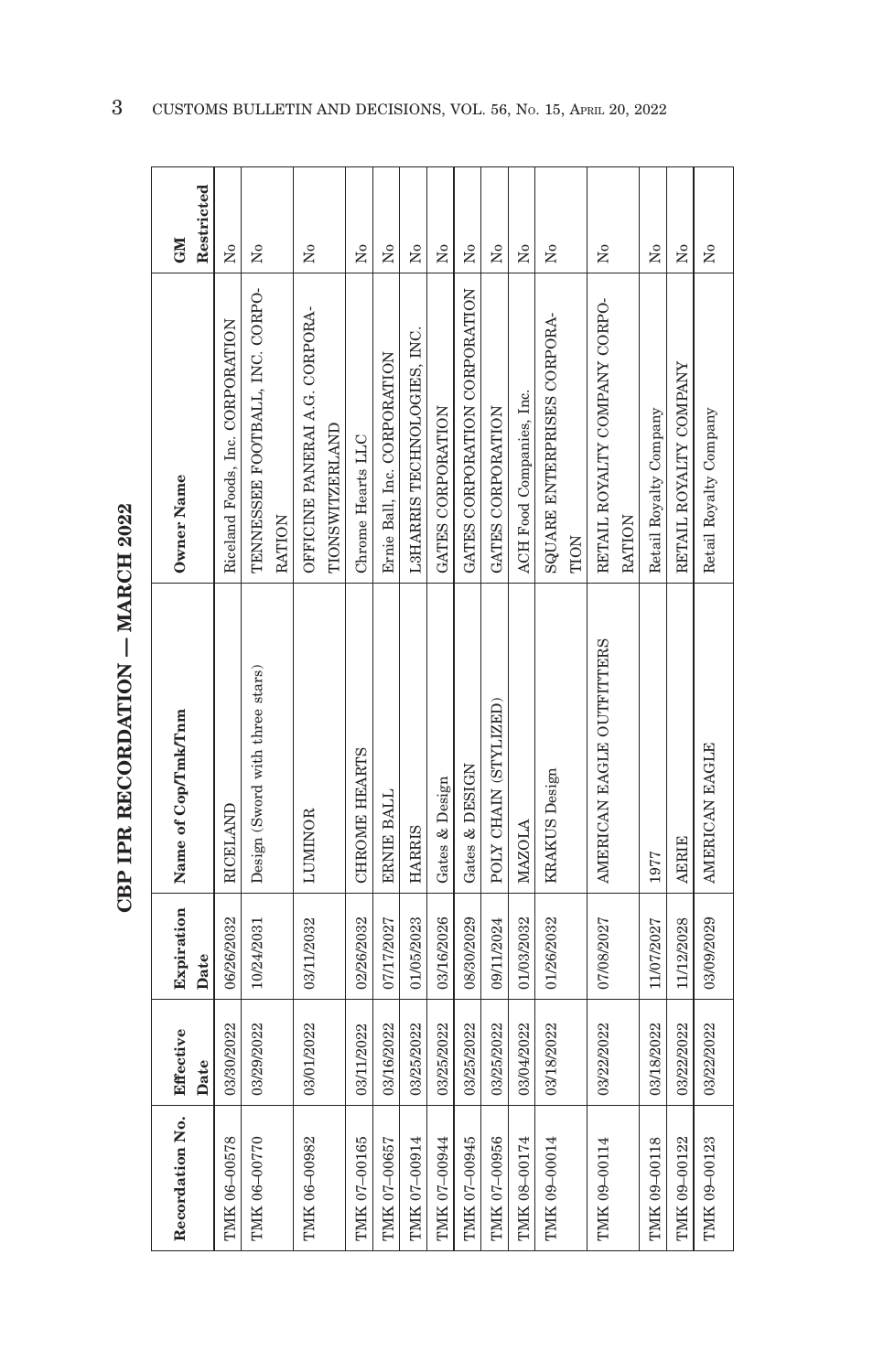| c<br>C      |  |
|-------------|--|
| י<br>יובר א |  |
|             |  |
| İ           |  |
| トウくじょう      |  |
| ŗ           |  |
|             |  |

| Recordation No. | Effective<br>Date | Expiration<br>Date | Name of Cop/Tmk/Tnm       | Owner Name                                         | Restricted<br><b>GM</b> |
|-----------------|-------------------|--------------------|---------------------------|----------------------------------------------------|-------------------------|
| TMK 09-00136    | 03/22/2022        | 11/12/2027         | AMERICAN EAGLE OUTFITTERS | RETAIL ROYALTY COMPANY CORPO-<br>RATION            | Σò                      |
| TMK 09-00185    | 03/21/2022        | 03/18/2032         | MICHAEL KORS              | MICHAEL KORS, L. L. C.                             | $\tilde{z}$             |
| TMK 09-00288    | 03/22/2022        | 04/09/2031         | LAUREN                    | PRL USA Holdings, Inc.                             | Σò                      |
| TMK 09-01059    | 03/22/2022        | 03/27/2026         | AMERICAN EAGLE            | Retail Royalty Company CORPORATION<br>89109        | ż                       |
| TMK 09-01071    | 03/22/2022        | 09/09/2029         | AMERICAN EAGLE            | Retail Royalty Company                             | $\tilde{X}^{\circ}$     |
| TMK 11-00381    | 03/22/2022        | 04/09/2031         | LAUREN                    | PRL USA Holdings, Inc.                             | ż                       |
| TMK 11-00418    | 03/22/2022        | 02/27/2031         | RALPH LAUREN              | PRL USA HOLDINGS, INC.                             | Σò                      |
| TMK 11-00628    | 03/22/2022        | 02/16/2031         | FLYING EAGLE DESIGN       | Retail Royalty Company                             | Σò                      |
| TMK 11-00714    | 03/28/2022        | 04/01/2028         | OXO & DESIGN              | Helen of Troy Limited CORPORATION                  | $\tilde{\mathbf{z}}$    |
|                 |                   |                    |                           | <b>BARBADOS</b>                                    |                         |
| TMK 12-00025    | 03/04/2022        | 04/02/2032         | GM Logo Design            | GENERAL MOTORS LLC                                 | Σò                      |
| TMK 12-00078    | 03/04/2022        | 02/06/2032         | POKÉ BALL Design          | Nintendo of America Inc. CORPORATION               | $\tilde{\mathbf{X}}$    |
| TMK 12-00088    | 03/10/2022        | 03/31/2032         | <b>POISE</b>              | KIMBERLY-CLARK WORLDWIDE, INC.                     | Σ°                      |
| TMK 12-00094    | 03/04/2022        | 02/20/2032         | POKÉ BALL Design          | Nintendo of America Inc. CORPORATION               | $\Sigma$                |
| TMK 12-00234    | 03/16/2022        | 02/06/2032         | PAPER MARIO               | Nintendo of America Inc                            | $\overline{N}$          |
| TMK 12-00416    | 03/30/2022        | 05/31/2032         | NINTENDO3DS               | Nintendo of America Inc. CORPORATION               | $\tilde{X}^{\circ}$     |
| TMK 12-00437    | 03/10/2022        | 03/06/2032         | HAVAIANAS & DESIGN        | ALPARGATAS S.A. CORPORATIONBRA-<br>$\overline{21}$ | $\tilde{\mathbf{X}}$    |
|                 |                   |                    |                           |                                                    |                         |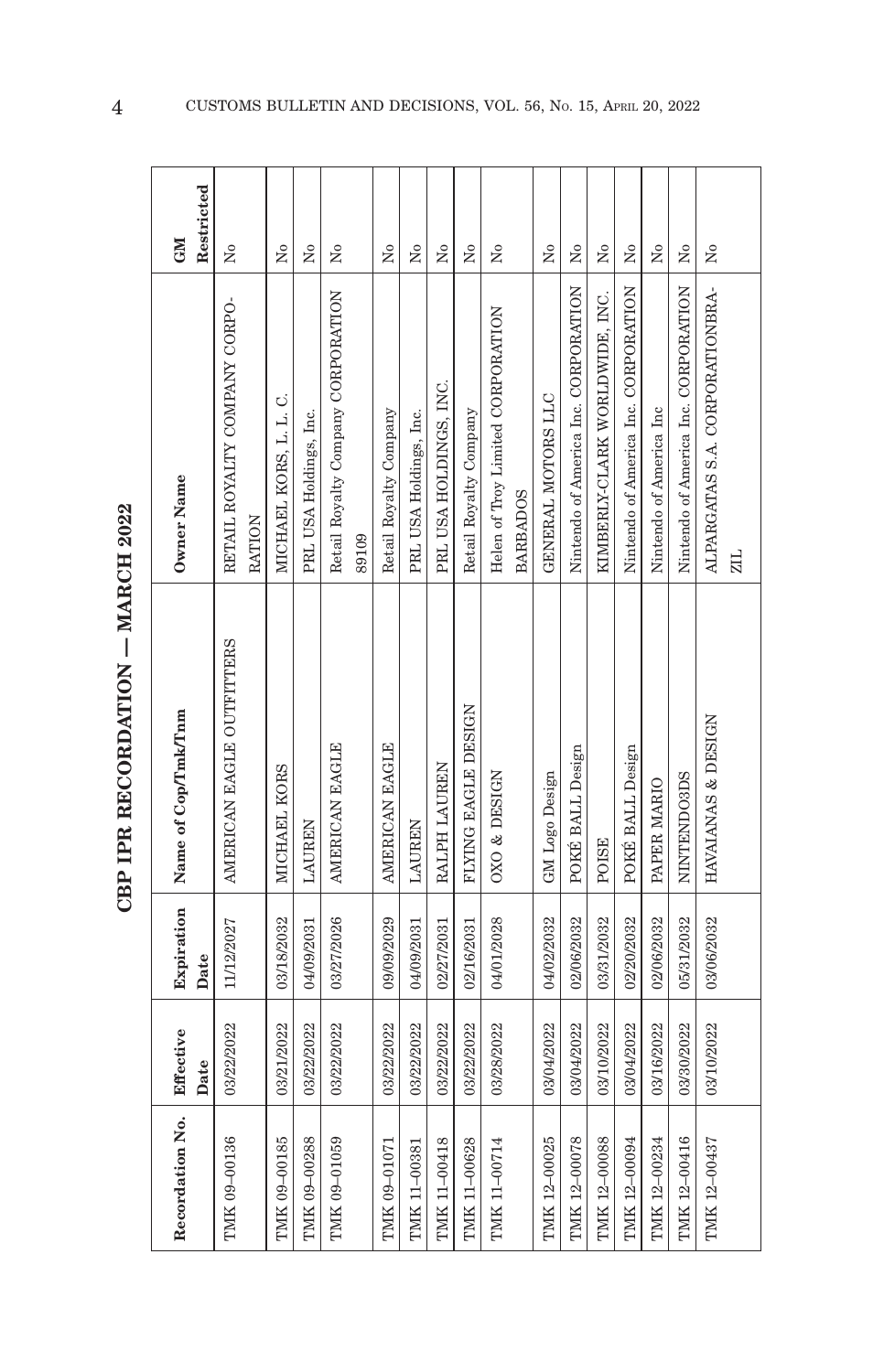| $\mathbf \zeta$          |  |  |
|--------------------------|--|--|
| ì<br>֧֚֚֚֝<br>֧֚֚֚֝<br>i |  |  |
|                          |  |  |
| Ì<br>トーくてしょ              |  |  |
| ĺ                        |  |  |
|                          |  |  |

| Recordation No. | Effective<br>Date | Expiration<br>Date | Name of Cop/Tmk/Tnm       | Owner Name                         | Restricted<br><b>GM</b> |
|-----------------|-------------------|--------------------|---------------------------|------------------------------------|-------------------------|
| TMK 12-00668    | 03/11/2022        | 02/05/2032         | LSI                       | LSI Industries Inc.                | $\tilde{z}$             |
| TMK 12-01063    | 03/18/2022        | 11/11/2031         | <b>SAMSUNG</b>            | SAMSUNG ELECTRONICS AMERICA,       | $\tilde{\mathbf{z}}$    |
|                 |                   |                    |                           | INC.                               |                         |
| TMK 13-00267    | 03/28/2022        | 02/08/2032         | MICHAEL KORS              | Michael Kors, L.L.C.               | $\tilde{\mathbf{X}}$    |
| TMK 13-00274    | 03/10/2022        | 12/11/2031         | FAR NIENTE                | FN Cellars, LLC                    | ż                       |
| TMK 13-00287    | 03/28/2022        | 02/23/2031         | PUR & DESIGN              | HELEN OF TROY BARBADOS             | Σó                      |
| TMK 13-00323    | 03/11/2022        | 01/11/2032         | TRIJICON & DESIGN         | Trijicon, Inc.                     | $\tilde{\mathbf{X}}$    |
| TMK 13-00330    | 03/18/2022        | 01/11/2032         | TRIJICON & DESIGN         | Trijicon, Inc.                     | $\tilde{\mathbf{z}}$    |
| TMK 13-00334    | 03/22/2022        | 04/12/2029         | Æ                         | RETAIL ROYALTY COMPANY CORPO-      | Σò                      |
|                 |                   |                    |                           | RATION                             |                         |
| TMK 13-00973    | 03/10/2022        | 07/18/2026         | Beverage Glass DESIGN     | Tervis Tumbler Company             | Σó                      |
| TMK 13-01000    | 03/10/2022        | 09/14/2031         | T & DESIGN                | Tervis Tumbler Company CORPORATION | ż                       |
| TMK 13-01073    | 03/22/2022        | 05/20/2030         | Checkerboard Shoe Design  | VANS, INC.                         | Σò                      |
| TMK 13-01074    | 03/22/2022        | 11/04/2028         | Sidestripe on Shoe Design | Vans, Inc.                         | ż                       |
| TMK 14-00139    | 03/04/2022        | 01/09/2032         | SUSTIVA                   | BRISTOL-MYERS SQUIBB PHARMA        | ż                       |
|                 |                   |                    |                           | <b>COMPANY</b>                     |                         |
| TMK 14-00515    | 03/17/2022        | 06/21/2031         | LEVITON & DESIGN          | LEVITON MANUFACTURING CO.          | Σó                      |
| TMK 14-00817    | 03/04/2022        | 06/22/2031         | <b>BELLAZURE</b>          | Sobel Westex                       | Σó                      |
| TMK 14-00986    | 03/28/2022        | 04/10/2022         | VERSAJUST                 | BENDIX COMMERCIAL VEHICLE SYS-     | $\tilde{\mathsf{z}}$    |
|                 |                   |                    |                           | TEMS LLC                           |                         |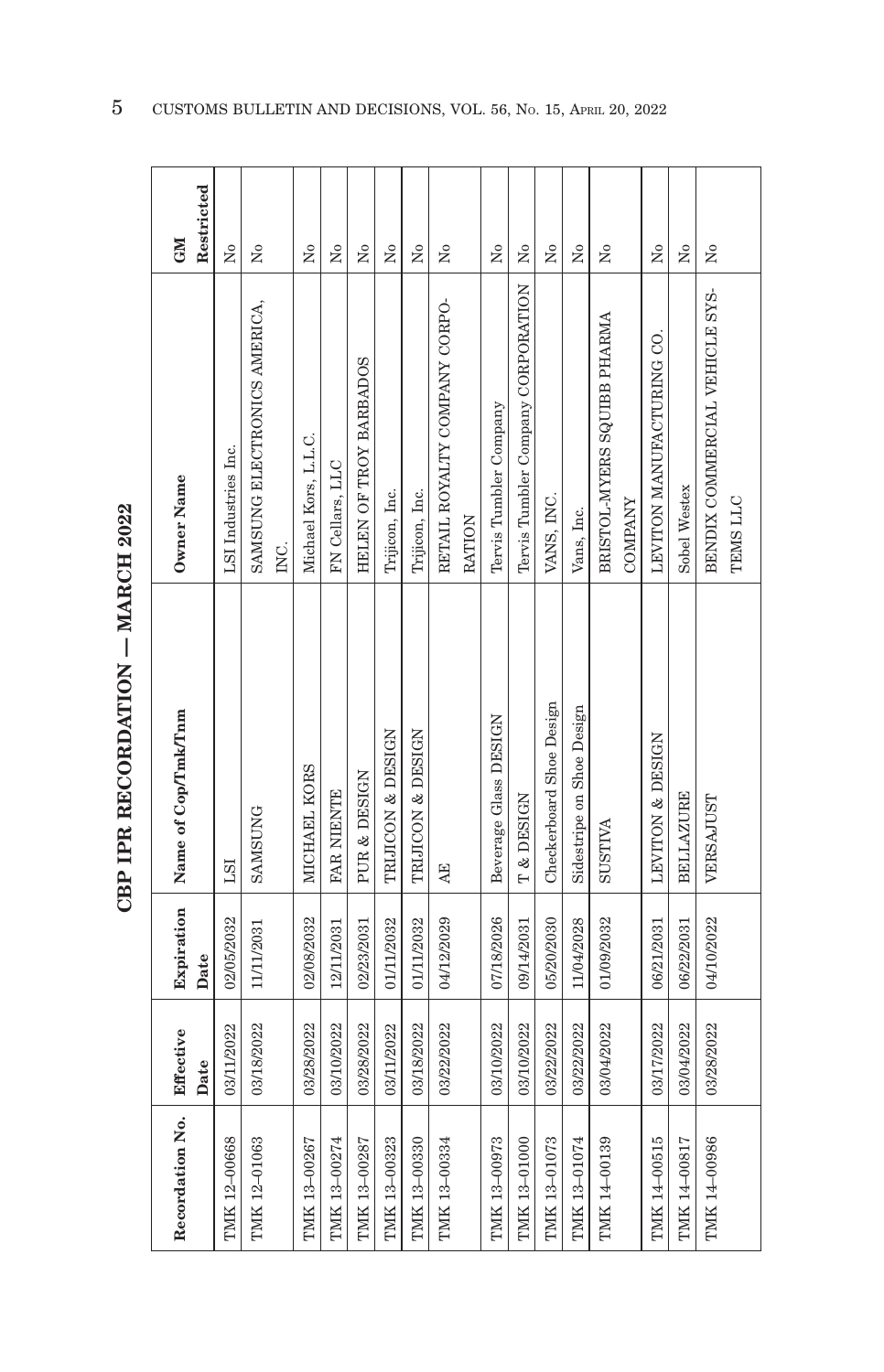| $\mathbf \zeta$          |  |  |
|--------------------------|--|--|
| ì<br>֧֚֚֚֝<br>֧֚֚֚֝<br>i |  |  |
|                          |  |  |
| Ì<br>トーくてしょ              |  |  |
| ĺ                        |  |  |
|                          |  |  |

| Recordation No. Effective |            | Expiration | Name of Cop/Tmk/Tnm                | Owner Name                          | GM                      |  |
|---------------------------|------------|------------|------------------------------------|-------------------------------------|-------------------------|--|
|                           | Date       | Date       |                                    |                                     | Restricted              |  |
| TMK 15-00098              | 03/04/2022 | 03/04/2032 | OnStar Design (OnStar Button Logo) | ONSTAR, LLC                         | $\overline{X}^{\circ}$  |  |
| TMK 15-00338              | 03/11/2022 | 01/27/2032 | Miscellaneous (Wavy Lines) Design  | PGI POLYMER, INC.                   | Σó                      |  |
| TMK 15-00504              | 03/16/2022 | 03/04/2028 | PREVAGEN                           | QUINCY BIOSCIENCE, LLC              | Σò                      |  |
| TMK 15-01177              | 03/11/2022 | 03/27/2032 | QRT                                | NORDOST CORPORATION                 | $\overline{R}$          |  |
| TMK 16-00523              | 03/28/2022 | 02/09/2032 | WATERPIK                           | WATER PIK, INC. CORPORATION         | $\tilde{X}^{\circ}$     |  |
| TMK 16-00538              | 03/28/2022 | 03/04/2032 | WATERPIK & DESIGN                  | WATER PIK, INC. CORPORATION         | $\tilde{\rm X}^{\rm o}$ |  |
| TMK 16-00755              | 03/01/2022 | 01/09/2032 | <b>CFA</b>                         | CFA INSTITUTE NON-STOCK CORPO-      | $\tilde{\mathbf{z}}$    |  |
|                           |            |            |                                    | RATION                              |                         |  |
| TMK 16-00781              | 03/22/2022 | 10/05/2031 | <b>INSTAX</b>                      | FUJIFILM Corporation Japan          | Σó                      |  |
| TMK 16-00966              | 03/04/2022 | 08/24/2031 | POLARIS &DESIGN                    | Polaris Industries Inc. CORPORATION | Σó                      |  |
| TMK 16-01040              | 03/04/2022 | 12/27/2031 | SKIMMIES                           | Jockey International, Inc. CORPORA- | Σò                      |  |
|                           |            |            |                                    | TION                                |                         |  |
| TMK 16-01065              | 03/25/2022 | 02/01/2032 | <b>RZR</b>                         | Polaris Industries Inc.             | Σó                      |  |
| TMK 17-00054              | 03/14/2022 | 01/18/2032 | <b>ZELBORAF</b>                    | Genentech, Inc.                     | Σó                      |  |
| TMK 17-00061              | 03/25/2022 | 12/20/2031 | AMERICAN QUALITY MAVERICK          | ITG BRANDS, LLC                     | Σó                      |  |
|                           |            |            | <b>CIGARETTES &amp; DESIGN</b>     |                                     |                         |  |
| TMK 17-00099              | 03/25/2022 | 02/28/2032 | AMERICAN QUALITY MAVERICK          | ITG BRANDS, LLC                     | $\tilde{\mathbf{z}}$    |  |
|                           |            |            | CIGARETTES & Design                |                                     |                         |  |
| TMK 17-00397              | 03/22/2022 | 02/15/2032 | HYDRO FLASK                        | HELEN OF TROY LIMITED               | Σó                      |  |
| TMK 17-00868              | 03/25/2022 | 03/06/2032 | <b>TOPAZ</b>                       | Topaz Lighting Corp.                | $\tilde{X}^{\circ}$     |  |
|                           |            |            |                                    |                                     |                         |  |

6 CUSTOMS BULLETIN AND DECISIONS, VOL. 56, NO. 15, APRIL 20, 2022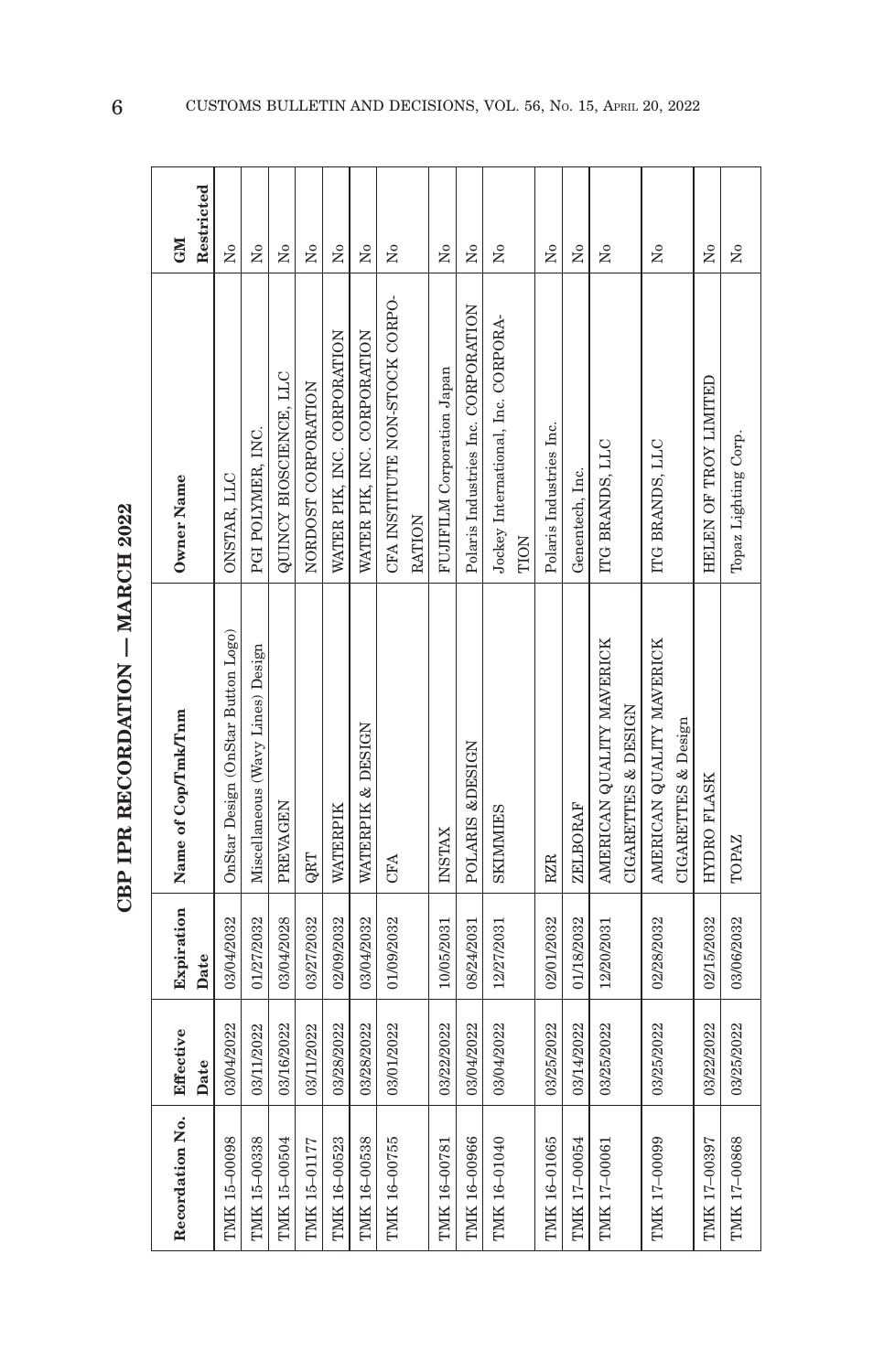| Recordation No. Effective | Date       | Expiration<br>Date | Name of Cop/Tmk/Tnm            | Owner Name                        | Restricted<br><b>GM</b>                     |
|---------------------------|------------|--------------------|--------------------------------|-----------------------------------|---------------------------------------------|
| TMK 18-00144              | 03/18/2022 | 06/13/2032         | MJB & DESIGN                   | MJB Wood Group, Inc. CORPORATION  | Σô                                          |
| TMK 18-00398              | 03/10/2022 | 03/15/2032         | JOS. A. BANK                   | THE JOSEPH A. BANK MFG. CO., INC. | $\tilde{\mathbf{z}}$                        |
| TMK 18-00891              | 03/25/2022 | 06/09/2030         | <b>OXO</b>                     | Helen of Troy Limited CORPORATION | $\mathop{\mathrm{N}}\nolimits_{\mathrm{O}}$ |
|                           |            |                    |                                | <b>BARBADOS</b>                   |                                             |
| TMK 18-00893              | 03/28/2022 | 09/01/2030         | <b>OXO</b>                     | Helen of Troy Limited CORPORATION | $\tilde{\mathbf{z}}$                        |
|                           |            |                    |                                | <b>BARBADOS</b>                   |                                             |
| TMK 18-00896              | 03/28/2022 | 03/21/2031         | <b>DOLOXO</b>                  | Helen of Troy Limited CORPORATION | Χo                                          |
|                           |            |                    |                                | <b>BARBADOS</b>                   |                                             |
| TMK 18-00897              | 03/28/2022 | 10/30/2031         | <b>OXO</b>                     | HELEN OF TROY LIMITED CORPORA-    | $\tilde{z}$                                 |
|                           |            |                    |                                | <b>TION BARBADOS</b>              |                                             |
| TMK 18-00899              | 03/28/2022 | 04/16/2031         | <b>OXO</b>                     | HELEN OF TROY LIMITED (BARBA-     | Σò                                          |
|                           |            |                    |                                | DOS) CORPORATION BARBADOS         |                                             |
| TMK 18-01053              | 03/28/2022 | 06/09/2030         | GOOD GRIPS & DESIGN (STYLIZED) | Helen of Troy Limited CORPORATION | Σò                                          |
|                           |            |                    |                                | <b>BARBADOS</b>                   |                                             |
| TMK 18-01201              | 03/04/2022 | 02/22/2032         | GOOGLE (STYLIZED)              | <b>GOOGLE LLC</b>                 | Χo                                          |
| TMK 18-01236              | 03/11/2022 | 02/06/2032         | NATURE2 & DESIGN               | ZODIAC POOL SYSTEMS LLC           | $\overline{M}$                              |
| TMK 20-00548              | 03/17/2022 | 01/02/2032         | <b>GATEWAY</b>                 | ACER INCORPORATED                 | $\tilde{X}^{\circ}$                         |
| TMK 20-00603              | 03/10/2022 | 06/21/2031         | ALLEN-BRADLEY                  | ROCKWELL AUTOMATION, INC.         | Σò                                          |
| TMK 20-00605              | 03/04/2022 | 01/13/2032         | ALLEN-BRADLEY                  | Rockwell Automation, Inc.         | Σó                                          |
| TMK 20-00606              | 03/10/2022 | 06/21/2031         | ALLEN-BRADLEY                  | ROCKWELL AUTOMATION, INC.         | Σò                                          |

**CBP IPR RECORDATION - MARCH 2022 CBP IPR RECORDATION — MARCH 2022**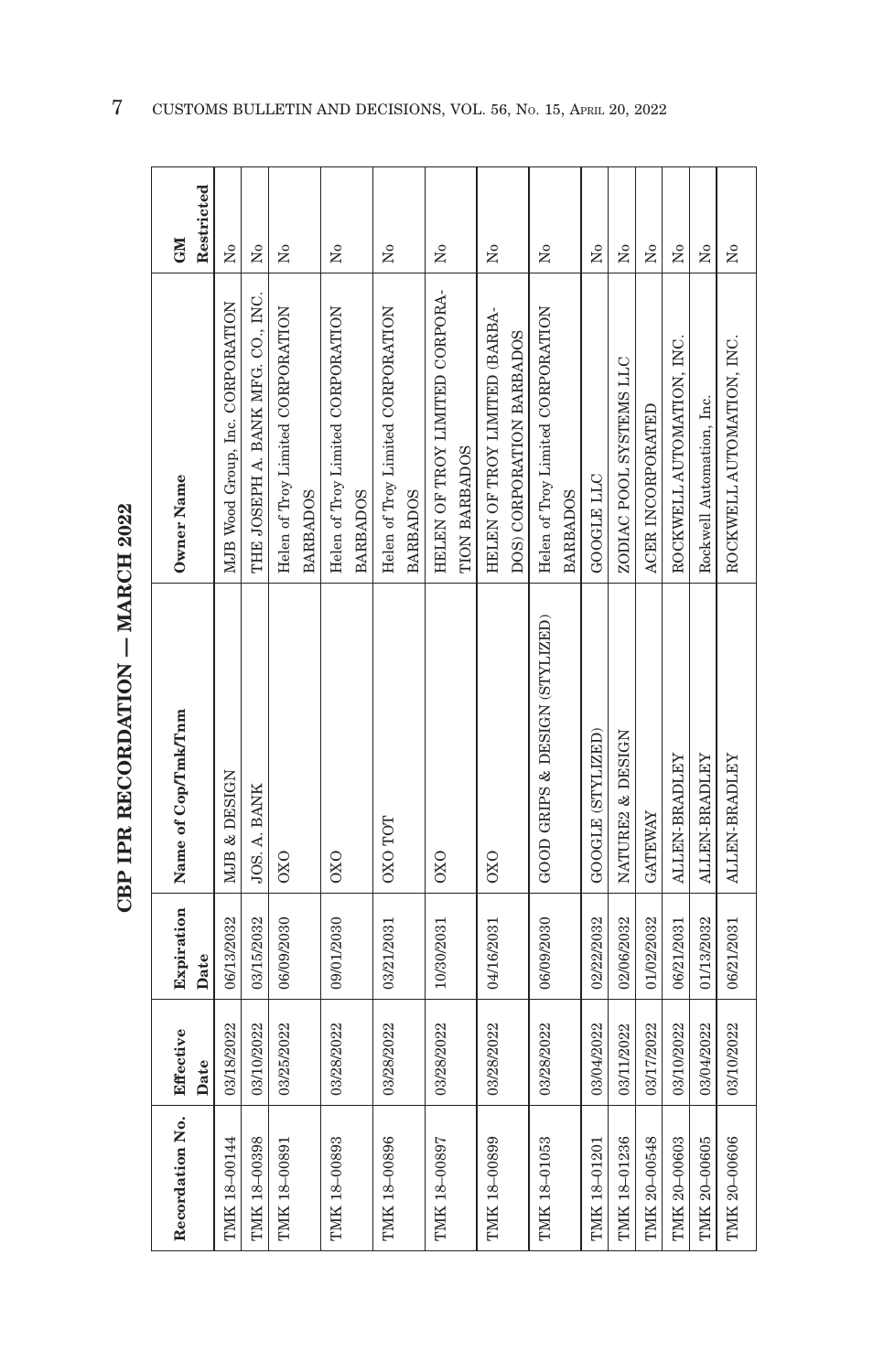| č           |
|-------------|
| }<br>ا<br>Ĭ |
|             |
| ・・・・・・・・・   |
|             |
|             |
|             |

| Recordation No.   Effective | Date       | Date       | Expiration Name of Cop/Tmk/Tnm | Owner Name                          | Restricted<br>GM        |
|-----------------------------|------------|------------|--------------------------------|-------------------------------------|-------------------------|
| TMK 20-00748                | 03/10/2022 | 12/06/2031 | <b>OUTLAW HELMETS</b>          | NANAL, INC.                         | Σò                      |
| TMK 20-00765                | 03/28/2022 | 11/30/2031 | <b>GREENCHIP</b>               | NXP B.V.                            | Σó                      |
| TMK 20-00776                | 03/18/2022 | 02/01/2032 | <b>KINETIS</b>                 | NXP USA, INC.                       | $\tilde{\mathbf{X}}$    |
| TMK 20-00833                | 03/03/2022 | 03/06/2032 | H & DESIGN                     | HYUNDAI MOTOR COMPANY REPUB-        | $\tilde{\mathbf{z}}$    |
|                             |            |            |                                | LIC OF KOREA                        |                         |
| TMK 20-00943                | 03/25/2022 | 07/14/2032 | <b>JERZEES</b>                 | RUSSELL BRANDS, LLC                 | $\overline{N}$          |
| TMK 20-01246                | 03/10/2022 | 05/01/2031 | XELEMENT MOTORCYCLE GEAR       | NANAL, INC. CORPORATION             | $\tilde{\mathbf{X}}$    |
| TMK 22-00157                | 03/01/2022 | 10/24/2027 | PP2 BY PRO PLAYER & DESIGN     | ULC IP HOLDINGS, LLC                | ż                       |
| TMK 22-00158                | 03/01/2022 | 05/15/2032 | <b>SATORI PETS</b>             | Orbital Research LLC                | Σó                      |
| TMK 22-00159                | 03/01/2022 | 01/31/2028 | FIRE LION                      | Holloway, Kerith INDIVIDUAL         | Σò                      |
| TMK 22-00160                | 03/01/2022 | 06/05/2029 | FIFTH AND WELSHIRE             | Bleu Reverie, LLC                   | ż                       |
| TMK 22-00161                | 03/01/2022 | 01/06/2026 | PRO PLAYER                     | ULC IP HOLDINGS, LLC                | $\tilde{\mathbf{z}}$    |
| TMK 22-00162                | 03/01/2022 | 02/09/2025 | PRO PLAYER                     | ULC IP HOLDINGS, LLC                | Σò                      |
| TMK 22-00163                | 03/01/2022 | 12/18/2022 | PRO PLAYER                     | ULC IP HOLDINGS, LLC                | $\tilde{\rm x}^{\rm o}$ |
| TMK 22-00164                | 03/01/2022 | 02/07/2031 | P & DESIGN                     | ULC IP HOLDINGS, LLC                | Σ°                      |
| TMK 22-00165                | 03/02/2022 | 02/16/2032 | PRO PLAYER LEGACY COLLECTION   | ULC IP HOLDINGS, LLC                | $\tilde{\rm x}$         |
| TMK 22-00166                | 03/02/2022 | 07/23/2029 | NEOSAN LABS                    | NeoSan Labs Inc.                    | $\tilde{\rm x}^{\rm o}$ |
| TMK 22-00167                | 03/04/2022 | 08/17/2026 | <b>DENTALIFE</b>               | Societe des Produits NestleSWITZER- | $\tilde{X}^{\circ}$     |
|                             |            |            |                                | LAND                                |                         |

8 CUSTOMS BULLETIN AND DECISIONS, VOL. 56, No. 15, APRIL 20, 2022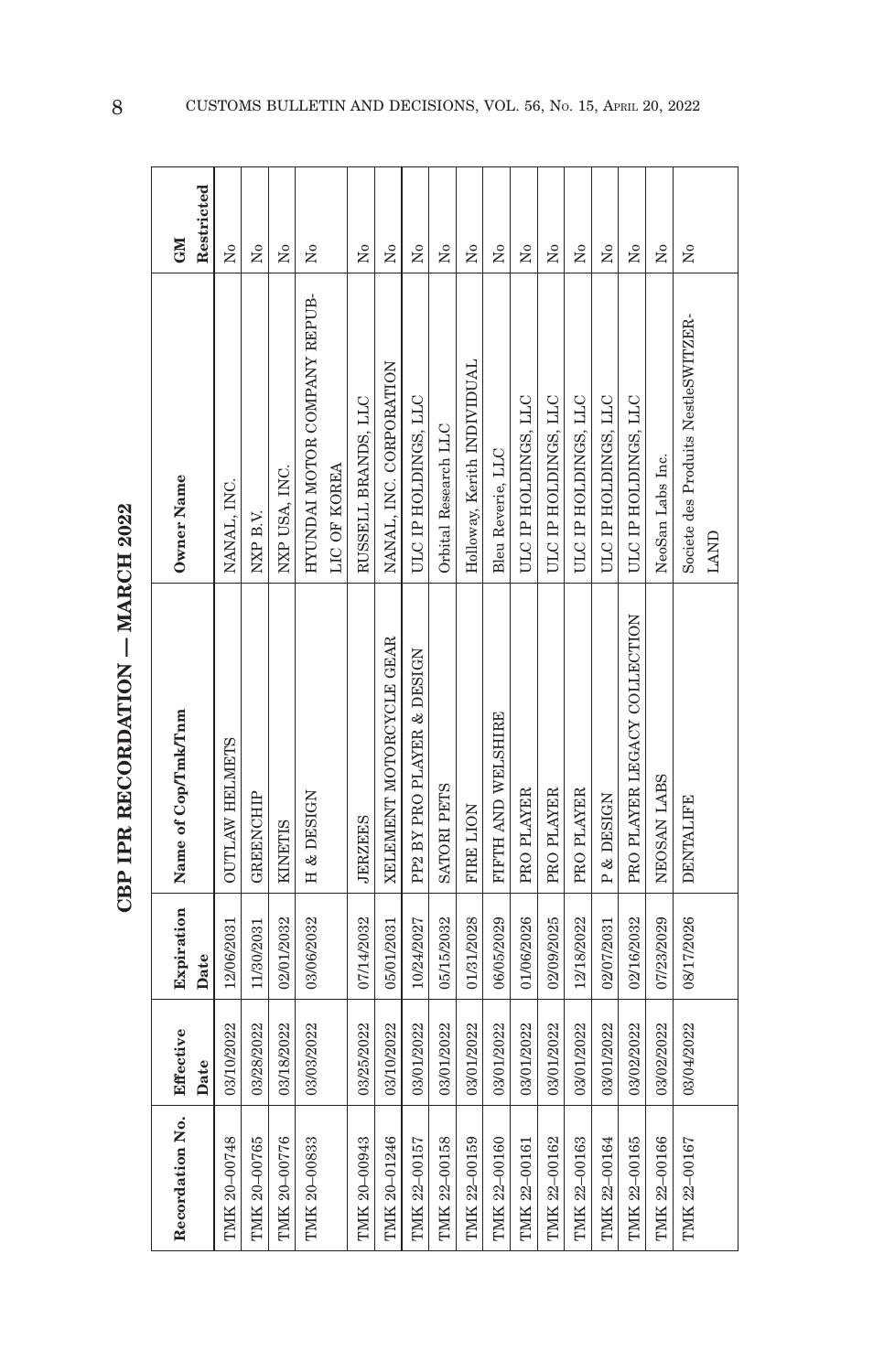| c<br>C      |  |
|-------------|--|
| י<br>יובר א |  |
|             |  |
| İ           |  |
| トウくじょう      |  |
| ŗ           |  |
|             |  |

| Recordation No. | Effective<br>Date | Expiration<br>Date | Name of Cop/Tmk/Tnm                                | Owner Name                                        | Restricted<br><b>CM</b>                                                |
|-----------------|-------------------|--------------------|----------------------------------------------------|---------------------------------------------------|------------------------------------------------------------------------|
| TMK 22-00168    | 03/04/2022        | 08/03/2026         | <b>ONE</b>                                         | Societe des Produits Nestle S.A. SWIT-<br>ZERLAND | Σó                                                                     |
| TMK 22-00169    | 03/04/2022        | 06/30/2032         | <b>GUSHERS</b>                                     | GENERAL MILLS MARKETING, INC.                     | $\tilde{X}^{\circ}$                                                    |
| TMK 22-00170    | 03/04/2022        | 07/26/2026         | Orange With Two Leaves Design (Color)              | Sunkist Growers, Inc. CORPORATION                 | $\tilde{z}$                                                            |
| TMK 22-00171    | 03/04/2022        | 07/04/2022         | Orange With Two Leaves Design (BLACK<br>AND WHITE) | SUNKIST GROWERS, INC.                             | $\tilde{Z}$                                                            |
| TMK 22-00172    | 03/04/2022        | 09/01/2024         | K & DESIGN                                         | KNOWLES ELECTRONICS, LLC                          | $\tilde{X}^{\circ}$                                                    |
| TMK 22-00173    | 03/04/2022        | 12/09/2024         | <b>KNOWLES</b>                                     | Knowles Electronics, LLC                          | ż                                                                      |
| TMK 22-00174    | 03/10/2022        | 09/24/2027         | KAREEM ABDUL-JABBAR                                | Ain Jeem, Inc.                                    | $\tilde{X}^{\circ}$                                                    |
| TMK 22-00175    | 03/10/2022        | 04/18/2032         | Supreme Logo & DESIGN                              | Chapter 4 Corp. DBA SUPREME CORPO-<br>RATION      | $\tilde{Z}$                                                            |
| TMK 22-00176    | 03/10/2022        | 05/15/2032         | CREST PRODUCTS                                     | <b>CREST</b> Corporation                          | $\tilde{X}^{\circ}$                                                    |
|                 |                   |                    |                                                    |                                                   |                                                                        |
| TMK 22-00177    | 03/10/2022        | 06/01/2032         | IVY BARK & DESIGN                                  | Bryant Marlina A SOLE PROPRIETOR-<br><b>SHIP</b>  | Σò                                                                     |
| TMK 22-00178    | 03/10/2022        | 12/02/2024         | DUTCH BROS                                         | DUTCH BROS., LLC                                  | $\tilde{X}^{\circ}$                                                    |
| TMK 22-00179    | 03/10/2022        | 11/20/2023         | SY40BE                                             | McCONWAY & TORLEY, LLC                            | Σò                                                                     |
| TMK 22-00180    | 03/10/2022        | 05/05/2029         | DUTCH BROS COFFEE & DESIGN                         | Dutch Bros., LLC                                  | $\overline{R}$                                                         |
| TMK 22-00181    | 03/10/2022        | 02/28/2027         | Windmill Design                                    | DUTCH BROS., LLC                                  | $\rm \stackrel{\circ}{\rm \stackrel{\circ}{\rm \scriptscriptstyle M}}$ |
| TMK 22-00182    | 03/10/2022        | 09/25/2029         | Shark MOUTH DESIGN                                 | SPRAY MORET, LLC                                  | Σò                                                                     |
| TMK 22-00183    | 03/11/2022        | 06/17/2022         | SY40                                               | MCCONWAY & TORLEY, LLC                            | Σó                                                                     |

9 CUSTOMS BULLETIN AND DECISIONS, VOL. 56, NO. 15, APRIL 20, 2022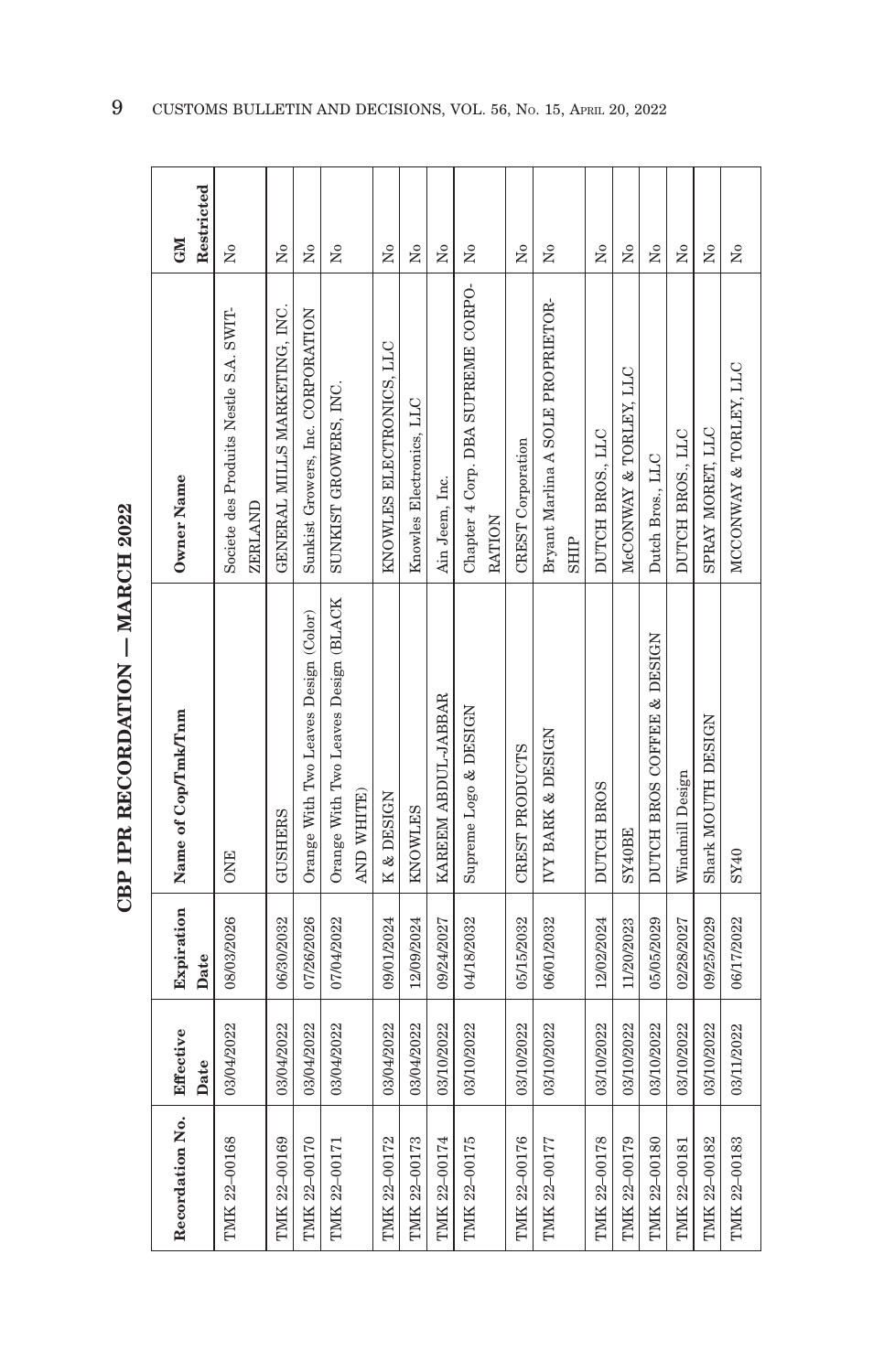| č                                   |  |
|-------------------------------------|--|
| }<br>ا<br>í<br>$\ddot{\phantom{0}}$ |  |
|                                     |  |
| イードー<br>・インクロー<br>í                 |  |
|                                     |  |
|                                     |  |

| Recordation No. | Effective  |            | Expiration Name of Cop/Tmk/Tnm        | Owner Name                                              | GM                                          |
|-----------------|------------|------------|---------------------------------------|---------------------------------------------------------|---------------------------------------------|
|                 | Date       | Date       |                                       |                                                         | Restricted                                  |
| TMK 22-00184    | 03/11/2022 | 10/14/2025 | SPRAYGROUND (STYLIZED)                | SPRAY MORET, LLC                                        | $\mathop{\mathrm{N}}\nolimits_{\mathrm{O}}$ |
| TMK 22-00185    | 03/11/2022 | 10/07/2030 | SPRAYGROUND & DESIGN                  | Spray Moret, LLC                                        | $\tilde{\mathbf{z}}$                        |
| TMK 22-00186    | 03/11/2022 | 04/10/2032 | SPRAYGROUND                           | SPRAY MORET, LLC                                        | $\tilde{\mathbf{z}}$                        |
| TMK 22-00187    | 03/11/2022 | 09/22/2030 | SPRAYGROUND                           | SPRAY MORET, LLC                                        | $\tilde{\mathbf{z}}$                        |
| TMK 22-00188    | 03/11/2022 | 09/25/2029 | Shark Mouth                           | SPRAY MORET, LLC                                        | Σó                                          |
| TMK 22-00189    | 03/11/2022 | 02/01/2025 | KIRBY MICRON MAGIC                    | KIRBY OPCO, LLC                                         | $\tilde{\mathbf{z}}$                        |
| TMK 22-00190    | 03/11/2022 | 06/01/2032 | Miscellaneous Design (Animal Crossing | Nintendo of America Inc. Corporation                    | $\tilde{\mathbf{z}}$                        |
|                 |            |            | Leaf)                                 |                                                         |                                             |
| TMK 22-00191    | 03/11/2022 | 08/13/2030 | <b>KIRBY</b>                          | KIRBY OPCO, LLC                                         | ż                                           |
| TMK 22-00192    | 03/14/2022 | 11/27/2029 | MONCLER & DESIGN                      | MONCLER S.p.A. ITALY                                    | $\tilde{\mathbf{z}}$                        |
| TMK 22-00193    | 03/15/2022 | 05/15/2032 | LATIN GIRLS IN REAL ESTATE            | Sasha Abreu Ramos INDIVIDUAL                            | Σó                                          |
| TMK 22-00194    | 03/15/2022 | 06/01/2032 | EASTERN SHED COMPANY                  | Eastern Shed Company, Inc.                              | $\tilde{z}$                                 |
| TMK 22-00195    | 03/15/2022 | 02/17/2031 | <b>XOLOITZCUINTLE</b>                 | Aguirre, Ernesto, Edmundo IV INDI-<br><b>VIDUAL</b>     | $\tilde{\mathbf{z}}$                        |
| TMK 22-00196    | 03/15/2022 | 09/23/2030 | <b>CORE ARMOR</b>                     | Spigen Korea Co., Ltd. CORPORATION<br>REPUBLIC OF KOREA | $\tilde{X}^{\circ}$                         |
| TMK 22-00197    | 03/15/2022 | 12/23/2024 | ULTRA HYBRID                          | Spigen, Inc.                                            | $\tilde{X}^{\circ}$                         |
| TMK 22-00198    | 03/15/2022 | 06/01/2032 | NUTTY ONE BY NATURE                   | Nutty One By Nature                                     | $\overline{N}$                              |
| TMK 22-00199    | 03/15/2022 | 08/20/2024 | GAME & WARIO                          | Nintendo of America Inc.                                | $\tilde{X}^{\circ}$                         |
| TMK 22-00200    | 03/15/2022 | 06/08/2032 | THE BACKFIRES                         | Gomez, Alexander H DBA The Backfires                    | $\tilde{X}^{\circ}$                         |
|                 |            |            |                                       |                                                         |                                             |

10 CUSTOMS BULLETIN AND DECISIONS, VOL. 56, NO. 15, APRIL 20, 2022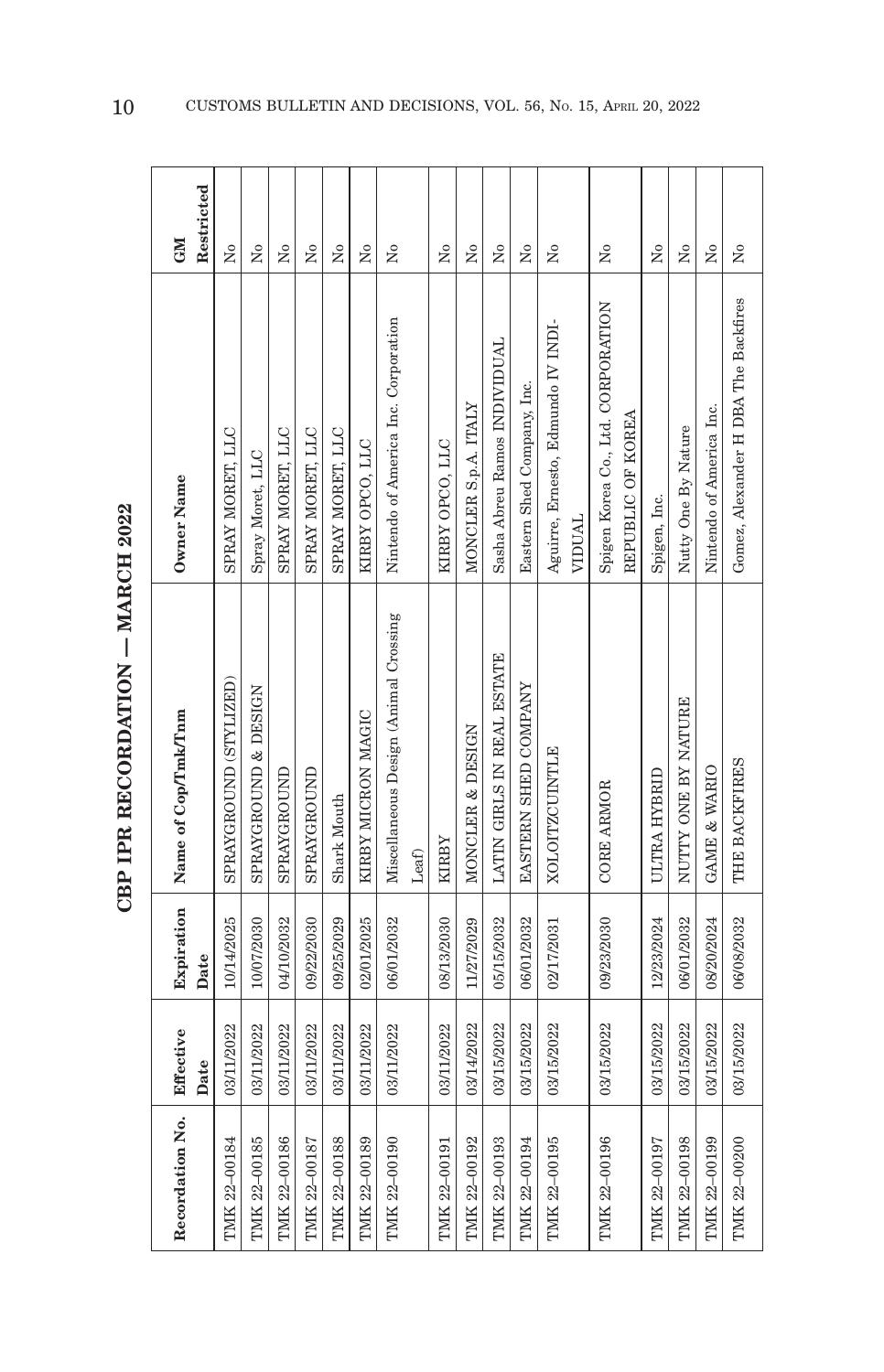| č                                   |  |
|-------------------------------------|--|
| }<br>ا<br>í<br>$\ddot{\phantom{0}}$ |  |
|                                     |  |
| イードー<br>・インクロー<br>í                 |  |
|                                     |  |
|                                     |  |

| Recordation No. | Effective<br>Date | Expiration<br>Date | Name of Cop/Tmk/Tnm                                    | Owner Name                           | Restricted<br><b>NEO</b>             |
|-----------------|-------------------|--------------------|--------------------------------------------------------|--------------------------------------|--------------------------------------|
| TMK 22-00201    | 03/16/2022        | 01/18/2027         | AMERICAN LIGHTING BRIGHT IDEAS<br>INNOVATIVE SOLUTIONS | American Lighting, Inc.              | $\tilde{\mathbf{z}}$                 |
| TMK 22-00202    | 03/16/2022        | 02/24/2026         | XENOBLADE CHRONICLES                                   | Nintendo of America Inc. CORPORATION | $\tilde{z}$                          |
| TMK 22-00203    | 03/16/2022        | 05/23/2026         | AMIIBO                                                 | Nintendo of America Inc. CORPORATION | $\tilde{\mathbf{z}}$                 |
| TMK 22-00204    | 03/16/2022        | 04/05/2026         | MAKE MEMORIES LAST A LIFETIME                          | Quincy Bioscience, LLC               | $\tilde{\mathbf{z}}$                 |
| TMK 22-00205    | 03/16/2022        | 08/31/2026         | LEVITON & DESIGN                                       | LEVITON MANUFACTURING CO.            | Χo                                   |
| TMK 22-00206    | 03/16/2022        | 12/04/2022         | NEUSLEEP                                               | Quincy Bioscience, LLC               | Σó                                   |
| TMK 22-00207    | 03/16/2022        | 05/19/2023         | <b>CLEARER THINKING</b>                                | Quincy Bioscience, LLC               | ż                                    |
| TMK 22-00208    | 03/16/2022        | 05/10/2025         | NEUROSHAKE                                             | Quincy Bioscience, LLC               | Σó                                   |
| TMK 22-00209    | 03/16/2022        | 10/19/2026         | PREVAGEN. THE NAME TO REMEM-                           | Quincy Bioscience, LLC               | Σò                                   |
|                 |                   |                    | BER.                                                   |                                      |                                      |
| TMK 22-00210    | 03/16/2022        | 08/25/2031         | PREVAGENERATION                                        | Quincy Bioscience, LLC               | Σó                                   |
| TMK 22-00211    | 03/16/2022        | 02/12/2030         | PREVAGEN. HEALTHIER BRAIN. BET-                        | Quincy Bioscience, LLC               | $\tilde{z}$                          |
|                 |                   |                    | TER LIFE.                                              |                                      |                                      |
| TMK 22-00212    | 03/16/2022        | 07/14/2025         | LEVITON & DESIGN                                       | LEVITON MANUFACTURING CO.            | Σó                                   |
| TMK 22-00213    | 03/16/2022        | 10/22/2024         | LEVITON &DESIGN                                        | LEVITON MANUFACTURING CO.            | $\tilde{\mathbf{X}}$                 |
| TMK 22-00214    | 03/16/2022        | 06/06/2028         | LEVITON & DESIGN                                       | LEVITON MANUFACTURING CO.            | $\overline{\mathsf{X}}^{\mathsf{o}}$ |
| TMK 22-00215    | 03/18/2022        | 05/15/2032         | ROSELLI TRADING COMPANY                                | Roselli Trading Company LLC          | $\overline{N}^{\circ}$               |
| TMK 22-00216    | 03/18/2022        | 04/10/2026         | Orange-colored power saws for cutting                  | CMT UTENSILI S.P.A. CORPORATION      | ż                                    |
|                 |                   |                    | wood                                                   | <b>ITALY</b>                         |                                      |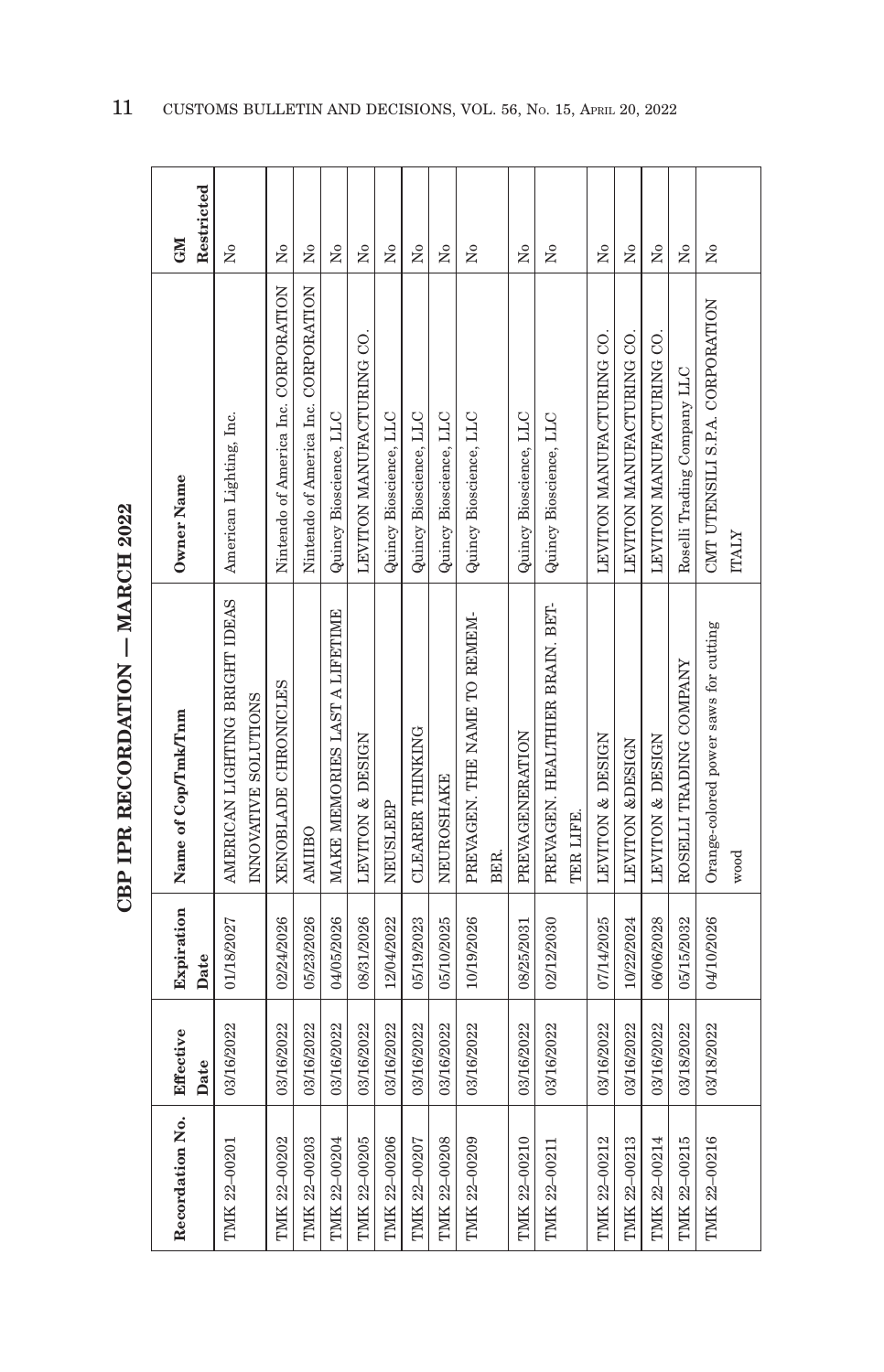| č                                   |  |
|-------------------------------------|--|
| }<br>ا<br>í<br>$\ddot{\phantom{0}}$ |  |
|                                     |  |
| イードー<br>・インクロー<br>í                 |  |
|                                     |  |
|                                     |  |

| Recordation No. | Effective<br>Date | Expiration<br>Date | Name of Cop/Tmk/Tnm          | Owner Name                         | Restricted<br><b>GM</b> |
|-----------------|-------------------|--------------------|------------------------------|------------------------------------|-------------------------|
| TMK 22-00217    | 03/18/2022        | 08/14/2029         | POLO BEAR                    | PRL USA Holdings, Inc.             | $\overline{M}$          |
| TMK 22-00218    | 03/18/2022        | 02/16/2032         | CULTURED BEAUTY              | Cultured Beauty LIMITED LIABILITY  | ż                       |
|                 |                   |                    |                              | <b>COMPANY</b>                     |                         |
| TMK 22-00219    | 03/18/2022        | 01/26/2032         | CHOYA                        | CHOYA UMESHU CO., LTD. JAPAN       | $\tilde{\mathbf{X}}$    |
| TMK 22-00220    | 03/18/2022        | 12/18/2028         | POLO BEAR                    | PRL USA Holdings, Inc.             | ž                       |
| TMK 22-00221    | 03/18/2022        | 10/28/2030         | POLO BEAR                    | PRL USA Holdings, Inc.             | Σó                      |
| TMK 22-00222    | 03/18/2022        | 07/20/2031         | <b>BLAUX</b>                 | Make Great Sales Limited           | Σó                      |
| TMK 22-00223    | 03/18/2022        | 05/08/2032         | <b>KOREFOCUS</b>             | MAKE GREAT SALES LIMITED           | ž                       |
| TMK 22-00224    | 03/18/2022        | 09/30/2030         | KOREPULSE                    | MAKE GREAT SALES LIMITED           | Σó                      |
| TMK 22-00225    | 03/18/2022        | 01/20/2031         | <b>KORESCALE</b>             | MAKE GREAT SALES LIMITED           | Σó                      |
| TMK 22-00226    | 03/18/2022        | 09/23/2030         | KORESPHERE                   | MAKE GREAT SALES LIMITED COR-      | Σ°                      |
|                 |                   |                    |                              | PORATION                           |                         |
| TMK 22-00227    | 03/18/2022        | 05/08/2032         | <b>KORETENSE</b>             | MAKE GREAT SALES LLC               | Σó                      |
| TMK 22-00228    | 03/18/2022        | 08/11/2031         | KORESURGE                    | MAKE GREAT SALES LIMITED COR-      | $\tilde{\mathbf{z}}$    |
|                 |                   |                    |                              | PORATION                           |                         |
| TMK 22-00229    | 03/18/2022        | 04/18/2031         | 77                           | Retail Royalty Company             | $\tilde{\rm X}^0$       |
| TMK 22-00230    | 03/18/2022        | 03/22/2031         | 1977                         | Retail Royalty Company             | Σó                      |
| TMK 22-00231    | 03/18/2022        | 12/11/2032         | FROG BRAND (Stylized/Design) | King Technology, Inc.              | $\tilde{X}^{\circ}$     |
| TMK 22-00232    | 03/22/2022        | 11/30/2031         | AMERICAN EAGLE OUTFITTERS    | Retail Royalty Company CORPORATION | Σó                      |
| TMK 22-00233    | 03/22/2022        | 04/19/2031         | UNSUBSCRIBED                 | Retail Royalty Company CORPORATION | ż                       |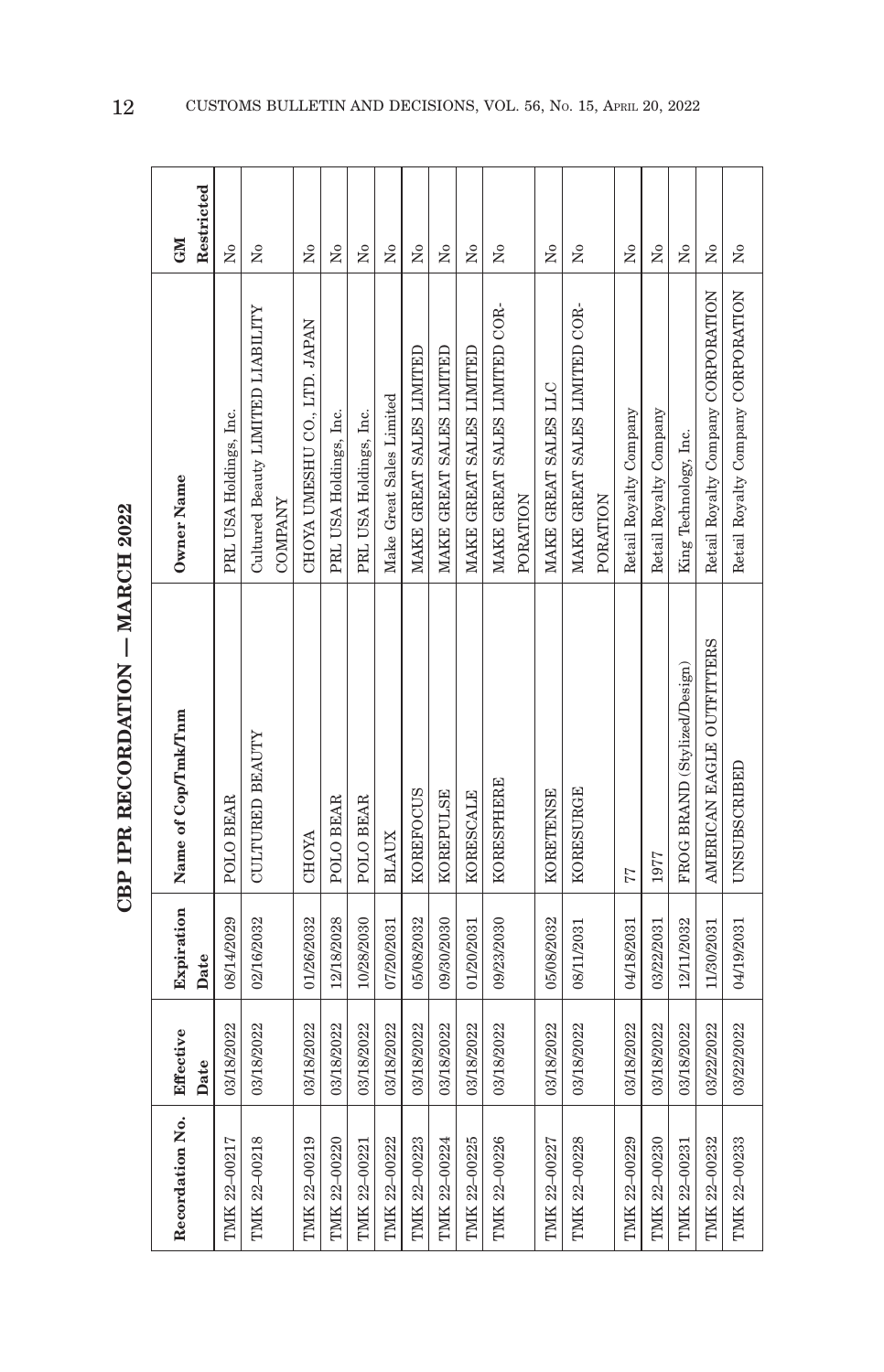| Recordation No. | Effective  | Expiration | Name of Cop/Tmk/Tnm          | Owner Name                             | GM                   |
|-----------------|------------|------------|------------------------------|----------------------------------------|----------------------|
|                 | Date       | Date       |                              |                                        | Restricted           |
| TMK 22-00234    | 03/22/2022 | 09/01/2031 | <b>BALD EAGLE DESIGN</b>     | Retail Royalty Company                 | $\tilde{\mathbf{z}}$ |
| TMK 22-00235    | 03/22/2022 | 06/08/2032 | BALD EAGLE DESIGN            | Retail Royalty Company                 | $\tilde{z}$          |
| TMK 22-00236    | 03/22/2022 | 08/11/2030 | <b>AERIE</b>                 | RETAIL ROYALTY COMPANY                 | ż                    |
| TMK 22-00237    | 03/22/2022 | 06/16/2031 | <b>SUNBURST DESIGN</b>       | Retail Royalty Company                 | $\tilde{\mathbf{z}}$ |
| TMK 22-00238    | 03/22/2022 | 09/05/2028 | <b>NATURALS</b>              | Northland Aluminum Products, Inc.      | Σò                   |
| TMK 22-00239    | 03/22/2022 | 10/12/2031 | AMERICAN EAGLE               | Retail Royalty Company                 | $\tilde{z}$          |
| TMK 22-00240    | 03/22/2022 | 07/12/2026 | @EASE (stylized)             | King Technology Inc.                   | Σó                   |
| TMK 22-00241    | 03/22/2022 | 02/23/2032 | REAL GOOD                    | Retail Royalty Company                 | Σó                   |
| TMK 22-00242    | 03/22/2022 | 06/23/2031 | AE                           | Retail Royalty Company CORPORATION     | ž                    |
| TMK 22-00243    | 03/22/2022 | 03/26/2026 | AMERICAN EAGLE               | RETAIL ROYALTY COMPANY                 | Σó                   |
| TMK 22-00244    | 03/22/2022 | 02/16/2032 | <b>NATURALS</b>              | Northland Aluminum Products, Inc. COR- | ż                    |
|                 |            |            |                              | PORATION                               |                      |
| TMK 22-00245    | 03/22/2022 | 06/28/2027 | BUNDT (STYLIZED)             | NORTHLAND ALUMINUM PRODUCTS,           | ż                    |
|                 |            |            |                              | INC. CORPORATION                       |                      |
| TMK 22-00246    | 03/22/2022 | 09/23/2030 | FRESH MINERAL WATER & DESIGN | King Technology, Inc.                  | Σò                   |
| TMK 22-00247    | 03/22/2022 | 06/29/2026 | <b>SMARTCHLOR</b>            | King Technology Inc.                   | $\tilde{\mathbf{z}}$ |
| TMK 22-00248    | 03/22/2022 | 08/14/2029 | FROG SERENE & DESIGN         | King Technology, Inc. CORPORATION      | Σó                   |
| TMK 22-00249    | 03/22/2022 | 12/13/2025 | AMERICAN EAGLE               | RETAIL ROYALTY COMPANY                 | $\tilde{\mathbf{z}}$ |

**CBP IPR RECORDATION - MARCH 2022 CBP IPR RECORDATION — MARCH 2022**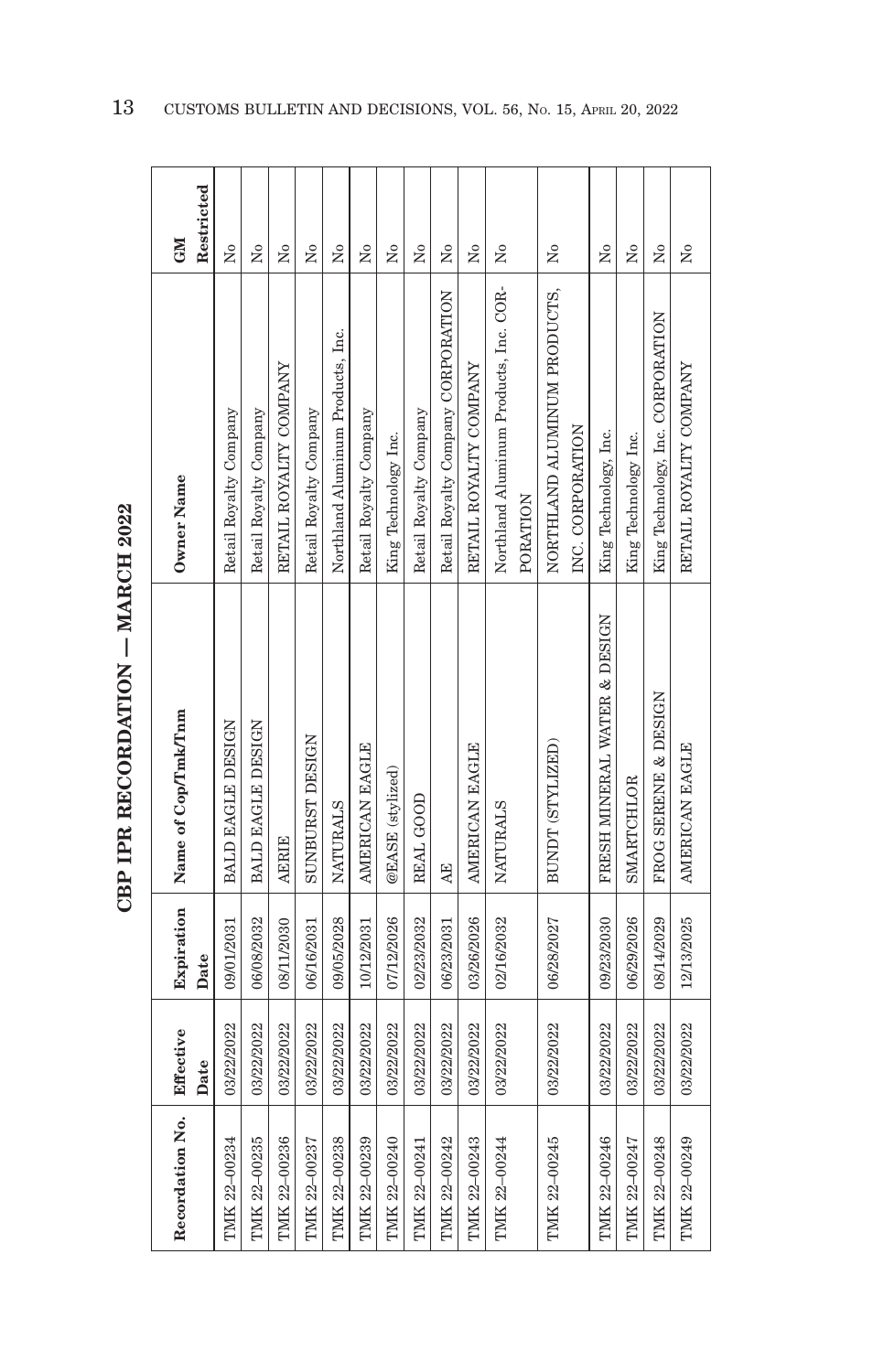| Recordation No. | Effective<br>Date | Expiration<br>Date | Name of Cop/Tmk/Tnm             | Owner Name                         | Restricted<br>GM                     |
|-----------------|-------------------|--------------------|---------------------------------|------------------------------------|--------------------------------------|
| TMK 22-00250    | 03/22/2022        | 12/11/2027         | <b>HOMAGE</b>                   | HOMAGE, LLC LIMITED LIABILITY      | $\overline{R}$                       |
|                 |                   |                    |                                 | COMPANY OHIO 4480 Bridgeway Avenue |                                      |
|                 |                   |                    |                                 | Columbus OHIO 43219                |                                      |
| TMK 22-00251    | 03/22/2022        | 12/05/2027         | H (STYLIZED) AND DESIGN         | Homage, LLC 19                     | Σó                                   |
| TMK 22-00252    | 03/22/2022        | 12/14/2030         | <b>HOMAGE</b>                   | Homage, LLC                        | Σò                                   |
| TMK 22-00253    | 03/22/2022        | 06/15/2032         | <b>KYROH</b>                    | Microtech Knives, Inc. CORPORATION | $\overline{R}$                       |
| TMK 22-00254    | 03/22/2022        | 02/01/2027         | Checkerboard Shoe Configuration | VANS, INC. CORPORATION             | Σó                                   |
| TMK 22-00255    | 03/22/2022        | 06/08/2032         | PROMAG                          | Pyrotek Incorporated               | Σó                                   |
| TMK 22-00256    | 03/22/2022        | 10/03/2028         | POLO RALPH LAUREN               | PRL USA Holdings, Inc.             | Σó                                   |
| TMK 22-00257    | 03/22/2022        | 09/28/2025         | CREST                           | PROCTER & GAMBLE COMPANY, THE      | $\overline{N}$                       |
| TMK 22-00258    | 03/25/2022        | 07/15/2023         | Orange Router Bit               | CMT UTENSILI S.P.A.                | Σó                                   |
| TMK 22-00259    | 03/25/2022        | 01/22/2030         | CREDELIO & DESIGN               | ELANCO US INC.                     | Σó                                   |
| TMK 22-00260    | 03/25/2022        | 07/12/2031         | TRIFEXIS                        | ELANCO US INC. CORPORATION         | $\tilde{\rm X}^0$                    |
| TMK 22-00261    | 03/25/2022        | 12/14/2031         | LET'S MEAT LESS                 | NormanTheCow.com, Inc.             | $\tilde{X}^{\circ}$                  |
| TMK 22-00262    | 03/25/2022        | 02/12/2027         | INTERCEPTOR                     | ELANCO TIERGESUNDHEIT AG SWIT-     | Σò                                   |
|                 |                   |                    |                                 | <b>ZERLAND</b>                     |                                      |
| TMK 22-00263    | 03/25/2022        | 06/26/2029         | <b>BEARBACK &amp; DESIGN</b>    | BEARBACK, LLC                      | Σó                                   |
| TMK 22-00264    | 03/25/2022        | 12/28/2031         | FROSTED MINI-WHEATS             | KELLOGG COMPANY CORPORATION        | $\tilde{\rm x}^{\rm o}$              |
| TMK 22-00265    | 03/25/2022        | 11/27/2023         | MICRO-V (STYLIZED)              | GATES CORPORATION                  | $\overline{\mathsf{X}}^{\mathsf{o}}$ |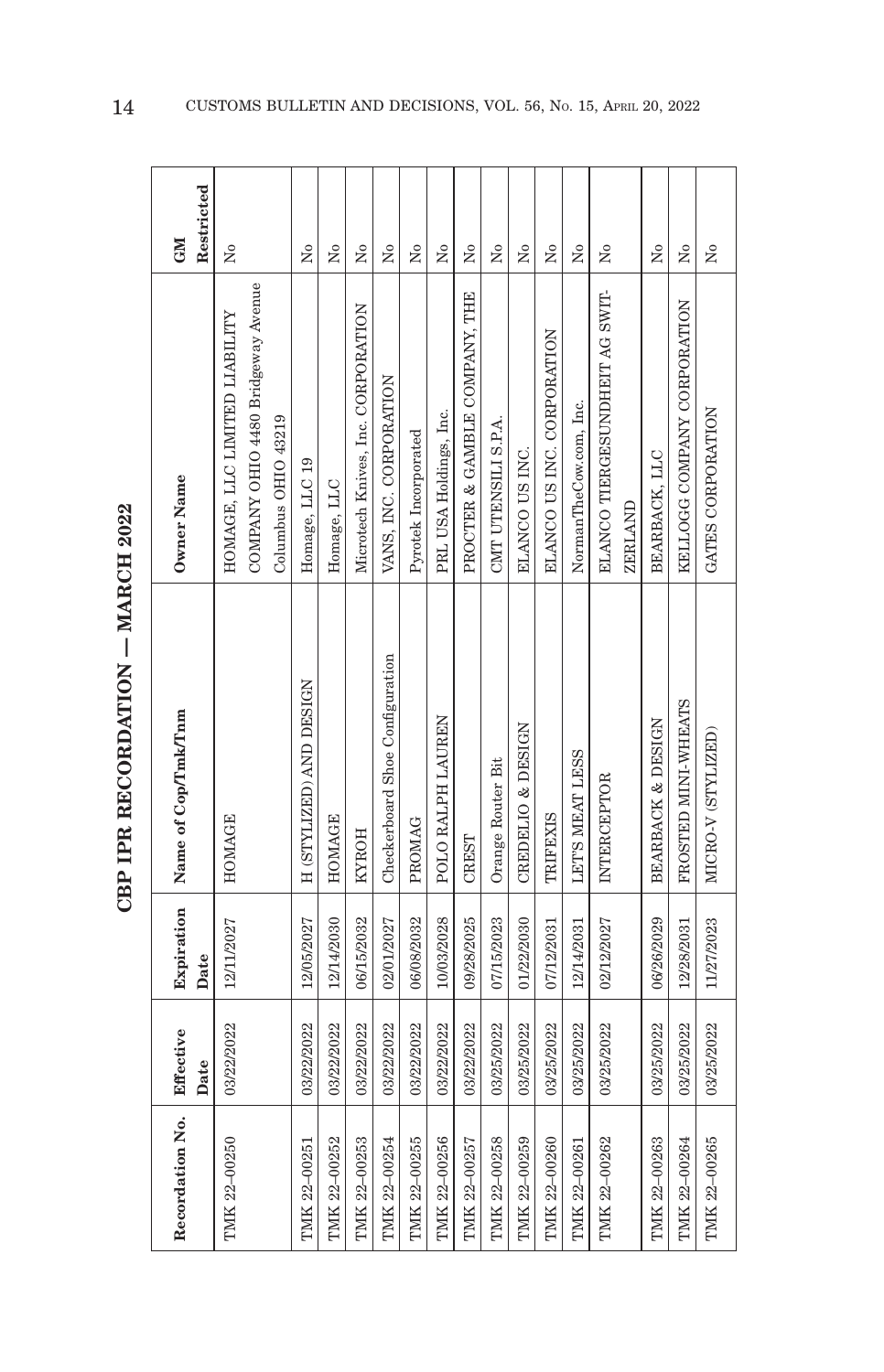| $\mathbf \zeta$ |  |  |
|-----------------|--|--|
| ì<br>֚֓<br>i    |  |  |
|                 |  |  |
| Ì<br>トーくてしょ     |  |  |
| ĺ               |  |  |
|                 |  |  |

| Recordation No. | Effective<br>Date | Expiration<br>Date | Name of Cop/Tmk/Tnm   | Owner Name                                                               | Restricted<br><b>GM</b>   |
|-----------------|-------------------|--------------------|-----------------------|--------------------------------------------------------------------------|---------------------------|
| TMK 22-00266    | 03/25/2022        | 07/30/2029         | BMW GROUP             | Bayerische Motoren Werke Aktiengesell-<br>schaft AKTIENGESELLSCHAFT (AG) | Σò                        |
| TMK 22-00267    | 03/25/2022        | 05/03/2031         | <b>GATES</b>          | GATES CORPORATION CORPORATION                                            | $\mathsf{S}^{\mathsf{o}}$ |
| TMK 22-00268    | 03/25/2022        | 06/18/2028         | POLY CHAIN            | Gates Corporation                                                        | ż                         |
| TMK 22-00269    | 03/25/2022        | 01/29/2030         | Gates & DESIGN        | Gates Corporation CORPORATION                                            | $\mathsf{S}^{\mathsf{o}}$ |
| TMK 22-00270    | 03/25/2022        | 09/05/2027         | MICRO-V               | Gates Corporation                                                        | Σò                        |
| TMK 22-00271    | 03/25/2022        | 11/25/2029         | Gates & Design        | Gates Corporation                                                        | ż                         |
| TMK 22-00272    | 03/25/2022        | 10/08/2028         | <b>GATES</b>          | Gates Corporation CORPORATION                                            | $\mathsf{S}^{\mathsf{o}}$ |
| TMK 22-00273    | 03/25/2022        | 01/29/2030         | <b>GATES</b>          | Gates Corporation CORPORATION                                            | $\tilde{\mathbf{z}}$      |
| TMK 22-00274    | 03/28/2022        | 05/15/2032         | GOYARD (STYLIZED)     | GOYARD ST FRANCE                                                         | Σó                        |
| TMK 22-00275    | 03/28/2022        | 03/20/2027         | GT40 & DESIGN         | Safir GT 40 Spares LIMITED LIABILITY<br><b>COMPANY</b>                   | $\tilde{\mathsf{z}}$      |
| TMK 22-00276    | 03/28/2022        | 09/30/2030         | GT40                  | Safir GT 40 Spares LIMITED LIABILITY                                     | å                         |
|                 |                   |                    |                       | <b>COMPANY</b>                                                           |                           |
| TMK 22-00277    | 03/28/2022        | 06/17/2025         | <b>DUDE WIPES</b>     | Dude Products, Inc. CORPORATION                                          | Σò                        |
| TMK 22-00278    | 03/28/2022        | 11/25/2025         | I EXTREME & DESIGN    | Bora Creations S.L.SPAIN                                                 | Σò                        |
| TMK 22-00279    | 03/28/2022        | 01/27/2026         | CATRICE (Stylized)    | Bora Creations S.L. SPAIN                                                | ż                         |
| TMK 22-00280    | 03/28/2022        | 09/24/2024         | GYM SHARK DESIGN ONLY | Gymshark Limited British Company<br>UNITED KINGDOM                       | $\tilde{z}$               |
| TMK 22-00281    | 03/28/2022        | 10/21/2025         | LASH PRINCESS         | Bora CreationsSPAIN                                                      | $\tilde{z}$               |
|                 |                   |                    |                       |                                                                          |                           |

15 CUSTOMS BULLETIN AND DECISIONS, VOL. 56, NO. 15, APRIL 20, 2022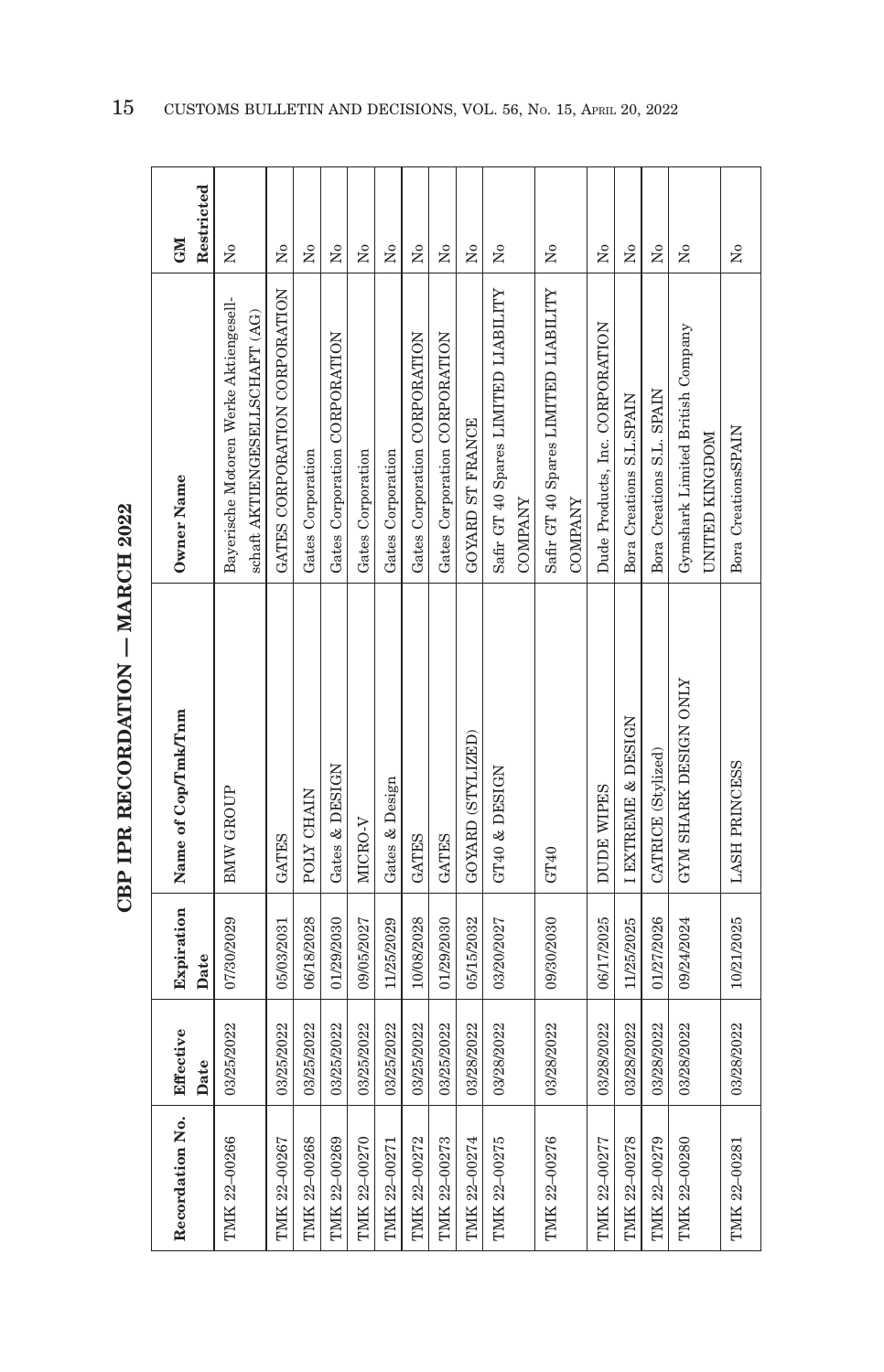| Recordation No. | Effective  | Expiration | Name of Cop/Tmk/Tnm                         | Owner Name                            | <b>NI</b>               |
|-----------------|------------|------------|---------------------------------------------|---------------------------------------|-------------------------|
|                 | Date       | Date       |                                             |                                       | Restricted              |
| TMK 22-00282    | 03/28/2022 | 09/24/2024 | <b>GYM SHARK</b>                            | Gymshark LimitedUNITED KINGDOM        | $\tilde{\mathbf{z}}$    |
| TMK 22-00283    | 03/28/2022 | 06/15/2026 | <b>GYM SHARK</b>                            | Gymshark Limited COMPANY UNITED       | Σó                      |
|                 |            |            |                                             | <b>KINGDOM</b>                        |                         |
| TMK 22-00284    | 03/28/2022 | 08/24/2026 | GYMSHARK DESIGN ONLY                        | Gymshark LimitedUNITED KINGDOM        | Σó                      |
| TMK 22-00285    | 03/29/2022 | 12/28/2030 | <b>PLAYSEAT</b>                             | F. SMIT HOLDING B.V. CORPORATION      | ż                       |
|                 |            |            |                                             | <b>NETHERLANDS</b>                    |                         |
| TMK 22-00286    | 03/30/2022 | 06/22/2032 | PG PAYNE GLASSES (STYLIZED)                 | Jaycee Inc Limited                    | $\overline{N}$          |
| TMK 22-00287    | 03/30/2022 | 04/18/2032 | <b>L3HARRIS</b>                             | L3HARRIS TECHNOLOGIES, INC.           | Σó                      |
| TMK 22-00288    | 03/30/2022 | 02/16/2032 | L3HARRIS & Design                           | L3HARRIS TECHNOLOGIES, INC.           | Σó                      |
| TMK 22-00289    | 03/30/2022 | 06/13/2024 | GARFIELD                                    | PAW INCORPORATED                      | Χo                      |
| TMK 22-00290    | 03/30/2022 | 01/26/2032 | SHORLA PHARMA                               | Shorla Pharma Limited private company | $\tilde{\mathbf{z}}$    |
|                 |            |            |                                             | limited by shares (prc) IRELAND       |                         |
| TMK 22-00291    | 03/30/2022 | 11/14/2028 | CLEANER CLEARER SOFTER AND<br><b>EASIER</b> | King Technology Inc. CORPORATION      | Σò                      |
| TMK 22-00292    | 03/31/2022 | 12/28/2031 | BODY VISION LOS ANGELES                     | Body Vision Jewelry, Inc.             | $\overline{M}$          |
| TMK 22-00293    | 03/31/2022 | 12/28/2031 | <b>BVLA</b>                                 | Body Vision Jewelry, Inc.             | Σó                      |
| TMK 22-00294    | 03/31/2022 | 06/30/2031 | DL.MD                                       | DLMD Enterprises, Inc. CORPORATION    | $\mathring{\mathsf{z}}$ |
|                 |            |            |                                             | DELAWARE c/o Baranov & Whittenberg    |                         |
| TMK 22-00295    | 03/31/2022 | 04/11/2032 | <b>ASTRA OPTIX</b>                          | JP Sports Optics LLC                  | $\overline{R}$          |
| TMK 97-00516    | 03/22/2022 | 08/21/2026 | AEO                                         | RETAIL ROYALTY COMPANY                | $\tilde{z}$             |
|                 |            |            |                                             |                                       |                         |

CBP IPR RECORDATION - MARCH 2022 **CBP IPR RECORDATION — MARCH 2022**

r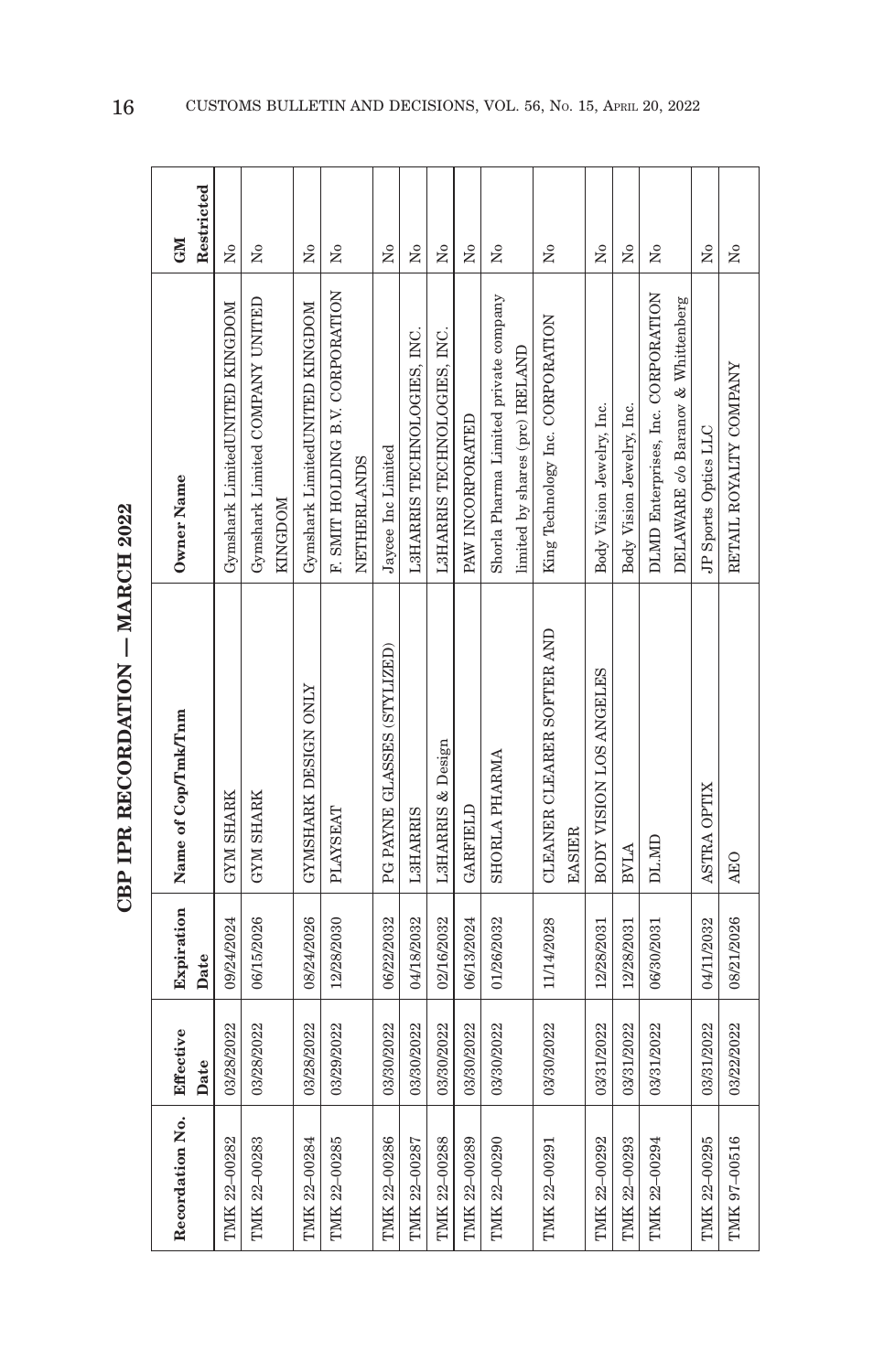| anne             |  |
|------------------|--|
| <b>ATADOTT</b>   |  |
|                  |  |
|                  |  |
| $\sim$ proponent |  |
| eau.<br>i        |  |
| $\frac{1}{2}$    |  |

| ecordation No. | ffective<br>ate<br>≏ | Expiration<br><b>Date</b> | Name of Cop/Tmk/Tnm | <b>Owner Name</b>        | Restricted<br><b>NE</b> |
|----------------|----------------------|---------------------------|---------------------|--------------------------|-------------------------|
| TMK 99-00127   | 3/25/2022            | 0/26/2028                 | UTO GAGE (STYLIZED) | UTO METER PRODUCTS, INC. | ያ                       |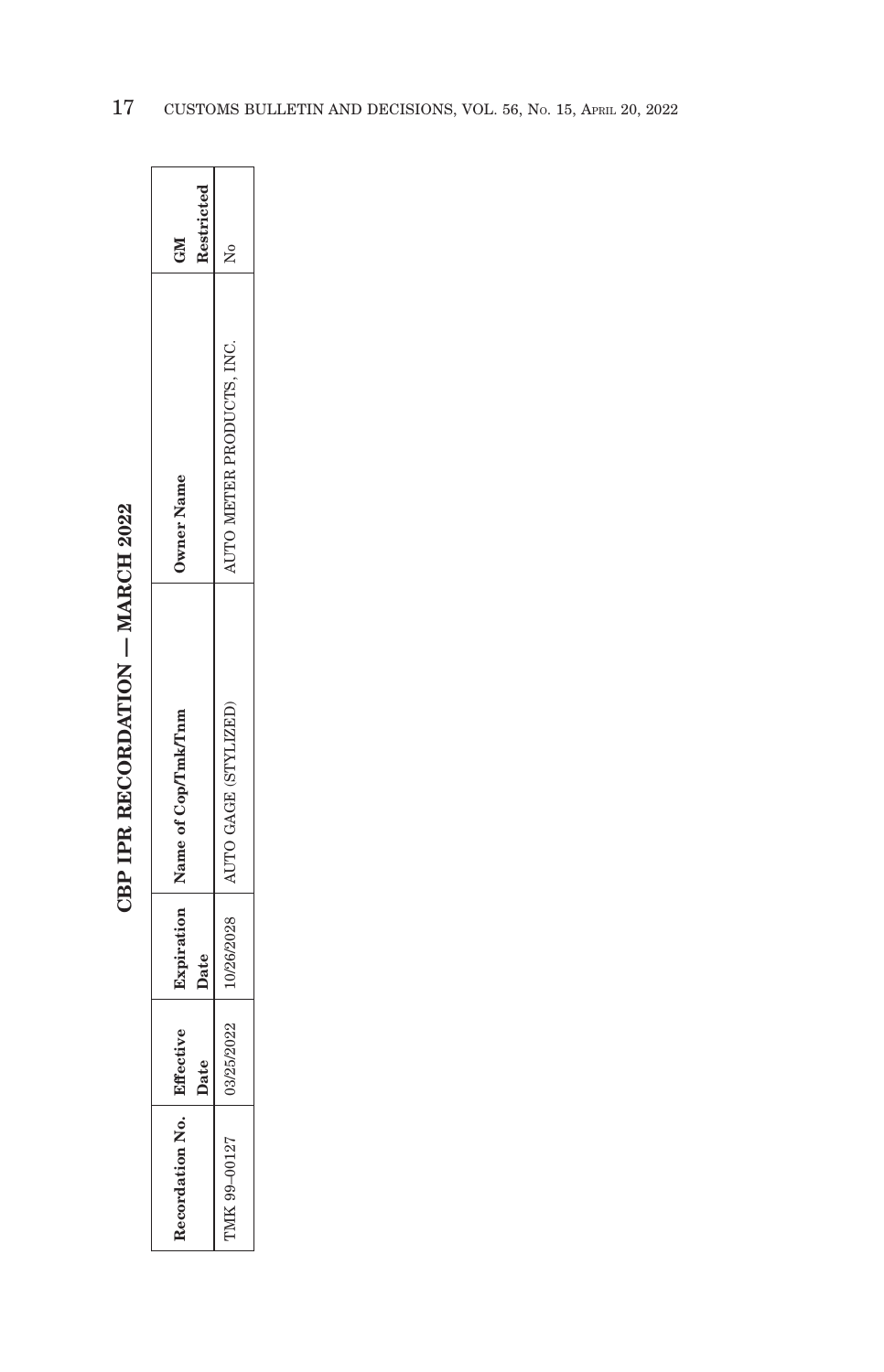# **REPORT OF DIVERSION (CBP FORM 26)**

**AGENCY:** U.S. Customs and Border Protection (CBP), Department of Homeland Security.

**ACTION:** 30-Day notice and request for comments; extension with change of an existing collection of information.

**SUMMARY:** The Department of Homeland Security, U.S. Customs and Border Protection will be submitting the following information collection request to the Office of Management and Budget (OMB) for review and approval in accordance with the Paperwork Reduction Act of 1995 (PRA). The information collection is published in the **Federal Register** to obtain comments from the public and affected agencies.

**DATES:** Comments are encouraged and must be submitted (no later than May 5, 2022) to be assured of consideration.

**ADDRESSES:** Written comments and/or suggestions regarding the item(s) contained in this notice should be sent within 30 days of publication of this notice to *www.reginfo.gov/public/do/ PRAMain*. Find this particular information collection by selecting ''Currently under 30-day Review—Open for Public Comments'' or by using the search function.

**FOR FURTHER INFORMATION CONTACT:** Requests for additional PRA information should be directed to Seth Renkema, Chief, Economic Impact Analysis Branch, U.S. Customs and Border Protection, Office of Trade, Regulations and Rulings, 90 K Street NE, 10th Floor, Washington, DC 20229–1177, Telephone number 202–325–0056 or via email *CBP\_PRA@cbp.dhs.gov*. Please note that the contact information provided here is solely for questions regarding this notice. Individuals seeking information about other CBP programs should contact the CBP National Customer Service Center at 877–227–5511, (TTY) 1–800–877–8339, or CBP website at *https://www.cbp.gov/*.

**SUPPLEMENTARY INFORMATION:** CBP invites the general public and other Federal agencies to comment on the proposed and/or continuing information collections pursuant to the Paperwork Reduction Act of 1995 (44 U.S.C. 3501 *et seq*.). This proposed information collection was previously published in the **Federal Register** (Volume 86 FR Page 71652) on December 17, 2021, allowing for a 60-day comment period. This notice allows for an additional 30 days for public comments. This process is conducted in accordance with 5 CFR 1320.8. Written comments and suggestions from the public and affected agencies should address one or more of the following four points: (1) Whether the proposed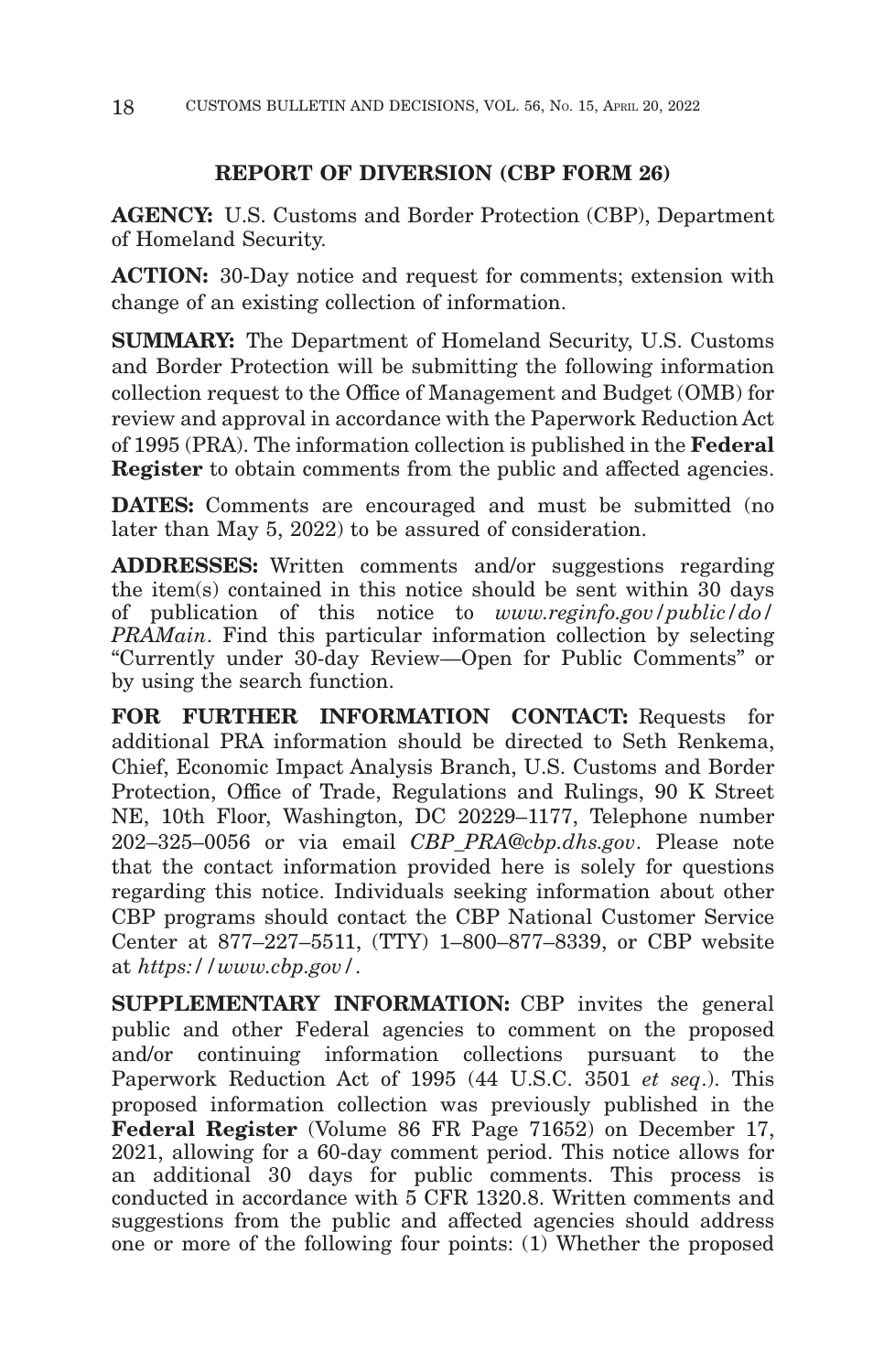collection of information is necessary for the proper performance of the functions of the agency, including whether the information will have practical utility; (2) the accuracy of the agency's estimate of the burden of the proposed collection of information, including the validity of the methodology and assumptions used; (3) suggestions to enhance the quality, utility, and clarity of the information to be collected; and (4) suggestions to minimize the burden of the collection of information on those who are to respond, including through the use of appropriate automated, electronic, mechanical, or other technological collection techniques or other forms of information technology, *e.g*., permitting electronic submission of responses. The comments that are submitted will be summarized and included in the request for approval. All comments will become a matter of public record.

## **Overview of This Information Collection**

**Title:** Report of Diversion.

**OMB Number:** 1651–0025.

**Form Number:** CBP Form 26.

**Current Actions:** CBP plans to automate CBP Form 26. No change to the information being collected and no change to burden hours previously reported.

**Type of Review:** Extension with change of an existing information collection.

**Affected Public:** Businesses.

**Abstract:** CBP Form 26, *Report of Diversion*, is used to track vessels traveling coastwise from U.S. ports to other U.S. ports when a change occurs in scheduled itineraries. This form is initiated by the vessel owner or agent to notify and request approval by CBP for a vessel to divert while traveling coastwise from a U.S. port to another U.S. port, or a vessel traveling to a foreign port having to divert to a U.S. port when a change occurs in the vessel itinerary. CBP Form 26 collects information such as the name and nationality of the vessel, the expected port and date of arrival, and information about any related penalty cases, if applicable. This information collection is authorized by 46 U.S.C. 60105 and is provided for in 19 CFR 4.91. CBP Form 26 is accessible at: *https://www.cbp.gov/newsroom/publications/ forms?title=26*.

*Proposed Change:* This form is anticipated to be submitted electronically as part of the maritime forms automation project through the Vessel Entrance and Clearance System (VECS), which will eliminate the need for any paper submission of any vessel entrance or clearance requirements under the above referenced statutes and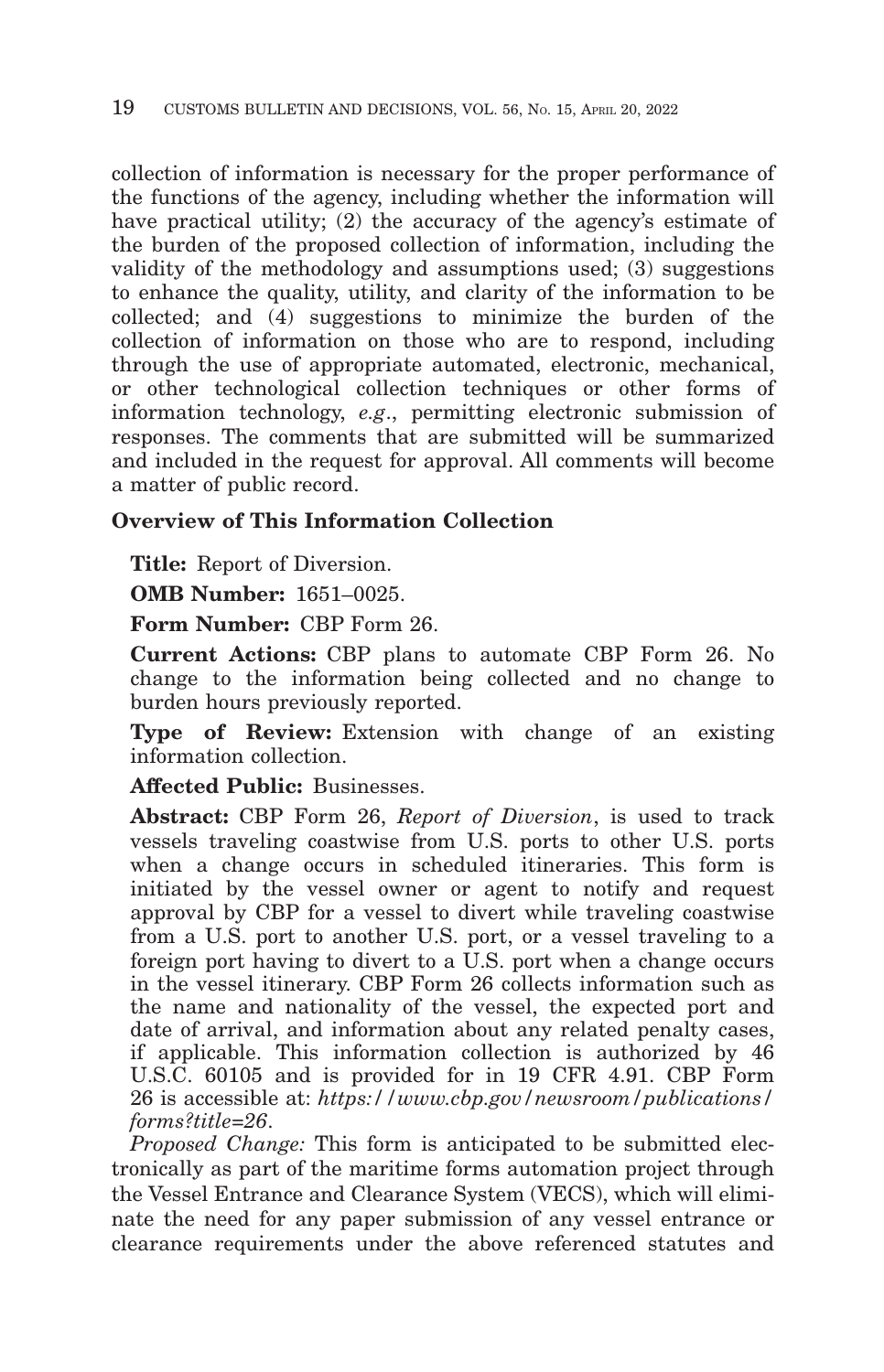regulations. VECS will still collect and maintain the same data but will automate the capture of data to reduce or eliminate redundancy with other data collected by CBP.

*Type of Information Collection*: CBP Form 26.

**Estimated Number of Respondents:** 1,400.

**Estimated Number of Annual Responses per Respondent:** 2. **Estimated Number of Total Annual Responses:** 2,800.

**Estimated Time per Response:** 5 minutes.

**Estimated Total Annual Burden Hours:** 233.

Dated: March 30, 2022.

SETH D. RENKEMA, *Branch Chief, Economic Impact Analysis Branch, U.S. Customs and Border Protection.*

[Published in the Federal Register, April 5, 2022 (85 FR 19693)]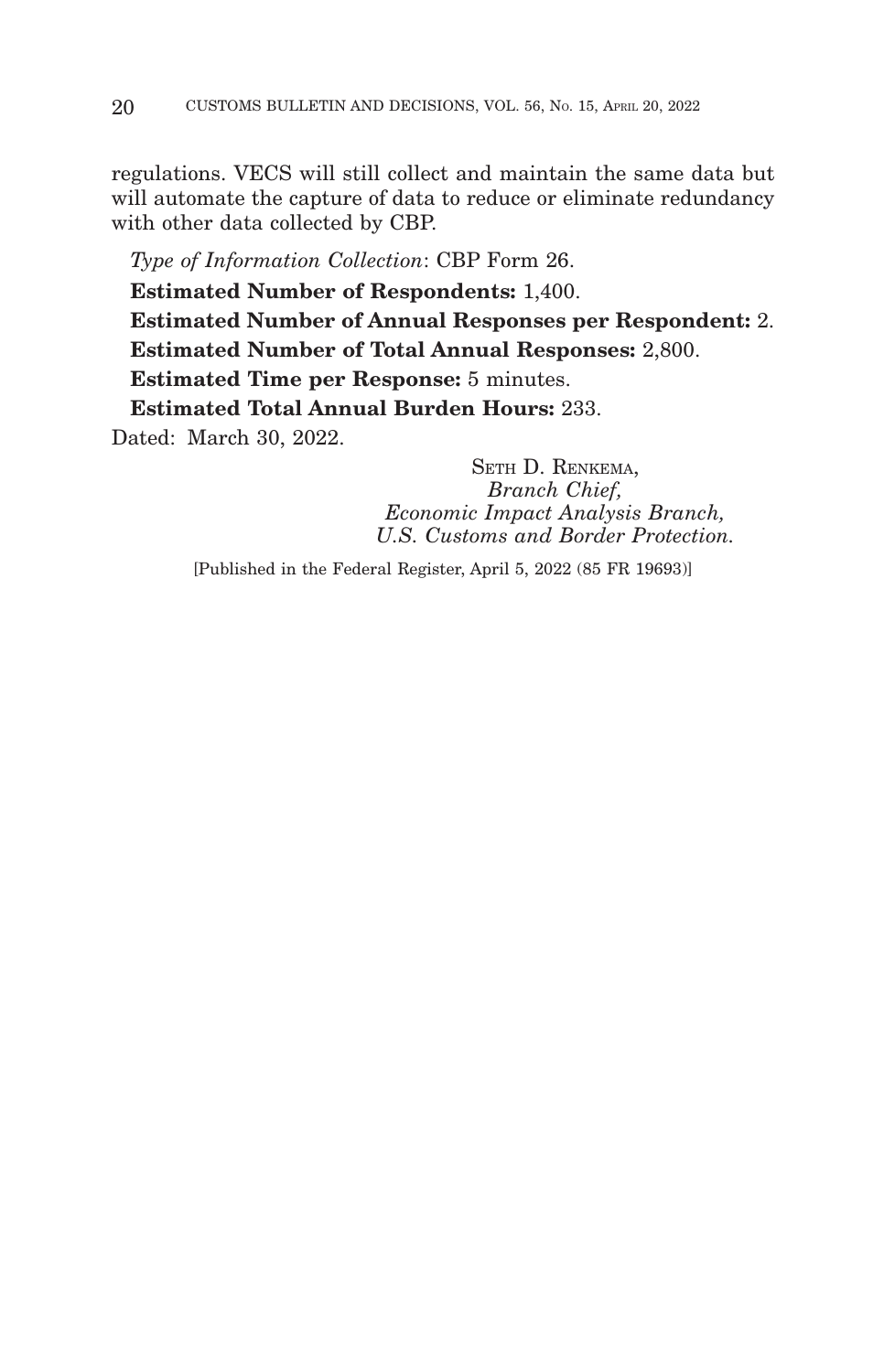# U.S. Court of International Trade f Interna

Slip Op. 22–27

WIND TOWER TRADE COALITION, Plaintiff, v. UNITED STATES, Defendant.

Before: Timothy M. Reif, Judge Court No. 20–03692 PUBLIC VERSION

[Sustaining in part and remanding in part Commerce's Final Determination.]

Dated: March 24, 2022

*Maureen E. Thorson and Derick G. Holt*, Wiley Rein, LLP, of Washington, D.C., argued for plaintiff Wind Tower Trade Coalition. On the brief were *Alan H. Price, Daniel B. Pickard, Robert E. DeFrancesco, III* and *Laura El-Sabaawi*.

*Joshua E. Kurland*, Trial Attorney, Commercial Litigation Branch, Civil Division, U.S. Department of Justice, of Washington, D.C., argued for defendant United States. With him on the brief were *Brian M. Boynton*, Acting Assistant Attorney General, *Jeanne E. Davidson, Dire*ctor, and R*eginald T. Blades, Jr*., Assistant Director. Of counsel on the brief was *Mykhaylo Gryzlov*, Senior Counsel, Office of the Chief Counsel for Trade Enforcement and Compliance, U.S. Department of Commerce, of Washington, D.C.

#### *OPINION AND ORDER*

#### \* \* \*

#### **Reif, Judge:**

This action pertains to the final determination of the U.S. Department of Commerce ("Commerce") in the countervailing duty ("CVD") investigation on utility scale wind towers from the Socialist Republic of Vietnam ("Vietnam") for the period of investigation ("POI") January 1, 2018, through December 31, 2018. *See Utility Scale Wind Towers from the Socialist Republic of Vietnam: Final Affirmative Countervailing Duty Determination and Negative Determination of Critical Circumstances* ("Final Determination"), 85 Fed. Reg. 40,229 (Dep't of Commerce July 6, 2020) (final affirm. countervailing duty deter. and negative deter. of critical circumstances) and accompanying Issues and Decision Memorandum ("IDM"), PR 215.

Plaintiff Wind Tower Trade Coalition ("WTTC" or "plaintiff"), "an association of domestic utility scale wind tower producers" qualifying as an "interested party" under 19 U.S.C. § 1677(9)(E), Compl. ¶ 3, ECF No. 6, challenges Commerce's Final Determination in a motion for judgment on the agency record with respect to: (1) the denominator Commerce used in its subsidy calculation; and (2) Commerce's acceptance of certain steel plate documentation for its subsidy calcu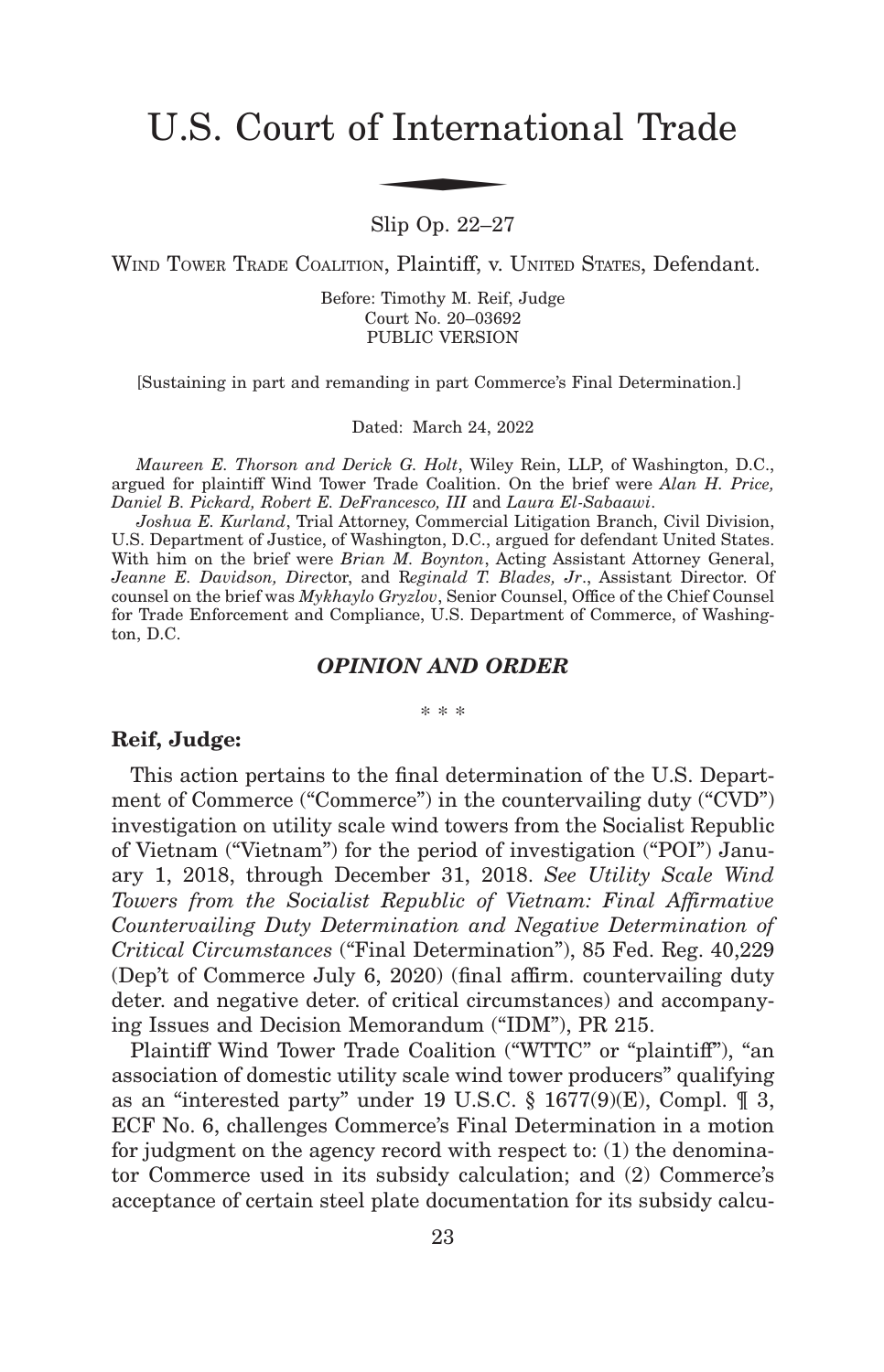lation for the Import Duty Exemptions on Imports of Raw Materials for Exporting Goods program ("Import Duty Exemptions program"). WTTC's Mem. in Supp. of Rule 56.2 Mot. for J. upon Agency R. ("Pl. Br.") at 2, ECF No. 13. Defendant United States ("Government") asserts that Commerce: (1) followed its regulations to apply the appropriate denominator in its subsidy calculation; and (2) reached a reasonable determination and was correct to not apply adverse facts available ("AFA") as related to documentation for the Import Duty Exemptions program. Def's Resp. in Opp'n. to Pl.'s Mot. for J. upon Admin. R. ("Def. Br.") at 5–6, 11, ECF No. 15.

As discussed herein, the court sustains the Final Determination with respect to Commerce's decision not to apply AFA as related to the Import Duty Exemptions program and remands the Final Determination with respect to Commerce's failure to address the evidence and argument related to manipulation for the benefit calculation and Commerce's failure to substantiate its finding as to the origin of the steel plate in question.

### **BACKGROUND**

On July 9, 2019, WTTC filed a petition regarding utility scale wind towers from Vietnam. Pet'r's Letter, "Petitions for the Imposition of Antidumping and Countervailing Duties on Utility Scale Wind Towers from Canada, Indonesia, the Republic of Korea, and the Socialist Republic of Vietnam" (July 9, 2019), CR 1–18, PR 1–18. On July 29, 2019, Commerce initiated the CVD investigation, and, on August 19, 2019, Commerce selected CS Wind Tower Co., Ltd. ("CSWT") as the mandatory respondent. Respondent Selection Mem., CR 31, PR 57 (Aug. 19, 2019). However, in 2008, CSWT and CS Industries Ltd. ("CSI") merged to form CS Wind Vietnam Co., Ltd. ("CS Wind Vietnam"),<sup>1</sup> a wholly owned subsidiary of CS Wind Corporation ("CS Wind") Korea").2 Letter from Grunfeld, Desiderio, Lebowitz, Silverman and Klestadt LLP to Sec'y Commerce, re: *CS Wind Affiliation Response: Countervailing Duty Investigation of Utility Scale Wind Towers from*

<sup>1</sup> Documents in the record also refer to CS Wind Vietnam Co., Ltd. as "CSWV."

<sup>2</sup> CSWT and CSI were both Vietnamese companies. Oral Argument Tr. at 7:10–16; Letter from Grunfeld, Desiderio, Lebowitz, Silverman and Klestadt LLP to Sec'y Commerce, re: *CS Wind Initial Questionnaire Response: Countervailing Duty Investigation of Utility Scale Wind Towers from Vietnam (C-522–826)* (Oct. 9, 2019) ("Initial Questionnaire Resp.") at 2, CR 55–67, PR 103–104; Letter from Grunfeld, Desiderio, Lebowitz, Silverman and Klestadt LLP to Sec'y Commerce, re: *CS Wind Affiliation Response: Countervailing Duty Investigation of Utility Scale Wind Towers from Vietnam (C-522–826)* (Sept. 3, 2019) ("Affiliation Resp.") at 4, CR 32–33, PR 67. The effective date of the merger was January 1, 2009. Initial Questionnaire Resp. at 2. The reason that Commerce selected CSWT as the mandatory respondent is unclear since it no longer existed as a corporate entity; however, the issue over identification appears to have been resolved because it appears based on the record that CS Wind Vietnam is the entity that provided questionnaire responses.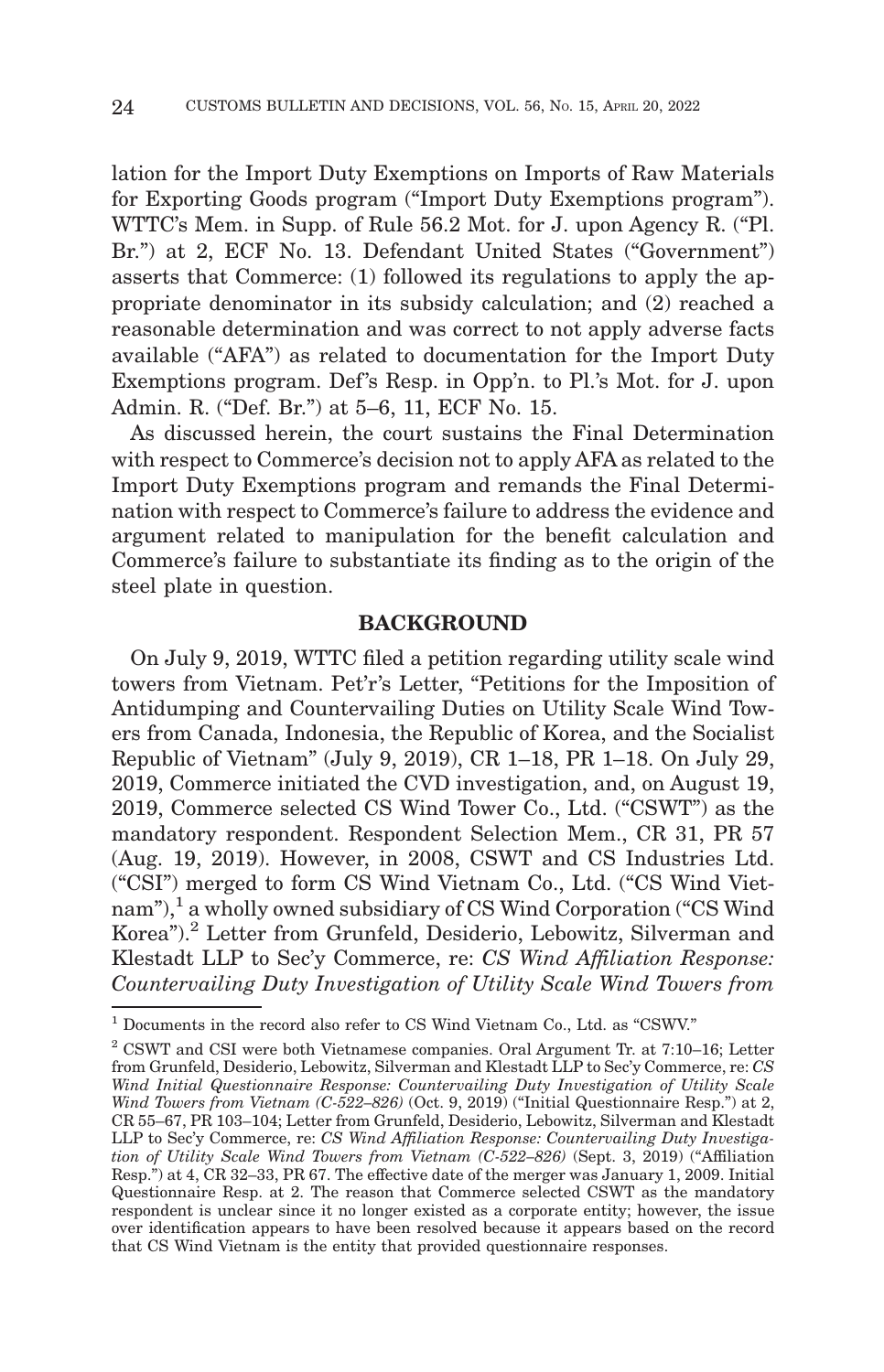*Vietnam (C-522–826)* (Sept. 3, 2019) ("Affiliation Resp.") at 4, CR 32–33, PR 67; Memorandum from John McGowan and Julie Geiger, International Trade Analysts, Office VI, Antidumping and Countervailing Duty Operations, to The File, re: *Verification of the Questionnaire Responses of CS Wind Vietnam Co., Ltd., Countervailing Duty Investigation of Utility Scale Wind Towers from the Socialist Republic of Vietnam* (Mar. 18, 2020) ("Verification Mem.") at 6, CR 105, PR 186. Therefore, CS Wind Vietnam responded to Commerce's investigation. *See, e.g.*, Affiliation Resp.

On August 20, 2019, Commerce issued its initial questionnaire. IDM at 3. On September 3, 2019, and September 20, 2019, CS Wind Vietnam provided affiliation responses. *See* Affiliation Resp.; Letter from Grunfeld, Desiderio, Lebowitz, Silverman and Klestadt LLP to Sec'y Commerce, re: *CS Wind Supplemental Affiliation Response: Countervailing Duty Investigation of Utility Scale Wind Towers from Vietnam (C-522–826)* (Sept. 20, 2019) ("Suppl. Affiliation Resp."), CR 35, PR 76. In its first response, CS Wind Vietnam reported no sales through any export trading company in Vietnam nor any affiliates in Vietnam, but instead explained that "all of . . . [CS Wind Vietnam]'s export sales are made through [it]s parent company, CS Wind Corporation, in Korea." Affiliation Resp. at 2.

As to its affiliates, CS Wind Vietnam further explained: "Several of its overseas affiliates provide the company with raw materials, including CS Wind [Vietnam]'s parent corporation, CS Wind Corporation, which provides a majority of the company's inputs free-of-charge under a tolling operation agreement."3 *Id.* at 3. CS Wind Vietnam also noted that it "falls within [Commerce]'s meaning of cross-ownership." *Id.* In addition, CS Wind Vietnam clarified that "[a]ll exports (to the United States and other markets) during the POI were made by CS Wind Corporation. All subject merchandise sales to [sic] U.S. during the POI were carried out by negotiation between the customer and CS Wind Corporation." Suppl. Affiliation Resp. at 1. CS Wind Vietnam and CS Wind Korea utilized "tolling agreements" for all sales in the POI.4 *Id.*

 $^{\rm 3}$  "Toll manufacturing," also called "toll processing," is "[a]n arrangement under which a customer provides the materials for a manufacturing process and receives the finished goods from the manufacturer. . . . The same party owns both the input and the output of the manufacturing process. This is a specialized form of contract manufacturing." *Toll Manufacturing*, *Black's Law Dictionary* (11th ed. 2019).

<sup>4</sup> CS Wind Vietnam and its predecessor companies used tolling agreements with CS Wind Korea as early as 2007 and 2008. Verification Mem. at 6 (noting the existence of processing agreements between CS Wind Vietnam and CS Wind Korea from January 1, 2009), 9 (noting the existence of processing agreements for 2007 and 2008); *see also* Oral Argument Tr. at 6:11–25.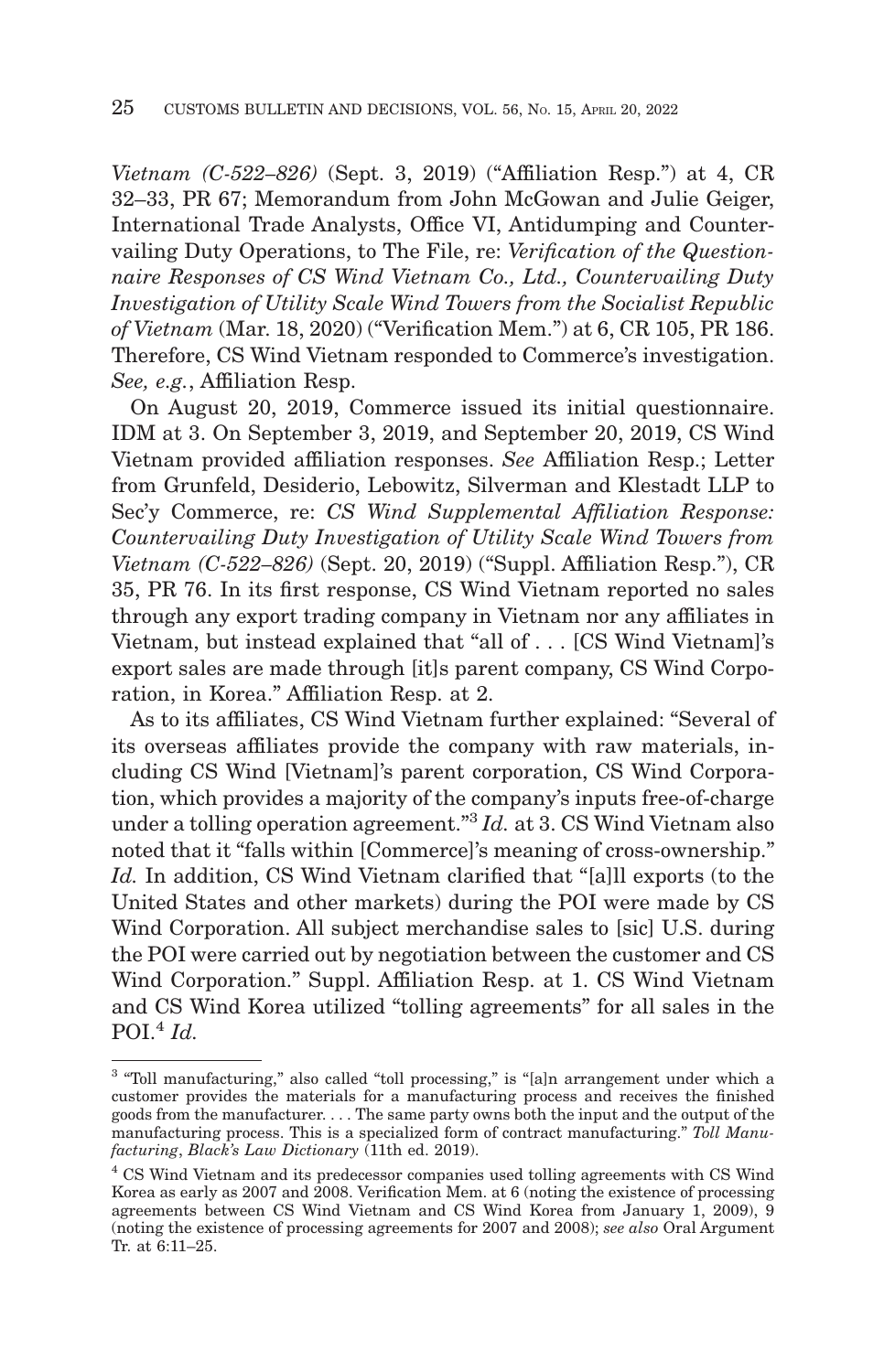On October 9, 2019, CS Wind Vietnam provided its initial questionnaire response. Letter from Grunfeld, Desiderio, Lebowitz, Silverman and Klestadt LLP to Sec'y Commerce, re: *CS Wind Initial Questionnaire Response: Countervailing Duty Investigation of Utility Scale Wind Towers from Vietnam (C-522–826)* (Oct. 9, 2019) ("Initial Questionnaire Resp."), CR 55–67, PR 103–104. CS Wind Vietnam explained that its "sales revenue is not based on invoice prices or amounts of wind towers sold to unaffiliated U.S. customers (or the entered value of such merchandise), but the tolling processing fees issued to [its] parent company (equating to the latter's tolling expenses)." *Id.* at 5. CS Wind Vietnam further noted:

Under the per-project processing contract between CSWV and CS Wind Corporation, CS Wind Corporation supplies all main materials — steel plate, flange, steel plate for door frame and internal mounting items — from outside of Vietnam for the production of the wind towers. Therefore, most of [sic] raw materials are exported to Vietnam by CS Wind [Korea].

*Id.* at 21.

Regarding the materials, CS Wind Vietnam reported that it "merely imports them and then re-exports them" without ever purchasing anything from CS Wind Korea. *Id.* CS Wind Vietnam further provided: "Because of the processing contracts and the fact that all final goods are being exported, Vietnam Customs permits [CS Wind Vietnam] to be exempt from import duties for all imported raw materials according to Article 10 of Decree 134 [of the Government of Vietnam ("GOV")]." *Id.*

On October 23, 2019, WTTC requested that Commerce ask CS Wind Vietnam for clarification regarding its purchases of steel plate from  $\begin{bmatrix} \begin{bmatrix} 1 & 1 \end{bmatrix} & \begin{bmatrix} 1 & 1 \end{bmatrix} & \begin{bmatrix} 1 & 1 \end{bmatrix} & \begin{bmatrix} 1 & 1 \end{bmatrix} & \begin{bmatrix} 1 & 1 \end{bmatrix} & \begin{bmatrix} 1 & 1 \end{bmatrix} & \begin{bmatrix} 1 & 1 \end{bmatrix} & \begin{bmatrix} 1 & 1 \end{bmatrix} & \begin{bmatrix} 1 & 1 \end{bmatrix} & \begin{bmatrix} 1 & 1 \end{bmatrix} & \begin{bmatrix} 1 & 1 \end{bmatrix} & \begin{bmatrix} 1 & 1 \end{bmatrix$ 

 ]]. Letter from Wiley Rein LLP to Sec'y Commerce, re: *Utility Scale Wind Towers from the Socialist Republic of Vietnam: Comments on CS Wind's Initial Questionnaire Response* (Oct. 23, 2019) ("Comments on CS Wind Initial Questionnaire Resp.") at 8, CR 71; *see also* Oral Argument Tr. at 58:24–59:2. On November 8, 2019, CS Wind Vietnam provided to Commerce a list of suppliers of raw materials that CS Wind Vietnam used to produce internal components; the list included steel plate supplied by "[[[[[]]]]"

in  $[[ \quad ]]$  and purchased by  $[[ \quad ]]$ , as well as steel plate supplied by [[[[[]]].

Letter from Grunfeld, Desiderio, Lebowitz, Silverman & Klestadt LLP to Sec'y Commerce, re: *CS Wind First Supplemental Questionnaire Response – Remaining Questions: Countervailing Duty Investi-*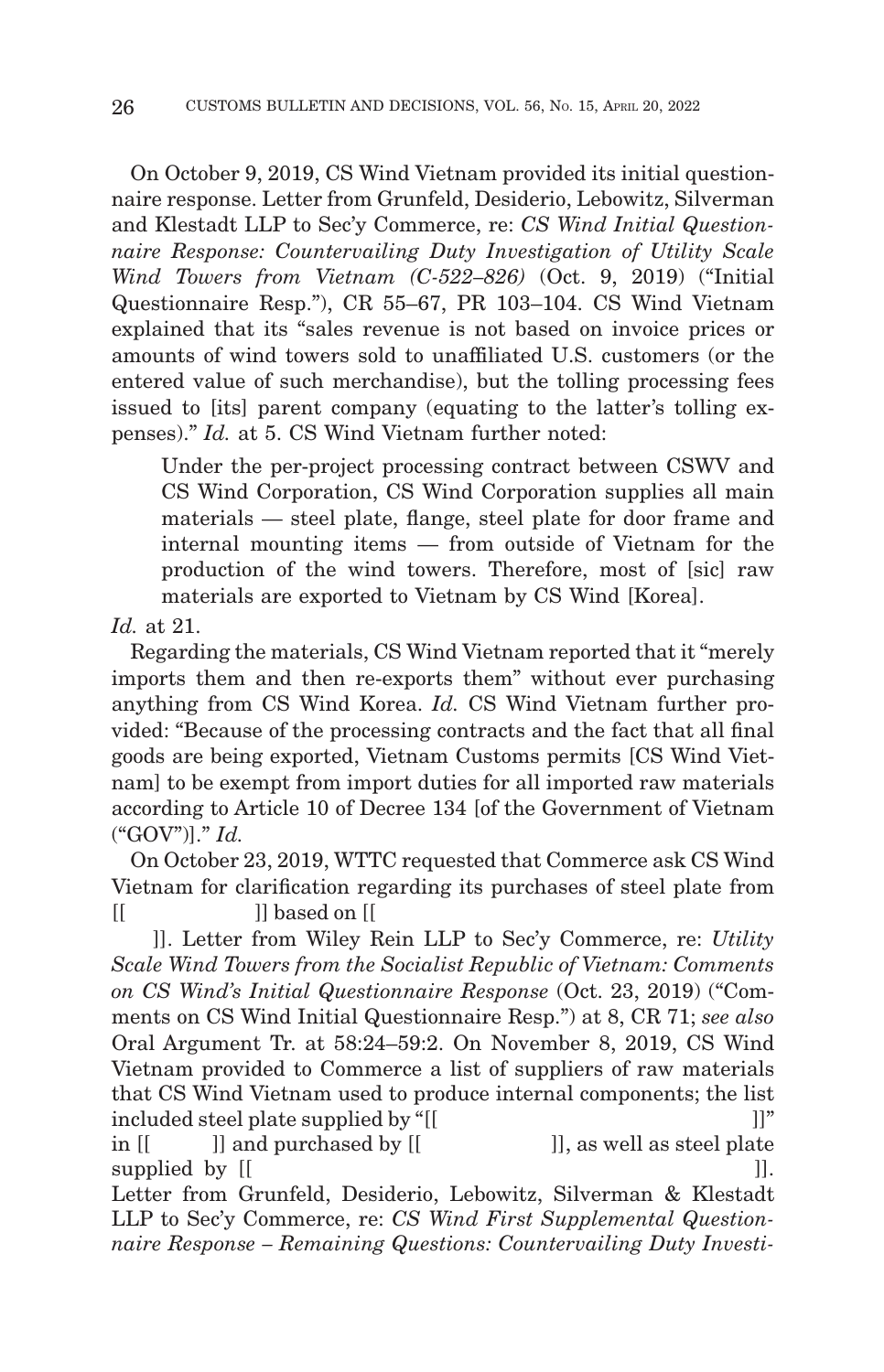*gation of Utility Scale Wind Towers from Vietnam (C-552–826)* (Nov. 8, 2019) ("First Suppl. Questionnaire Resp. – Remaining Questions") at 1, Ex. SQ2–6a, CR 83–84.

On November 6, 2019, CS Wind Vietnam also noted that it "imports steel plate . . . . In addition, some steel scrap is generated from steel plates sourced from Vietnamese suppliers (for internal components) and comingled." Letter from Grunfeld, Desiderio, Lebowitz, Silverman and Klestadt LLP to Sec'y Commerce, re: *CS Wind First Supplemental Questionnaire Response: Countervailing Duty Investigation of Utility Scale Wind Towers from Vietnam (C-522–826)* (Nov. 6, 2019) ("First Suppl. Questionnaire Resp.") at 9, CR 76–82, PR 122–128. Moreover, CS Wind Vietnam stated: "Tracking the steel scrap generated from imported steel plate . . . is not necessary since the import duty, without the exemption, is zero because of the various Free Trade Agreements in place." *Id.*

On November 26, 2019, CS Wind Vietnam expanded upon this response, noting that there is a zero percent duty on the Harmonized Tariff Schedule ("HTS") codes for its steel plate imports under most favored nation ("MFN") treatment, as CS Wind Vietnam confirmed through a search of those HTS codes on the Vietnam Customs website. Letter from Grunfeld, Desiderio, Lebowitz, Silverman & Klestadt LLP to Sec'y Commerce, re: *CS Wind Second Supplemental Questionnaire Response: Countervailing Duty Investigation of Utility Scale Wind Towers from Vietnam (C-552–826)* (Nov. 26, 2019) ("Second Suppl. Questionnaire Resp.") at 1–2, PR 143. CS Wind Vietnam described:

This search confirms that the most favored nation ("MFN") tariff for each of these HTS provisions is 0%, even without any applicable free trade agreements. Thus, steel plate imports do not need to be exempt under the import processing provision or subject to a free trade agreement to have a 0% duty.

Id. at 2 (emphasis omitted). CS Wind Vietnam also provided the tariff reduction schedules of the free trade agreements, denoting the zero percent duty rates. *Id.*

In addition, CS Wind Vietnam expressed confusion as to the relevance of Commerce's question as to the "reason behind" its tolling agreements with CS Wind Korea. First Suppl. Questionnaire Resp. at 3. Still, CS Wind Vietnam clarified that, "[s]ince CS Wind [Korea] handles all of the sales, including the negotiations with those sales, it decided to establish tolling agreements with CS [Wind Vietnam] so that it could better control costs." *Id.*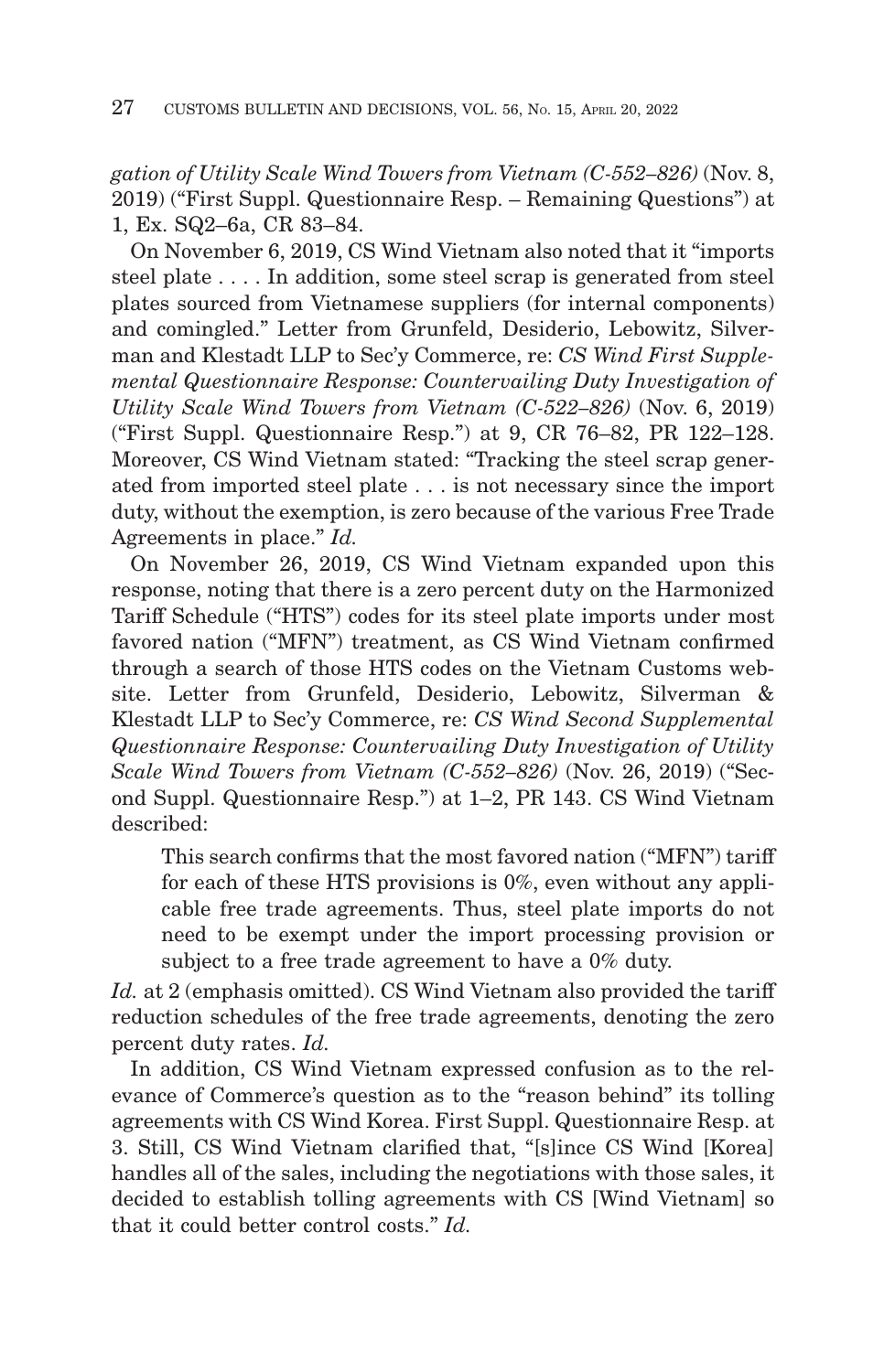On December 6, 2019, Commerce determined preliminarily that the GOV provided countervailable subsidies to producers and exporters of the subject goods and that there was a 2.43 percent preliminary subsidy rate. *Utility Scale Wind Towers From the Socialist Republic of Vietnam*, 84 Fed. Reg. 68,104, 68,105 (Dep't of Commerce Dec. 13, 2019) (prelim. affirm. countervailing duty deter. and alignment of final deter. with final antidumping duty deter.) and accompanying Preliminary Decision Memorandum ("PDM") at 13, PR 152. Further, Commerce stated that "CS Wind Korea did not receive countervailable subsidies from the GOV attributable to CS Wind [Vietnam] during the POI." PDM at 5 (citing First Suppl. Questionnaire Resp. at 7).

As to the denominator used for the subsidy rate, Commerce explained the reason that it used CS Wind Korea's sales values:

[G]iven the circumstances of the unique relationship between the parent and respondent, the sales denominator reflects the value of subject merchandise that is entering the United States . . . . [W]e have used, where appropriate, the reported POI sales values of CS Wind Korea's sales of CS Wind [Vietnam]'s merchandise, which includes sales of subject merchandise, in the denominator of the subsidy calculations, as well as, where appropriate, the values reported by CS Wind [Vietnam].

*Id.* at 6. Therefore, Commerce "preliminarily floulnd that no further adjustments to CS Wind [Vietnam]'s entered value are appropriate." *Id.* at 13.

Commerce further pointed out that under the GOV's Import Duty Exemptions program, "[t]he amount of the exemption is equal to the amount of the duty corresponding to the value of imported materials actually used in the production of the finished goods that are exported."5 *Id.* at 9. As to the import duty exemptions that CS Wind Vietnam received, Commerce "preliminarily determine[d] a net countervailable subsidy rate of 2.12 percent *ad valorem* for CS Wind [Vietnam]." PDM at 9, 12 (citing Memorandum, "CS Wind Tower Co., Ltd. Calculations for the Preliminary Determination" (Dec. 6, 2019)).

From February 24, 2020, through February 27, 2020, Commerce conducted verification of CS Wind Vietnam's questionnaire responses. Verification Mem. at 1. The verification memorandum stated: "[CS Wind Vietnam] [o]fficials explained that if the supplier is from outside

<sup>5 &</sup>quot;Under the [Import Duty Exemptions] program, import duty exemptions are provided for imported raw materials that are incorporated into exported goods, or directly used in the production of such goods." PDM at 9 (citing GOV's Letter, "Utility Scale Wind Towers from Vietnam, Case No. C-552–826: Government of Vietnam's Initial Questionnaire Response" (Oct. 3, 2019) at Ex. E-1).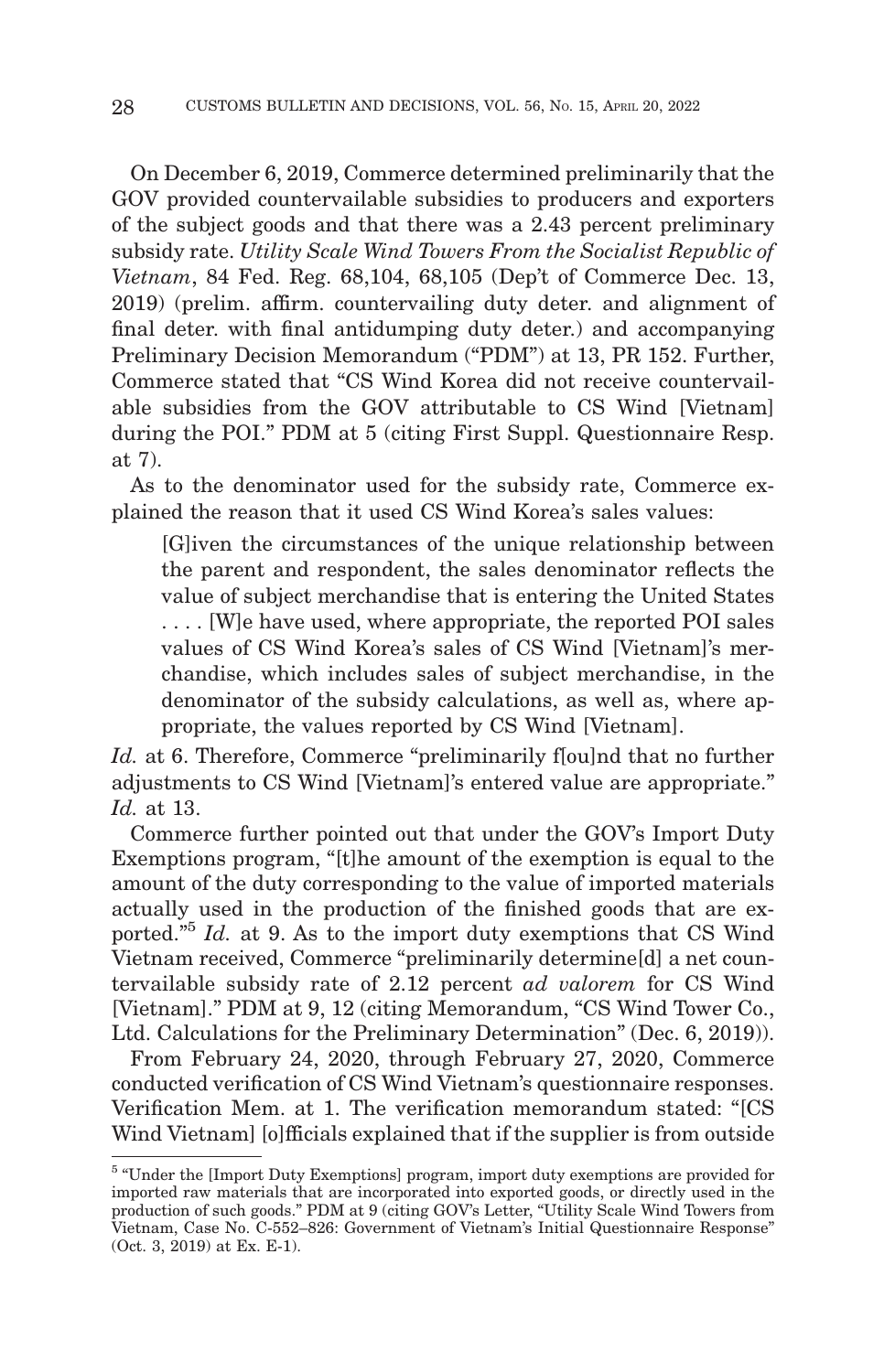of Vietnam, but the raw materials are sourced from inside Vietnam, then these raw material inputs still need to be entered into the E-customs system even if they are ultimately not imported." *Id.* at 16 (citing Verification Exs. at VE-15 at 68–75). Commerce added that it reviewed sales reconciliation information for CS Wind Vietnam and CS Wind Korea and "confirmed that the reported sales information did not include sales to affiliates, service income, sales from merchandise produced outside of the country, *etc*." *Id.* at 9.

On June 29, 2020, Commerce issued its Final Determination with the applicable subsidy rate of 2.84 percent. *See* Final Determination, 85 Fed. Reg. at 40,230 and accompanying IDM. As to the denominator issue, Commerce recited WTTC's concern about manipulation as a result of its reading of CS Wind Vietnam's business practices. IDM at 28; *see also* Oral Argument Tr. at 46:19–47:13. Commerce noted also WTTC's request, were Commerce to maintain the use of CS Wind Korea's sales value in the denominator, that Commerce

should modify the attribution of benefit from this program to reflect the products produced by the corporation that received the subsidy, *i.e.*, CS Wind in Vietnam, in accordance with the multinational tying rule under 19 CFR 351.525(b)(7), even though no record evidence indicates that this subsidy is tied to more than domestic production.

*Id.* at 29 (citing Petitioner's Comments at 36; 19 C.F.R. § 351.525(b)(7)). The Government asserts: "Commerce explained why its regulations required the calculations be on the value and not the tolling fee." Oral Argument Tr. at 47:11–13.

Commerce ultimately determined that the relationship between CS Wind Vietnam and CS Wind Korea "does not lend itself to the typical situation in which the respondent sells subject merchandise to the United States" due to the tolling arrangement. IDM at 29. Therefore, Commerce used CS Wind Korea's sales value for the denominator "consistent with the intent of Commerce's regulations and the normal subsidy calculation methodology." *Id*. at 29–30. Commerce explained: "The sales value used in the denominator of our subsidy calculations is limited to sales of subject merchandise produced by CS Wind [Vietnam] and sold by its parent company, CS Wind Korea, in the United States." *Id.* at 30. Further, Commerce determined that its multinational firm regulation was inapplicable because "[t]he mandatory respondent in this investigation which received subsidies is CS Wind [Vietnam], located in Vietnam," and CS Wind Vietnam is not itself multinational. *Id. See generally* 19 C.F.R. § 351.525(b)(7).

With respect to the Import Duty Exemptions program, Commerce summarized WTTC's argument that CS Wind Vietnam did not "iden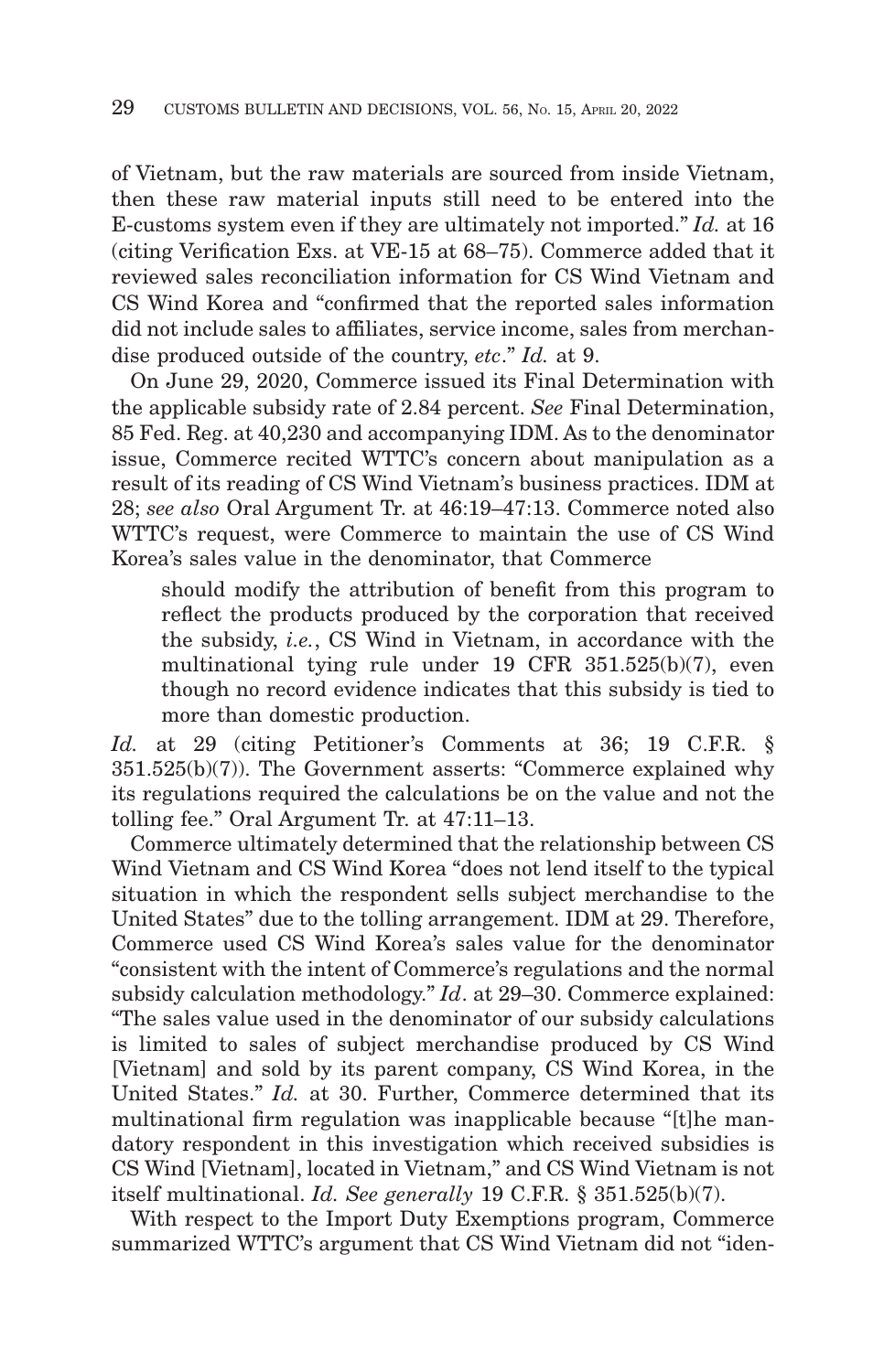tify the ultimate supplier and country of origin of domestic steel purchases," and, therefore, required the application of AFA. IDM at 11–12 (citing Petitioner's Letter, "Utility Scale Wind Towers from the Socialist Republic of Vietnam: Case Brief," dated Apr. 6, 2020); *see* IDM at 16–17 ("With respect to the petitioner's argument that Commerce should apply AFA for CS Wind [Vietnam]'s identification of certain raw material inputs as having been supplied by Vietnam, we disagree that AFA is warranted. . . . [T]he petitioner claims that CS Wind [Vietnam] did not properly identify the supplier of those inputs."). Commerce also stated CS Wind Vietnam's comment in the investigation on rebuttal that, contrary to WTTC's assertion, "CS Wind [Vietnam] responded to all questions concerning the steel plate, including country of origin." *Id.* at 14. Commerce noted further the GOV's comment that "there is no basis to countervail the raw material imports made by CS Wind [Vietnam] during the POI because all of CS Wind [Vietnam]'s imports of steel plate are duty free." *Id.* Commerce also highlighted CS Wind Vietnam's assertion in its rebuttal brief in the investigation that "[t]here exists no information on the record to contradict the fact that the steel place [sic] could have been substantially transformed prior to purchase." *Id.* at 15; *see* Letter from Grunfeld, Desiderio, Lebowitz, Silverman & Klestadt LLP to Sec'y Commerce, re: *CS Wind Rebuttal Brief: Countervailing Duty Investigation on Utility Scale Wind Towers from Vietnam (C-552–826)* (Apr. 20, 2020) ("CS Wind Rebuttal Br.") at 17–19, CR 112, PR 200. *But see* Oral Argument Tr. at 91:1–12 ([[

 $]]).$ 

In addition, Commerce noted CS Wind Vietnam's conclusion: "Thus, even if Commerce disagreed with the country of origin as being Vietnam, the record demonstrates a duty exemption rate of zero percent for this input under the Most Favored Nations (MFN) status."6 IDM at 15; *see* CS Wind Rebuttal Br. at 17–19. Commerce determined not to apply AFA as related to the Import Duty Exemptions program based on CS Wind Vietnam's "merely over-report[ing] raw material inputs in its questionnaire response." IDM at 16–17.

<sup>6</sup> Commerce stated later in its IDM:

Pursuant to Commerce's questionnaire, we requested that CS Wind submit to Commerce a schedule of all inputs of raw materials used in the production of subject merchandise during the POI for which import duty exemptions were received. In its questionnaire response, CS Wind reported all imports of raw materials during the POI, which included the imports of raw materials sourced from outside and from within Vietnam. We examined all purchases at verification and found no discrepancy. We also examined sourced documentation pertaining to the inputs of raw materials sourced from within Vietnam. In addition to the verbal explanation provided by company officials as to why those purchases were included in the spreadsheet, we examined source documentation supporting those purchases that were made from within Vietnam.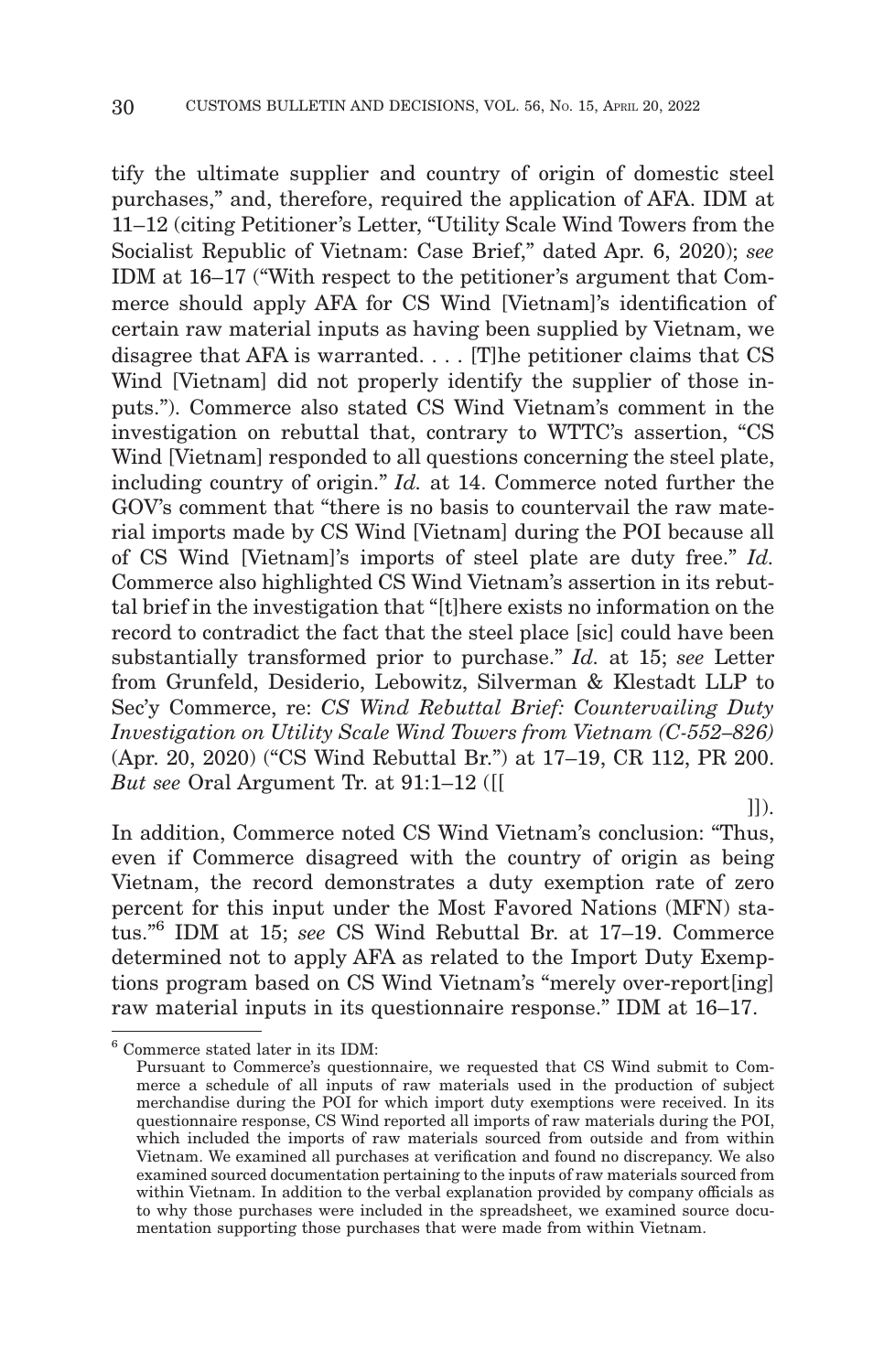On August 20, 2020, Commerce issued its CVD order for utility scale wind towers from Vietnam. *Utility Scale Wind Towers from Canada, Indonesia, and the Socialist Republic of Vietnam*, 85 Fed. Reg. 52,543 (Dep't of Commerce Aug. 26, 2020) (amended final affirm. countervailing duty deter. and countervailing duty orders).

Plaintiff brought this action on September 25, 2020, Summons (Sept. 25, 2020), ECF No. 1, seeking a remand of the Final Determination, Compl. at 6.

### **STANDARD OF REVIEW**

The court exercises jurisdiction pursuant to sections  $516A(a)(2)(A)(i)(II)$  and  $(a)(2)(B)(i)$  of the Tariff Act of 1930. as amended, 19 U.S.C. § 1516a(a)(2)(A)(i)(II) and (a)(2)(B)(i) (2018), and 28 U.S.C. § 1581(c) (2018).7

The Court will hold a CVD determination by Commerce to be unlawful if it is "unsupported by substantial evidence on the record, or otherwise not in accordance with law." 19 U.S.C. §  $1516a(b)(1)(B)(i)$ . To meet the substantial evidence standard, there must be "more than a mere scintilla" of evidence. *Richardson v. Perales*, 402 U.S. 389, 401 (1971) (quoting *Consol. Edison Co. of N.Y. v. NLRB*, 305 U.S. 197, 229 (1938)); *Altx, Inc. v. United States*, 370 F.3d 1108, 1116 (Fed. Cir. 2004) (quoting *Atlantic Sugar, Ltd. v. United States*, 744 F.2d 1556, 1562 (Fed. Cir. 1984)). However, the standard "is satisfied by 'something less than the weight of the evidence.'" *Altx, Inc.*, 370 F.3d at 1116 (quoting *Matsushita Elec. Indus. Co. v. United States*, 750 F.2d 927, 933 (Fed. Cir. 1984) (citations omitted)). In addition, "the possibility of drawing two inconsistent conclusions from the evidence does not prevent an administrative agency's finding from being supported by substantial evidence." *Id.* (quoting *Matsushita Elec. Indus. Co.*, 750 F.2d at 933) (internal quotation marks and citations omitted)). "A reviewing court must consider the record as a whole, including that which 'fairly detracts from

Contrary to the petitioner's assertions, the supporting documentation, including invoices and packing lists, showed the origin of certain raw materials to be within Vietnam. That is, the sales of these certain raw materials were made through CS Wind Korea, but only on paper; the raw material for those transactions was sourced from a supplier within Vietnam. As stated in the verification report, "these raw material inputs still need to be entered into the E-customs system even if they are not ultimately imported." Thus, for these transactions at issue, we find that CS Wind provided relevant and accurate documentation that identified the country of origin for these transactions. Further, documentation examined at verification demonstrated that CS Wind paid the appropriate amount of duties on its raw material purchases. Therefore, we find that there is nothing missing from the record, as alleged by the petitioner; accordingly, it is not appropriate to apply AFA to any of CS Wind's raw material inputs.

IDM at 17 (footnotes omitted).

<sup>7</sup> Further citations to the Tariff Act of 1930, as amended, are to the relevant provisions of Title 19 of the U.S. Code, and references to the U.S. Code are to the 2018 edition.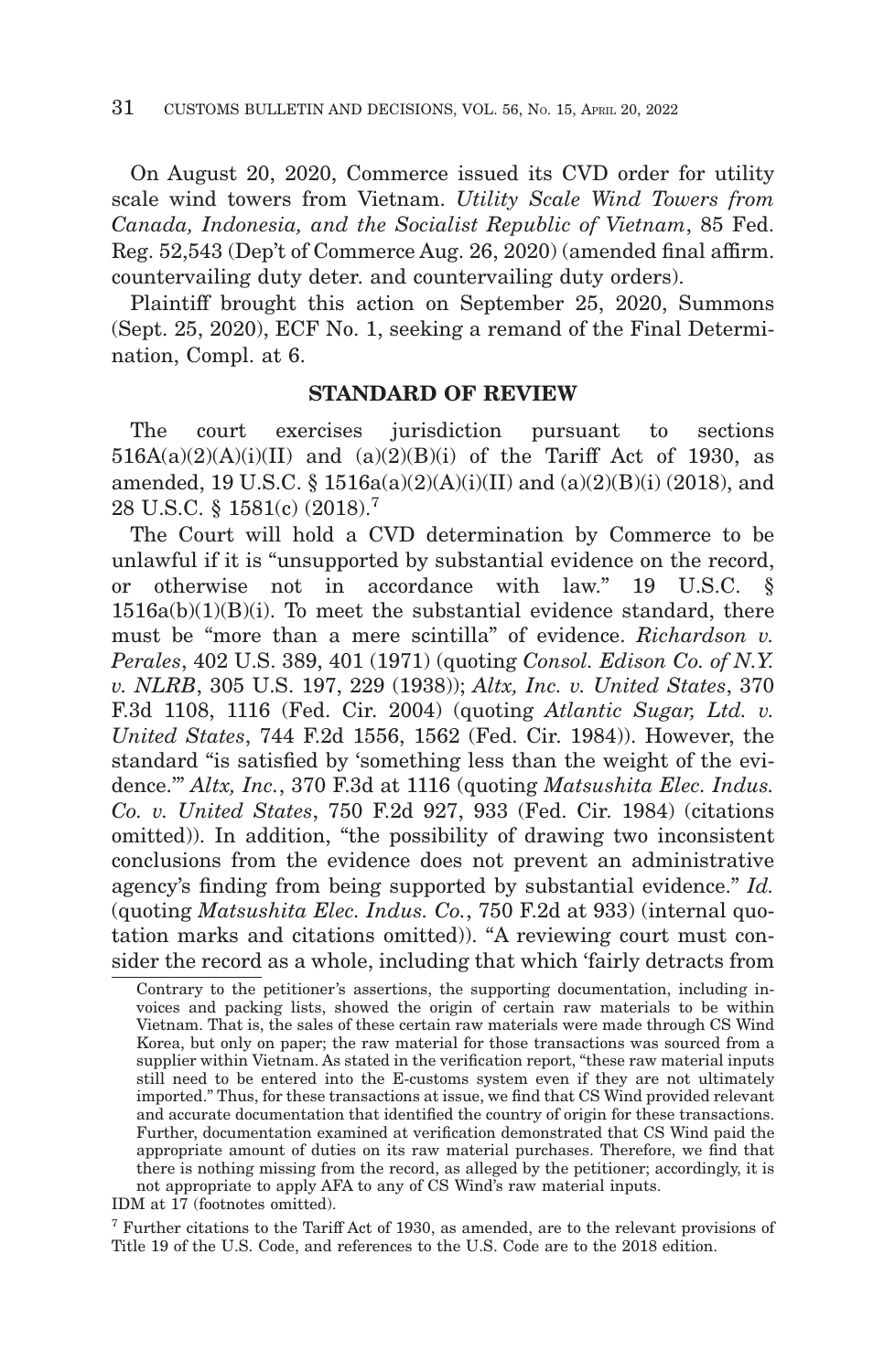its weight', to determine whether there exists 'such relevant evidence as a reasonable mind might accept as adequate to support a conclusion.'" *Nippon Steel Corp. v. United States*, 458 F.3d 1345, 1351 (Fed. Cir. 2006) (quoting *Universal Camera Corp. v. NLRB*, 340 U.S. 474, 477–478 (1951) (quoting *Consol. Edison Co.*, 305 U.S. at 229)); *see Shandong Huarong Gen. Corp. v. United States*, 25 CIT 834, 837, 159 F. Supp. 2d 714, 718 (2001) ("[T]he Court will not disturb an agency determination if its factual findings are reasonable and supported by the record as a whole, even if there is some evidence that detracts from the agency's conclusion.") (citation omitted), *aff'd sub nom. Shandong Huarong Gen. Grp. Corp. v. United States*, 60 F. App'x 797 (Fed. Cir. 2003).

Importantly, "an agency's action must be upheld, if at all, on the basis articulated by the agency itself." *Motor Vehicle Mfrs. Ass'n of U.S., Inc. v. State Farm Mut. Auto. Ins. Co.* ("*State Farm*"), 463 U.S. 29, 50 (1983) (citing *Burlington Truck Lines, Inc. v. United States*, 371 U.S. 156, 168 (1962); *SEC v. Chenery Corp.*, 332 U.S. 194, 196 (1947); *Am. Textile Mfrs. Inst., Inc. v. Donovan*, 452 U.S. 490, 539 (1981)); *see SKF USA Inc. v. United States*, 263 F.3d 1369, 1382–83 (Fed. Cir. 2001); *Bowman Transp., Inc. v. Arkansas-Best Freight Sys., Inc.*, 419 U.S. 281, 285–286 (1974) (citing *Chenery Corp.*, 332 U.S. at 196) (noting the court "may not supply a reasoned basis for the agency's action that the agency itself has not given").

An agency's final determination must provide "an explanation of the basis for its determination that addresses relevant arguments, made by interested parties . . . , concerning the establishment of . . . a countervailable subsidy, or the suspension of the investigation, with respect to which the determination is made." 19 U.S.C. § 1677f(i)(3)(A); *see NMB Sing. Ltd. v. United States*, 557 F.3d 1316, 1320 (Fed. Cir. 2009) (citing *Timken U.S. Corp. v. United States*, 421 F.3d 1350, 1355 (Fed. Cir. 2005)) ("[Section] 1677f(i) is . . . a partial codification of the Supreme Court's standard for judicial review of administrative decisions from *State Farm*."). Moreover, "§ 1677f(i) does not require [the Court] to invalidate a decision . . . if Commerce failed to explicitly address a party's non-dispositive argument." *NMB Sing. Ltd.*, 557 F.3d at 1323 (citing *Timken*, 421 F.3d at 1357).

"When an agency changes its practice, it is obligated to provide an adequate explanation for the change." *SKF USA Inc. v. United States*, 630 F.3d 1365, 1373 (Fed. Cir. 2011) (citing *State Farm*, 463 U.S. at 42). "The more complex the statute, the greater the obligation on the agency to explain its position with clarity." *Id.* (quoting *SKF USA Inc. v. United States*, 263 F.3d 1369, 1382–83 (Fed. Cir. 2001)). Moreover, "Commerce also has an 'obligation' to address important factors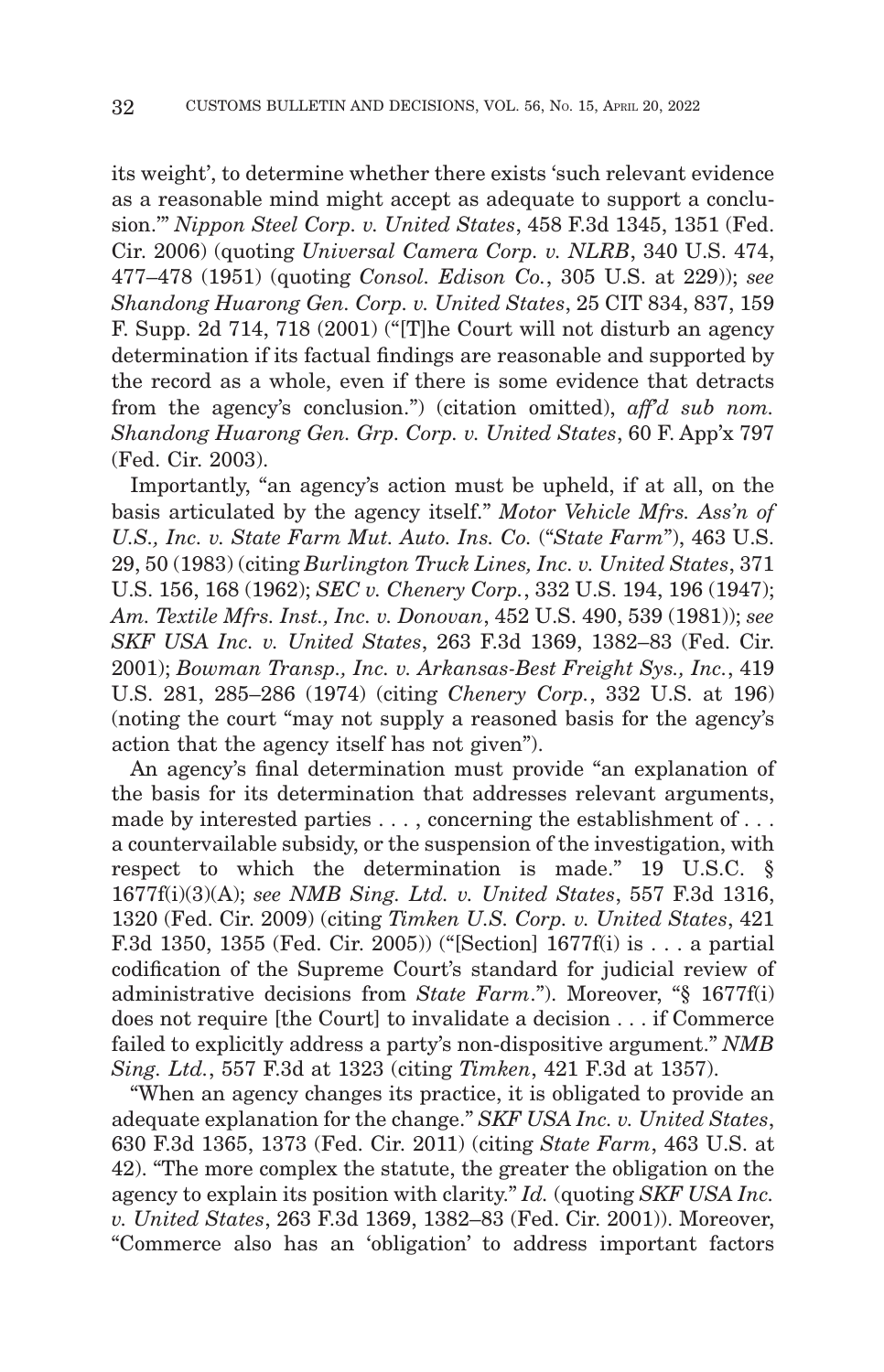raised by comments from petitioners and respondents." *Id.* at 1374 (quoting *Timken*, 421 F.3d at 1358).

Still, the Court will "uphold a decision of less than ideal clarity if the agency's path may reasonably be discerned." *State Farm*, 463 U.S. at 43 (quoting *Bowman Transp. Inc.*, 419 U.S. at 286); *see also NMB Sing. Ltd.*, 557 F.3d at 1319, 1326 (stating that Commerce's "explanations do not have to be perfect" but that there should be "a reasonable way to consider the data as a whole and arrive at Commerce's conclusion").

#### **LEGAL FRAMEWORK**

Commerce will impose a countervailing duty when: (1) Commerce determines that a "government . . . or any public entity . . . is providing, directly or indirectly, a countervailable subsidy with respect to the manufacture, production, or export of a class or kind of merchandise imported, or sold (or likely to be sold) for importation, into the United States"; and (2) the U.S. International Trade Commission ("Commission") determines that a U.S. industry is "materially injured" or "threatened with material injury" or "the establishment of a[] [U.S.] industry is materially retarded" due to the imports. 19 U.S.C. § 1671(a). A subsidy is countervailable when a government or public entity "provides a financial contribution" to a person that confers a benefit. 19 U.S.C. § 1677(5)(B). A countervailable subsidy confers a benefit when a recipient receives such benefit. *Id.* §  $1677(5)(B)$ ,  $(5)(E)$ .

#### **DISCUSSION**

The court concludes that Commerce did not act inconsistently with its regulations and with the prior determinations presented by the parties in deciding to use CS Wind Korea's sales value as a denominator for the subsidy calculation. However, the court remands because Commerce failed to explain adequately its position with respect to the evidence and relevant argument on manipulation raised by WTTC. In addition, the court remands because Commerce's determination regarding CS Wind Vietnam's steel plate documentation for the subsidy calculation for the Import Duty Exemptions program was not based on substantial evidence. However, the court sustains Commerce's decision not to apply AFA for the Import Duty Exemptions program.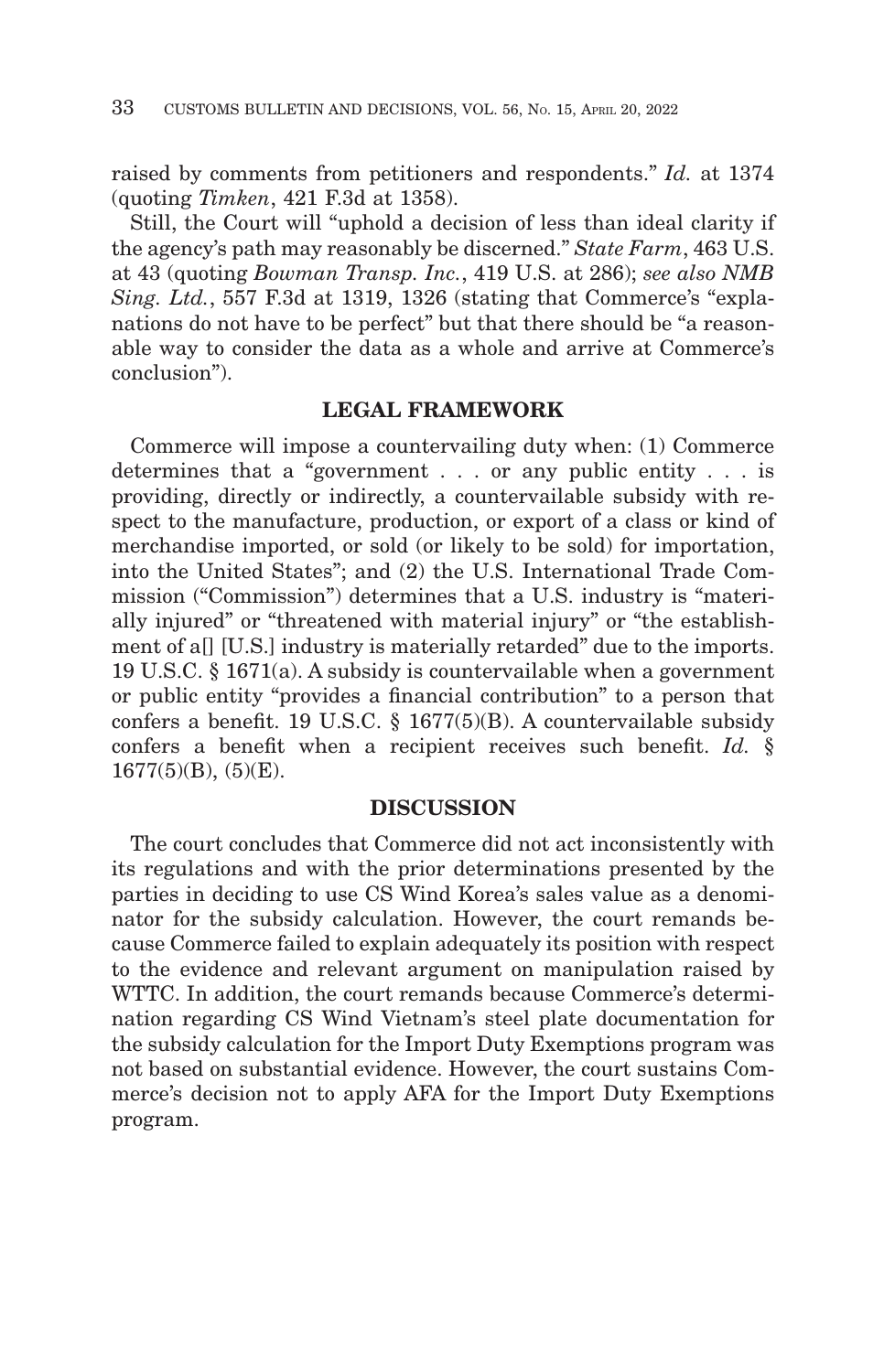# **I. Whether Commerce's use of CS Wind Korea's sales value as the denominator for the subsidy calculation is supported by substantial evidence and is in accordance with law**

The court concludes that Commerce's Final Determination is not inconsistent with its regulations or with the prior determinations presented by the parties. However, the court remands the Final Determination with respect to Commerce's failure to address the evidence and argument related to manipulation for the benefit calculation.

## **A. Legal framework**

To calculate the "ad valorem subsidy rate" in a CVD investigation,

[Commerce] will . . . divid[e] the amount of the benefit allocated to the [POI] . . . by the sales value during the same period of the product or products to which [Commerce] attributes the subsidy . . . . Normally, [Commerce] will determine the sales value of a product on an f.o.b. (port) basis (if the product is exported) . . . . However, if [Commerce] determines that countervailable subsidies are provided with respect to the movement of a product from the port . . . to the place of destination (*e.g*., freight or insurance costs are subsidized), [Commerce] may make appropriate adjustments to the sales value used in the denominator.

19 C.F.R. § 351.525(a).

"Ad valorem" is defined as "that is in proportion to value; proportional." *Ad Valorem*, OXFORD ENGLISH DICTIONARY, https://www.oed.com/ view/Entry/2882 (last visited Mar. 4, 2022). In cases of corporations with cross-ownership, "[Commerce] normally will attribute a subsidy to the products produced by the corporation that received the subsidy." 19 C.F.R. § 351.525(b)(6)(i).

Further, in the context of multinational firms, the Code of Federal Regulations ("CFR") states:

If the firm that received a subsidy has production facilities in two or more countries, the Secretary will attribute the subsidy to products produced by the firm within the country of the government that granted the subsidy. However, if it is demonstrated that the subsidy was tied to more than domestic production, the Secretary will attribute the subsidy to multinational production.

*Id.* § 351.525(b)(7). The CFR defines a "firm" as "the recipient of an alleged countervailable subsidy, including any individual, company, partnership, corporation, joint venture, association, organization, or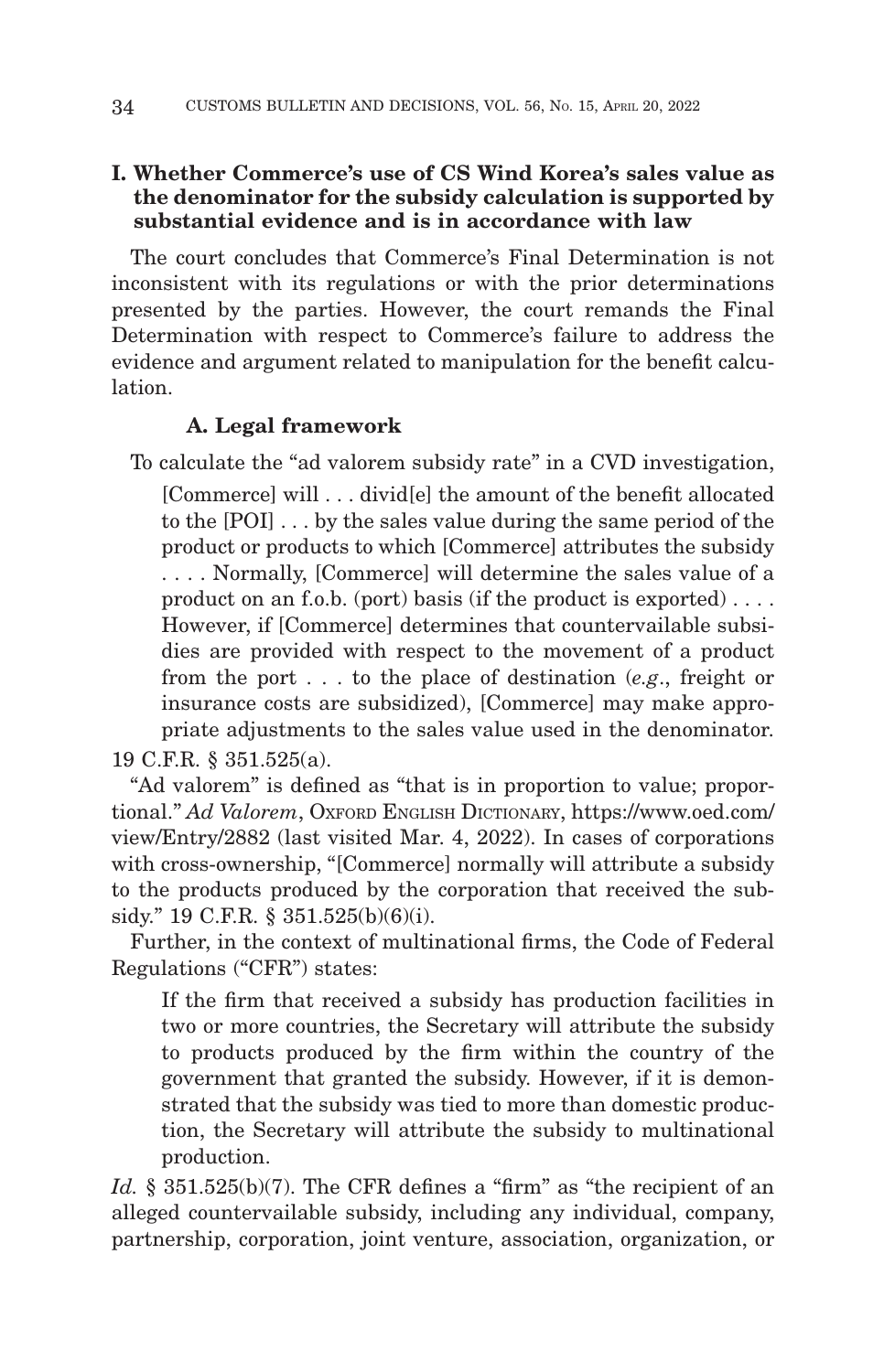other entity." *Id.* § 351.102(b)(23). In the *CVD Preamble*, Commerce provides a clarification as to the applicability of the regulation:

In all other sections of these regulations, the term "firm" is used to describe the recipient of the subsidy. However, for purposes of certain attribution rules, where we are describing how subsidies will be attributed within firms, "firm" is too broad. Therefore, for the purposes of paragraphs  $(b)(5)$  and  $(b)(6)$ , we are using the term "corporation."

*Countervailing Duties*, 63 Fed. Reg. 65,348, 65,400 (Dep't of Commerce Nov. 25, 1998) (final rule).

There is no CVD regulation that governs tolling arrangements specifically. Oral Argument Tr. at 17:17–18:20. *See generally* 19 C.F.R. §§ 351.501-.528.

### **B. Positions of the parties**

Plaintiff asserts that "Commerce unreasonably and unlawfully used the sales revenue of . . . CS Wind Korea . . . as the denominator in calculating the subsidy benefits received by CS Wind Vietnam." Pl. Br. at 2 (citing 19 C.F.R. § 351.525(b)(6)(i), (b)(7)). Plaintiff argues that Commerce's decision in this respect was "inconsistent with its past practice and regulations." *Id*. Plaintiff also declares that Commerce's "unreasonable conclusion that its 'multinational company' regulation was inapplicable in this case . . . was also unsupported by substantial evidence and contrary to law." *Id.* at 2–3. In furtherance of these points, plaintiff raises three primary arguments to which the Government responds. *See* Pl. Br. at 17–24; Def. Br. at 5–24.

#### **1. Whether Commerce acted consistently with its regulations**

First, plaintiff asserts that "Commerce erred by attributing the subsidies received by CS Wind Vietnam within Vietnam to the value of sales by CS Wind Korea, in a manner inconsistent with its regulations." Pl. Br. at 17. Plaintiff considers Commerce's use of CS Wind Korea's sales value in the denominator to be contrary to the language of 19 C.F.R. § 351.525(b)(6)(i) and (b)(7). *Id.* at 17–18. As to subsection (b)(7), which addresses subsidy attribution for multinational firms as described *supra*, Section I.A., plaintiff also raises language in the *CVD Preamble* that notes in part: "The government of a country normally provides subsidies for the general purpose of promoting the economic and social health of that country and its people, and for the specific purposes of supporting, assisting or encouraging domestic manufacturing or production and related activities . . . ." *Id.* at 18 (quoting *Countervailing Duties*, 63 Fed. Reg. at 65,403).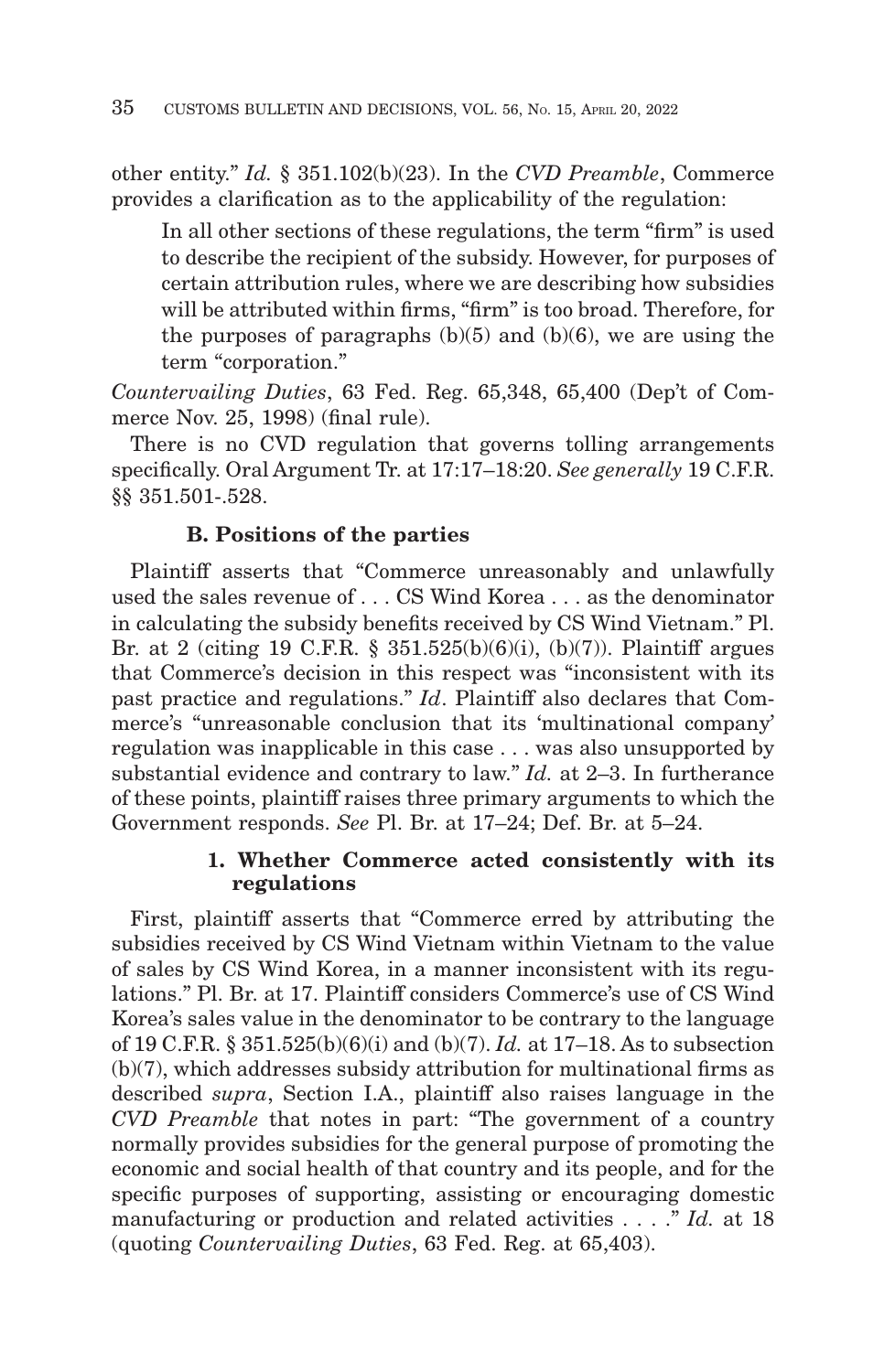On this basis, plaintiff insists that Commerce's actions were also "inconsistent with its understanding of the purpose of foreign government subsidies." *Id.* Instead, plaintiff contends that Commerce "mixes and matches" a denominator based on Vietnamese and Korean activities with a numerator based on only Vietnamese activities. Oral Argument Tr. at 45:10–14. Plaintiff argues that "both [the numerator and denominator] should have reflected only Vietnamese activities." Oral Argument at 57:28–32. Further, plaintiff argues that the sales value is not "reflective of the full value of that wind tower" because some inputs are received "free of charge." Oral Argument Tr. at 53:10–17, 54:12–13. *But cf.* First Suppl. Questionnaire Resp. at 3 ("Normally, the sales price of wind towers comprises of material costs and processing costs.").

Plaintiff also argues that Commerce should have but did not follow its "'normal' method of attribution" under 19 C.F.R. § 351.525(b)(6)(i) and instead selected CS Wind Korea's sales value as the denominator. Wind Tower Trade Coalition's Reply Brief ("Pl. Reply Br.") at 7, ECF No. 17. Plaintiff asserts that Commerce should not have changed its method because "the specific circumstances under which Commerce may depart from the 'normal' method" are described only in 19 C.F.R. § 351.525(b)(6)(ii) through (vi) and do not apply here.<sup>8</sup> *Id.* 

The Government argues to the contrary that "the actions [Commerce] took flow directly from the regulation." Oral Argument Tr. at 9:14–15, 10:8–10 (discussing 19 C.F.R. § 351.525(a) and (b)(6)). Namely, the Government asserts:

As a result of the tolling arrangement in this case, the sales of subject merchandise produced by CS Wind [Vietnam] are negotiated and made by CS Wind Korea. Thus, Commerce properly attributed the subsidy to those sales and used them in the benefit calculation denominator. Consistent with its regulation, Commerce based the denominator on the "sales value" of United States sales made by CS Wind Korea, rather than on the amount of the tolling fee that CS Wind [Vietnam] received from its parent company for processing services.

Def. Br. at 6. The Government points to two textual aspects of 19 C.F.R. § 351.525 to support its position that Commerce attributed properly the subsidies to the sales value of the products: (1) the use of the word "normally" in the subsection discussing subsidy attribution "to the products produced by the corporation that received the sub-

<sup>&</sup>lt;sup>8</sup> Provisions (ii) through (vi) pertain to situations involving multiple corporations producing the same product, a holding or parent company receiving a subsidy, input suppliers, subsidy transfers and the definition of cross-ownership, respectively. 19 C.F.R.  $\S$  351.525(b)(6)(ii)-(vi).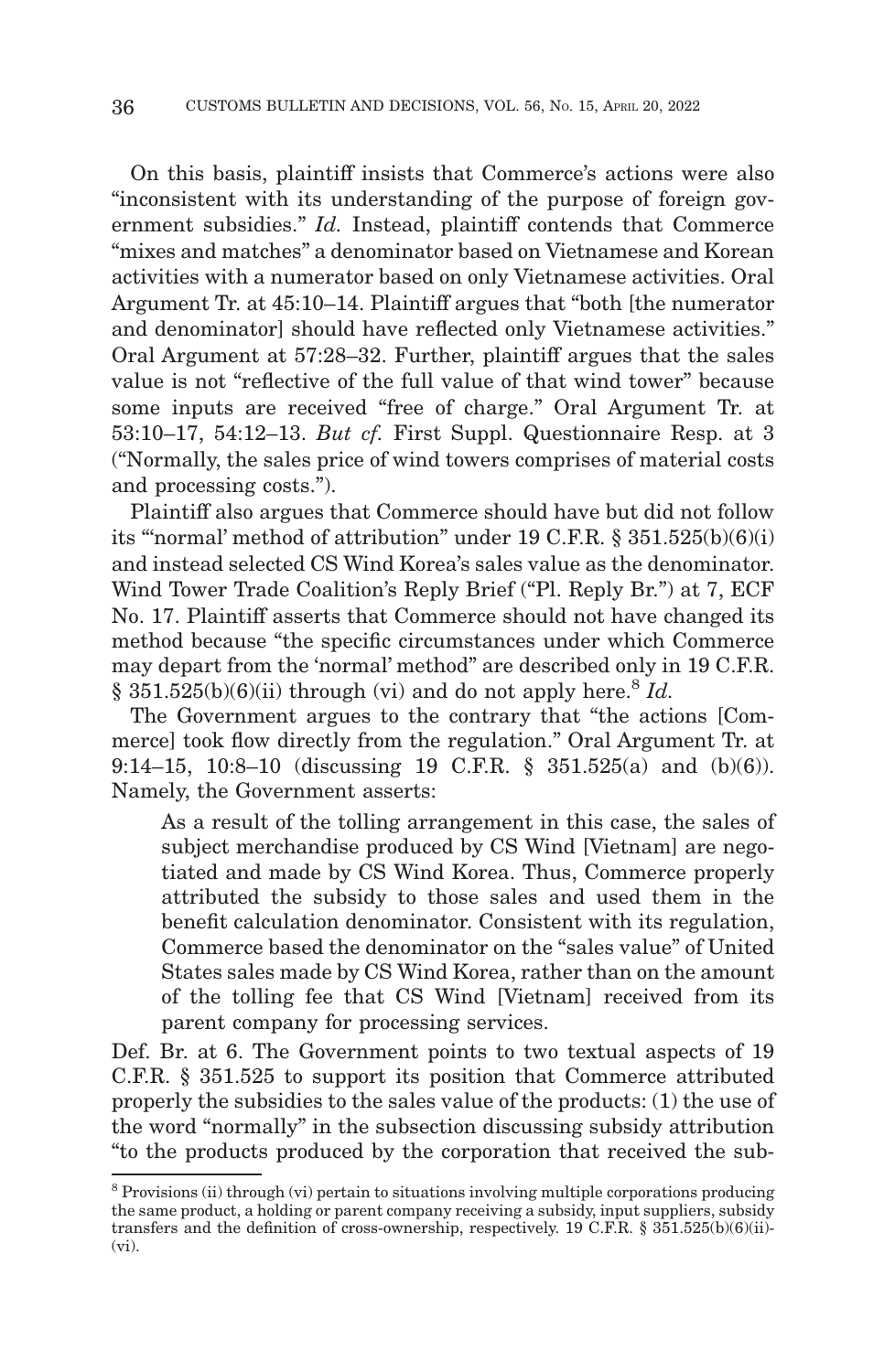sidy," which, the Government maintains, denotes a built-in "degree of flexibility or discretion" for Commerce; and (2) the subsection discussing subsidy calculation directs Commerce to use "'the sales value' of the product to which Commerce attributes the subsidy" as the denominator — rather than attributing subsidies to an entity such as CS Wind Korea. *Id.* at 16 (first quoting 19 C.F.R. § 351.525(b)(6)(i); then quoting 19 C.F.R.  $\S$  351.525(a)) (emphases omitted).

The Government describes the dispute as follows:

The disagreement between Commerce and WTTC thus boils down to a straightforward question of whether the subsidy should have been attributed to the "sales value" of *products* produced by CS Wind [Vietnam] and exported by CS Wind Korea (as Commerce's regulations require and as Commerce did), or to an amount of a tolling fee for processing services paid by CS Wind Korea to CS Wind [Vietnam], as WTTC advocates.

*Id.* at 17. As further support, the Government explains that the processing services value would have been *underinclusive* and therefore inaccurate. *Id.* at 17–18. By contrast, the Government explains that the sales value that Commerce used was not *overinclusive* as the sales value "is limited to sales of subject merchandise produced by CS Wind [Vietnam] and sold by its parent company." *Id.* at 17 (citing IDM at 30).9 The Government closes its argument by contending that Commerce took a "reasonable approach" that warrants deference by the court. *Id.* at 24.10

Countering what plaintiff calls Commerce's "conclusory statement" that CS Wind Vietnam is not a multinational firm under 19 C.F.R. § 351.525(b)(7), plaintiff insists that "[i]t does not logically follow from CS Wind Vietnam's status as a subsidiary that it could not also be [sic] multinational firm." Pl. Br. at 18–19 (citing IDM at cmt. 6). Plaintiff supports its argument by pointing out that "CS Wind Vietnam is part of the multinational CS Wind conglomerate." Pl. Reply

<sup>&</sup>lt;sup>9</sup> At oral argument, plaintiff raised "selling expenses" and the Government raised "purchasing raw materials and engaging in selling activities" as the cost elements from CS Wind Korea going toward the wind towers. Oral Argument Tr. at 19:14–21:2. CS Wind Vietnam also reported that "CS Wind Corporation has only sales and administrative functions in Korea." First Suppl. Questionnaire Resp. at 3.

<sup>&</sup>lt;sup>10</sup> At oral argument, the Government also asserted that Commerce's cross-border regulation covers tolling arrangements in the absence of a separate CVD tolling regulation. Oral Argument Tr. at 17:22–18:2. Plaintiff countered by raising a preliminary decision memorandum in another case to highlight the way in which, plaintiff asserted, Commerce stated that it perceived similarities between a situation involving tollers and situations involving a trading company under 19 C.F.R. § 351.525(c). Oral Argument Tr. at 18:9–20; *see Steel Concrete Reinforcing Bar From the Republic of Turkey: Preliminary Results of Countervailing Duty Administrative Review and Intent To Rescind the Review in Part; 2016* ("*Turkey Rebar 2018*"), 83 Fed. Reg. 63,472 (Dep't of Commerce Dec. 10, 2018) and accompanying PDM ("*Turkey Rebar 2018* PDM"); *see also* IDM at 10.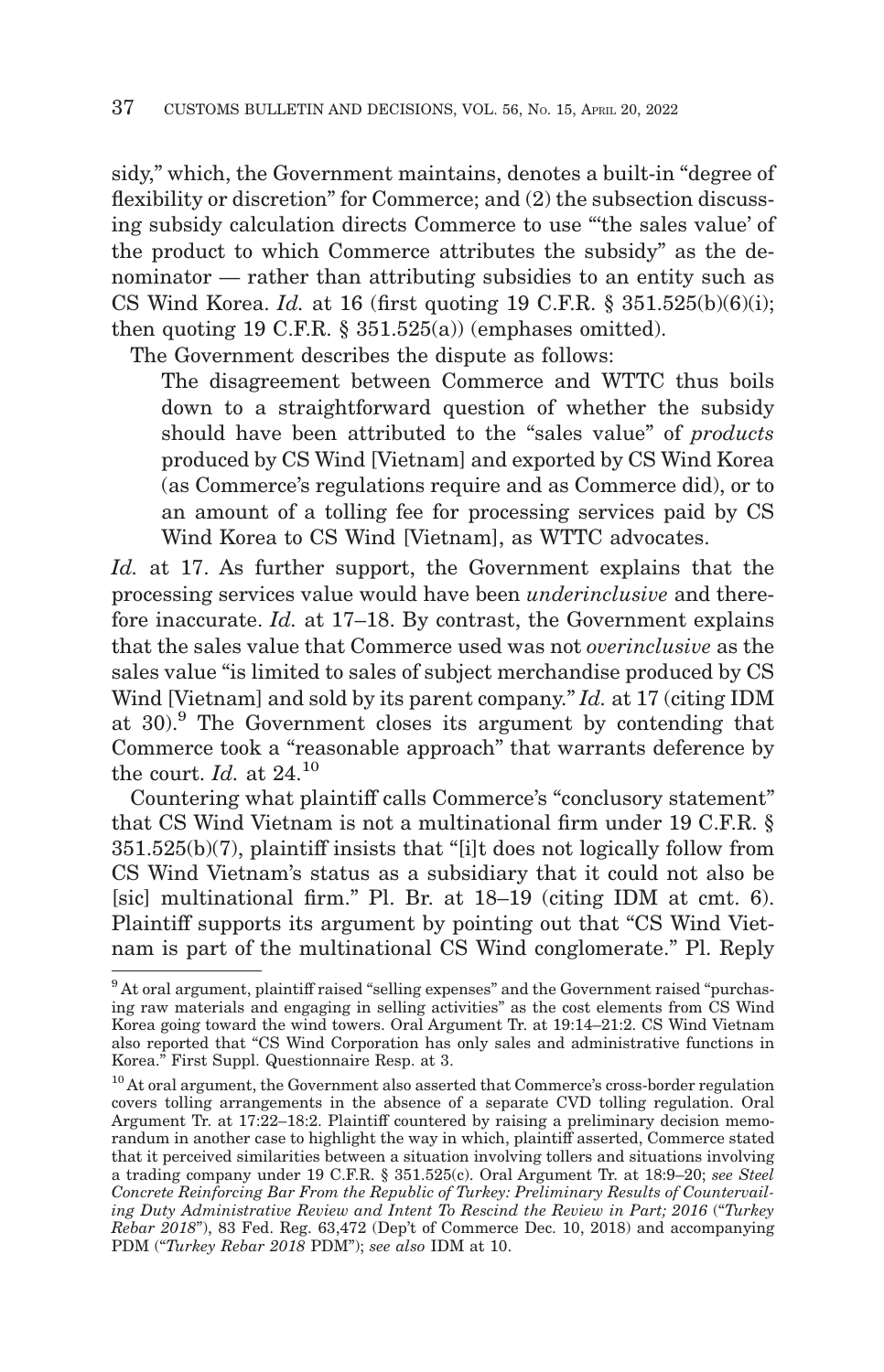Br. at 7; *see also* Oral Argument Tr. at 13:23–14:2. Plaintiff also alleges: "With regard to Korea, CS Wind Vietnam reported that its Korean parent company was created in 2008 'by the merger of two *factories*,' which then came under the sole ownership of CS Wind Korea." Pl. Reply Br. at 8 (quoting Affiliation Resp. at  $4$ ).<sup>11</sup> Plaintiff concludes that "[subsidies] were not attributed to the value of that *Vietnamese* production," *id.* (citing Def. Br. at 18–19), but that "[t]hey were instead attributed to the sales of a Korean company in Korea, contrary to the multinational corporation provision," *id.*

The Government retorts that "by its express terms, the [multinational firm] regulation applies only *if* 'the firm that received a subsidy *has production facilities in two or more countries*.'" Def. Br. at 18 (quoting 19 C.F.R.  $\S 351.525(b)(7)$  (emphasis supplied)). In this case, Commerce found that "CS Wind [Vietnam] 'does not have operations, such as production facilities, in any countries other than in Vietnam.'"12 *Id.* (quoting IDM at 30). The Government concludes that, as Commerce determined, the provision does not apply in this case. Def. Br. at 18–19 (citing IDM at 30); IDM at 30; *cf.* Oral Argument Tr. at 12:5–7, 16:15–17:14 (asserting that Commerce still acted consistently with 19 C.F.R. § 351.525(b)(7), notwithstanding that Commerce maintained, and the Government argues, that the subsection is inapplicable).

## **2. Whether Commerce acted consistently with its past practice**

Plaintiff's second argument is that Commerce "unacceptably departed from its past practice" without providing a "reasonable explanation" when it used the CS Wind Korea sales value (rather than the CS Wind Vietnam processing services value) in the denominator. Pl. Br. at 19 (citing *Consol. Bearings Co. v. United States*, 348 F.3d 997, 1007 (Fed. Cir. 2003)). To support its argument, plaintiff discusses several administrative proceedings in its briefs and at oral argument and asserts that "Commerce made no attempt to distinguish these cases." *Id.* at 19–21.

For instance, plaintiff describes that in *Narrow Woven Ribbons with Woven Selvedge from the People's Republic of China*, which involved a

 $11$  Plaintiff's statement confuses the facts. The correct facts are that in 2008, two Vietnamese companies merged to form CS Wind Vietnam; CS Wind Korea "became the sole owner of the company at that time." Affiliation Resp. at 4. CS Wind Korea existed before the merger. *See id.*; Initial Questionnaire Resp. at 1–2 ("CSI and CSWT merged at the end of 2008 and the company was renamed CSWV. Both the old entities and the new entity were 100% owned by CS Wind Corporation in Korea.").

<sup>12</sup> CS Wind Vietnam has only two production facilities, both in Vietnam. Initial Questionnaire Resp. at 1.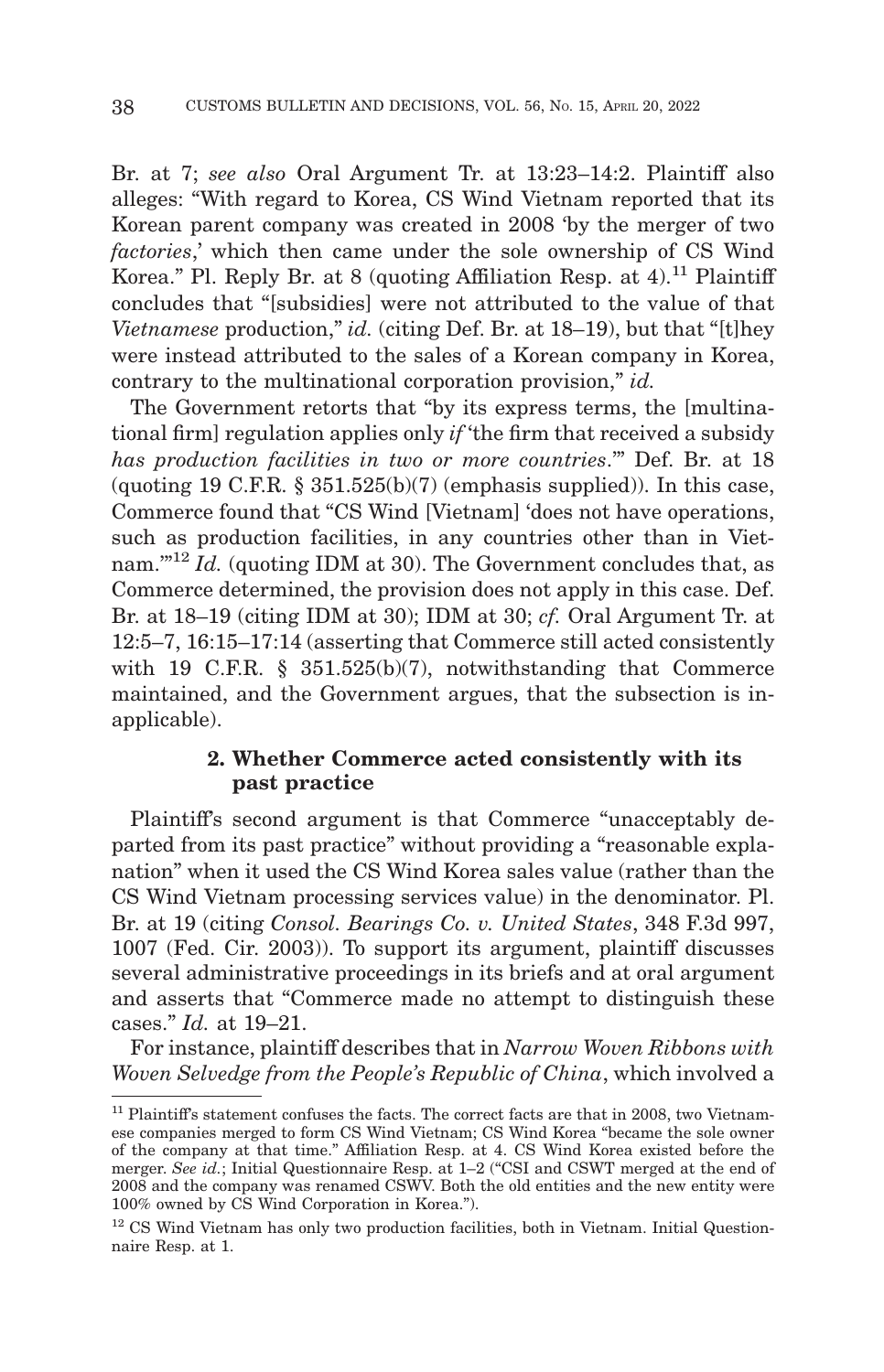Chinese respondent and a Hong Kong affiliate, but no tolling arrangement, Commerce used an unconsolidated sales value as the denominator, to the exclusion of the Hong Kong sales data. *Id.* (citing *Narrow Woven Ribbons with Woven Selvedge from the People's Republic of China* ("*Woven Ribbons from China*"), 75 Fed. Reg. 41,801 (Dep't of Commerce July 19, 2010) (final affirm. countervailing duty deter.) and accompanying IDM at cmt. 4); *see* Pl. Reply Br. at 10 (describing the facts as "still analogous," despite the lack of a tolling arrangement, such that the case is pertinent).

The Government counters that "*Woven Ribbons from China* did not address the issue of whether it is appropriate to attribute the subsidy to the sales value of the product (as Commerce did), or merely to the amount of a processing/tolling fee (as WTTC advocates)." Def. Br. at 20.

Plaintiff also discusses *Circular Welded Austenitic Stainless Pressure Pipe from the People's Republic of China* ("*Pressure Pipe*"), in which plaintiff summarizes that Commerce granted an entered value adjustment ("EVA")13 and again used a Chinese respondent's sales

. . .

<sup>&</sup>lt;sup>13</sup> Commerce noted in the instant case: "The purpose of an EVA is to ensure that assessment on the U.S. value of imported subject merchandise is at the appropriate *ad valorem* rate." IDM at 30. In its PDM in the instant case, Commerce also explained the circumstances under which it has granted an EVA, which adjusts the subsidy calculation described in 19 C.F.R. § 351.525(a) to account for certain variations. *Utility Scale Wind Towers from the Socialist Republic of Vietnam*, 84 Fed. Reg. 68,104 (Dep't of Commerce Dec. 13, 2019) (prelim. affirm. countervailing duty deter. and alignment of final deter. with final antidumping duty deter.) and accompanying PDM at 13. Specifically, Commerce described as follows the discrepancy between the sales value and the entered value of the goods and the six additional elements required for Commerce to grant an EVA:

Commerce's practice is to use the [free on board or] FOB sales value for the denominator in its subsidy calculations. However, in limited circumstances, Commerce has adjusted the calculation of the subsidy rate when the sales value used to calculate that subsidy rate does not match the entered value of the subject merchandise, *e.g.*, where subject merchandise is exported to the United States with a mark-up from an affiliated company, and where the respondent can demonstrate that: 1) the price on which the alleged subsidy is based differs from the U.S. invoiced price; 2) the exporters and the party that invoices the customer are affiliated; 3) the U.S. invoice establishes the customs value to which the CVD duties are applied; 4) there is a one-to-one correlation between the invoice that reflects the price on which subsidies are received and the invoice with the mark-up that accompanies the shipment; 5) the merchandise is shipped directly to the United States; and 6) the invoices can be tracked as back-to-back invoices that are identical except for price.

Commerce has generally limited the sales adjustment to instances where a respondent can demonstrate that all of its sales to the United States met the six criteria listed above.

Id. (footnotes omitted). In other words, Commerce can grant an EVA to address a mismatch between the sales value and the entered value when each of these criteria are met. *See id.* The court notes that there has been other litigation before this court pertaining to an inconsistency in the way in which Commerce calculates generally an EVA. *See Canadian Solar Inc. v. United States*, 45 CIT \_\_, \_\_, 537 F. Supp. 3d 1380, 1394–99 (2021). Still, this case differs in that no mark-up existed that would have necessitated an EVA, and Commerce states that it did not grant one. *See* IDM at 30.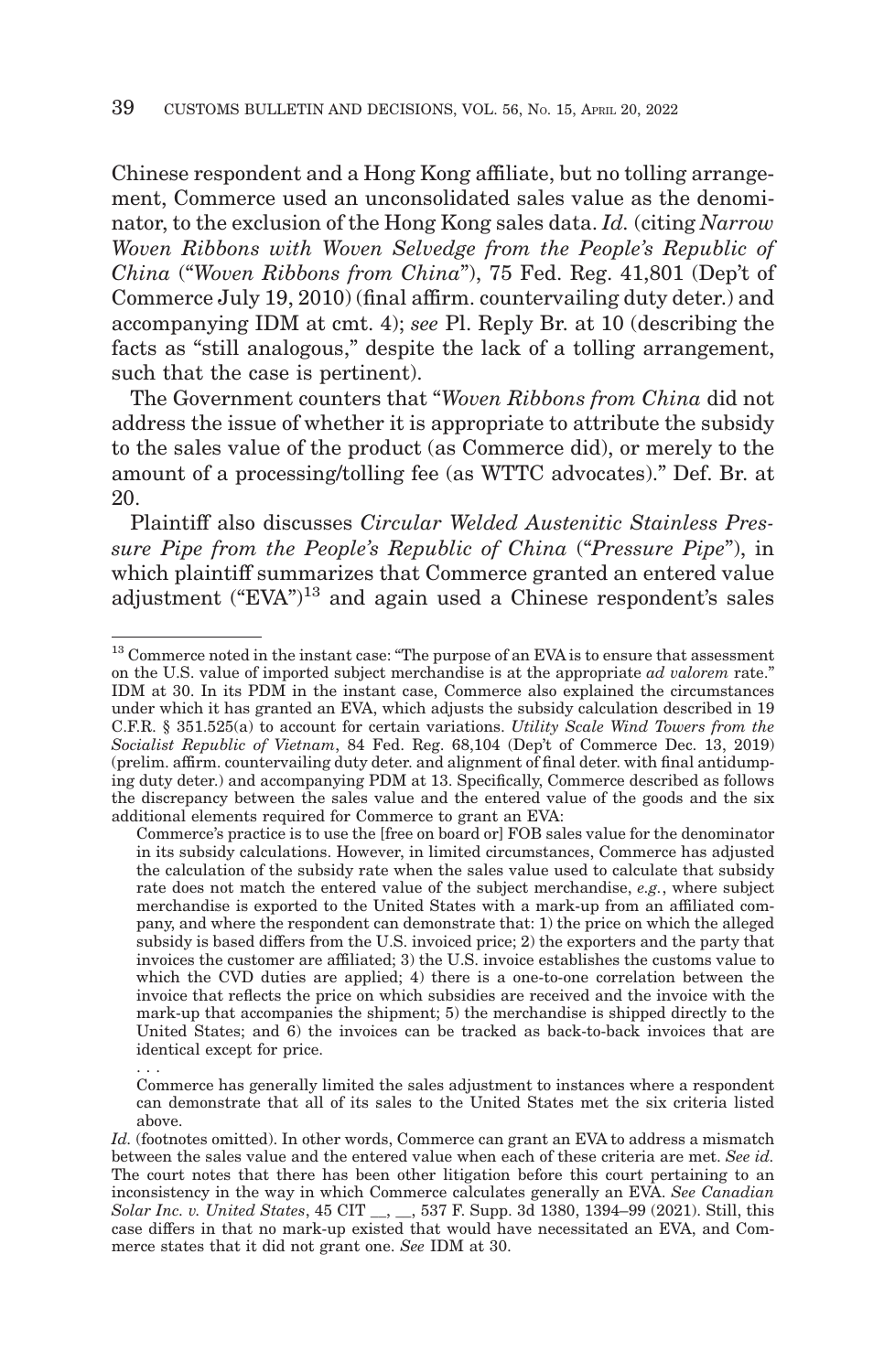value for the denominator and not that of a Hong Kong affiliate despite the affiliate making the sales. Pl. Br. at 20 (citing *Pressure Pipe*, 74 Fed. Reg. 4,936 (Dep't of Commerce Jan. 28, 2009) (final affirm. countervailing duty deter.) and accompanying IDM at cmt. 3); *see also* Oral Argument Tr. at 27:14–28:1; Pl. Reply Br. at 11–12 (insisting the facts of *Pressure Pipe* are still related despite an EVA and mark-up by the affiliate).

The Government emphasizes that *Pressure Pipe* involved "an adjustment to include a 'mark-up' charged by the Hong Kong affiliate," whereas this case did not involve a mark-up by CS Wind Korea. Def. Br. at 20–21 (citing *Pressure Pipe* IDM at cmt. 3; IDM at 30). Citing this difference, the Government concludes that *Pressure Pipe* "does not require Commerce to allocate the subsidy to the amount of the processing fee rather than the sales value of a product." *Id.* at 21 (citing 19 C.F.R. § 351.525(a)); *see also* Oral Argument Tr. at 28:18–23 (stressing that the *Pressure Pipe* dispute involved *which* sales value or values to use, not *whether* to use the sales value at all).

Next, plaintiff raises *Certain Tool Chests and Cabinets from the People's Republic of China*, in which the denominator was based on the value of a Chinese respondent's sales to a Macau affiliate and not the value of the Macau affiliate's export sales. Pl. Br. at 20–21 (citing *Certain Tool Chests and Cabinets from the People's Republic of China* ("*Tool Chests*"), 82 Fed. Reg. 56,582 (Dep't of Commerce Nov. 29, 2017) (final affirm. countervailing duty deter.) and accompanying IDM at cmt. 14). Here, plaintiff's point is that "utilizing the value of CS Wind Vietnam's sales to CS Wind Korea<sup>"14</sup> would be analogous to Commerce utilizing the Chinese respondent's sales value in the denominator in *Tool Chests*. *Id.* at 21; *see also* Pl. Reply Br. at 12.

The Government, by contrast, seeks to distinguish *Tool Chests* by pointing out that it "did not involve a tolling arrangement, and thus did not address the issue of whether it is appropriate to allocate a subsidy to the amount of the tolling/processing fee rather than the sales value of the product." Def. Br. at 21 (citing *Tool Chests*, 82 Fed. Reg. 56,582 and accompanying IDM at cmt. 14).

The last case to which plaintiff cites to establish that Commerce had a practice in this area is *Certain Fabricated Structural Steel from Canada. See* Pl. Br. at 21 (quoting *Certain Fabricated Structural Steel*

<sup>14</sup> This value would be CS Wind Vietnam's "toll processing fees, or revenue." IDM at 29; *see* Initial Questionnaire Resp. at 5 (describing CS Wind Vietnam's sales revenue as "the tolling processing fees issued to CSWV's parent company (equating to the latter's tolling expenses)"); *see also* Letter from Grunfeld, Desiderio, Lebowitz, Silverman & Klestadt LLP to Sec'y Commerce, re: *CS Wind Rebuttal Brief: Countervailing Duty Investigation on Utility Scale Wind Towers from Vietnam (C-552-826)* (Apr. 20, 2020) at 29, CR 112, PR 200 (noting that "CSWV's sales revenue is processing service income").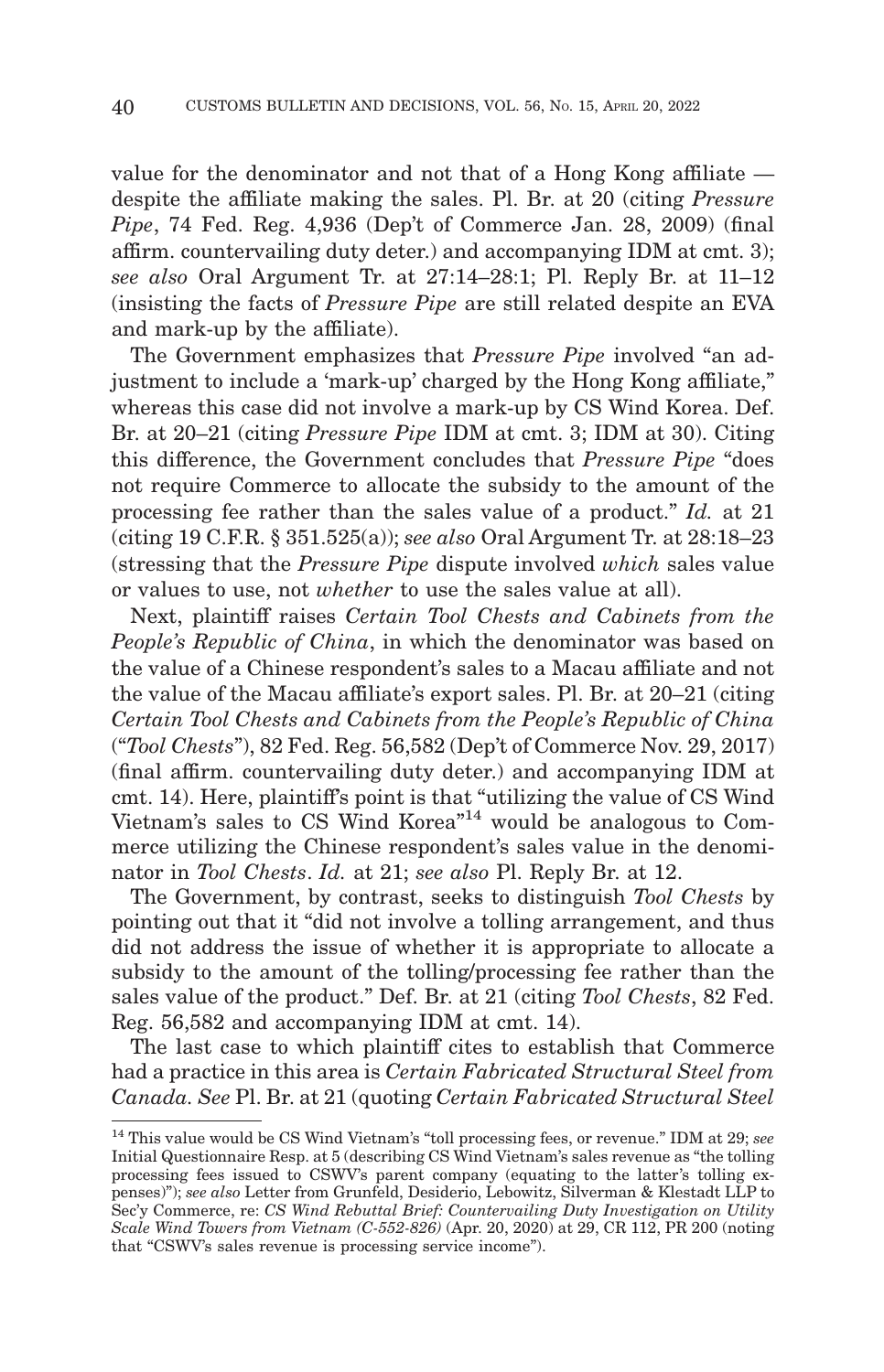*from Canada* ("*Fabricated Structural Steel*"), 85 Fed. Reg. 5,387 (Dep't of Commerce Jan. 30, 2020) (final neg. countervailing duty deter.) and accompanying IDM at cmt. 3); Pl. Reply Br. at 13. In that case, Commerce "remove[d] the revenue associated with postexportation activities from the sales denominators of the respondents" due to a lack of evidence that "the governments that provided these subsidies intended to subsidize activities outside their territories." Pl. Br. at 21 (quoting *Fabricated Structural Steel* IDM at cmt. 3); *accord* Pl. Reply Br. at 13 (citation and emphasis omitted); *see also* Oral Argument Tr. at 50:22–51:3.

The Government counters that the facts in *Fabricated Structural Steel* are readily distinguishable from those in this case. Def. Br. at 22 (quoting *Fabricated Structural Steel* IDM at cmt. 3). In particular, the Government notes that, unlike the extensive post-importation assembly activities in the United States in *Fabricated Structural Steel*, "there is no evidence that a significant portion of CS Wind [Vietnam]'s production assembly occurred in the United States." *Id.*15 Accordingly, the Government argues that *Fabricated Structural Steel* dealt with peculiar and divergent facts such that it does not support plaintiff's point. *Id.* at 21–23.

In any event, the Government adds that Commerce, in reliance on the *CVD Preamble*, explained in *Fabricated Structural Steel* that its attribution rules were not exhaustive. *Id.* at 22 (quoting *Fabricated Structural Steel* IDM at cmt. 3).16 Based on Commerce's description of this flexibility within the rules, the Government argues that a "rigid approach" would lead to an inappropriate attribution result here. *Id.* at 22–23.

Overall, plaintiff concludes that "Commerce made no attempt to distinguish these cases," Pl. Br. at 21, which collectively "establish[] a practice that Commerce failed to follow in this case," Pl. Reply Br. at  $12^{17}$ 

<sup>&</sup>lt;sup>15</sup> In its determination, Commerce noted that "a significant amount of activity occurs outside of Canada following importation into the United States." *Certain Fabricated Structural Steel from Canada*, 85 Fed. Reg. 5,387 and accompanying IDM at cmt. 3. Commerce also explained specifically that "[t]his is not a sales situation that [it] normally encounter[s] in a CVD proceeding." *Id.*

<sup>16</sup> Commerce stated: "[T]he *CVD Preamble* makes clear that our attribution rules do not account for all situations that may arise because, if Commerce tried to account for all possible permutations, the result would be an extremely lengthy set of rules that could prove unduly rigid." *Id.*

<sup>&</sup>lt;sup>17</sup> At oral argument, plaintiff raised one additional case, *Turkey Rebar 2018*, to argue that Commerce has previously "viewed tolling arrangements through the lens of [the trading company regulation]." Oral Argument Tr. at 18:9–20; *see Turkey Rebar 2018* PDM (citing *Turkey Rebar 2017* IDM at 12). There, Commerce described an earlier investigation of Turkish rebar: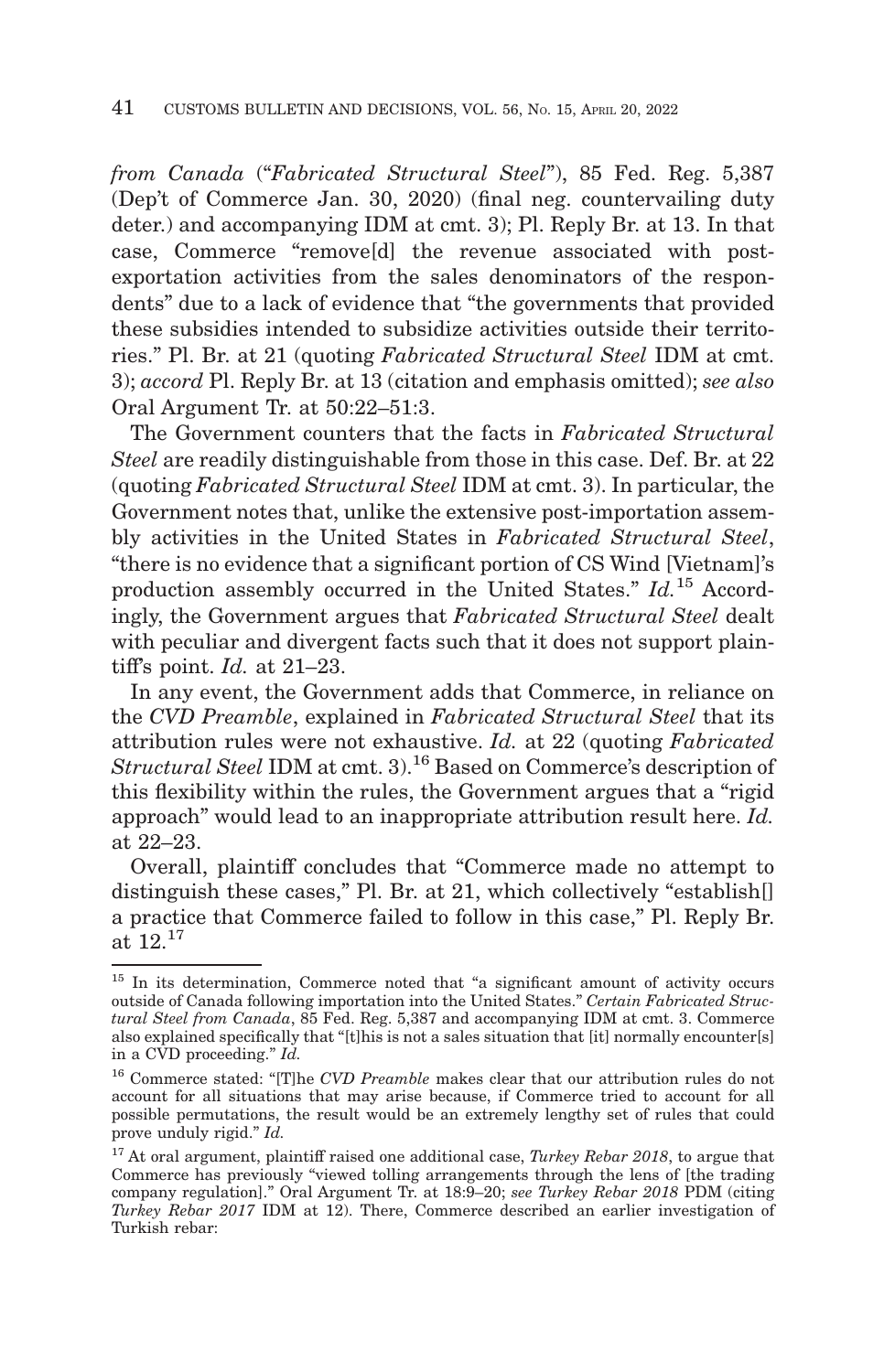The Government, as noted previously, comments on each of the four prior Commerce determinations presented by plaintiff and presents one additional determination in support of its view that Commerce in this case acted consistently with its past practice — in particular, consistent with "prior decisions in cases involving similar tolling arrangements." Def. Br. at 19. Specifically, the Government raises *Certain Coated Paper Suitable for High-Quality Print Graphics Using Sheet-Fed Presses from the People's Republic of China*. *Id.* (citing *Certain Coated Paper Suitable for High-Quality Print Graphics Using Sheet-Fed Presses from the People's Republic of China* ("*Coated Paper*"), 75 Fed. Reg. 59,212 (Dep't of Commerce Sept. 27, 2010) (final determ.) and accompanying IDM at cmt. 32). In that case, the Government states: "Commerce addressed a situation in which a respondent had a tolling arrangement, and consistent with this case, *declined* to attribute the subsidy to the amount of the tolling/processing fee, instead attributing it to the sales value of the finished products." *Id.* (citing *Coated Paper*, 75 Fed. Reg. 59,212, and accompanying IDM at cmt. 32).<sup>18</sup>

Plaintiff seeks to distinguish *Coated Paper* by recalling that the determination in that case stated: "[A]lthough the actual sales rev-

*Turkey Rebar 2018* PDM at 8 (citing *Steel Concrete Reinforcing Bar from the Republic of Turkey, Final Affirmative Countervailing Duty Determination* ("*Turkey Rebar 2017*"), 82 Fed Reg. 23,188 (May 22, 2017) and accompanying IDM at 12 (explaining that Commerce was "'cumulating' subsidies provided to Habas' toller under similar circumstances"), and accompanying PDM at 13–14).

However, in this case, Commerce found that the comparison to the trading company scenario was inapposite. *See* IDM at 10 (finding that *Turkey Rebar 2017* differed from the current scenario). As Commerce also explained, "[i]n this case, sales of the subject merchandise did not go through any trading companies." *Id.* at 30. The court notes plaintiff's argument regarding the Turkish rebar cases, *supra* note 10. 18 In *Coated Paper*, to follow 19 C.F.R. § 351.525(a), Commerce explained:

[A]lthough the [] companies do not have title to the raw materials, the production of the subject merchandise is occurring in [China] using these materials. Thus, the export product leaving [China] for which subsidies should be attributed is not just the processing fee, but also the actual product produced.

*Certain Coated Paper Suitable for High-Quality Print Graphics Using Sheet-Fed Presses from the People's Republic of China* ("*Coated Paper*"), 75 Fed. Reg. 59,212 (Dep't of Commerce Sept. 27, 2010) (final determ.) and accompanying IDM at cmt. 32. Commerce concluded:

[T]he most effective manner to attribute the subsidies is to remove toll processing fees . . . and replaced [sic] it [sic] with the sales values reported by [two affiliated trading companies'] reported sales of each of the paper producers' products. Using this methodology comes closest to ensuring that the amount of subsidies assigned to the [tolling] companies is reflected in the calculated CVD rate because it is the actual value by which the merchandise enters the United States.

In the second CVD investigation of rebar from Turkey ([*Turkey Rebar 2017*]), we found that it was appropriate to attribute subsidies received by certain tolling companies to a company respondent when the relationship between the tolling company and the respondent is akin to the relationship between a producer and its trading company under 19 CFR 351.525(c) (*i.e.*, the tolling company performs all production activities and the respondent sells the finished product).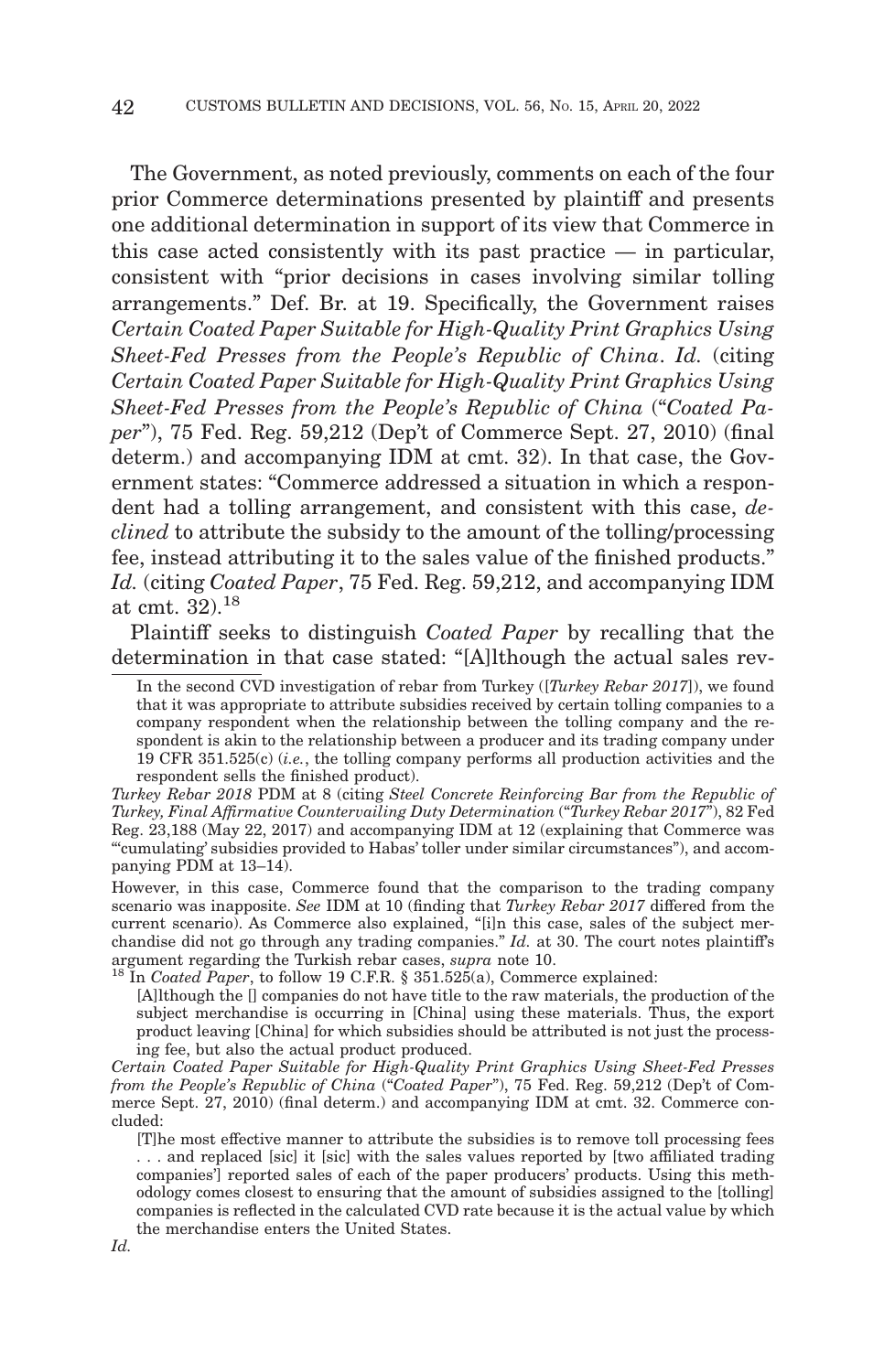enue may be collected outside the [People's Republic of China or] PRC, [Commerce is] calculating a subsidy rate using the sales price set or sales value of the product from the PRC . . . ." Pl. Reply Br. at 9–10 (quoting *Coated Paper* IDM at cmt. 32)); *see also* Oral Argument Tr. at 24:17–25:4, 25:18–22. Plaintiff argues that in the instant case, by contrast, "[t]here is no evidence that CS Wind Vietnam set, within Vietnam, the ultimate price of the wind towers." Pl. Reply Br. at 10.

# **3. Plaintiff's manipulation concerns**

Plaintiff's third concern is that "allowing foreign producers with multiple global affiliates to restructure sales transactions and thereby themselves select which affiliate's sales denominator will be used in U.S. CVD cases opens a significant and concerning loophole for subsidy margin manipulation." Pl. Br. at 22 (citing Letter from Wiley Rein LLP to Sec'y Commerce, re: *Utility Scale Wind Towers From The Socialist Republic of Vietnam:* Case Brief (Apr. 3, 2020) ("WTTC Case Br.") at 25–31, CR 107–108, PR 194). In this respect, plaintiff takes issue with four points: (1) CS Wind Vietnam and CS Wind Korea started to use toll processing agreements in 2018 "just as [CS Wind Vietnam] was excluded from a prior antidumping duty order through appeal litigation"19; (2) CS Wind Korea [[

]] and began [[

]], which plaintiff claims as evidence that CS

Wind Korea [[ ]]; (3) CS

Wind Korea  $\left[ \left[ \right]$  and  $\left( 4 \right)$ 

according to plaintiff, CS Wind Vietnam provided an insufficient rationale for using toll processing agreements to "better control costs." *Id.* at 22–23 (quoting Initial Questionnaire Resp. at Ex. 13.1; First Suppl. Questionnaire Resp. at 3; Letter from Grunfeld, Desiderio, Lebowitz, Silverman & Klestadt LLP to Sec'y Commerce, re: *CS Wind Verification Exhibits in the Countervailing Duty Investigation of Utility Scale Wind Towers from Vietnam (C-552-826)* (Mar. 4, 2020) ("Verification Exs.") at VE-4 at 59, CR 101–104) (citing Suppl. Affiliation Resp. at Exs. SA-2 and SA-3; *CS Wind Viet. Co. v. United States*, 721 F. App'x 993 (Fed. Cir. 2018)) (emphasis omitted); *see* Pl. Reply Br. at 8 (insisting that "CS Wind[] [has a] well-established record of restructuring its subsidiaries for the purpose of avoiding antidumping and subsidy duties"), 13–15. Therefore, plaintiff concludes that "there was important evidence on the record indicating that CS Wind entered

<sup>&</sup>lt;sup>19</sup> Despite the timing plaintiff alleges, Pl. Br. at 22, the use of toll production agreements dates to at least 2008, based on the record, and as later acknowledged by plaintiff at oral argument, Verification Mem. at 6, 9; Oral Argument Tr. at 6:11–25, 84:10–12; *see also supra* note 4.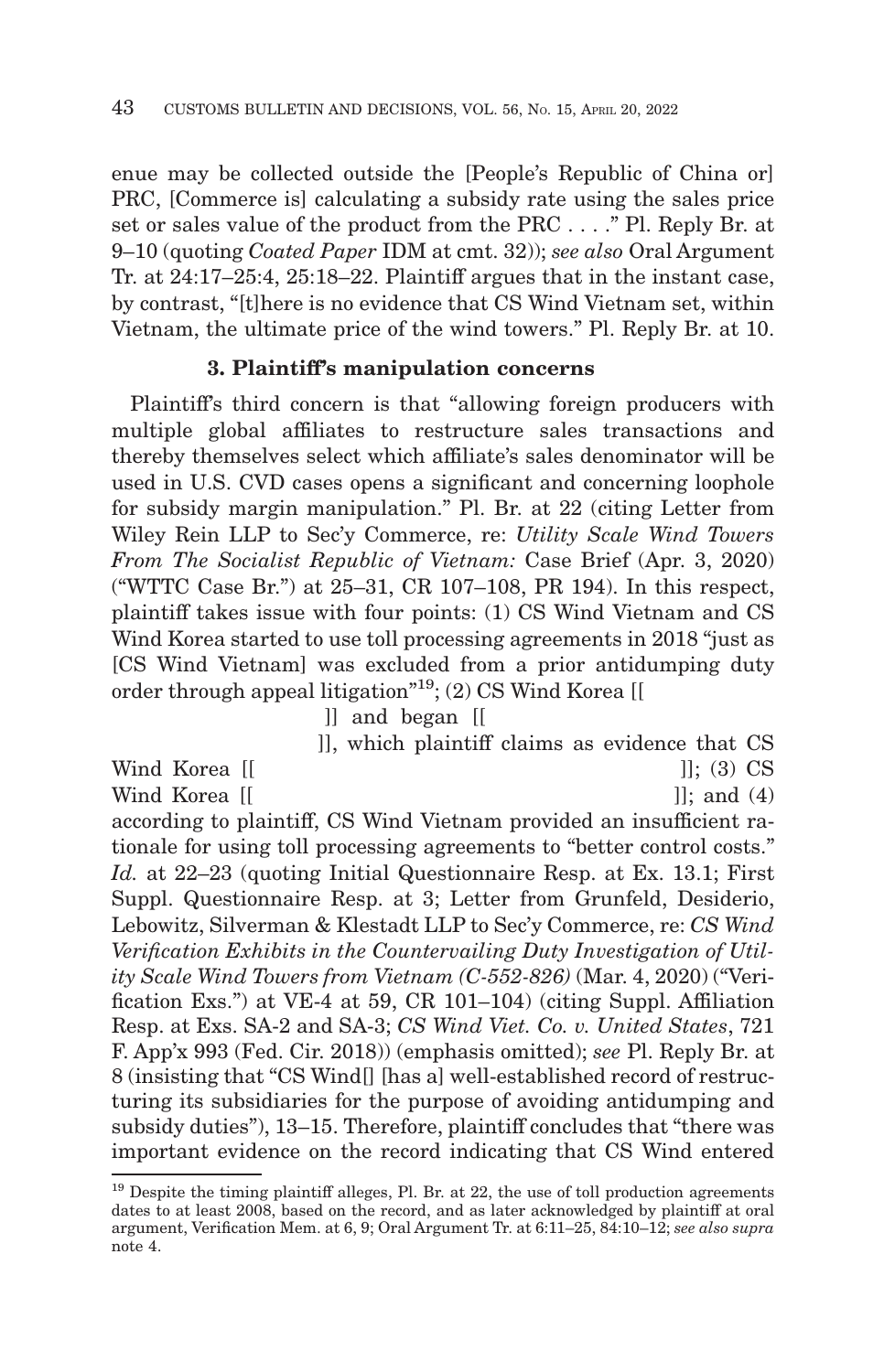into this sales structure with its affiliates in order to manipulate its potential duty liability." Pl. Br. at 23. Plaintiff asserts that Commerce "never actually *addressed* the argument" in the IDM. Pl. Reply Br. at 15.20

In response, the Government notes that "the party alleging manipulation must substantiate its allegations with more than speculation and conjecture." Def. Br. at 23 (citing *LMI-La Metalli Industriale, S.p.A. v. United States*, 912 F.2d 455, 460 (Fed. Cir. 1990)). The Government adds that plaintiff's points — "*e.g.*, the existence of a tolling arrangement, exclusion from a prior antidumping order, and other events that occurred prior to this investigation" — were both addressed by Commerce and insufficient to establish manipulation. *Id.* (citing IDM at 28).

Plaintiff also raises the Supreme Court case of *United States v. Eurodif S.A.* to support its point that margin manipulation presents a real risk, which Commerce should have addressed.21 Pl. Br. at 23. Plaintiff summarizes *Eurodif*: "The Court noted that exempting uranium contracts from antidumping duties solely because they are structured as to provide services would result in injury to the domestic industry by making such contracts 'untouchable.'" *Id.* (quoting *United States v. Eurodif S.A.*, 555 U.S. 305, 307 (2009)). Accordingly, plaintiff contends that in that case "Commerce erred by allowing the respondent to replace its contracts for goods with a control [sic] for processing services, allowing it to use such creativity to craft a substantially lowered subsidy margin." *Id.* Further, plaintiff asserts that Commerce "failed to even mention the WTTC's argument" in its IDM and, therefore, "unreasonably and unlawfully failed to address significant arguments of the WTTC that seriously undermined the agency's reasoning and conclusions." *Id.* at 24 (citing *Altx, Inc. v. United*

<sup>20</sup> Plaintiff points earlier to Commerce's discussion of a future manipulation concern that was raised in *Coated Paper*. Pl. Reply Br. at 9 n.2 (quoting *Coated Paper* IDM at cmt. 32). There, Commerce recognized the petitioner's concern about the companies involved being able to change the sales price to their trading companies and agreed that manipulation "may be an issue to examine in future reviews"; however, Commerce determined ultimately that this concern was "not a basis to deny the [entered value] adjustment given that without an adjustment [Commerce] would not collect the correct amount of duties." *Coated Paper* IDM at cmt. 32.

<sup>21</sup> In *United States v. Eurodif S.A.*, the Supreme Court held that Commerce's decision to treat uranium enrichment transactions as contracts for goods (instead of contracts for services) was valid in the antidumping context under 19 U.S.C. § 1673, which covers only sales of goods. *United States v. Eurodif S.A.*, 555 U.S. 305, 308 (2009); *see* 19 U.S.C. § 1673 (defining when an antidumping duty must be imposed). In reaching this conclusion, the Court referenced the untracked and fungible nature of the uranium, as well as its substantial transformation during the transaction, as indicators of transfer of ownership and, therefore, reflective of a sale of goods. *Eurodif S.A.*, 555 U.S. at 319–22.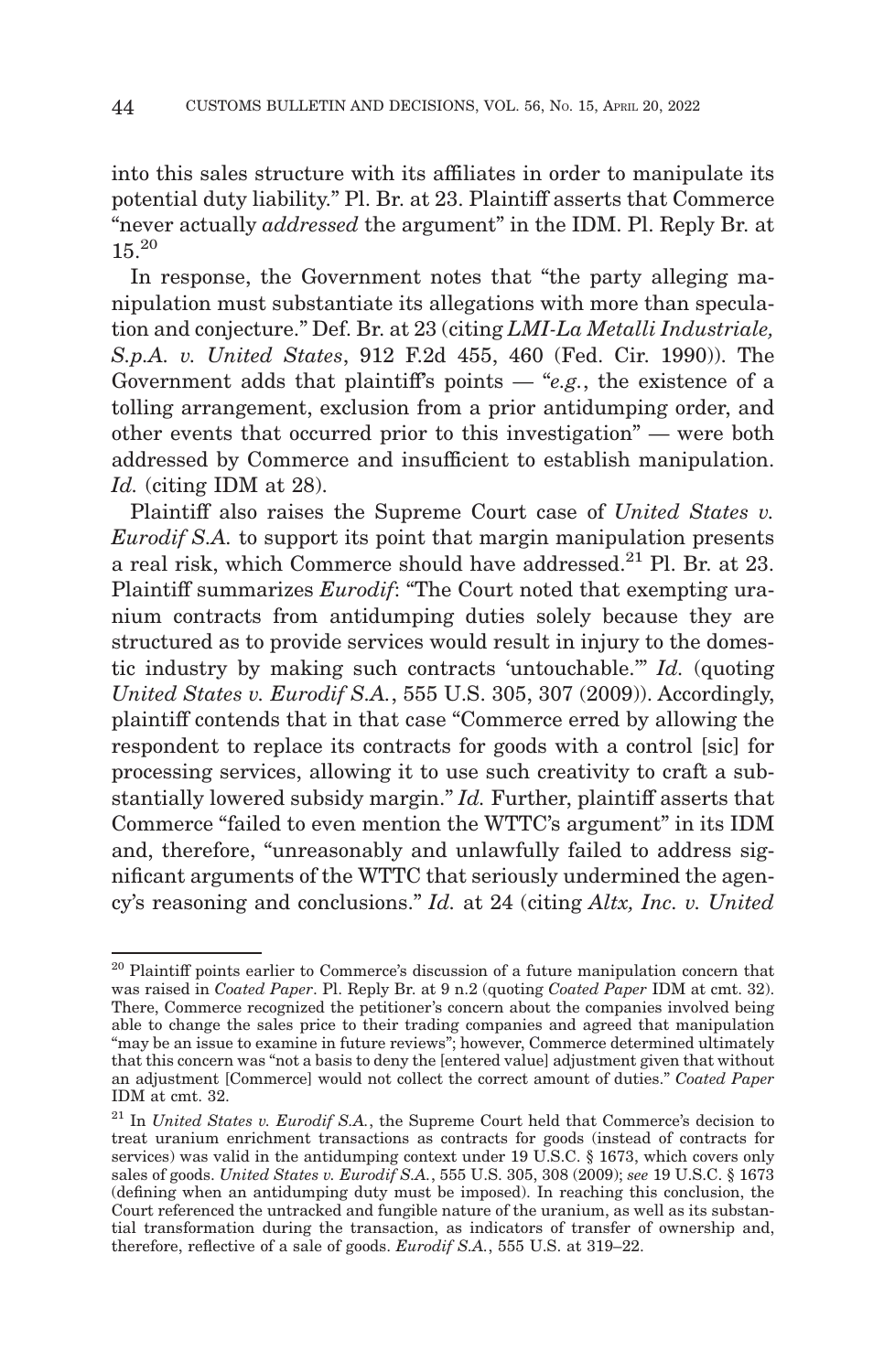*States*, 25 CIT 1100, 1117–18, 167 F. Supp. 2d 1353, 1374 (2001)). *But see* IDM at 28 (acknowledging manipulation concern in the "Petitioner's Comments" section).

The Government argues that *Eurodif* is inapposite because it concerned whether Commerce should even apply the law, which is not at issue here:

There is no dispute that wind towers are a product subject to countervailing duties. The only issue is what amount properly represents the value of the exported product to which the subsidy should be attributed, the sales value of the exported product (as [sic] Commerce's contends), or the tolling fee paid for processing services (as WTTC argues).

Def. Br. at 24. Therefore, the Government argues that plaintiff's point regarding *Eurodif* is not relevant to the present dispute. *Id.*

# **C. Analysis**

For the reasons discussed below, the court concludes that Commerce's choice of denominator for the benefit calculation is not inconsistent with its regulations or with the prior determinations presented by the parties. However, as discussed *infra*, Section I.C.3, the court remands because Commerce did not discuss or address the evidence that WTTC presented as related to manipulation or address the relevant argument on manipulation in explaining its decision to use CS Wind Korea's sales value as the denominator for the subsidy calculation. The court considers plaintiff's main arguments in turn: (1) whether Commerce acted consistently with its regulations; (2) whether Commerce acted consistently with its past practice; and (3) whether Commerce considered manipulation and addressed adequately plaintiff's manipulation claims.

## **1. Whether Commerce acted consistently with its regulations**

The first issue before the court is whether Commerce acted in a manner consistent with its regulations in using the sales value of the wind towers sold by CS Wind Korea — the parent corporation — in the denominator of the benefit calculation, instead of using the value of the tolling services by its subsidiary CS Wind Vietnam. *See* Pl. Br. at 2; Def. Br. at 17 (citing IDM at 30). The court concludes that Commerce's decision is consistent with its regulations.

The ad valorem subsidy rate regulation states that "[Commerce] will calculate an *ad valorem* subsidy rate by dividing the amount of the benefit allocated to the period of investigation or review by the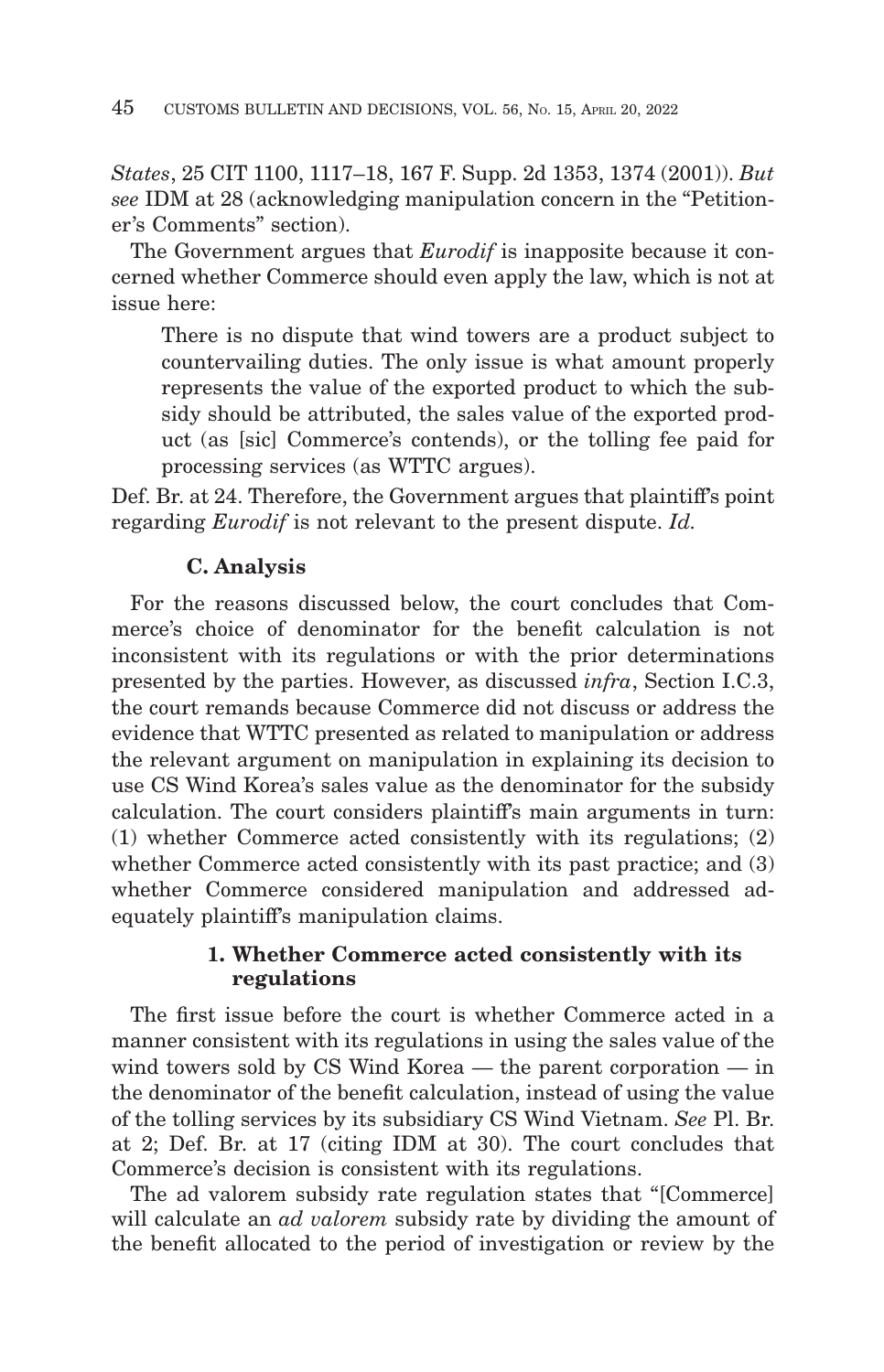*sales value* during the same period of the product or products to which the Secretary attributes the subsidy." 19 C.F.R. § 351.525(a) (second emphasis supplied). Further, in cases of cross-owned corporations, "[Commerce] normally will attribute a subsidy to the *products* produced by the corporation that received the subsidy." 19 C.F.R. § 351.525(b)(6)(i) (emphasis supplied).

In this case involving a cross-owned corporation, Commerce's regulations require that Commerce attribute the subsidy to the "products," which were the wind towers produced by CS Wind Vietnam, which — as a "corporation" under Commerce's regulations, 19 C.F.R. § 351.102(b)(23); *Countervailing Duties*, 63 Fed. Reg. at 65,400 received the subsidy from the GOV.<sup>22</sup> 19 C.F.R. § 351.525(b)(6)(i). Therefore, the denominator of the subsidy rate calculation was required to — and did — reflect the "sales value" of the wind towers. 19 C.F.R. § 351.525(a).

Moreover, the court does not find persuasive plaintiff's argument that because CVD rules — in particular, 19 C.F.R.  $\S 351.525(b)(6)(ii)$ through  $(v)$  — do not expressly apply to the tolling circumstance that, therefore, Commerce's denominator selection is contrary to its regulations. *See* Pl. Reply Br. at 6–7. Here, the CVD rules do not address tolling arrangements. *See generally* 19 C.F.R. §§ 351.501-.528. In fact, Commerce specifically foresaw that situations could vary, including from subsections (ii) through (v). *See Countervailing Duties*, 63 Fed. Reg. at 65,399–65,400. Consequently, Commerce did not limit the applicability of its regulations, but rather drafted its regulations to be able to accommodate such variation. *See id.* For example, in the *CVD Preamble*, as described by the Government, *see supra*, Section I.B.2., Commerce made clear that it was crafting "general rules of attribution" in 19 C.F.R.  $\S 351.525(b)(2)$  through  $(b)(7)$  because "[i]f [it] tried to account for all the possible permutations in advance, the result would be an extremely lengthy set of rules that might prove unduly rigid," *Countervailing Duties*, 63 Fed. Reg. at 65,399. Similarly, Commerce noted that its goal was to elaborate rules that were "sufficiently

<sup>22</sup> Plaintiff states that Commerce "attribut[ed] the subsidies to CS Wind Korea." Wind Tower Trade Coalition's Reply Brief ("Pl. Reply Br.") at 6, ECF No. 17 (citing Letter from Grunfeld, Desiderio, Lebowitz, Silverman & Klestadt LLP to Sec'y Commerce, re: *CS Wind First Supplemental Questionnaire Response: Countervailing Duty Investigation of Utility Scale Wind Towers from Vietnam (C-552–826)* (Nov. 6, 2019) ("First Suppl. Questionnaire Resp.") at 7, CR 76–82, PR 122–128)). Contrary to this assertion, Commerce stated that "[t]he mandatory respondent in this investigation which received subsidies is CS Wind, located in Vietnam." *Utility Scale Wind Towers from the Socialist Republic of Vietnam: Final Affirmative Countervailing Duty Determination and Negative Determination of Critical Circumstances* ("Final Determination"), 85 Fed. Reg. 40,229 (Dep't of Commerce July 6, 2020) (final affirm. countervailing duty deter. and negative deter. of critical circumstances) and accompanying IDM at 30, PR 215. Moreover, the Government discusses that Commerce "attribute[d] the subsidy to the sales value of the product." Def. Br. at 20.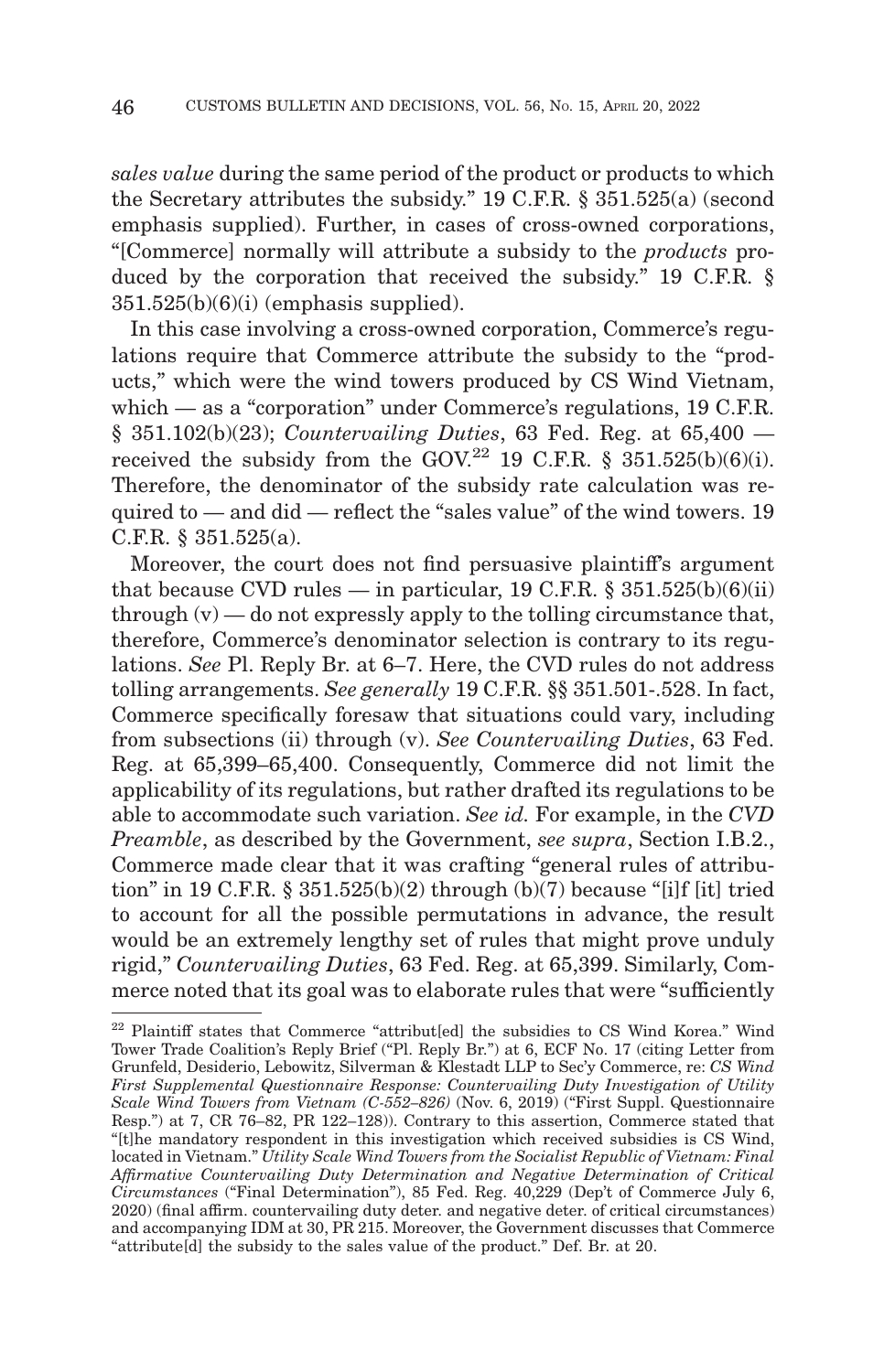precise that parties can predict with a reasonable degree of certainty how [Commerce] will attribute subsidies to particular products in a given factual scenario," while "recognizing that unique and unforeseen factual situations may make complete harmony among these rules impossible." *Id.* at 65,399–65,400.

In this case, Commerce elucidated in the IDM the reasons that Commerce used CS Wind Korea's sales value as the denominator for specific programs. *See* IDM at 4 (citing Memorandum from Davina Friedmann, Senior Case Analyst, AD/CVD Operations, Off. VI, to Erin Kearney, Program Manager, AD/CVD Operations, Off. VI, re: *Final Determination of Countervailing Duty Investigation of Utility Scale Wind Towers from Vietnam: Calculation Memorandum for CS Wind Vietnam Co., Ltd.* (June 29, 2020) ("Calculation Mem."), CR 120–121, PR 217), 29–30. Commerce explained the basis for its preliminary decision to use the sales value: "Because CS Wind [Vietnam] served as a toller of the subject merchandise, [Commerce] relied upon CS Wind Korea's sales value of subject merchandise produced by CS Wind [Vietnam], rather than CS Wind [Vietnam]'s tolling revenue, as the appropriate denominator in [its] subsidy calculations for the final determination." *Id.* at 29 (citing PDM at 13, 5). In addition, the calculation used only the values that corresponded to the wind towers produced by CS Wind Vietnam. *Id.* at 30; *see* Verification Mem. at 9 ("[Commerce] confirmed that the reported sales information did not include sales to affiliates, service income, sales from merchandise produced outside of the country, *etc*.").23 Therefore, instead of using CS Wind Vietnam's "toll processing fees, or revenue," Commerce continued in its Final Determination to use CS Wind Korea's sales value. IDM at 29–30.

Despite plaintiff's argument above that using CS Wind Korea's sales value distorts the attribution of the subsidy, the court concludes that, on the contrary, using the processing value alone would not reflect adequately the sales value of the wind towers and would, therefore, be inconsistent with Commerce regulations. *See* 19 C.F.R. § 351.525(a), (b)(6)(i); *see also* Def. Br. at 17 ("The value of processing services does not include, among other things, the value of raw material inputs, and thus does not properly represent the sales value of the products."). Moreover, since CS Wind Vietnam never owns but merely manufactures the wind towers, there is no CS Wind Vietnam sales value to use. *See* Verification Mem. at 4; Oral Argument Tr. at 10:13–18 ("[T]he sales value of those products is recorded in CS Wind

 $^{23}$  "[A] subsidy provided by a government for a specific product is attributed only to sales of that product for which the subsidy was provided (and any downstream products produced from that product), as it reduces the costs of a firm's sales of those products." *Countervailing Duties*, 63 Fed. Reg. 65,348, 65,400 (Dep't of Commerce Nov. 25, 1998).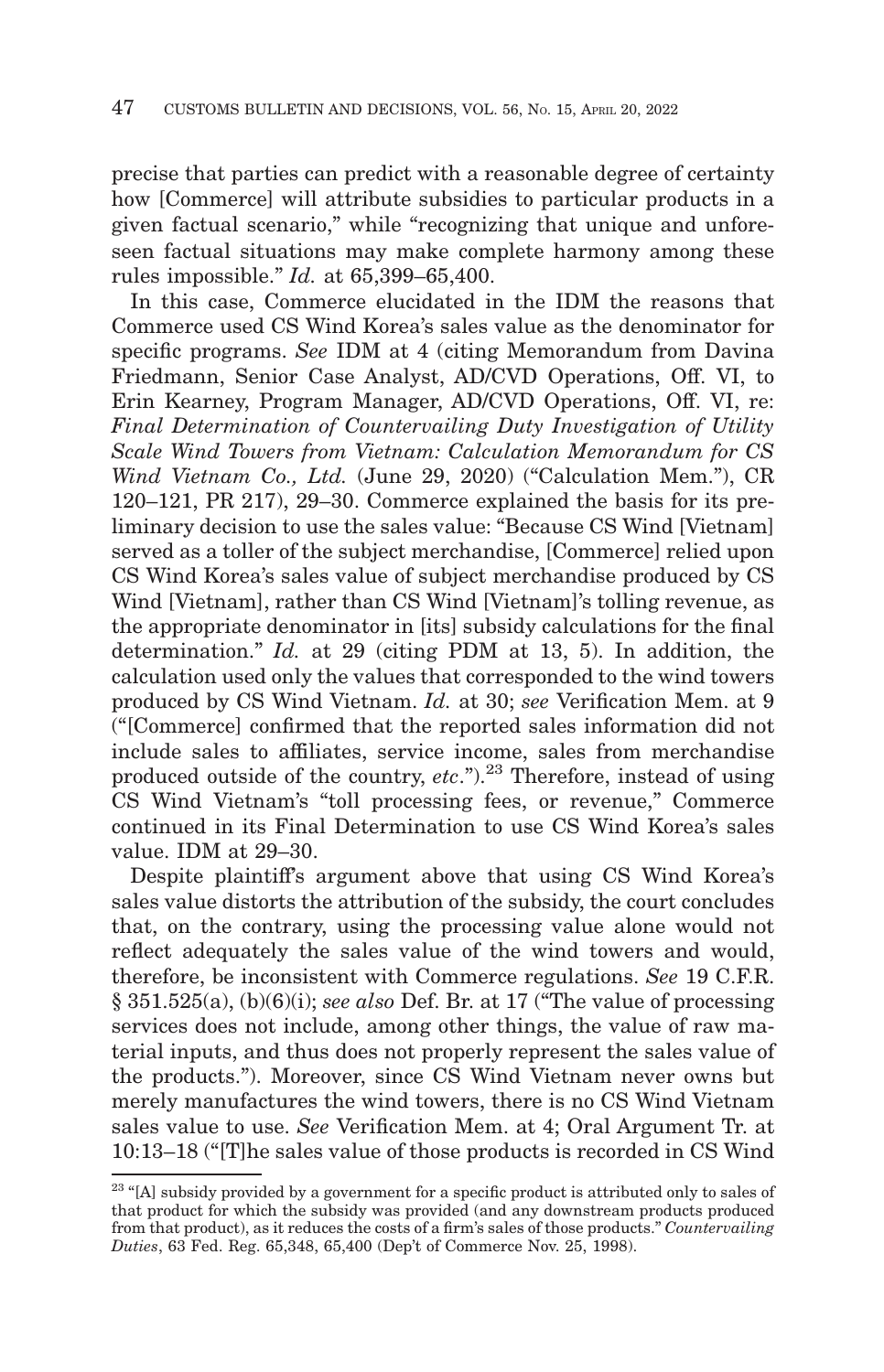Korea's books, not in CS Wind Vietnam's books because CS Wind Vietnam is not being paid the sales value of the product. They are simply being paid a processing fee for their services."). By using the sales value of the wind towers in the denominator, Commerce acted consistently with its regulations.

Further, Commerce reasoned that, because no trading company was involved, no mark-up of the wind towers occurred, and so no EVA was warranted:

Consistent with the intent of Commerce's regulations and the normal subsidy calculation methodology, we determine it appropriate to use CS Wind Korea's FOB sales value of the subject merchandise that it [sic] was produced by CS Wind [Vietnam], as it is the parent company that sold the merchandise to the United States. The sales value used in the denominator of our subsidy calculations is limited to sales of subject merchandise produced by CS Wind [Vietnam] and sold by its parent company, CS Wind Korea, in the United States. That is, there was no mark-up by an affiliated company, for instance, that would require an entered value adjustment to the sales of merchandise under investigation.

IDM at 29–30 (discussing 19 C.F.R. § 351.525(a)). Commerce concluded: "CS Wind Korea's sales value is consistent with the entered value of the subject merchandise upon entry into the United States." *Id.* at 30. Therefore, Commerce explained adequately the reason that an EVA — which is used to rectify situations in which the entered value does not reflect the actual value of the goods, *see* PDM at 13 was not called for, and instead demonstrated a "rational connection" between the facts pertaining to the sales value and toll processing fees and Commerce's decision to use CS Wind Korea's sales value. *Bowman Transp. Inc.*, 419 U.S. 281, 285 (1974) (quoting *Burlington Truck Lines*, 371 U.S. at 168); *see* IDM at 29–30; *see also CS Wind Viet. Co. v. United States*, 832 F.3d 1367, 1376–1377 (Fed. Cir. 2016).

Finally, plaintiff asserts that Commerce should have applied the multinational firm provision, 19 C.F.R. § 351.525(b)(7), because CS Wind Vietnam is "part of the multinational CS Wind conglomerate." Pl. Reply Br. at 7; *see* Pl. Br. at 18–19. Commerce, in the IDM, described the reason that it determined that the multinational firm provision did not apply in this case: "As CS Wind [Vietnam] is a subsidiary, and not a multinational company, it does not have operations, such as production facilities, in any countries other than in Vietnam." IDM at 30.

The record supports Commerce's conclusion that CS Wind Vietnam — "the firm that received a subsidy" under 19 C.F.R.  $\S 351.525(b)(7)$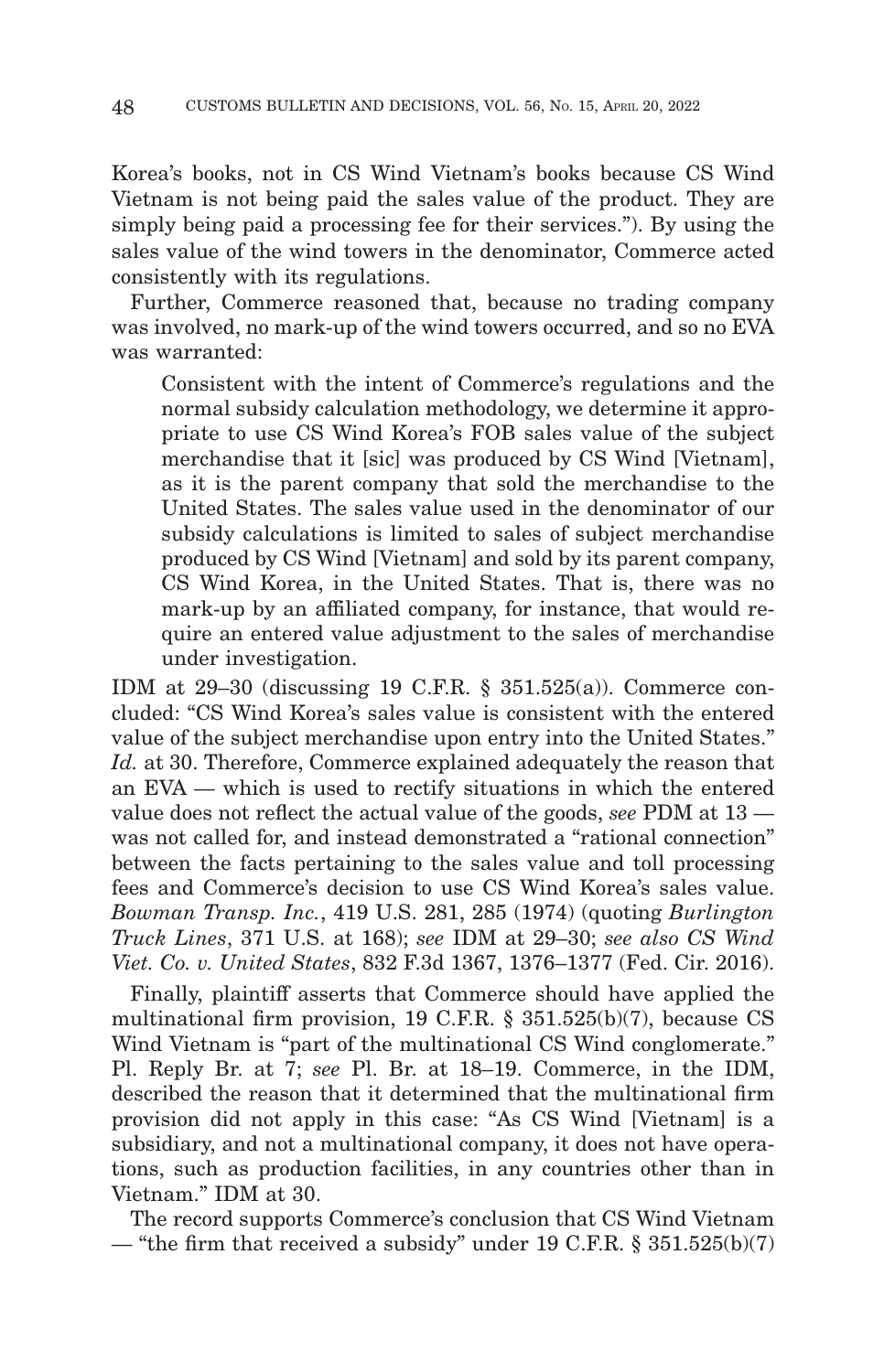— does not itself have production facilities outside of Vietnam. *See* IDM at 30; Oral Argument Tr. at 32:14-33:2; *see* 19 C.F.R. §  $351.525(b)(7).^{24}$  Moreover, Commerce confirmed previously in the administrative review that CS Wind Korea did not receive any subsidies. PDM at 5 (citing Suppl. Questionnaire Resp. at 7). Commerce considered "the relevant factors" as to which entity received the subsidy and committed no "clear error of judgment" in determining the multinational firm provision to be inapplicable.25 *State Farm*, 463 U.S. at 30–31. Therefore, Commerce's Final Determination was reasonable  $^{26}$ 

Commerce's application of its regulations, which is clearly explained in the IDM, is "reasonable and supported by the record as a whole" and comports with a plain reading of the text of the regulations in the absence of a separate tolling provision. *Shandong Huarong Gen. Corp.*, 25 CIT at 837, 159 F. Supp. 2d at 718 (citations omitted), *aff'd sub nom. Shandong Huarong Gen. Grp. Corp.*, 60 F. App'x 797; *see* IDM at 29–30.

"To survive judicial scrutiny, however, 'an agency's construction need not be the *only* reasonable interpretation or even the *most* reasonable interpretation . . . . [A] court must defer to an agency's reasonable interpretation of a statute even if the court might have preferred another." *Shandong Huarong Gen. Corp.*, 25 CIT at 838, 159 F. Supp. 2d at 719 (citations omitted), *aff'd sub nom. Shandong Huarong Gen. Grp. Corp.*, 60 F. App'x 797 (quoting *U.S. Steel Grp. v. United States*, 225 F.3d 1284, 1287 (Fed. Cir. 2000); *NSK Ltd. v. United States*, 115 F.3d 965, 973 (Fed. Cir. 1997); *Koyo Seiko Co. v. United States*, 36 F.3d 1565, 1570 (Fed. Cir. 1994)). Here, the use of CS Wind Korea's sales value in the denominator of Commerce's calculation is fully consistent with the regulations. Commerce explained that it used CS Wind Korea's sales value because CS Wind Korea effected the sales of the wind towers in the United States instead of

 $24$  As defined in the regulations, the meaning of "firm is used to refer to the recipient of an alleged countervailable subsidy, including any . . . corporation." 19 C.F.R. § 351.102(b)(23).

 $^\mathrm{25}$  The Government noted that when a subsidiary itself has facilities in multiple countries, the provision would apply. Oral Argument Tr. at 31:14–19. However, the parties were aware of no instances in which Commerce had determined previously that the subsidiary — which lacks its own multinational operations — of a foreign parent company is itself a multinational firm under 19 C.F.R. § 351.525(b)(7). Oral Argument Tr. at 31:14–19, 31:22–32:1.

<sup>&</sup>lt;sup>26</sup> Even if the multinational firm provision were to apply to CS Wind Vietnam under the CS Wind Korea umbrella, Commerce still attributed appropriately the subsidy to the wind towers at issue under the plain language of the regulation, which directs Commerce to "attribute the subsidy to products produced by the firm within the country of the government that granted the subsidy." 19 C.F.R. § 351.525(b)(7); Def. Br. at 18–19. In this case, as aligned with the regulation, Commerce attributed the subsidy to the wind towers produced by the firm within Vietnam to which the GOV granted the subsidy. *See* IDM at 30 (noting CS Wind Vietnam received subsidies).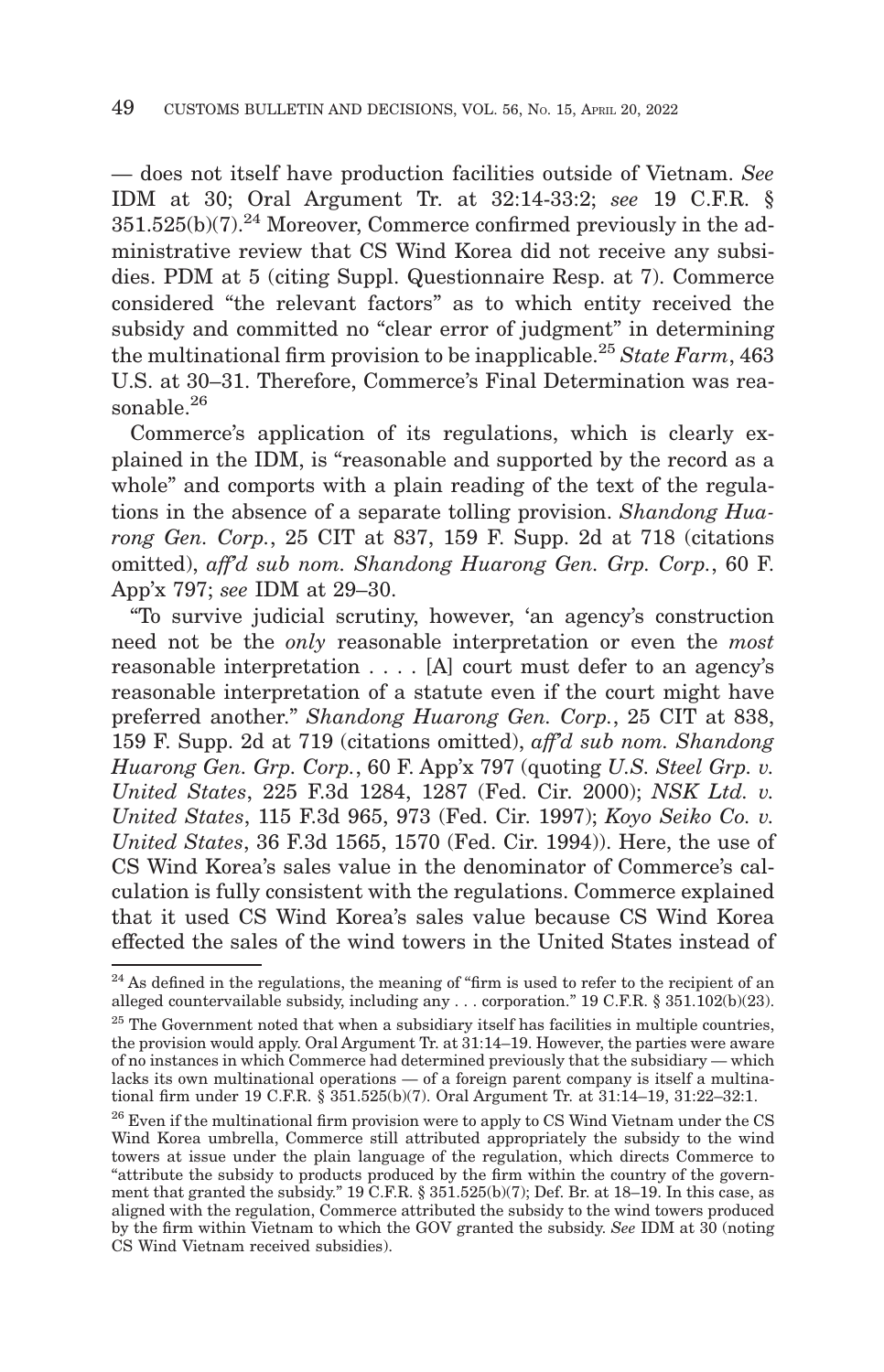merely acting as the "toller," as had CS Wind Vietnam. IDM at 29–30. In addition, Commerce explained the reason that it found the multinational firm provision to be inapplicable based on CS Wind Vietnam's domestic-only operations and status as the only subsidy recipient. *Id.* at 30. Accordingly, the court concludes that Commerce's Final Determination is consistent with its regulations.

## **2. Whether Commerce acted consistently with its past practice**

Next, the court considers plaintiff's argument that Commerce acted inconsistently with its past practice. "Commerce's practice is to use the FOB sales value for the denominator in its subsidy calculations." PDM at 13 (citing 19 C.F.R.  $\S$  352.525(a)). The parties present six prior Commerce determinations in their arguments with respect to a prior practice.27 The court examines each in turn and concludes that Commerce's actions in this case are not inconsistent with its actions in those cases.28

In *Coated Paper*, Commerce attributed subsidies to the product using a sales value from another country rather than the processing fee. *Coated Paper* IDM at cmt. 32. Plaintiff seeks to distinguish *Coated Paper* on the basis that the respondents' paper producers set the price in the country that produced the subject goods, *id.*, whereas here, CS Wind Korea set the price in Korea, Verification Mem. at 9 ("CS Wind Korea internally estimates the price of each project based on estimates for tolling, materials, profit, etc. on a per

<sup>27</sup> The six Commerce determinations are: (1) *Coated Paper*, 75 Fed. Reg. 59,212 (Dep't of Commerce Sept. 27, 2010) (final determ.) and accompanying IDM at cmt. 32; (2) *Pressure Pipe*, 74 Fed. Reg. 4,936 (Dep't of Commerce Jan. 28, 2009) (final affirm. countervailing duty deter.) and accompanying IDM at cmt. 3; (3) *Fabricated Structural Steel*, 85 Fed. Reg. 5,387 (Dep't of Commerce Jan. 30, 2020) (final neg. countervailing duty deter.) and accompanying IDM at cmt. 3; (4) *Tool Chests*, 82 Fed. Reg. 56,582 (Dep't of Commerce Nov. 29, 2017) (final affirm. countervailing duty deter.) and accompanying IDM at cmt. 14; (5) *Narrow Woven Ribbons with Woven Selvedge from the People's Republic of China*, 75 Fed. Reg. 41,801 (Dep't of Commerce July 19, 2010) (final affirm. countervailing duty deter.) and accompanying IDM at cmt. 4; and (6) *Turkey Rebar 2018*, 83 Fed. Reg. 63,472 (Dep't of Commerce Dec. 10, 2018) and accompanying PDM.

<sup>28</sup> With respect to the *Turkey Rebar 2017* and *Turkey Rebar 2018* cases ("*Turkey Rebar* cases"), *see supra* notes 10 and 17, the court finds the comparison to the trading company scenario inapposite. The trading company provision, 19 C.F.R. § 351.525(c), is inapplicable to the facts in this case. Unlike in the *Turkey Rebar* cases, no trading company is involved in this case. *See* IDM at 30. In addition, in this case the tolling company *is* the respondent; therefore, the relationship between the tolling companies and the respondent in the *Turkey Rebar* cases does not resemble this scenario. There, the benefits received by the tolling companies and the respondent were added in the numerator. *See id.* at 10; *Turkey Rebar 2018* PDM. Here, there are no such benefits from tolling companies to CS Wind Vietnam to add. *See* IDM at 10. Moreover, as Commerce explained, the *Turkey Rebar* cases did not involve a foreign parent-subsidiary tolling relationship as in this case. *See id.*; *Turkey Rebar 2018* PDM. Given the factual differences between these cases, the court concludes that Commerce did not act inconsistently with the *Turkey Rebar* cases in respect of its selection of the denominator in this case.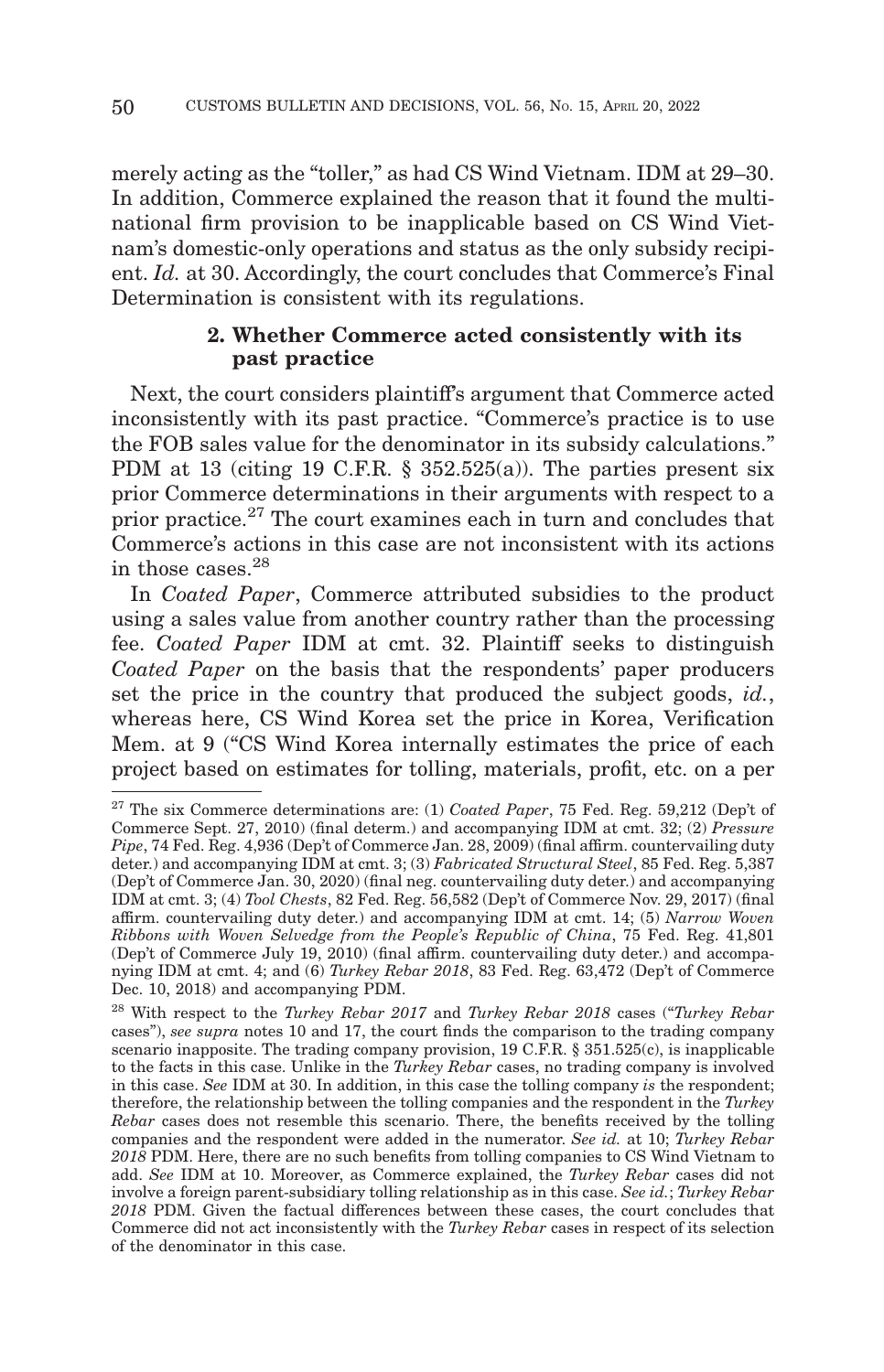MT basis."). This distinction is not pertinent to a consideration of plaintiff's core argument that Commerce should have used the processing fees rather than the sales value as the denominator. Commerce's actions in this case are not inconsistent with its actions in *Coated Paper*.

In *Pressure Pipe*, Commerce relied on a respondent's sales value for the denominator without adding an affiliate's sales value. *Pressure Pipe* IDM at cmt. 3. The affiliate bought finished goods from the respondent and consigned materials to the respondent (and another affiliate of the respondent) for manufacturing before the affiliate eventually sold the goods. *Id.* at 9.<sup>29</sup> Unlike in the instant case, however, in *Pressure Pipe*, Commerce applied an EVA due to the affiliate's mark-up of the sales value. *See id.* at cmt. 3. By contrast, Commerce determined that CS Wind Korea did not charge a mark-up in this case and, therefore, Commerce did not grant an EVA. *See* IDM at 30.

Plaintiff uses *Pressure Pipe* to argue that Commerce should not have used CS Wind Korea's sales value. However, *Pressure Pipe* differs in that Commerce's determination in that case discussed which sales values to use, not *whether* to use processing fees or a sales value, and applied an EVA that addressed the affiliate's sales value. *See* Def. Br. at 20–21; Oral Argument Tr. at 28:18–23. In this case, by contrast, Commerce considered the difference between using processing fees and a sales value and found an EVA to be unwarranted because CS Wind Korea's sales value matched the value upon entry into the United States. *See* IDM at 29–30. Commerce's actions in this case are not inconsistent with its actions in *Pressure Pipe*.

In *Tool Chests* and *Woven Ribbons from China*, plaintiff notes that Commerce likewise excluded the sales values of non-Chinese affiliates that exported the subject goods and relied for the sales value instead on the respondents' sales to the affiliates alone. Pl. Br. at 19–21. However, the entities in those cases did not use tolling arrangements. *See* Def. Br. at 20–21 (citing *Woven Ribbons from China* IDM at cmt. 4; *Tool Chests* IDM at cmt. 14). This difference is critical because the tolling arrangement in this case caused the transactions between the parent and the subsidiary to reflect only toll processing fees and not the actual sales value of the wind towers. *See* IDM at 29. Given this distinction, the court concludes that Commerce's actions in this case are not inconsistent with either *Tool Chests* or *Woven Ribbons from China*.

<sup>29</sup> Commerce described the transaction for the materials as following "the 'processing trade' mode of consignment." *Pressure Pipe* IDM at cmt. 2.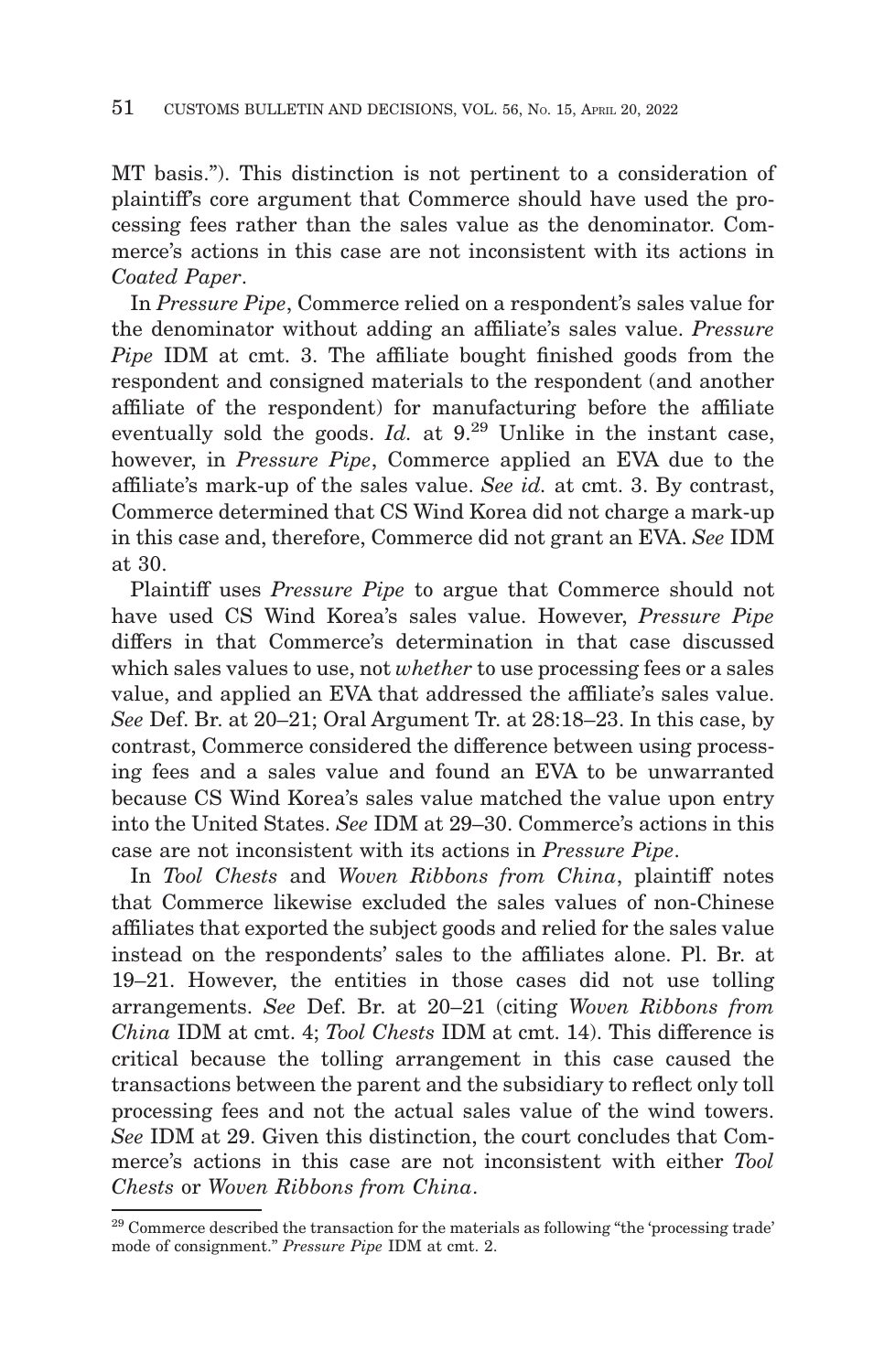Further, plaintiff raises the *Fabricated Structural Steel* case to argue that post-exportation revenue should not be included in the denominator. Pl. Br. at 21. However, Commerce proclaimed in that determination itself that *Fabricated Structural Steel* was an unconventional case. *Fabricated Structural Steel* IDM at cmt. 3 (noting the "unique facts presented in th[e] investigation"); *see also* Def. Br. at 21–22 (noting unusual "sales situation" involving activities in the United States). In particular, *Fabricated Structural Steel* featured extensive U.S.-based production activities. *Fabricated Structural Steel* IDM at cmt. 3. By contrast, the record in this case does not state that either CS Wind Vietnam or CS Wind Korea relied on U.S.-based activities to produce the wind towers. Def. Br. at 22. Accordingly, Commerce's actions in the instant case are not inconsistent with *Fabricated Structural Steel*.

Only two of the six determinations raised by the parties — *Coated Paper* and *Pressure Pipe*— have facts that resemble the instant case. *But cf. Guizhou Tyre Co. v. United States*, 45 CIT \_\_, \_\_, 523 F. Supp. 3d 1312, 1341–1342 (2021) (finding that Commerce had a past practice when plaintiff cited eight pertinent determinations and Commerce in the relevant IDM recognized that its practice existed and also "evolved"). Further, one of the two determinations, *Pressure Pipe*, addressed a slightly different question. Commerce still reached different conclusions in *Coated Paper* and *Pressure Pipe*, to the extent that those determinations are analogous. Therefore, the court concludes that Commerce did not "change[] its practice" such that an "adequate explanation" would be required. *SKF USA Inc.*, 630 F.3d at 1373. Accordingly, Commerce's actions in this case are not inconsistent with the determinations presented by the parties.

### **3. Whether Commerce adequately addressed petitioner's manipulation concerns**

The court turns finally to plaintiff's argument that Commerce did not respond adequately to plaintiff's concerns about manipulation. *See* Pl. Br. at 22–24; WTTC Case Br. at 25–31. In its IDM, Commerce explained the reason that it used CS Wind Korea's sales value for the denominator in its subsidy calculation and the reason that the sales value was appropriate. IDM at 4, 29–30 (noting the denominator "is limited to sales of subject merchandise produced by CS Wind [Vietnam] and sold by . . . CS Wind Korea"). Commerce also included in its IDM plaintiff's comments that CS Wind Vietnam's activities "permit manipulation of the CVD duty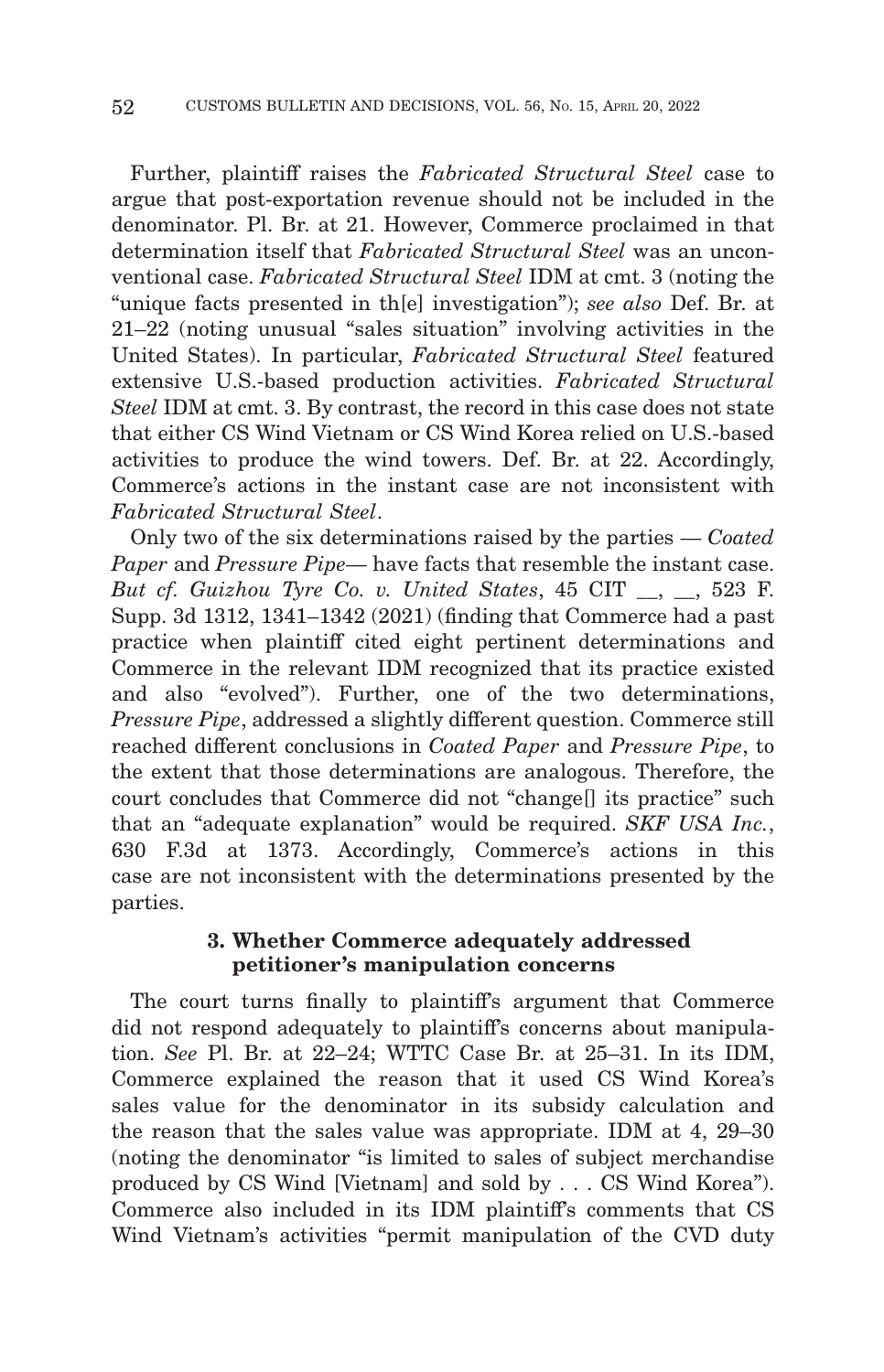rate"30 and that CS Wind Vietnam should have but did not "explain why it modified its business practices such that it shifted a majority of its revenue and profits from Vietnam to Korea." *Id.* at 28. *But see* First Suppl. Questionnaire Resp. at 3 ("Since CS Wind Corporation handles all of the sales, including the negotiations with those sales, it decided to establish tolling agreements with CSWV so that it could better control costs.").

Commerce responded to the broader allegation that the denominator might have been inaccurate. *See* IDM at 29–30. Commerce explained the reason that its subsidy rate calculation effectively and appropriately accounted for the sales value of the subsidized wind towers from Vietnam, as stated above. *See id.* However, Commerce did not respond to the argument that CS Wind Vietnam manipulated the duty rate. Commerce merely acknowledged plaintiff's concerns about manipulation. *See* IDM at 28–30.

The court is required to sustain a determination that is "reasonable and supported by the record as a whole, even if there is some evidence that detracts from the agency's conclusion." *Shandong Huarong Gen. Corp.*, 25 CIT at 837, 159 F. Supp. 2d at 718 (citations omitted), *aff'd sub nom. Shandong Huarong Gen. Grp. Corp.*, 60 F. App'x 797. Further, the court need not invalidate a determination even if Commerce did not "explicitly address a party's non-dispositive argument," *NMB Sing. Ltd.*, 557 F.3d at 1323 (citing *Timken*, 421 F.3d at 1357), if Commerce nonetheless provided "an explanation of the basis for its determination that addresses relevant arguments," 19 U.S.C. §  $1677f(i)(3)(A).$ <sup>31</sup> However, in this case, Commerce did not address petitioner's (now plaintiff's) argument that using CS Wind Korea's sales value in the denominator could allow CS Wind Vietnam to manipulate the CVD rate.

In reviewing a material injury determination by the Commission, this Court has explained: "While the [Commission] need not address every argument and piece of evidence, it must address significant arguments and evidence which seriously undermines its reasoning and conclusions." *Altx, Inc.*, 25 CIT at 1117–18, 167 F. Supp. 2d at

<sup>30</sup> Commerce summarized plaintiff's point:

CS Wind [Vietnam] has a well-established record of restructuring its subsidiaries for the purpose of avoiding AD/CVD duties and taxes. The record demonstrates that CS Wind [Vietnam] changed its purchasing and sales pattern to game the system in anticipation of the filing of this case. CS Wind also has a history of arbitrarily setting transfer prices. CW [sic] Wind [Vietnam]'s tolling arrangement and transfer pricing schemes permit manipulation of the CVD duty rate.

IDM at 28.

 $31$  "We have previously held that § 1677f(i) does not require us to invalidate a decision of Commerce if Commerce failed to explicitly address a party's non-dispositive argument." *NMB Sing. Ltd. v. United States*, 557 F.3d 1316, 1323 (Fed. Cir. 2009) (citing *Timken U.S. Corp. v. United States*, 421 F.3d 1350, 1357 (Fed. Cir. 2005)).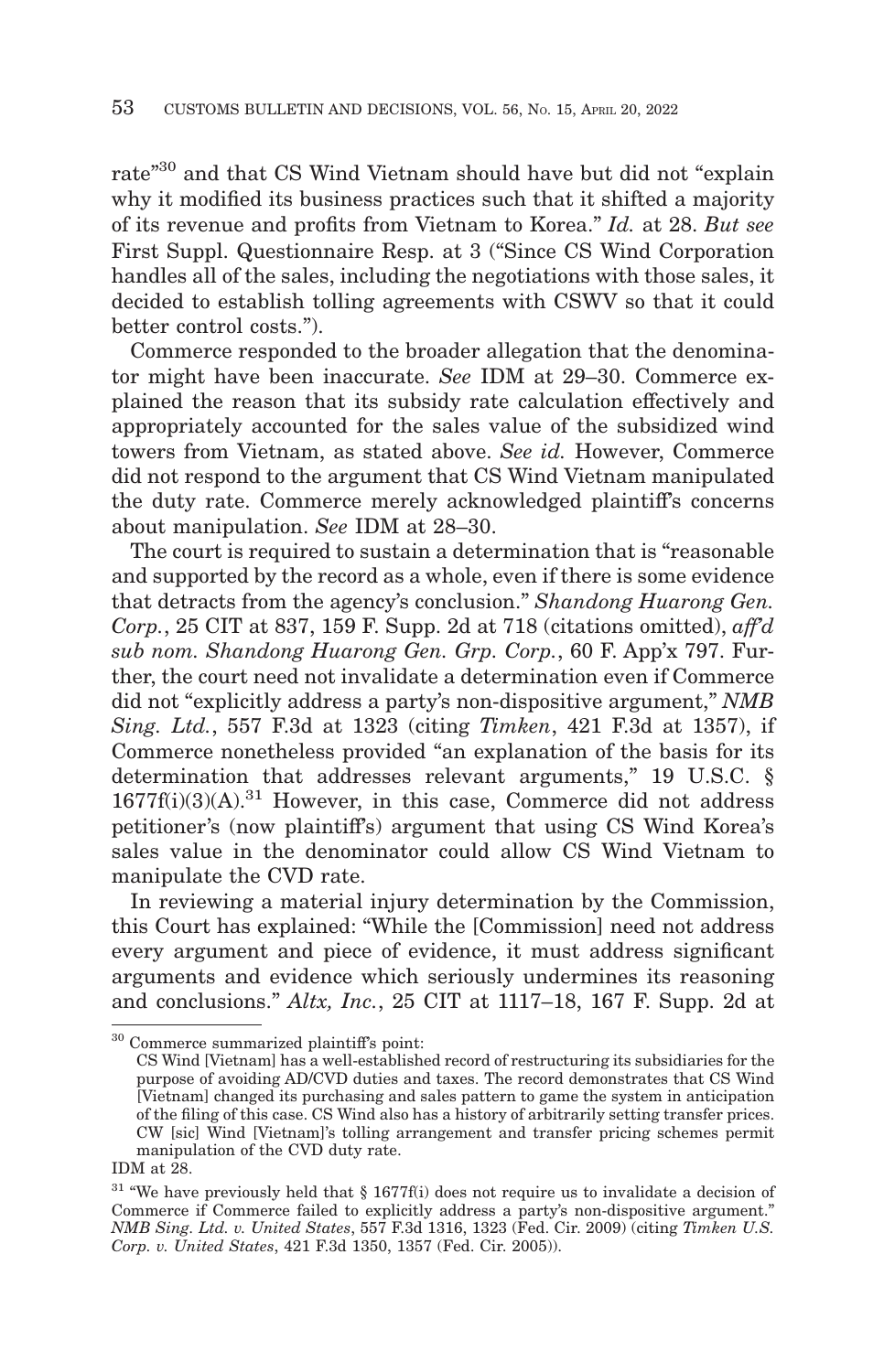1374, *aff'd*, 370 F.3d at 1116 (internal citation omitted); *see Husteel Co. v. United States*, 39 CIT \_\_, \_\_, 98 F. Supp. 3d 1315, 1359 (2015) (quoting *Altx, Inc.*, 25 CIT at 1117–18, 167 F Supp. 2d at 1374) (applying the standard in *Altx, Inc.* but concluding "Commerce did not err in failing to specifically address" an "argument and accompanying evidence [that] were not significant"); *see also Usinor v. United States*, 26 CIT 767, 784 (2002) (finding that the Commission needed to address evidence that was "not peripheral or ancillary" because it had "direct and material bearing" on the issue at hand and "call[ed] the accuracy and legitimacy of the Commission's findings and conclusions squarely into question"); *cf. CP Kelco US, Inc. v. United States*, 38 CIT 1511, 1528, 24 F. Supp. 3d 1337, 1352 (2014), *aff'd*, 623 F. App'x 1012 (Fed. Cir. 2015) (finding segment-specific evidence to be not "significant, undermining evidence" because the Commission was tasked with "look[ing] to the industry as a whole").

Here, Commerce explained the reason that it did not grant an EVA and the basis for its selection of the denominator. *See* IDM at 29–30. Commerce explained that it has typically assessed whether there is a mark-up and whether six additional factors have been shown in its EVA analysis. *See* PDM at 13; *supra* note 13; *see also* IDM at 30 (finding no mark-up). Potential manipulation is not one of those factors described by Commerce here. *See* PDM at 13. Even considering that there may be a shift in the way in which Commerce calculates an EVA, *see Canadian Solar Inc. v. United States*, 45 CIT \_\_, \_\_, 537 F. Supp. 3d 1380, 1394–99 (2021), Commerce found no mark-up here, *see* IDM at 30 ("There was no mark-up by an affiliated company, for instance, that would require an entered value adjustment . . . ."). In addition, in this case, Commerce summarized plaintiff's manipulation argument in the "*Petitioner's Comments*" subsection of Comment 6 of the IDM. *See* IDM at 28.

Nonetheless, plaintiff during the review presented four reasons that, it asserted, CS Wind Vietnam's tolling arrangement and business practices — and Commerce's consequent utilization of CS Wind Korea's sales value in the denominator of Commerce's subsidy calculation — permitted "the potential of subsidy margin manipulation" by CS Wind Vietnam.32 Pl. Reply Br. at 15; *see* Pl. Br. at 22–24 (citing WTTC Case Br. at 25–31); WTTC Case Br. at 25–31. This set of

<sup>32</sup> These four reasons are set forth *supra*, Section I.B.3 at pp. 33–34. They include CS Wind Vietnam and CS Wind Korea starting to use toll processing agreements in 2018, CS Wind Korea [[  $\qquad$  ]] and [[ Korea  $[[$   $]]$  and  $[[$   $]]$  and  $[[$   $]]$ ,  $]$ CS Wind Korea [[ ]], and CS Wind

Vietnam's rationale for using toll processing agreements. Pl. Br. at 22–23 (quoting Initial Questionnaire Resp. at Ex. 13.1; First Suppl. Questionnaire Resp. at 3; Verification Exs. at VE-4 at 59) (citing Suppl. Affiliation Resp. at Exs. SA-2 and SA-3; *CS Wind Viet. Co.*, 721 F. App'x 993) (emphasis omitted); *see* Pl. Reply Br. at 8, 13–15.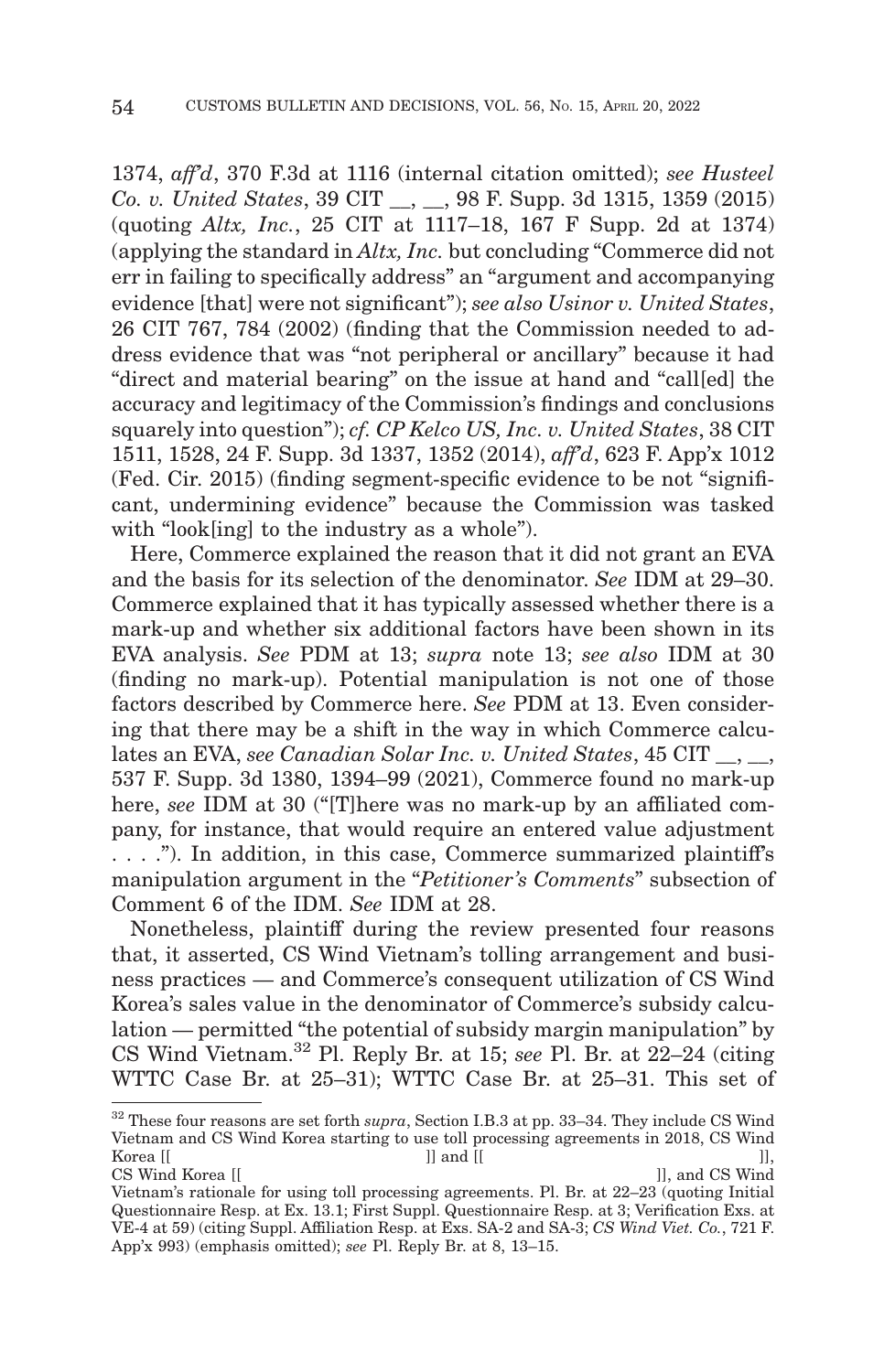arguments, which raised concerns about the potential impact of manipulation on Commerce's subsidy calculation, warranted a response by Commerce. *See* Statement of Administrative Action, accompanying H.R. Rep. No. 103–826(I), at 892, *reprinted in* 1994 U.S.C.C.A.N. 4040, 4216 ("[Commerce] must specifically reference in [its] determination[] factors and arguments that are material and relevant or must provide a discussion or explanation in the determination that renders evident the agency's treatment of a factor or argument."); *Altx, Inc.*, 25 CIT at 1117–18, 167 F. Supp. 2d at 1374, *aff'd*, 370 F.3d 1108; *SKF USA Inc.*, 630 F.3d at 1373–74 (quoting *Timken*, 421 F.3d at 1358); *Coated Paper* IDM at cmt. 32; *supra* note 32.

Plaintiff cites Commerce's discussion of manipulation in *Coated Paper* as support for plaintiff's contention that Commerce should have further addressed manipulation in this case. Pl. Reply Br. at 9 n.2 (citing *Coated Paper* IDM at 106). In that case, Commerce noted a petitioner's concern with respect to potential manipulation, but then went on to explain why Commerce did not agree with the concern:

We acknowledge petitioner's concern about the Gold companies' ability to manipulate the CVD rate in the future by adjusting its sales price to GEHK or CU. *However, this is not a basis to deny the adjustment given that without an adjustment we would not collect the correct amount of duties.* Instead, we agree that this may be an issue to examine in future reviews, and, if this investigation results in a CVD order, we will carefully monitor the continued basis for making this adjustment in those future proceedings in order to avoid any such manipulation.

*Coated Paper* IDM at cmt. 32 (emphasis supplied). Similarly, in this case, the court does not conclude that WTTC's arguments to Commerce were necessarily persuasive; rather, the court concludes that the evidence presented and arguments warranted a response from Commerce to demonstrate that its CVD methodology was supported by substantial evidence.

As support for its contention that margin manipulation could occur and should be prevented, plaintiff also raises the Supreme Court's decision in the *Eurodif* case. Pl. Br. at 23 (citing *Eurodif S.A.*, 555 U.S. at 307). The court does not find plaintiff's reliance on *Eurodif* to be persuasive. In that case, the Court first noted the unique nature of the product — uranium — and then affirmed that Commerce was reasonable to treat uranium enrichment contracts as contracts for the sale of goods rather than contracts for services. *Eurodif S.A.*, 555 U.S. at 319–22. To do otherwise, the Court added, would lead to the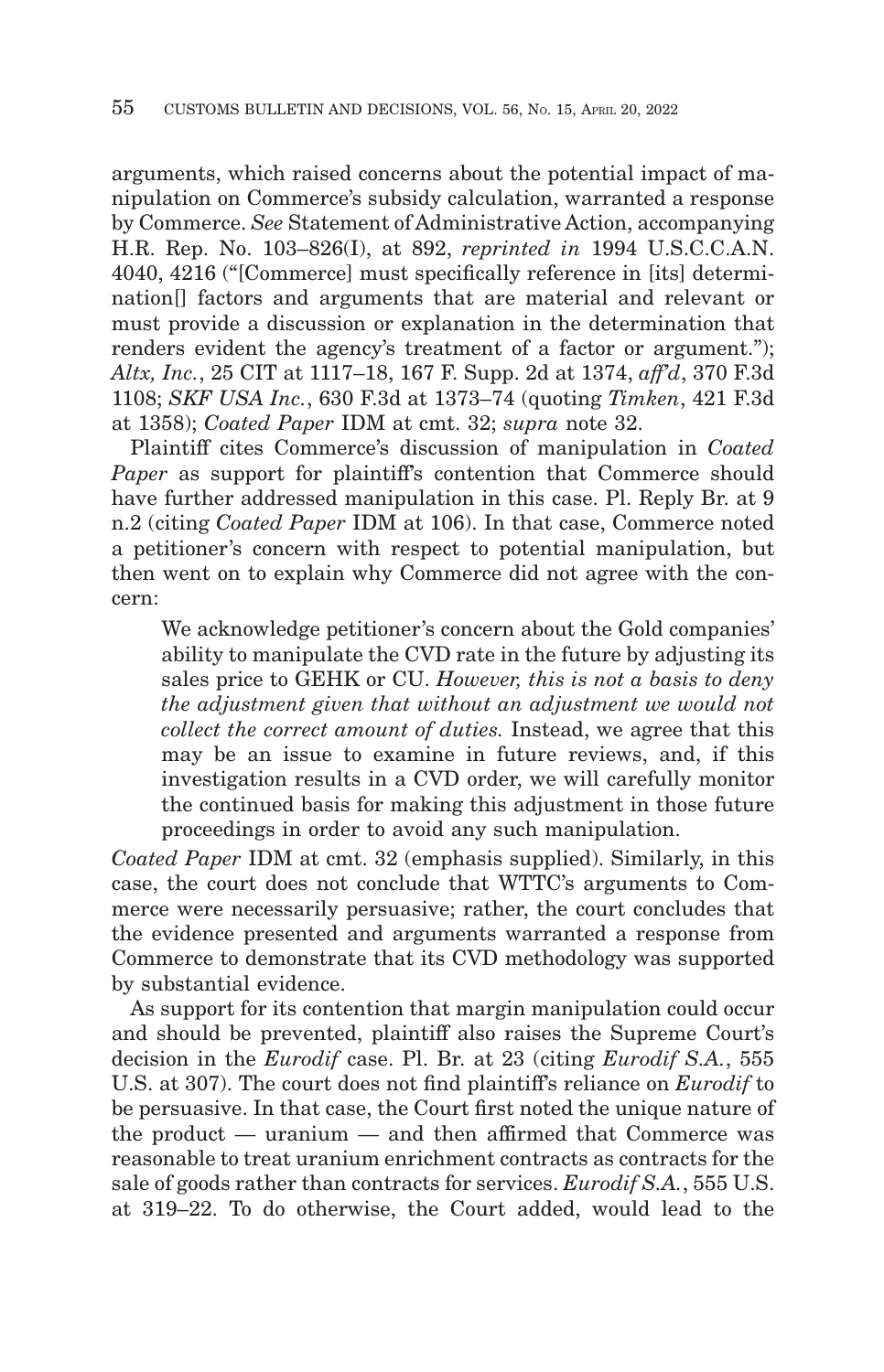"absurd result" that "antidumping duties would primarily chastise the uncreative." *Id.* at 321–22.

In this case, there is no comparable "absurd result" that could lead to nonapplication of the CVD law. Nevertheless, Commerce — unlike the Supreme Court in its consideration in *Eurodif* of the unique circumstances raised by uranium processing problems that could arise from restructuring due to a company's use of processing services, *id.* at 319–22 — does not discuss the risk of CVD margin manipulation.

In sum, the court concludes that Commerce did not discuss or address the evidence that WTTC presented or address the relevant argument on manipulation. The court remands for Commerce to: (1) discuss and address the evidence that WTTC presented as related to manipulation; (2) address WTTC's manipulation argument as to the denominator used in the benefit calculation; and (3) explain whether Commerce considered manipulation in reaching its determination, or if it did not, why it did not.

## **II. Whether Commerce's acceptance of CS Wind Vietnam's steel plate documentation for the Import Duty Exemptions program is supported by substantial evidence**

The court remands Commerce's finding as to the origin of the steel plate in question for Commerce to address its treatment of evidence that the steel plate in question was not sourced from Vietnam as set forth *infra*, Section II.C. However, the court sustains Commerce's decision not to apply AFA for the Import Duty Exemptions program.<sup>33</sup>

## **A. Legal framework**

Commerce "shall . . . use the facts otherwise available in reaching the applicable determination" if the record lacks "necessary information" or if a party: (1) withholds requested information; (2) fails to provide timely information in the form and manner requested; (3) "significantly impedes a proceeding"; or (4) provides unverifiable information. 19 U.S.C. § 1677e(a). If Commerce finds that a party "failed to cooperate by not acting to the best of its ability to comply with a request for information," Commerce may use an adverse inference and need not make or employ any assumptions about information a party would have otherwise provided. *Id.* § 1677e(b); *see Nippon Steel Corp. v. United States*, 337 F.3d 1373, 1382 (Fed. Cir. 2003) ("Compliance with the 'best of its ability' standard is deter-

<sup>&</sup>lt;sup>33</sup> See supra note 5 for background on the Import Duty Exemptions program.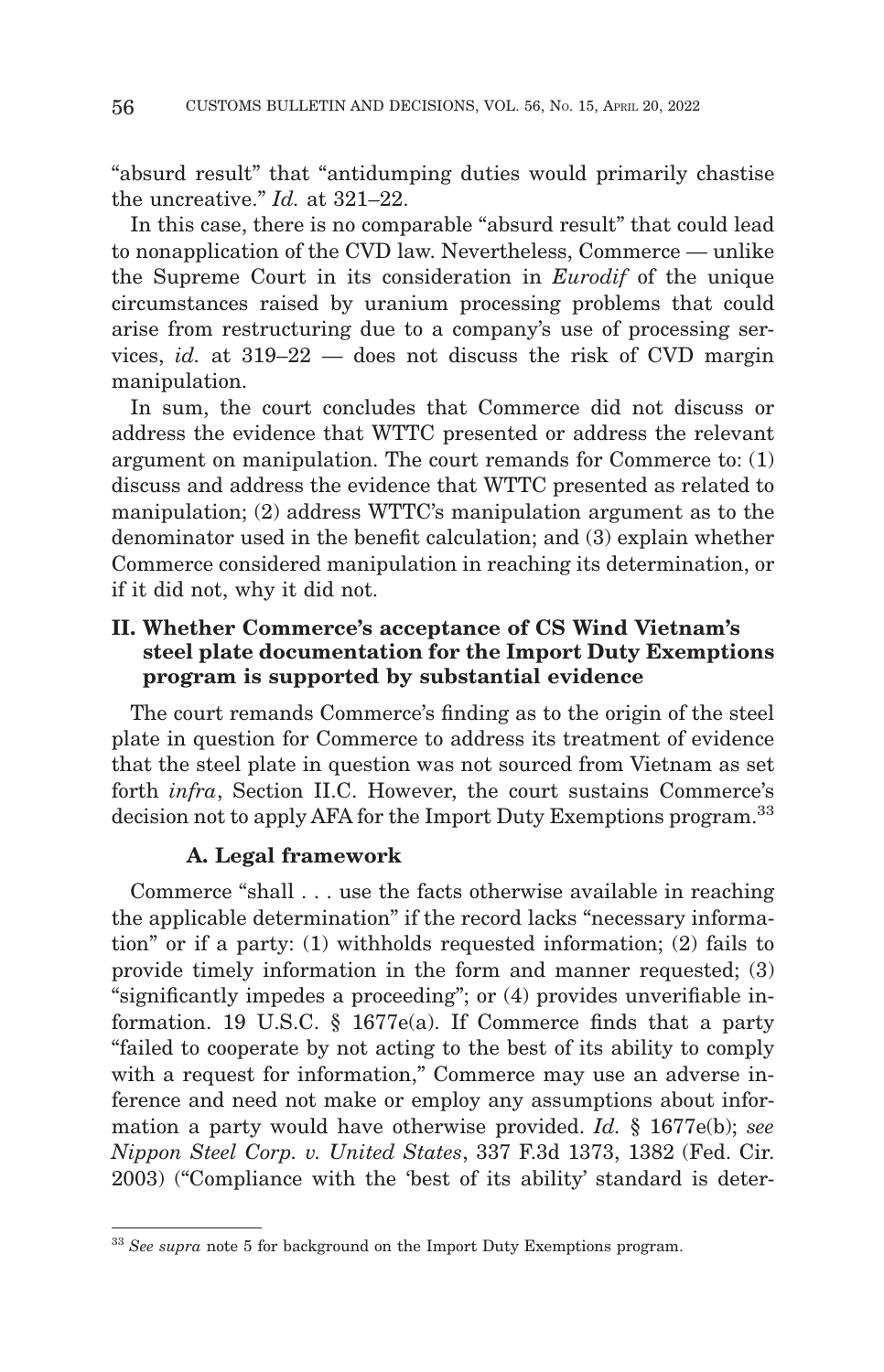mined by assessing whether respondent has put forth its maximum effort to provide Commerce with full and complete answers to all inquiries in an investigation.").

## **B. Positions of the parties**

Plaintiff argues that "Commerce erred in concluding that CS Wind Vietnam properly reported the country of origin of a portion of its steel plate purchases as Vietnam and thus in not calculating a benefit received on those purchases under the Import Duty Exemptions program." Pl. Br. at 13 (citing IDM at cmt. 2). Plaintiff presents three supporting and related arguments.

First, plaintiff argues that Commerce "improperly disregarded evidence contrary to its conclusion" when it "apparently ignored the substantial record evidence that CS Wind Vietnam's steel plate was not in fact produced in Vietnam, but was imported." *Id.* Specifically, plaintiff insists that CS Wind Vietnam "effectively stated" that it imported the steel plate. Pl. Reply Br. at 3. As CS Wind Vietnam responded to Commerce during the underlying investigation, "CS Wind Corporation supplies all main materials — steel plate, flange, steel plate for door frame and internal mounting items — from outside of Vietnam for the production of the wind towers. Therefore, most of [sic] raw materials are exported to Vietnam by CS Wind Corporation." Initial Questionnaire Resp. at 21; *see* Pl. Br. at 13; Def. Br. at 13. Plaintiff also notes that CS Wind Vietnam reported the steel plate purchases within the exhibit that details import duty exemptions. Pl. Br. at 13–14 (citing Initial Questionnaire Resp. at Exs.  $C-3^{34}$ ,  $C-4.2$ ).

Moreover, plaintiff points to evidence that its supplier, [[]], lacked a steel production facility in Vietnam and that CS Wind Vietnam entered all of its plate inputs into the GOV's E-customs system, "further indicating that they were imported." *Id.* at 14 (citing Comments on CS Wind Initial Questionnaire Resp. at 8–9 and Exs. 6, 7; Verification Mem. at 16). Plaintiff argues that CS Wind Vietnam did not dispute its evidence  $\begin{bmatrix} \end{bmatrix}$  and chose not to provide mill test certificates to prove country of origin. *Id.* (quoting WTTC Case Br. at 17).

In addition, the parties disagree over the source documentation. Plaintiff explained at oral argument that the  $\lceil \cdot \rceil$  | that

<sup>&</sup>lt;sup>34</sup> The court notes that there are two other spreadsheets on the record that are similar to Exhibit C-3. *See* Initial Questionnaire Resp. at Exs. C-3; First Suppl. Questionnaire Resp. at Ex. SQ2–20; Calculation Mem. at attch. II, tab "Raw Materials.Rev.ATT2.BPI." In each of these spreadsheets, it appears that many lines are relevant, but that defendant and the record occasionally though not consistently refer to specific lines. *See, e.g.*, *infra* pp. 62–63 and notes 41 & 45.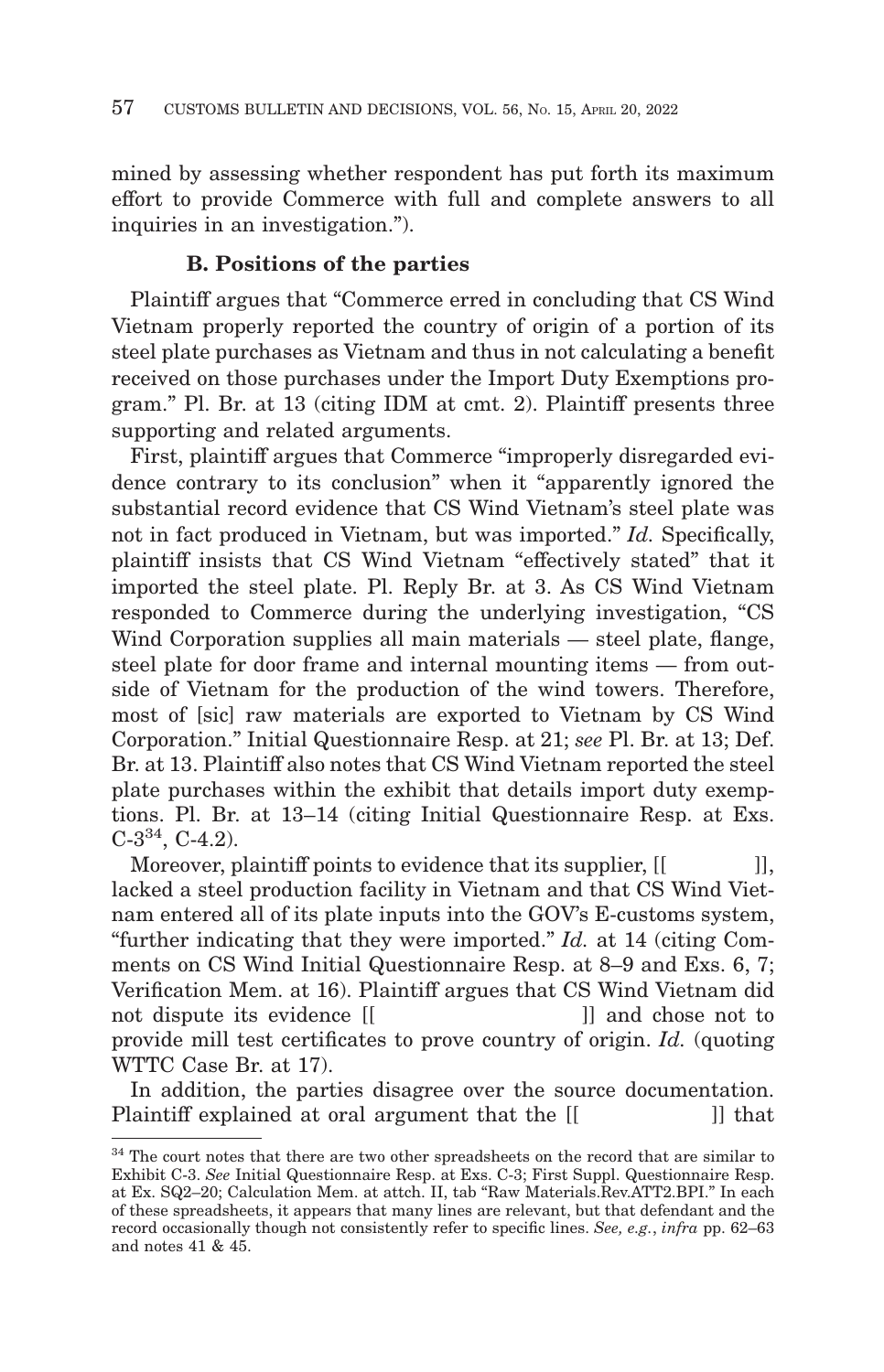CS Wind Vietnam provided stated: "[[[[]]]"

followed by both "[[]]]" and

" $\left[\left[\right]$   $\right]$ ." Oral Argument Tr. at 85:25–86:14 (quoting First Suppl. Questionnaire Resp. at Ex. SQ2–18); *see also* First Suppl. Questionnaire Resp. at Ex.  $SQ2-18$  (noting "[[]

Plaintiff concludes that "Commerce merely accepted CS Wind Vietnam's deficient and contradictory reporting," [[

 $\Box$ ]. Pl.

Br. at 14–15 (citing IDM at cmt. 2; Verification Exs. at VE-15 at 68–75). At oral argument, however, the Government responded that [[ ]] and that the

same source documentation listed the country of origin as "VN - VIETNAM." Oral Argument Tr. at 72:25–73:7 (citing First Suppl. Questionnaire Resp. at Ex. SQ2–18), 86:24–87:11.

Further, the Government asserts that CS Wind Vietnam's statement that "most of [its] raw materials are exported to Vietnam," Initial Questionnaire Resp. at 21; *see* Def. Br. at 13, is "consistent with how CS Wind reported its purchases of steel plate" from both within and beyond Vietnam. Def. Br. at 13–14 (citing First Suppl. Questionnaire Resp. at Ex. SQ2–20).

The second line of reasoning that plaintiff presents to buttress its argument that Commerce erred in its consideration of whether CS Wind Vietnam used the Import Duty Exemptions program for certain inputs is that Commerce did not "adequately address relevant arguments of the parties" by "failing to fully investigate" the origin of the steel plate inputs. Pl. Br. at 15 (citing 19 U.S.C. § 1677f(i)(3)(A); *Altx, Inc.*, 25 CIT at 1117–18, 167 F. Supp. 2d at 1374, *aff'd*, 370 F.3d at 1116). Plaintiff asserts that country-of-origin information was "critically important" for Commerce to calculate a subsidy rate for the Import Duty Exemptions program, but that Commerce did not require CS Wind Vietnam to provide such information despite WTTC's requests. *Id.* at 16 (citing Comments on CS Wind Initial Questionnaire Resp. at 9; Letter from Wiley Rein LLP to Sec'y Commerce, re: *Utility Scale Wind Towers from Socialist Republic of Vietnam: Petitioner's Pre-Verification Comments* (Feb. 19, 2020) ("WTTC Pre-Verification Comments") at 13, CR 98, PR 181). Plaintiff also notes that CS Wind Vietnam raised a possibility on rebuttal that its supplier imported steel and then processed it into steel plate, changing its country of origin to Vietnam. *Id.* (citing CS Wind Rebuttal Br. at 17–19). Plaintiff maintains that, as a result of this late statement and

 $^\mathrm{35}$  The court notes that Exhibit SQ2–18 appears in the Confidential Joint Appendix at bar code 3907984–05 and in the Non-Confidential Joint Appendix at bar code 3908090–06.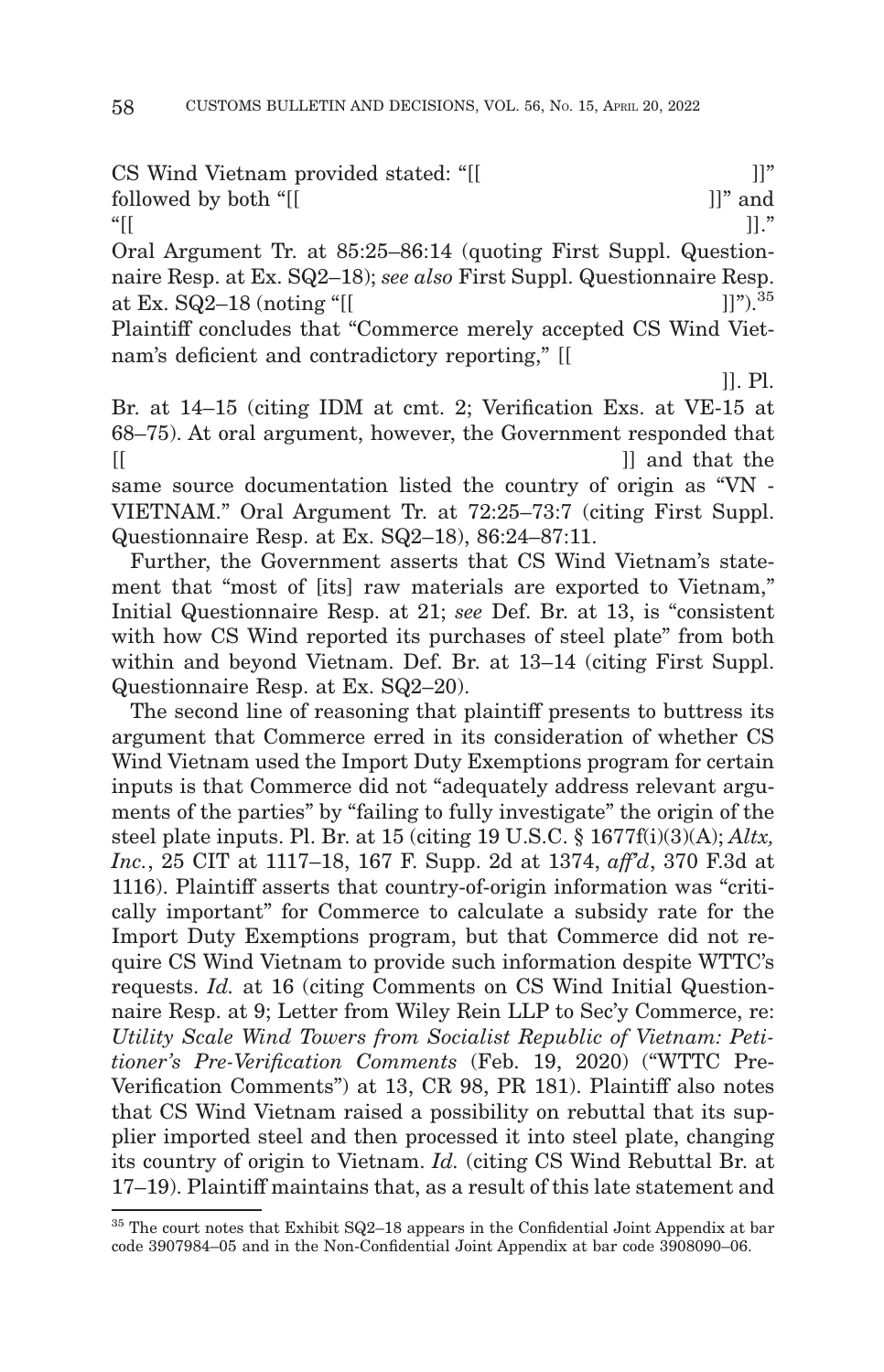insufficient investigation by Commerce, "whether and to what extent CS Wind Vietnam's steel plate was merely further processed in Vietnam was never explored, and whether that further processing was in fact sufficient to transform the country of origin of the plate." *Id.* at 17; *see* Pl. Reply Br. at 3–4.

The Government asserts that Commerce considered WTTC's arguments, verified CS Wind Vietnam's transactions and "found no material discrepancies." Def. Br. at 12-13 (citing IDM at 11–12, 15–17; Verification Mem. at 17; Verification Exs. at VE-15 at 68-75). As to the country of origin, "CS Wind [Vietnam] reported all imports of raw materials during the POI, which included the imports of raw materials sourced from outside and from within Vietnam." IDM at 17 (citing Second Suppl. Questionnaire Resp. at Ex. SQ-2–20); *see also* Def. Br. at 11–12. The Government adds that Commerce reviewed CS Wind Vietnam's documentation and responses from company officials and concluded that "the supporting documentation, including invoices and packing lists, showed the origin of certain raw materials to be within Vietnam." IDM at 17 (citing Verification Exs. at VE-15 at 68–75); *see also* Def. Br. at 12.

Regardless, the Government notes that "Vietnam imposes a zero percent import duty on all MFN imports of steel plate," which CS Wind Vietnam explained through screenshots of its entry of the applicable HTS numbers into Vietnam's customs webpage. Def. Br. at 14–15 (citing Second Suppl. Questionnaire Resp. at 1–2 & Exs. 1–3)). Therefore, the Government concludes that "there is no benefit for countervailing duty purposes." *Id.* at 15. The Government states that, given this conclusion, it is "unnecessary to resolve" the issue of the steel plate's country of origin. *Id.* at 15 n.6.

However, plaintiff insists that Commerce should have but failed to discuss this reasoning in its IDM. Pl. Reply Br. at 5 (quoting *State Farm*, 463 U.S. at 50). Plaintiff also reiterates that Commerce should have further ascertained the country of origin, and, by not doing so, "improperly disregarded evidence contrary to its ultimate conclusion." *Id.* at 2.

Plaintiff's third argument with respect to the Import Duty Exemptions program is that Commerce should have applied partial AFA because CS Wind Vietnam withheld information, impeded significantly the CVD proceeding and provided unverifiable information. Pl. Br. at 15 n.3 (citing WTTC Case Br. at 14–21) (asserting that CS Wind Vietnam submitted "unclear and contradictory reporting" as to the country of origin of the steel plate); Oral Argument Tr. at 55:10–14 (citing 19 U.S.C. § 1677e(a)(2)(A), (a)(2)(C)-(D)); *see* Pl. Reply Br. at 2. Further, plaintiff states that "CS Wind failed to identify the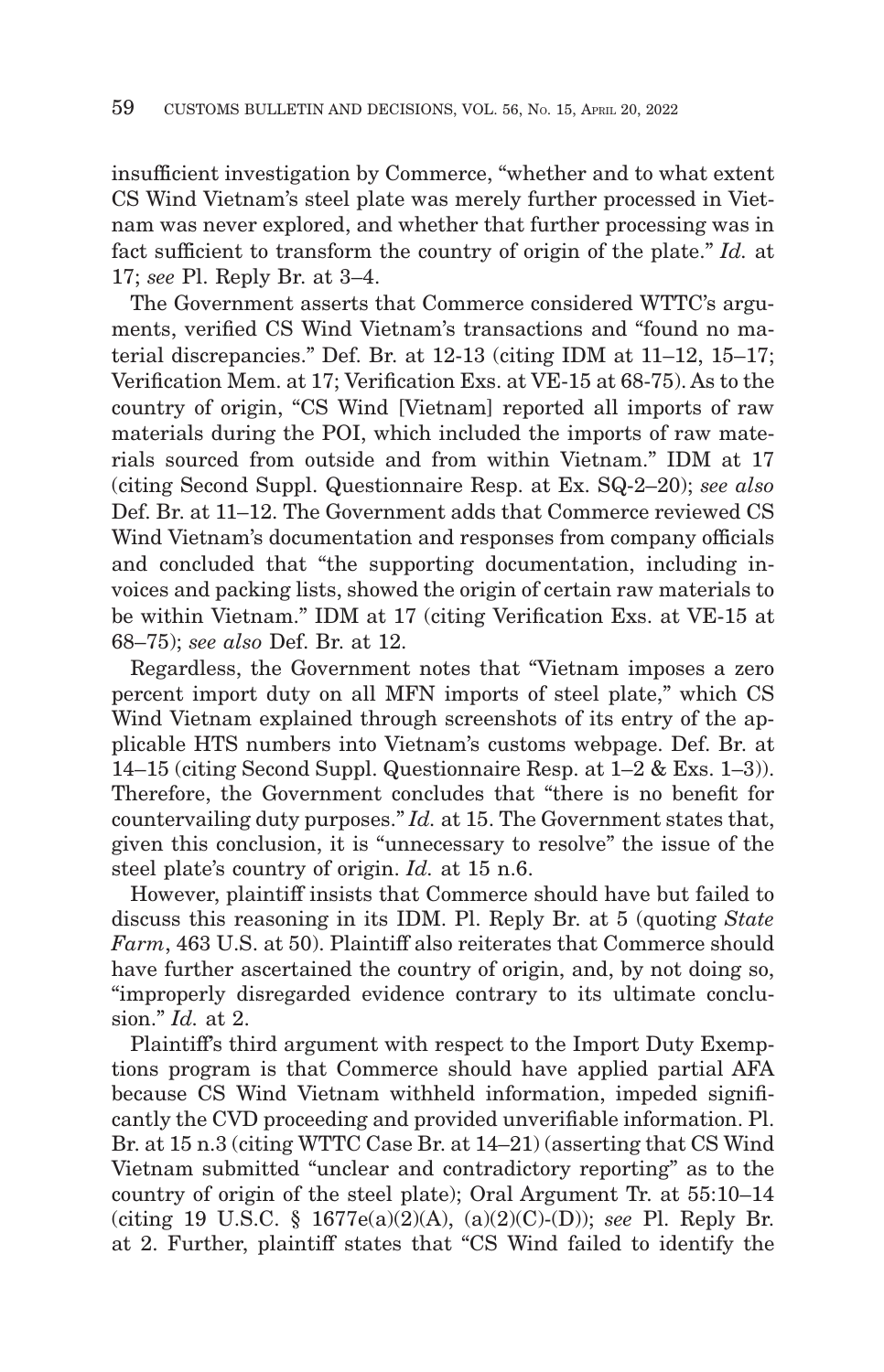ultimate supplier and country of origin of its steel plate, and thus that the record did not contain information to determine whether import duties should have been required on those purchases." Pl. Br. at 6 (citing Letter from Wiley Rein LLP to Sec'y Commerce, re: *Utility Scale Wind Towers from the Socialist Republic of Vietnam: Petitioner's Pre-Preliminary Comments* (Nov. 20, 2019) at 18, CR 87, PR 138).

The Government defends Commerce's decision not to apply AFA by making two points. First, the Government disputes plaintiff's argument that CS Wind Vietnam provided insufficient information, countering that CS Wind Vietnam "fully cooperated," "provided detailed questionnaire responses," and "provided all necessary information for determining the import duty exemption program's benefit." Def. Br. at 11. In its IDM, Commerce responded to WTTC's point by finding that AFA was not warranted because "CS Wind [Vietnam] merely over-reported raw material inputs in its questionnaire response." IDM at 17. The Government notes that "applying AFA would be improper" based on such over-reporting. Def. Br. at 12.

The Government makes a second point, explaining that "the record evidence demonstrates that the MFN import duty rate for steel plate in Vietnam is zero percent." *Id.* at 6; *see* IDM at 17 n.66 (citing Second Suppl. Questionnaire Resp. at Ex. SQ2-20).<sup>36</sup> The Government adds that "regardless of whether the steel plate was produced in Vietnam or imported," CS Wind Vietnam did not receive ultimately any benefit for the steel plate through the Import Duty Exemptions program. Def. Br. at 6; *see also* Oral Argument Tr. at 68:9.

Plaintiff's second and third arguments with respect to the Import Duty Exemptions program relate to WTTC's request during the investigation that Commerce instruct CS Wind Vietnam to "explain who are the ultimate suppliers of the [raw material inputs in question]."37 Comments on CS Wind Initial Questionnaire Resp. at 9; *see* Pl. Br. at 16. WTTC also requested that Commerce "evaluate the country of origin reported by CS Wind for its imported raw materials." WTTC Pre-Verification Comments at 13. Plaintiff insists that CS Wind Vietnam "did not provide the ultimate supplier of the material at issue," Oral Argument Tr. at 58:9–11, and that there is "no infor-

<sup>36</sup> The court notes that Exhibit SQ2–20 is part of CS Wind Vietnam's first supplemental questionnaire response, not its second supplemental questionnaire response as noted incorrectly by Commerce. *See* First Suppl. Questionnaire Resp. at Ex. SQ2–20; IDM at 17 n.66 (citing Second Suppl. Questionnaire Resp. at Ex. SQ2–20).

 $^{37}$  Plaintiff asserts that Commerce requested that CS Wind Vietnam identify its "ultimate suppliers" on page 2 of the first supplemental questionnaire response. Oral Argument Tr. at 57:15–20. Page 2 is not included in the Joint Appendix. *See* First Suppl. Questionnaire Resp.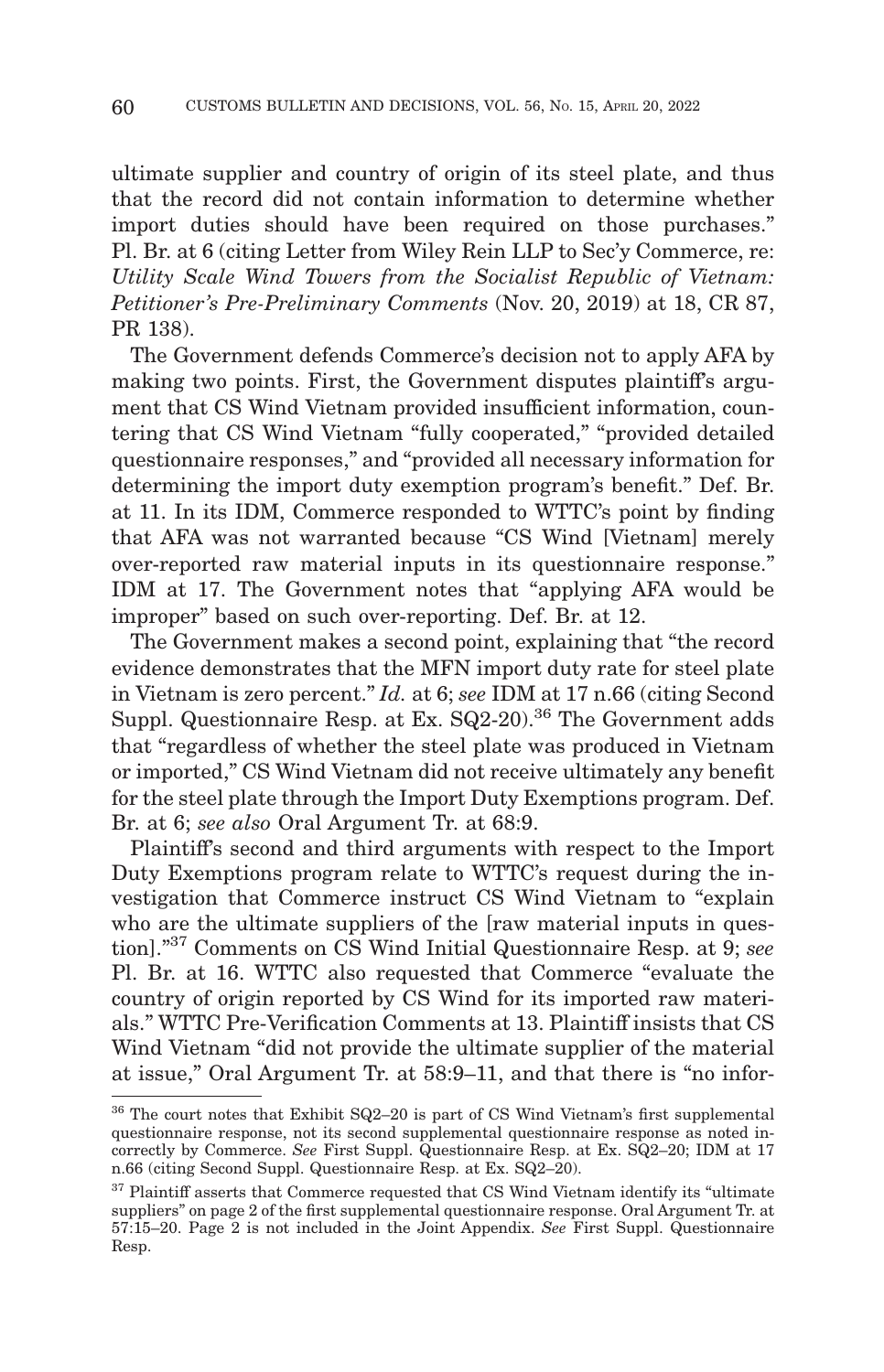mation on the record to make that determination [of the country of origin of the steel plate], so from there, we don't know what the country of origin is," *id.* at 64:11–16.

The Government points out, however, that CS Wind Vietnam provided spreadsheets with information about the suppliers of each raw material purchase for the wind towers and that these spreadsheets included the country of origin for the steel plate at issue, which is listed as Vietnam. Def. Br. at 14 (citing First Suppl. Questionnaire Resp. at Exs. SQ2–18 at 18–19 and SQ2–20 (comparing lines 3948–51, 4002, 4073, 4075, 4104, 4105, 4107–09, 4136–37, 4139–40, 4144–47, 5520, 9826, 10288, 10394 with line 12940); First Suppl. Questionnaire Resp. – Remaining Questions at 1 and Ex. SQ2–6a); *see* First Suppl. Questionnaire Resp. at Ex. SQ2–20; First Suppl. Questionnaire Resp. – Remaining Questions at Ex. SQ2–6a; *see also* Oral Argument Tr. at 56:1–25, 57:11–12. In addition, CS Wind Vietnam listed [[ ]] as the supplier of its steel plate of Vietnamese origin and noted an MFN tariff rate. First Suppl. Questionnaire Resp. at Ex. SQ2–20; *see also* Calculation Mem. at attch. II, tab "Raw Materials.Rev.ATT2.BPI."38 CS Wind Vietnam provided also a "List of [sic] Supplier by material type," which included steel plate from "[[ $\qquad \qquad$  ]]"

with country "VN" purchased by [[[[[]]].

First Suppl. Questionnaire Resp. – Remaining Questions at Ex. SQ2–6a. The Government points further to the verification memorandum and a verification exhibit that showed a commercial invoice  $[[$ 

in addition to various other parts of the record supporting its contention about the country of origin of the steel plate. Oral Argument Tr. at 87:20–89:22 (citing Verification Exs. at VE-15 at 68–75; Verification Mem. at 16–17; First Suppl. Questionnaire Resp. at Ex. SQ2–18; First Suppl. Questionnaire Resp. – Remaining Questions at Ex. SQ2–6a; IDM at 17); Def. Br. at 14 (citing First Suppl. Questionnaire Resp. at Exs. SQ2–18 at 18–19 and SQ2–20 (comparing lines 3948–51, 4002, 4073, 4075, 4104, 4105, 4107–09, 4136–37, 4139–40, 4144–47, 5520, 9826, 10288, 10394 with line 12940); First Suppl. Questionnaire Resp. – Remaining Questions at 1 and Ex. SQ2–6a; Verification Exs. at VE-15 at 68–75); First Suppl. Questionnaire Resp. at Ex. SQ2–18.

Moreover, the Government details that CS Wind Vietnam's verification memorandum accounts satisfactorily for the reason that materials sourced from within and beyond Vietnam — amounting to

<sup>38</sup> This spreadsheet is entitled "VAT and Import Tariff Exemptions Template." *See* First Suppl. Questionnaire Resp. at Ex. SQ2–20.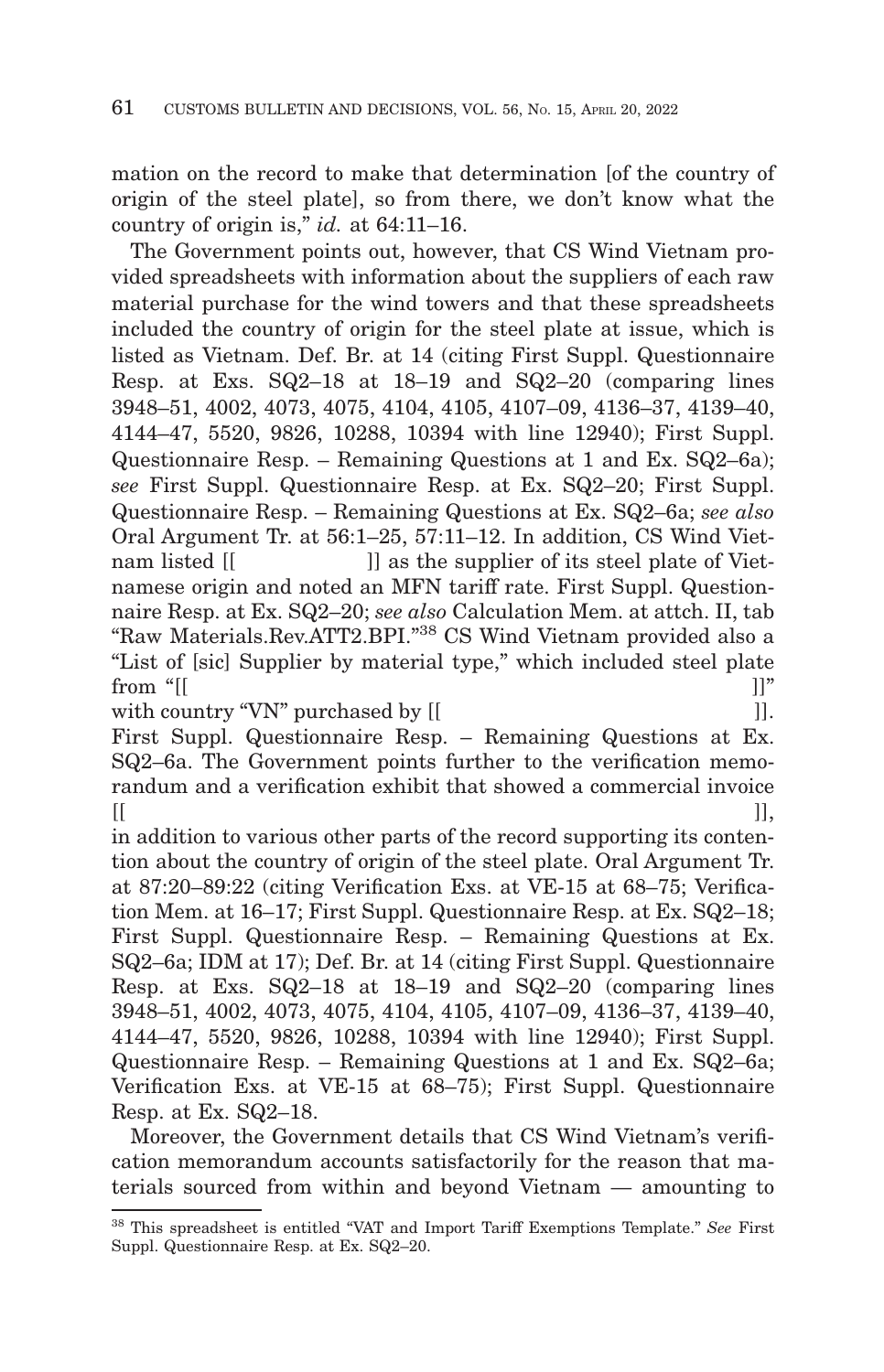"*overinclusive*" reporting — were reported to E-customs. Def. Br. at 11–12 (citing IDM at 17). Specifically, CS Wind Vietnam responded at verification that "if the supplier is from outside of Vietnam, but the raw materials are sourced from inside Vietnam, then these raw material inputs still need to be entered into the E-customs system even if they are ultimately not imported." Verification Mem. at 16 (citing Verification Exs. at VE-15 at 68–75); *see* IDM at 15. The verification exhibit shows an invoice and packing list both listing [[

 ]].39 Verification Exs. at VE-15 at 68–75. Commerce found "no discrepancy." IDM at 17; *see also* Verification Mem. at 17. Further, Commerce found that "CS Wind provided relevant and accurate documentation that identified the country of origin for these transactions." IDM at 17.

### **C. Analysis**

The court remands the Final Determination to Commerce for it to take the actions set forth in this section but sustains Commerce's decision not to apply AFA.

"[T]he possibility of drawing two inconsistent conclusions from the evidence does not prevent an administrative agency's finding from being supported by substantial evidence." *Altx, Inc.*, 370 F.3d at 1116 (quoting *Matsushita Elec. Indus. Co.*, 750 F.2d at 933) (internal quotation marks and citations omitted)). Yet, "[t]he substantiality of evidence must take into account whatever in the record fairly detracts from its weight." *Universal Camera Corp.*, 340 U.S. at 488; *see Nippon Steel Corp.*, 458 F.3d at 1351. It is possible that Commerce's conclusion that "the raw material [at issue] was sourced from a supplier within Vietnam" was reasonable. IDM at 17. However, the court does not have a basis in the record to reach this conclusion because Commerce did not: (1) substantiate its conclusion that CS Wind Vietnam did not import the steel plate in light of the evidence and arguments that detract from Commerce's conclusion that were presented by WTTC; (2) state the salience, if any, of the MFN rate to its determination that the raw material inputs in question came from Vietnam; and (3) explain why it has listed an MFN tariff rate in its calculations of the Import Duty Exemptions program for the line entries of the raw material inputs in question that also are listed as having a country of origin of Vietnam. *See* Calculation Mem. at attch. II, tab "Raw Materials.Rev.ATT2.BPI."

<sup>&</sup>lt;sup>39</sup> The Government concedes that there is nothing in the record to determine whether the unaffiliated supplier itself imported the steel plate that it provided to CS Wind Vietnam. Oral Argument Tr. at 74:3–6, 77:16–17.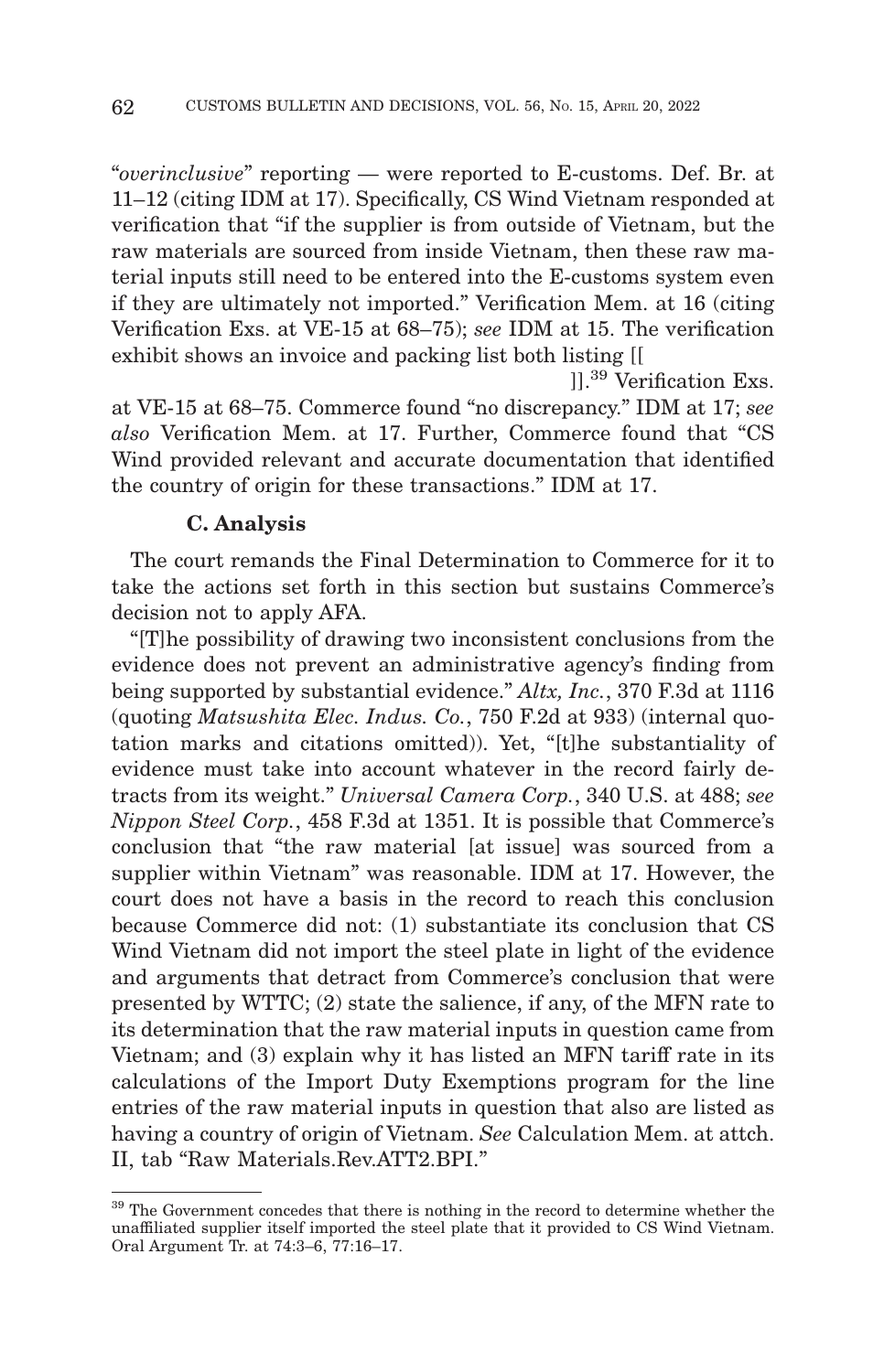Plaintiff's first argument is that Commerce "improperly disregarded" relevant evidence pertaining to the country of origin of some of the steel plate. Pl. Br. at 13. Plaintiff's second argument is that Commerce did not "adequately address" plaintiff's arguments because it failed to investigate fully the ultimate country of origin of the steel plate inputs that CS Wind Vietnam purchased from a supplier in Vietnam. Pl. Br. at 15. These arguments are related. Accordingly, the court addresses them together.

Commerce stated that it reviewed all purchases of the raw material inputs, the verbal explanation from CS Wind Vietnam officials and the supporting source documentation. IDM at 17; *see, e.g.*, discussion and record citations, *supra* note 6 and Section II.B at pp. 57–60, 62–64. Commerce explained that it sought, received and examined reporting on "*all* imports of raw materials during the POI, which included the imports of raw materials sourced from outside and from within Vietnam," and examined "sourced documentation pertaining to the inputs of raw materials sourced from within Vietnam." IDM at 17 (emphasis supplied). In addition, Commerce found that CS Wind Vietnam provided all requisite documentation for the inputs as to the supplier and country of origin. *Id.*

However, Commerce did not address its treatment of all of the evidence raised by plaintiff that detracts from Commerce's conclusion as to the import status of the steel plate.40 *See Universal Camera Corp.*, 340 U.S. at 488. Instead, Commerce addressed some but not all information pertaining to country of origin in the IDM, including information and related argumentation that appeared to be contrary to its conclusion that the steel plate was not imported. IDM at 17; *see also Nippon Steel Corp.*, 458 F.3d at 1351 (internal quotations omitted).

The record references several times Vietnam as the country of origin of the steel plate in question. *See* Initial Questionnaire Resp. at Exs. C-3 & C-4.2; First Suppl. Questionnaire Resp. at Ex. SQ2–18; First Suppl. Questionnaire Resp. – Remaining Questions at Ex. SQ2–6a; Verification Exs. at VE-15 at 68–75; First Suppl.

<sup>40</sup>*See supra* Section II.B; Pl. Br. at 13–17. This evidence includes: CS Wind Vietnam's questionnaire statements that "all main materials," including steel plate, were provided by CS Wind Korea from outside of Vietnam and that CS Wind Vietnam imports steel plate; the conflicting language on the [[ ]] as to [[]]; and the evidence that II

tionnaire Resp. at 21; First Suppl. Questionnaire Resp. at 9 and Ex. SQ2–18; Letter from Wiley Rein LLP to Sec'y Commerce, re: *Utility Scale Wind Towers from the Socialist Republic of Vietnam: Comments on CS Wind's Initial Questionnaire Response* (Oct. 23, 2019) at 8–9 and Exs. 6, 7.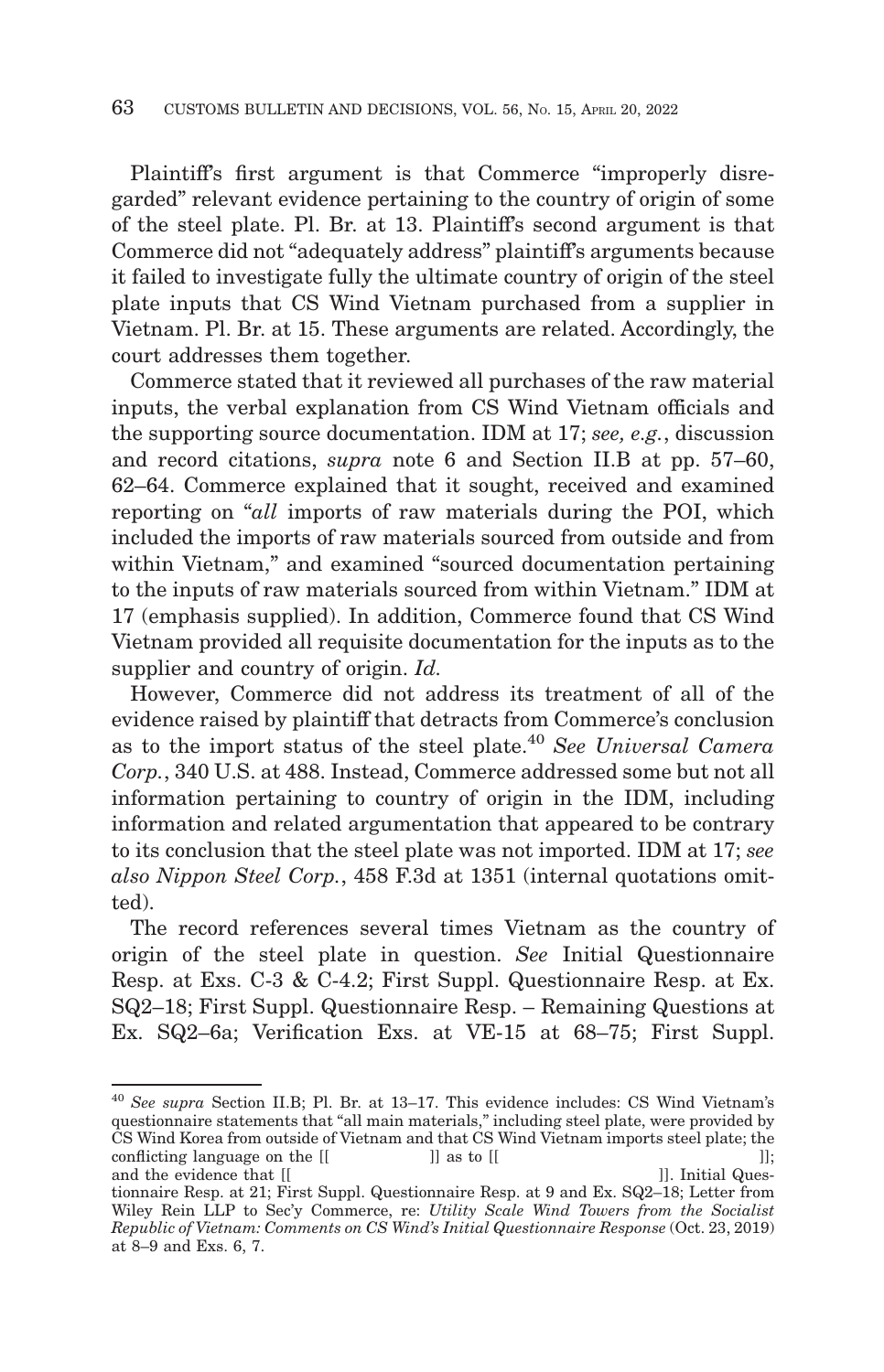Questionnaire Resp. at Ex. SQ2–20; *see also* Verification Mem. at  $16-17<sup>41</sup>$  Commerce verified the questionnaire responses of CS Wind Vietnam that identified the country of origin of the raw material inputs in question as Vietnam. IDM at 17. Based on its verification, Commerce found that "the sales of these certain raw materials were made through CS Wind Korea, but only on paper; the raw material for those transactions was sourced from a supplier within Vietnam."42 *Id.; see also* First Suppl. Questionnaire Resp. at 3.

Plaintiff insists that there was "no information on the record" for Commerce to determine the country of origin of the steel plate. Oral Argument Tr. at 64:11–16. That conclusion is not correct. As the court has noted, CS Wind Vietnam provided spreadsheets that listed the country of origin for the steel plate at issue as Vietnam. *See* First Suppl. Questionnaire Resp. at Ex. SQ2–20; First Suppl. Questionnaire Resp. – Remaining Questions at Ex. SQ2–6a; *see also* Oral Argument Tr. at 56:1–25, 57:11–12. Moreover, [[

]]. Verification Exs. at VE-15 at 68–75; *see*

*also* Initial Questionnaire Resp. at Ex. C-4.2 Verification Mem. at 17; First Suppl. Questionnaire Resp. at Ex. SQ2–18; *see* First Suppl. Questionnaire Resp. – Remaining Questions at Ex. SQ2–6a, discussed *supra*. In addition, it is uncontested that CS Wind Vietnam

<sup>41</sup> The Verification Memorandum states:

We traced selected line items reported in Exhibit C-3 of CS Wind's October 9, 2019 [Initial Questionnaire Response or] IQR to the company's accounts and source documents. Specifically, we requested that company officials prepare documentation for raw material purchases/imports on-site during verification. This included purchase numbers [[ ]]. We noted no dis-

crepancies other than those reported in minor correction 3, above. Verification Mem. at 17. [[ ]]. Initial Questionnaire Resp. at Ex. C-3 at l. 11729. Further, the Verification Memorandum states:

According to Ms. Ahn, a member of the logistics team, company officials manually enter raw materials for re-export following processing in Vietnam's E-customs system on a project-by-project basis. *See, e.g.*, pages 6–10 of VE-15. We asked company officials to explain why Vietnam is listed as a country of origin for certain raw material purchases in Exhibit C-3 of its October 9, 2019 IQR. Officials explained that if the supplier is from outside of Vietnam, but the raw materials are sourced from inside Vietnam, then these raw material inputs still need to be entered into the E-customs system even if they are ultimately not imported. *See, e.g.*, pages 68–75 of VE-15.

Verification Mem. at 16. Commerce addressed this explanation in its IDM. *See* IDM at 17 ("In addition to the verbal explanation provided by company officials as to why those purchases were included in the spreadsheet, we examined source documentation supporting those purchases that were made from within Vietnam." (citing Verification Exs. at VE-15 at 68–75)).

<sup>&</sup>lt;sup>42</sup> The IDM states: "Contrary to the petitioner's assertions, the supporting documentation, including invoices and packing lists, showed the origin of certain raw materials to be within Vietnam. . . . Thus, for these transactions at issue, we find that CS Wind provided relevant and accurate documentation that identified the country of origin for these transactions." IDM at 17 (footnote omitted).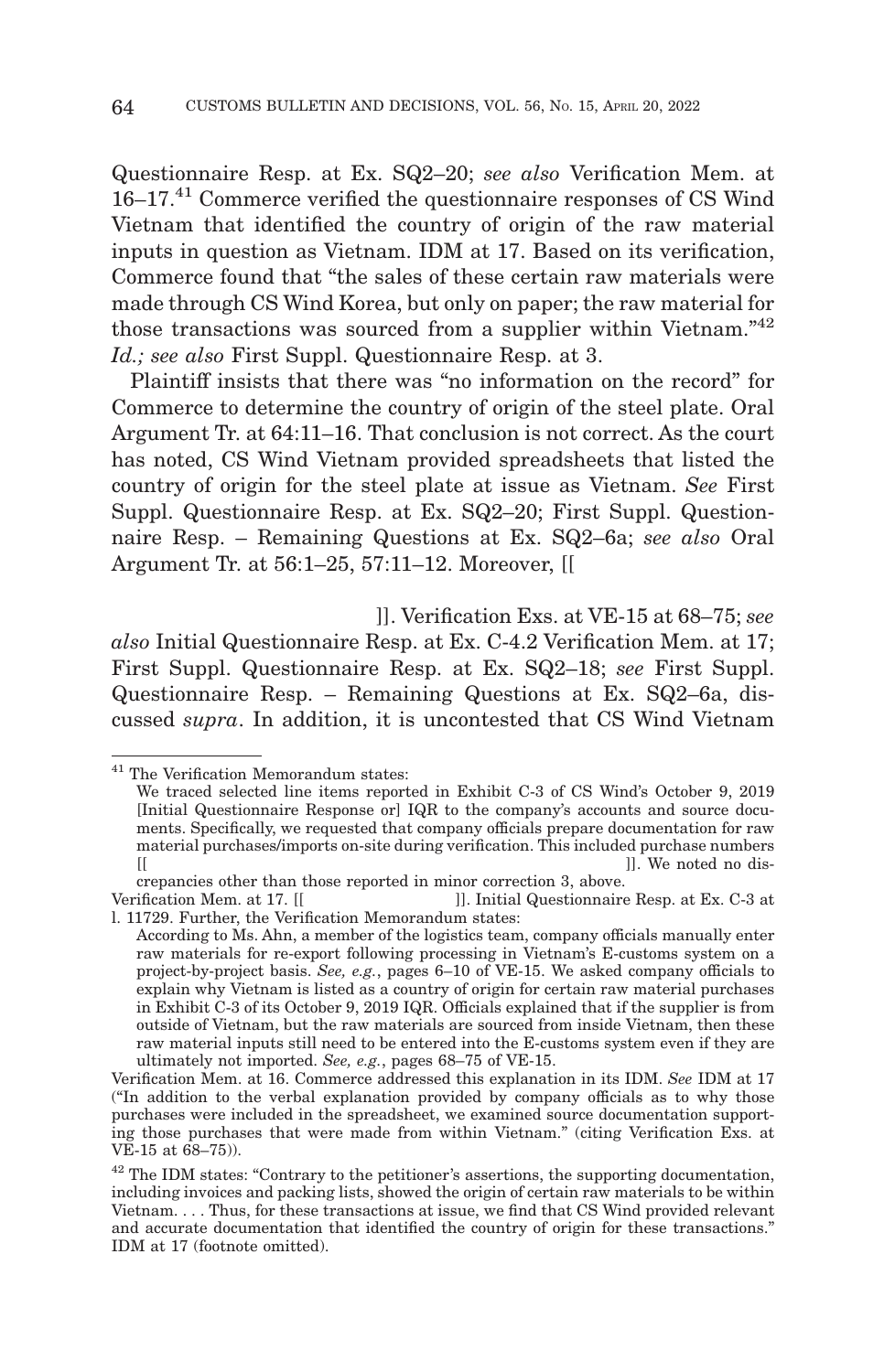does receive some other [[ ]] from [[ ]]. See First Suppl. Questionnaire Resp. – Remaining Questions at Ex. SQ2–6a.<sup>43</sup> Nonetheless, the document notations on the [[[[[[]]]] forms, which plaintiff raises, also refer to [[

]] at the same time that they list [[]] as the country of origin. First Suppl. Questionnaire Resp. at Ex. SQ2–18. Commerce does not reference explicitly this evidence or clarify its conclusion as to whether or how it considered this evidence in its IDM. *See supra* note 6; IDM at  $16-19$ .<sup>44</sup> In addition, Commerce does not address the evidence that is presented by WTTC that the seller,  $\begin{bmatrix} \cdot & \cdot & \cdot \\ \cdot & \cdot & \cdot \\ \cdot & \cdot & \cdot \end{bmatrix}$ , could not have produced the steel plate in Vietnam, which calls into question the accuracy of Commerce's conclusion as to the country of origin of the steel plate that CS Wind Vietnam received. *See* Comments on CS Wind Initial Questionnaire Resp. at 8–9 and Exs. 6, 7.

Based on Commerce's decision, the court is unable to conclude that Commerce's finding as to the origin of the steel plate in question is supported by substantial evidence. It was reasonable for Commerce to accept CS Wind Vietnam's explanation of the reason that it submitted its domestic information in an import duty exemptions spreadsheet to E-customs, as Commerce noted in the IDM. *See supra* note 41; Verification Mem. at 16; Initial Questionnaire Resp. at Exs. C-3,  $C-4.2.$ 

Nevertheless, Commerce did not address other important evidence raised by WTTC. That evidence raised concerns about the potential impact of a different country of origin of the steel plate in question on Commerce's subsidy calculation and, therefore, could seriously undermine Commerce's reasoning and conclusions. *See supra* note 40; *Altx, Inc. v. United States*, 25 CIT at 1117–18, 167 F. Supp. 2d at 1374, *aff'd*, 370 F.3d at 1116 (internal citation omitted); *SKF USA Inc.*, 630 F.3d at 1374 (quoting *Timken*, 421 F.3d at 1358); Pl. Br. at 13. Commerce said that it found no discrepancy in the source documentation, IDM at 17; however, there is information in the record that suggests a discrepancy, *see supra* Section II.B and note 40. Therefore, Commerce needs to explain its conclusion considering the core arguments and evidence, including those raised by WTTC, as to the country of

<sup>43</sup> CS Wind Vietnam also noted that "some steel scrap is generated from *steel plates sourced from Vietnamese suppliers* (for internal components) and comingled." First Suppl. Questionnaire Resp. at  $9$  (emphasis supplied).

<sup>44</sup> Commerce does not cite this exhibit, First Suppl. Questionnaire Resp. at Ex. SQ2–18, in the IDM and it is unclear to the court whether the document notations in Exhibit SQ2-18 otherwise appear in the verification exhibit that is cited by Commerce, Verification Exs. at VE-15 at 68–75, [[]], *id.* at 69–70.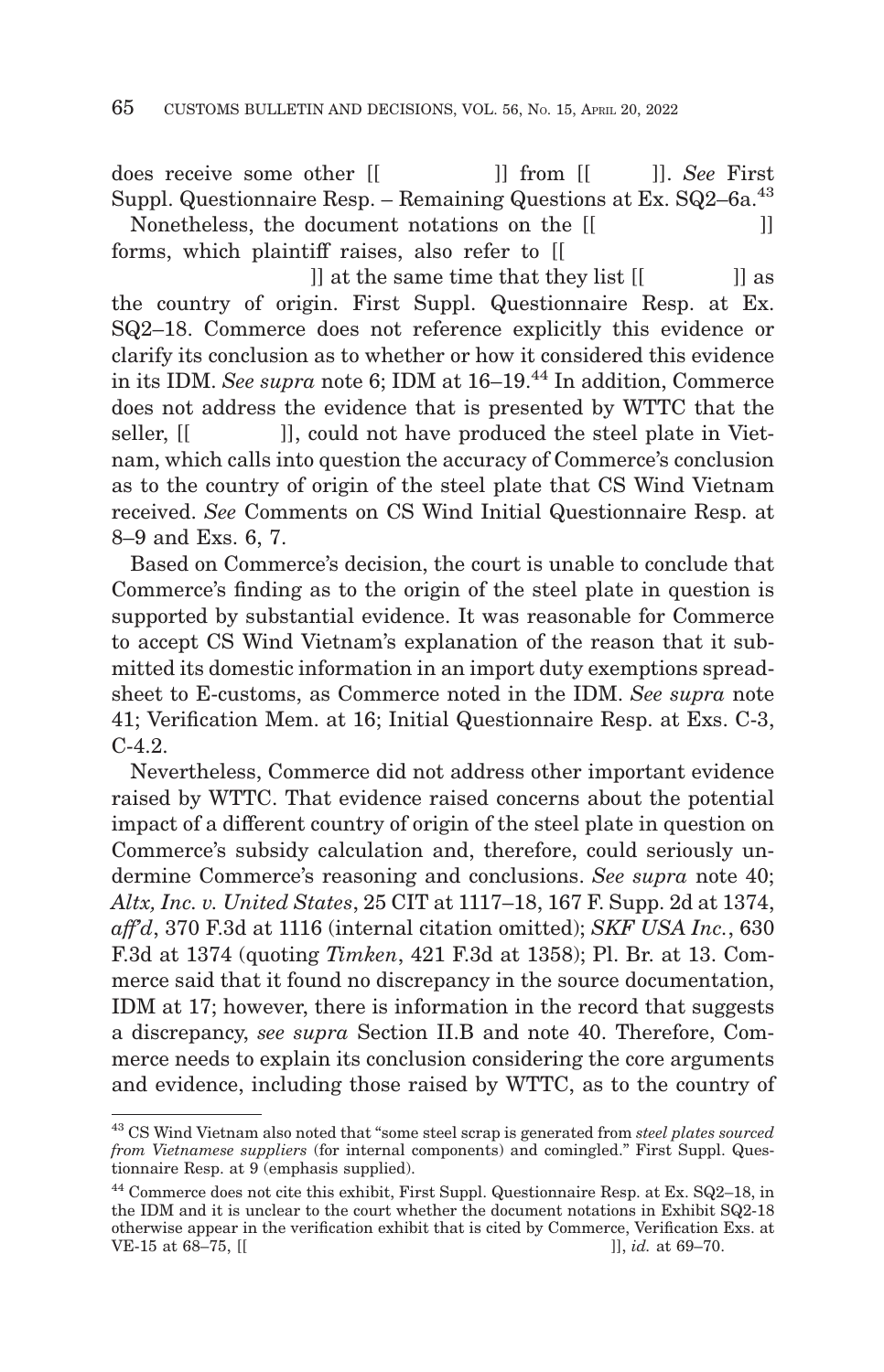origin. *See Altx, Inc. v. United States*, 25 CIT at 1117–18, 167 F. Supp. 2d at 1374 (concluding the Commission "must address significant arguments and evidence which seriously undermines its reasoning and conclusions"), *aff'd*, 370 F.3d at 1116. The court does not conclude that the evidence was necessarily persuasive; rather, the court concludes that it is necessary for Commerce to demonstrate that its conclusion on country of origin for these transactions was supported by substantial evidence considering the record as a whole.

In addition, plaintiff argues that Commerce did not explain the salience of the MFN zero percent rate to the determination. *See* Pl. Reply Br. at 5 (citing Def. Br. at 4-5); *id.* (quoting *State Farm*, 463 U.S. at 50). Commerce recited CS Wind Vietnam's comment on rebuttal in the underlying investigation about the MFN rate. *See* IDM at 15 ("[E]ven if Commerce disagreed with the country of origin as being Vietnam, the record demonstrates a duty exemption rate of zero percent for this input under the Most Favored Nations (MFN) status."). However, the court agrees that Commerce did not explain the salience, if any, of the MFN zero percent rate to its determination. *See* Calculation Mem. at attch. II, tab "Raw Materials.Rev.ATT2.BPI." In a footnote, Commerce cited an exhibit provided by CS Wind Vietnam containing information to support that there would have been a zero percent tariff rate on the steel plate in question even if it had been imported. *See* IDM at 17 n.66 (citing Second Suppl. Questionnaire Resp. at Ex. SQ2–20); *see* First Suppl. Questionnaire Resp. at Ex. SQ2–20.4546 Commerce also stated that "documentation examined at verification demonstrated that CS Wind paid the appropriate amount of duties on its raw material purchases." IDM at 17 (citing Verification Mem. at 16–17; Verification Exs. at VE-15; Initial Questionnaire Resp. at Ex. C-3). Within the footnote for that sentence, Commerce included a citation to a spreadsheet that was provided by CS Wind Vietnam that is similar to Exhibit SQ2–20. *See* IDM at 17 n.71 (citing Initial Questionnaire Resp. at Ex. C-3).

However, Commerce did not actually discuss the salience of the MFN zero percent tariff rate that is listed for the relevant purchases

<sup>45</sup> As the Government raised at oral argument, Commerce noted also an import duty rate of zero percent as a part of its calculations. Oral Argument Tr. at 91:17–24 (citing Calculation Mem. at attch. II, tab "Raw Materials.Rev.ATT2.BPI," ll. 11729 & 12940); *see* Calculation Mem. at attch. II, tab "Raw Materials.Rev.ATT2.BPI"; *see also* Def. Br. at 5 (citing Calculation Mem. at attch. II, tab "Raw Materials.Rev.ATT2.BPI," ll. 11729 & 12940).

<sup>&</sup>lt;sup>46</sup> The court is also not swayed by plaintiff's argument that there would have been a non-zero import rate for the subject inputs had they come from Japan, for instance. Oral Argument Tr. at 60:2–6 (citing Verification Exs. at VE-15). First, there is no evidence on the record that the steel plate in question came from Japan. In addition, the record shows [[ ]]. Verification Exs.

at VE-15 at 75.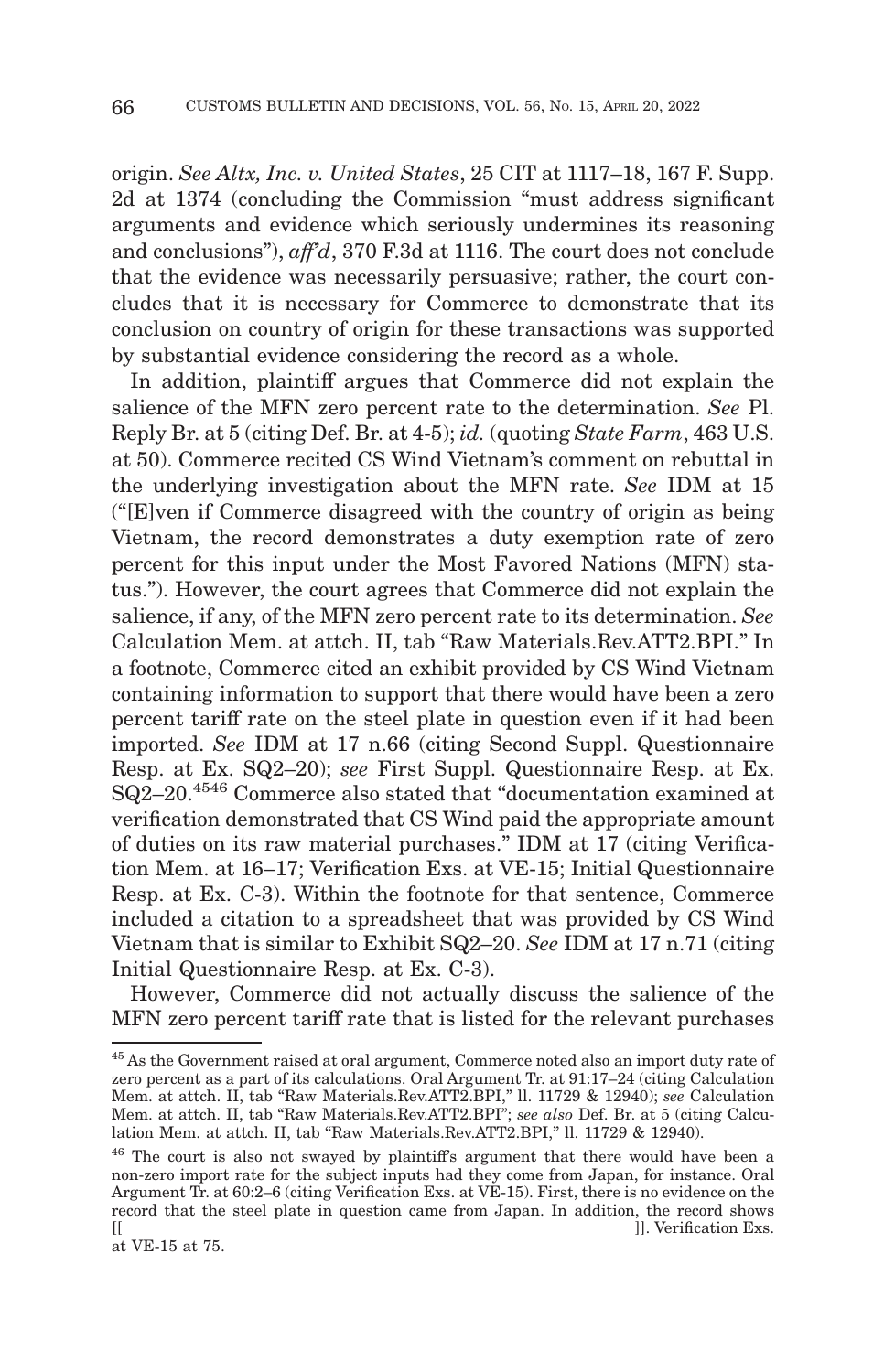in these spreadsheets or address contrary evidence regarding the import status of the steel plate in question. Without more, Commerce's explanation and footnote citations do not permit the court to reasonably discern the agency's path to its conclusion that the origin of the steel plate was Vietnam, *see* IDM at 17, or whether Commerce relied upon the apparent MFN tariff rate in reaching its decision, *State Farm*, 463 U.S. at 43 (quoting *Bowman Transp. Inc.*, 419 U.S. at 286); *see* Calculation Mem. at attch. II, tab "Raw Materials.Rev.ATT2.BPI<sup>"</sup>

The court turns next to plaintiff's contention that Commerce should have applied AFA for the Import Duty Exemptions program. The court concludes that Commerce's decision not to apply AFA was supported by substantial evidence because CS Wind Vietnam did not withhold requested information, impede significantly the CVD proceeding or provide unverifiable information. *See* 19 U.S.C. §  $1677e(a)(2)(A), (a)(2)(C)-(D)).$ 

As described above, CS Wind Vietnam satisfied Commerce's requests for information about where CS Wind Vietnam acquired its inputs. IDM at 17; *see* Oral Argument Tr. at 90:2–3 ([[

 ]]). *See generally Certain Fabricated Structural Steel from Canada*, 85 Fed. Reg. 5,387 and accompanying IDM at cmt. 3 ("There is no requirement for the respondents to report subsidies received by unaffiliated parties."). As noted, CS Wind Vietnam did not withhold information, but rather "over-reported" information about its raw material inputs, including supplier and country of origin. IDM at 17; *see, e.g.*, Initial Questionnaire Resp. at Ex. C-3; First Suppl. Questionnaire Resp. – Remaining Questions at Ex. SQ2–6a.

In addition, CS Wind Vietnam did not impede the proceeding or verification. On the contrary, Commerce reviewed the information from CS Wind Vietnam, whose officials cooperated with Commerce on the question of country of origin. Verification Mem. at 16–17. In its IDM, Commerce concluded that "CS Wind provided relevant and accurate documentation that identified the country of origin" and "paid the appropriate amount of duties" and that "there is nothing missing from the record."47 IDM at 17 (citing Verification Mem. at 16–17; Verification Exs. at VE-15; Initial Questionnaire Resp. at Ex. C-3). The court concludes that Commerce's decision not to apply AFA is supported by substantial evidence and is consistent with law. *See* 19 U.S.C. § 1677e(a)(2)(A), (a)(2)(C)-(D).

 $47$  There is no information in the record to support the conclusion that the identity of a supplier to a supplier to CS Wind Vietnam is relevant to Commerce's investigation of the Import Duty Exemptions program. *See* Oral Argument Tr. at 61:6–62:23.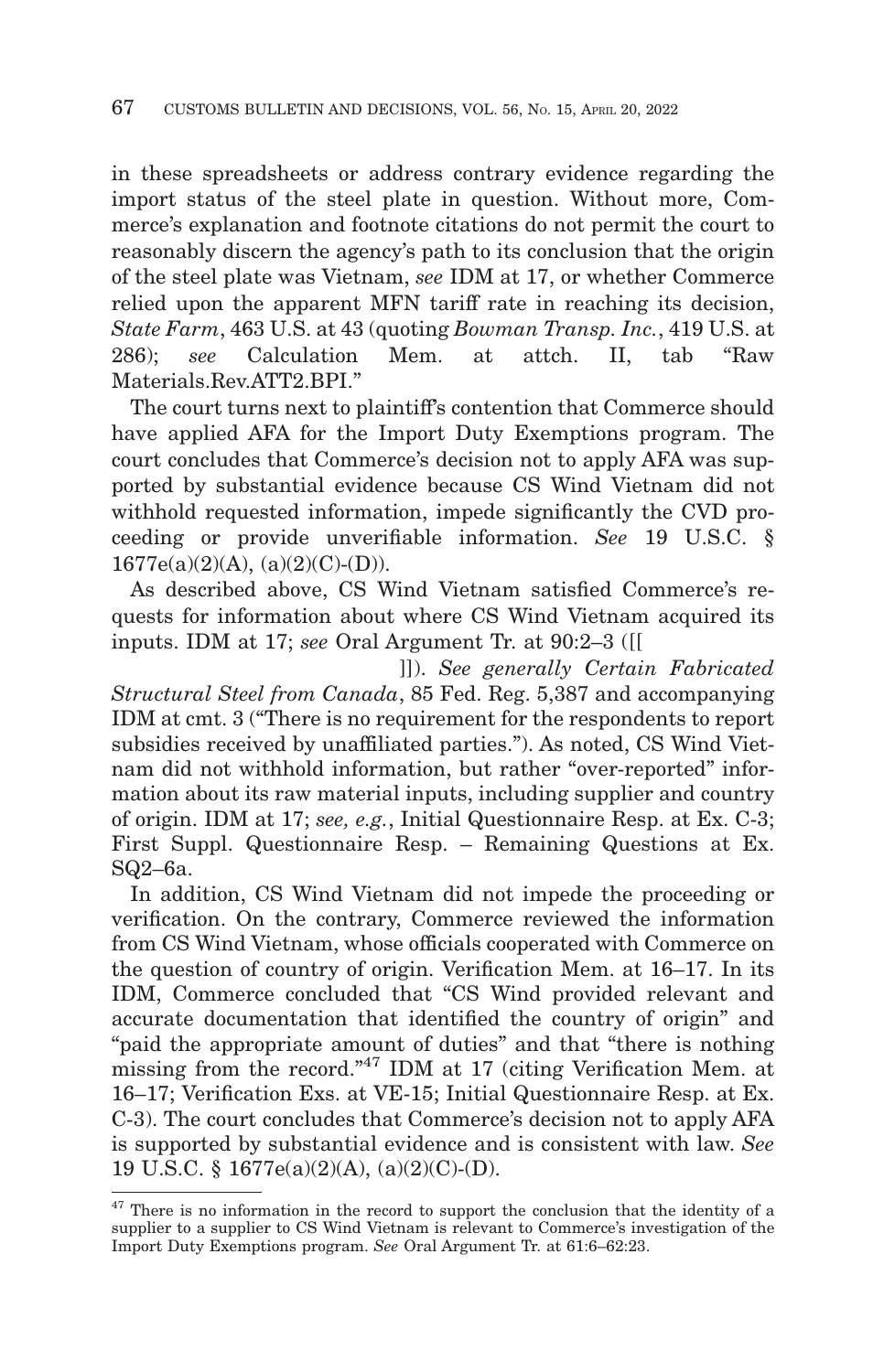Accordingly, the court cannot conclude that "the record as a whole" supported Commerce's conclusion as to the supplier and country of origin due to Commerce's failure to: (1) substantiate its conclusion that CS Wind Vietnam did not import the steel plate in light of the evidence and arguments that detract from Commerce's conclusion that were presented by WTTC, discussed above; (2) state the salience, if any, of the MFN rate to its determination that the raw material inputs in question came from Vietnam; and (3) explain why it has listed an MFN tariff rate in its calculations of the Import Duty Exemptions program for the line entries of the raw material inputs in question that also are listed as having a country of origin of Vietnam. *Shandong Huarong Gen. Corp.*, 25 CIT at 837, 159 F. Supp. 2d at 718 (citations omitted), *aff'd sub nom. Shandong Huarong Gen. Grp. Corp.*, 60 F. App'x 797; *see* IDM at 17; Calculation Mem. at attch. II, tab "Raw Materials.Rev.ATT2.BPI." However, with respect to AFA, the court concludes that CS Wind Vietnam cooperated fully with Commerce and, accordingly, Commerce's decision on this basis to not apply AFA was reasonable.

For the reasons set forth above, the court remands for Commerce to: (1) substantiate its conclusion that CS Wind Vietnam did not import the steel plate in light of the evidence and arguments that detract from Commerce's conclusion that were presented by WTTC; (2) state the salience, if any, of the MFN rate to its determination that the raw material inputs in question came from Vietnam; and (3) explain why it has listed an MFN tariff rate in its calculations of the Import Duty Exemptions program for the line entries of the raw material inputs in question that also are listed as having a country of origin of Vietnam. *See* Calculation Mem. at attch. II, tab "Raw Materials.Rev.ATT2.BPI." In addressing these points, Commerce is to explain: (4)(a) if CS Wind Vietnam were the importer of record, would it be eligible to receive a benefit under the Import Duty Exemptions program; (4)(b) if CS Wind Korea were the importer of record and transferred the raw material inputs to CS Wind Vietnam, would either CS Wind Vietnam or CS Wind Korea be eligible to receive a benefit under that program; and  $(4)(c)$  if an unaffiliated third entity were the importer of record and sold the raw material inputs to CS Wind Korea for processing by CS Wind Vietnam, would CS Wind Vietnam be eligible to receive a benefit under that program.

As noted, the court sustains Commerce's decision not to apply AFA for the Import Duty Exemptions program.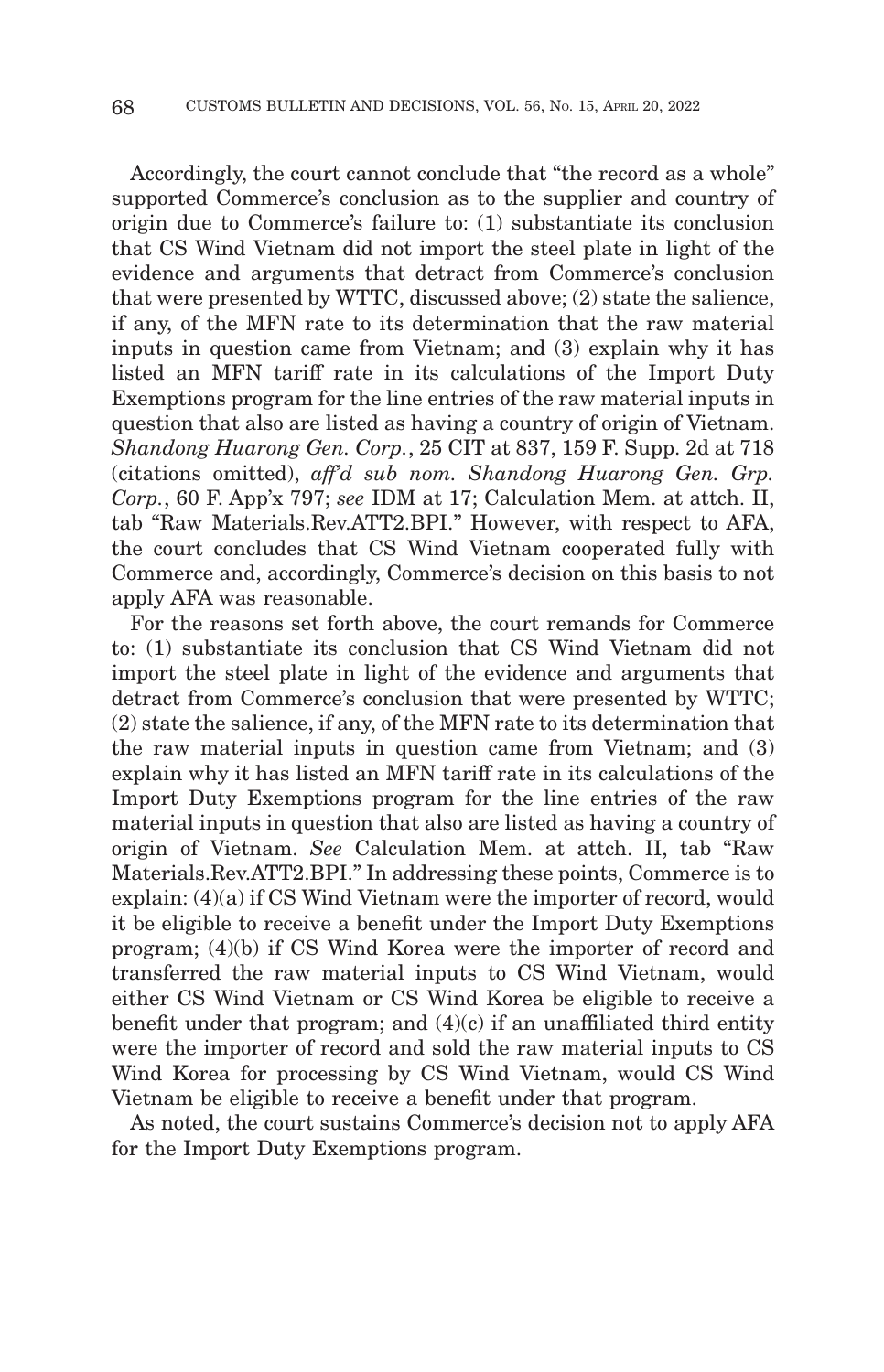#### **CONCLUSION**

"Good fortune is guiding our affairs better than we could have desired, for there you see, friend Sancho Panza, thirty or more enormous giants with whom I intend to do battle and whose lives I intend to take, and with the spoils we shall begin to grow rich, for this is righteous warfare, and it is a great service to God to remove so evil a breed from the face of the earth."

"'What giants?' said Sancho Panza."

"Those you see over there,' replied his master, 'with the long arms; sometimes they are almost two leagues long.'"

"'Look, your grace,' Sancho responded, 'those things that appear over there aren't giants but windmills, and what looks like their arms are the sails that are turned by the wind and make the grindstone move.'"

"'It seems clear to me,' replied Don Quixote, 'that thou art not well-versed in the matter of adventures: these are giants; and if thou art afraid, move aside and start to pray whilst I enter with them in fierce and unequal combat.'"48

\*\* \*

For the foregoing reasons, the court concludes that Commerce's choice of denominator for the benefit calculation is not inconsistent with its regulations or with the prior determinations presented by the parties. However, the court remands Commerce's Final Determination for Commerce to: (1) discuss and address the evidence that WTTC presented as related to manipulation; (2) address WTTC's manipulation argument as to the denominator used in the benefit calculation; and (3) explain whether Commerce considered manipulation in reaching its determination, or if it did not, why it did not.

In addition, the court remands Commerce's Final Determination for Commerce to: (4) substantiate its conclusion that CS Wind Vietnam did not import the steel plate in light of the evidence and arguments that detract from Commerce's conclusion that were presented by WTTC; (5) state the salience, if any, of the MFN rate to its determination that the raw material inputs in question came from Vietnam; and (6) explain why it has listed an MFN tariff rate in its calculations of the Import Duty Exemptions program for the line entries of the raw material inputs in question that also are listed as having a country of origin of Vietnam. *See* Calculation Mem. at attch. II, tab "Raw Materials.Rev.ATT2.BPI." In addressing these points, Commerce is to explain: (7)(a) if CS Wind Vietnam were the importer of record, would it be eligible to receive a benefit under the Import Duty Exemptions

<sup>48</sup> Miguel de Cervantes, *Don Quixote* 58 (Edith Grossman trans., Ecco 2003) (1605).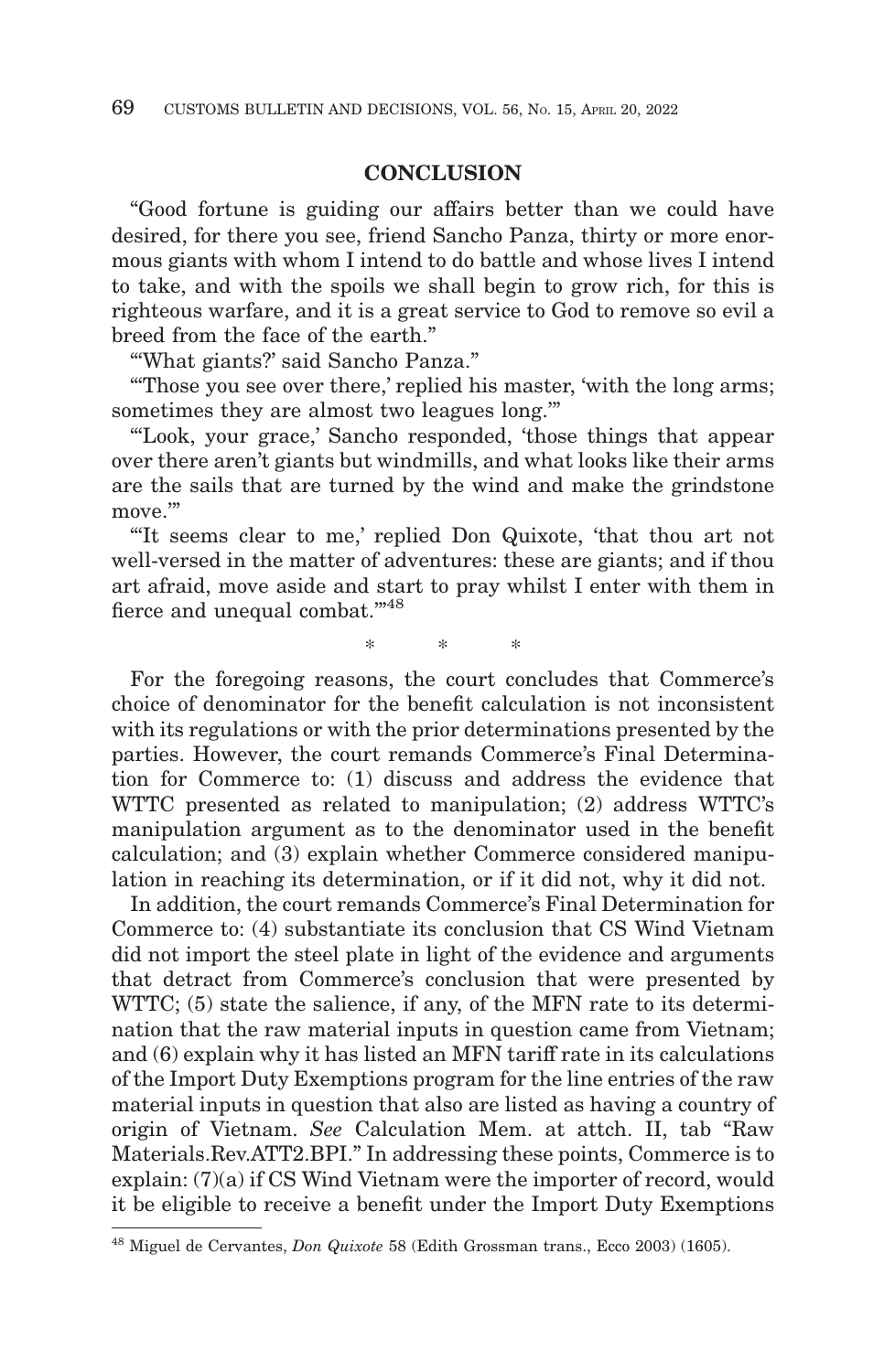program; (7)(b) If CS Wind Korea were the importer of record and transferred the raw material inputs to CS Wind Vietnam, would either CS Wind Vietnam or CS Wind Korea be eligible to receive a benefit under that program; and  $(7)(c)$  if an unaffiliated third entity were the importer of record and sold the raw material inputs to CS Wind Korea for processing by CS Wind Vietnam, would CS Wind Vietnam be eligible to receive a benefit under that program. Commerce had the opportunity to provide clear explanations in its IDM so as to "explain the basis for its decisions," but failed to do so. *NMB Sing. Ltd.*, 557 F.3d at 1319. In addition, the court sustains Commerce's decision not to apply AFA for the Import Duty Exemptions program. Accordingly, the court grants in part and denies in part plaintiff's motion for judgment on the agency record and sustains in part and remands in part Commerce's Final Determination.

Based on the foregoing reasons, it is hereby

**ORDERED** that plaintiff's motion is GRANTED in part and DE-NIED in part; it is further

**ORDERED** that Commerce's Final Determination is sustained in part and remanded in part; it is further

**ORDERED** that on remand Commerce: (1) discuss and address the evidence that WTTC presented as related to manipulation; (2) address WTTC's manipulation argument as to the denominator used in the benefit calculation; and (3) explain whether Commerce considered manipulation in reaching its determination, or if it did not, why it did not; it is further

**ORDERED** that on remand Commerce: (4) substantiate its conclusion that CS Wind Vietnam did not import the steel plate in light of the evidence and arguments that detract from Commerce's conclusion that were presented by WTTC; (5) state the salience, if any, of the MFN rate to its determination that the raw material inputs in question came from Vietnam; and (6) explain why it has listed an MFN tariff rate in its calculations of the Import Duty Exemptions program for the line entries of the raw material inputs in question that also are listed as having a country of origin of Vietnam. In addressing these points, Commerce is to explain: (7)(a) if CS Wind Vietnam were the importer of record, would it be eligible to receive a benefit under the Import Duty Exemptions program; (7)(b) If CS Wind Korea were the importer of record and transferred the raw material inputs to CS Wind Vietnam, would either CS Wind Vietnam or CS Wind Korea be eligible to receive a benefit under that program; and  $(7)(c)$  if an unaffiliated third entity were the importer of record and sold the raw material inputs to CS Wind Korea for processing by CS Wind Vietnam, would CS Wind Vietnam be eligible to receive a benefit under that program; it is further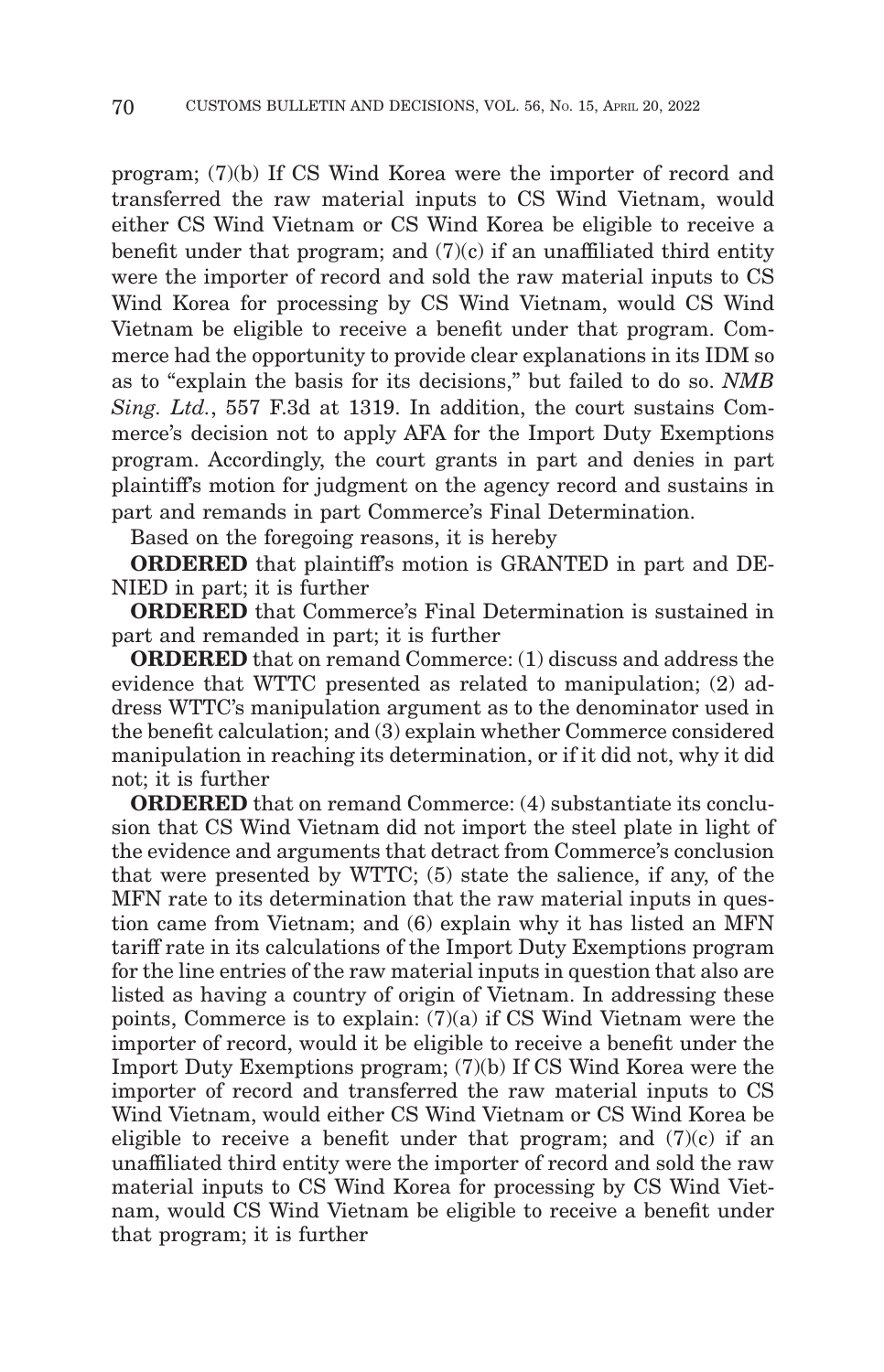**ORDERED** that Commerce shall file its remand redetermination within 90 days following the date of this Opinion and Order; it is further

**ORDERED** that, within 14 days of the date of filing of Commerce's remand redetermination, Commerce must file an index and copies of any new administrative record documents; and it is further

**ORDERED** that, if applicable, the parties shall file a proposed scheduling order with page limits for comments on the remand results no later than seven days after Commerce files its remand redetermination with the court. Arrived the USA Company of the USA Company of the Company of the Company of the Company of the Company of the Company of the Company of the Company of the Company of the Company of the Company of the Company of the Company

Dated: March 24, 2022

New York, New York

*/s/ Timothy M. Reif* TIMOTHY M. REIF, JUDGE

Slip Op. 22–32

IN RE SECTION 301 CASES

Before: Mark A. Barnett, Claire R. Kelly, and Jennifer Choe-Groves, Judges Court No. 21–00052–3JP

[Remanding the Office of the United States Trade Representative's determinations with respect to List 3 and List 4A; granting in part and denying in part Defendants' Motion to Correct the Administrative Record.]

#### Dated: April 1, 2022

*Pratik Shah*, Akin Gump Strauss Hauer & Feld LLP, of Washington, D.C., argued for Plaintiffs HMTX Indus. LLC, Halstead New England Corp., Metroflor Corp., and Jasco Prods. Co. LLC. With him on the brief were *Matthew R. Nicely*, *James E. Tysse*, *Devin S. Sikes*, *Daniel M. Witkowski*, and *Sarah B. W. Kirwin*.

*Justin R. Miller*, Attorney-In-Charge, International Trade Field Office, *Elizabeth A. Speck*, Trial Attorney, and *Jamie L. Shookman*, Trial Attorney, Commercial Litigation Branch, Civil Division, U.S. Department of Justice, of Washington, D.C., argued for Defendants. With them on the brief were *Brian M. Boynton*, Acting Assistant Attorney General, *Patricia M. McCarthy*, Director, *L. Misha Preheim*, Assistant Director, *Sosun Bae*, Senior Trial Counsel, and *Ann C. Motto*, Trial Attorney, Commercial Litigation Branch, Civil Division, U.S. Department of Justice, of Washington, D.C. Of Counsel on the brief were *Megan Grimball*, Associate General Counsel, *Philip Butler*, Associate General Counsel, and *Edward Marcus*, Assistant General Counsel, Office of General Counsel, Office of the U.S. Trade Representative, of Washington, D.C., and *Paula Smith*, Assistant Chief Counsel, *Edward Maurer*, Deputy Assistant Chief Counsel, and *Valerie Sorensen-Clark*, Attorney, Office of the Assistant Chief Counsel, International Trade Litigation, U.S. Customs and Border Protection, of New York, N.Y.

*Joseph R. Palmore*, Morrison & Foerster LLP, of Washington, D.C., argued for Amici Curiae Retail Litigation Center, *et al.* With him on the brief was *Adam L. Sorensen*.

*Christine M. Streatfeild*, Baker McKenzie LLP, of Washington, D.C., argued for Amici Curiae Am. Trailer World Corp., *et al.* With her on the brief was *Kevin M. O'Brien*, as well as *Nancy A. Noonan* and *Angela M. Santos*, Arent Fox LLP, of Washington, D.C.

*George W. Thompson*, Thompson & Associates, PLLC, of Washington, D.C., for Amici Curiae Ecolab Inc., et al.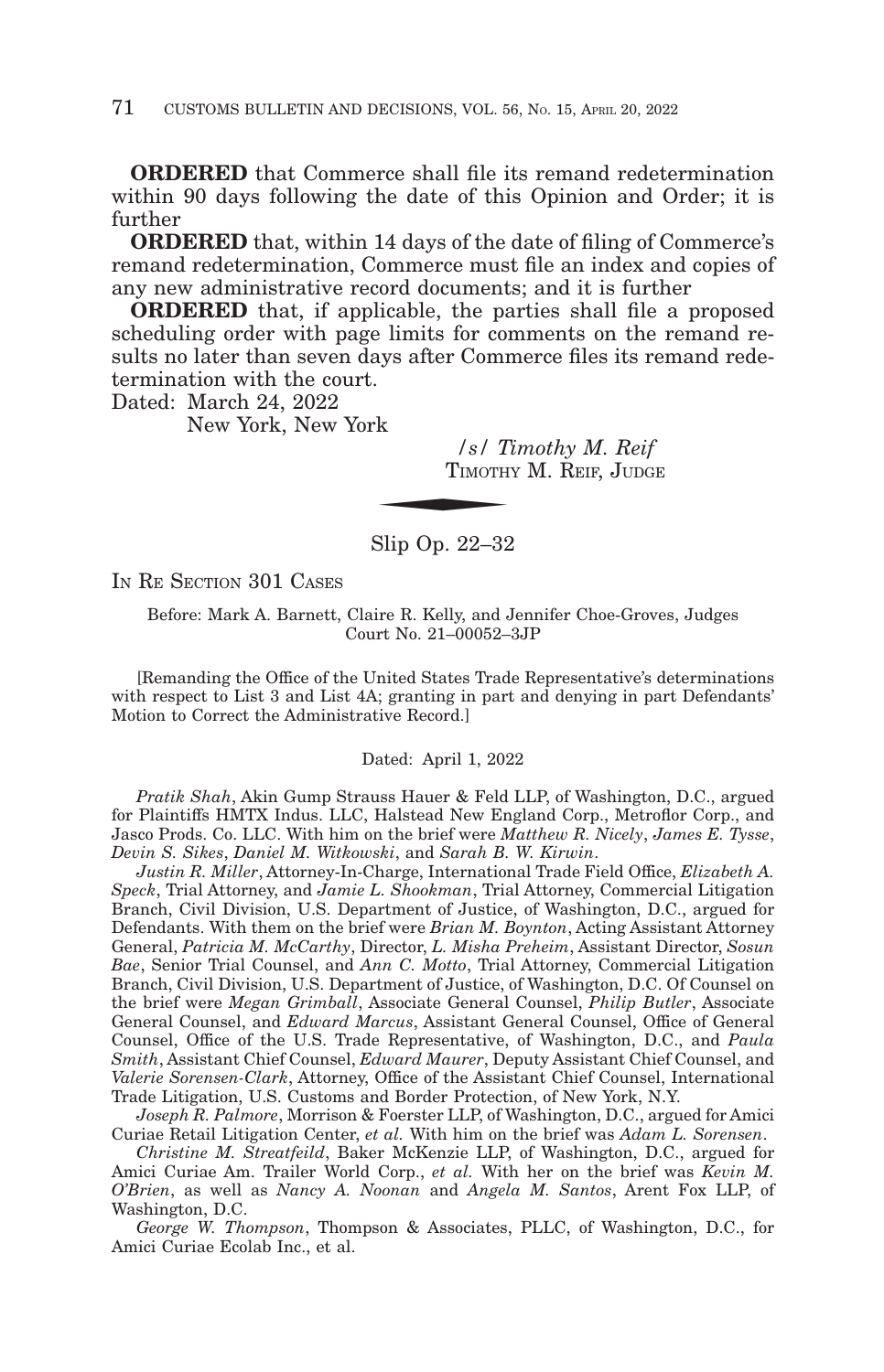### *OPINION AND ORDER*

#### **Barnett, Chief Judge:**

Plaintiffs HMTX Industries LLC, Halstead New England Corporation, Metroflor Corporation, and Jasco Products Company LLC commenced the first of approximately 3,600 cases (the "Section 301  $\text{Cases}^{\prime\prime}$  contesting the imposition of a third and fourth round of tariffs by the Office of the United States Trade Representative ("the USTR" or "the Trade Representative") pursuant to section 301 of the Trade Act of 1974 ("the Trade Act"), 19 U.S.C. § 2411, *et seq*. *See generally* Am. Compl., HMTX Indus. LLC v. United States, Court No. 20-cv-00177 (CIT Sept. 21, 2020), ECF No. 12 ("20–177 Am. Compl.").

Defendants United States, *et al.* ("the Government") move to dismiss Plaintiffs' claims as non-justiciable pursuant to U.S. Court of International Trade ("USCIT") Rule 12(b)(6) or, alternatively, for judgment on the agency record pursuant to USCIT Rule 56.1. Defs.' Mot. to Dismiss or, Alternatively, Mot. for J. on the Agency R. ("Defs.' Mot."), ECF No. 314. Plaintiffs cross-move for judgment on the agency record. Pls.' Cross-Mot. for J. on the Agency R., and accompanying Mem. in Supp. of Pls.' Cross-Mot. for J. on the Agency R. and Resp. to Defs.' Mot. to Dismiss/Mot. for J. on the Agency R. ("Pls.' Cross-Mot. & Resp."), ECF No. 358.

The Government also moves to correct the administrative record. Defs.' Mot. to Correct the R. ("Defs.' Mot. Correct R."), ECF No. 441. Plaintiffs oppose that motion, in part. Pls.' Partial Opp'n to Defs.' Mot. to Correct the Agency R. ("Pls.' Opp'n Correct R."), ECF No. 442.

For the following reasons, the court remands the contested USTR determinations and grants in part and denies in part the Government's motion to correct the record.

## **BACKGROUND**

#### **I. Legal Framework**

Article I, Section 8 of the U.S. Constitution vests Congress with the "Power To lay and collect Taxes, Duties, Imposts and Excises" and to "regulate Commerce with foreign Nations." U.S. Const. art. I, § 8, cl. 1, 3. Section 301 of the Trade Act, which governs actions taken in response to a foreign country's violation of a trade agreement or conduct that is otherwise harmful to U.S. commerce, constitutes a congressional delegation of some of that authority to the Executive

<sup>&</sup>lt;sup>1</sup> This figure reflects the approximate number of cases assigned to this panel. As of March 31, 2022, there are approximately 318 unassigned cases raising similar claims that are stayed pursuant to Administrative Order 21–02.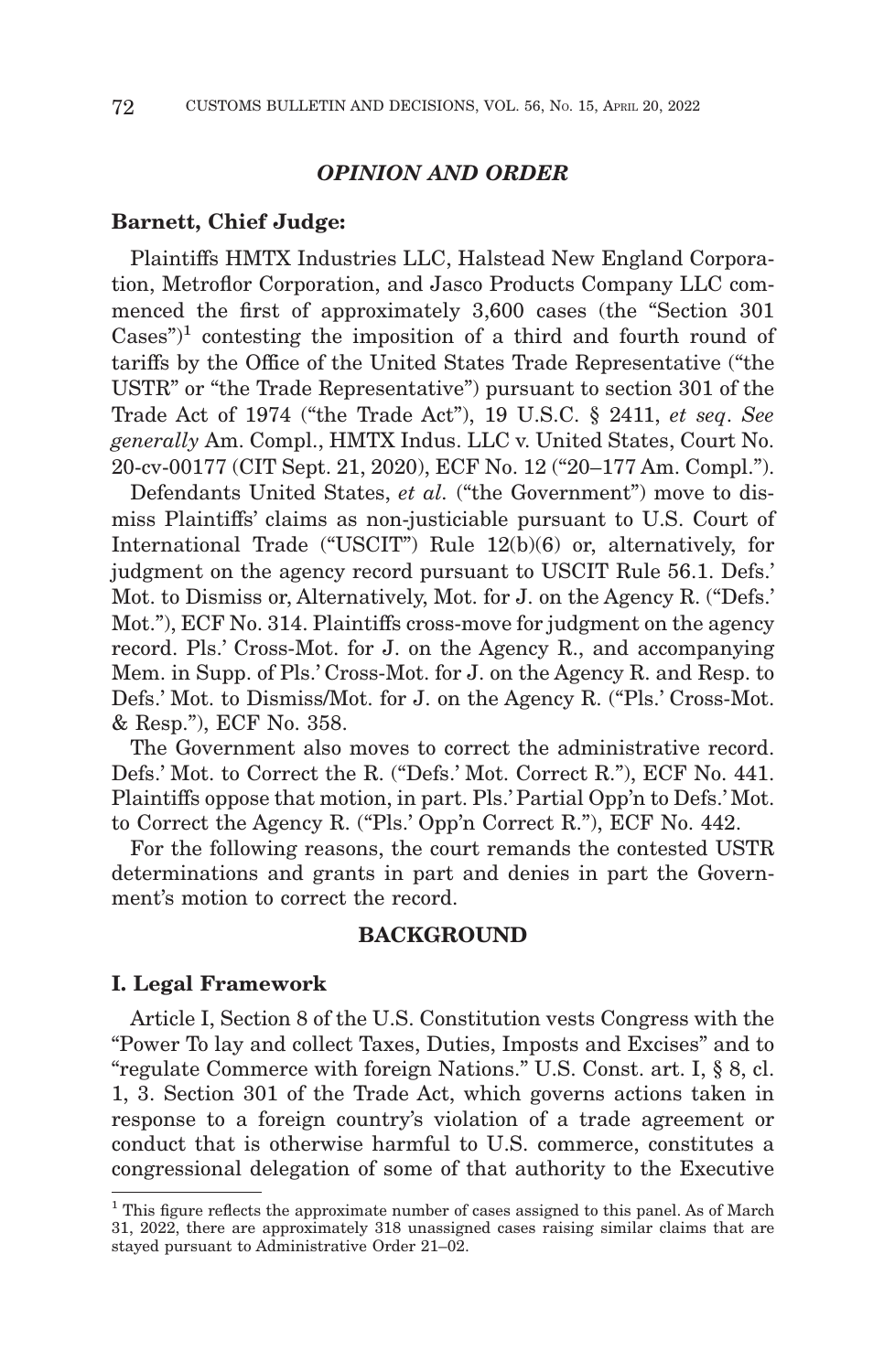Branch. *See* 19 U.S.C. § 2411 (2018).2 Specifically, section 301 sets out the circumstances under which action by the USTR is mandatory (subject to certain exceptions), *see id.*  $\frac{8}{3}$  2411 (a)(1)–(2),<sup>3</sup> and when such action is discretionary, *see id.* § 2411(b).

This case concerns the latter scenario. Pursuant to section 301(b), the USTR has discretion to act when it determines that "(1) an act, policy, or practice of a foreign country is unreasonable or discriminatory and burdens or restricts United States commerce, and (2) action by the United States is appropriate." *Id.* When both conditions are met, the USTR

shall take all appropriate and feasible action authorized under subsection (c), subject to the specific direction, if any, of the President regarding any such action, and all other appropriate and feasible action within the power of the President that the President may direct the Trade Representative to take under this subsection, to obtain the elimination of that act, policy, or practice. Actions may be taken that are within the power of the President with respect to trade in any goods or services, or with respect to any other area of pertinent relations with the foreign country.

*Id.* § 2411(b)(2).

Subsection (c) describes the actions the USTR may take in order to implement mandatory or discretionary actions under subsections (a) and (b). *Id.* § 2411(c). For investigations not involving a trade agreement, the USTR must make its determination as to whether conduct is actionable under section  $301(a)$  or (b) and, if so, what action to take, no later than "12 months after the date on which the investigation [was] initiated." *Id.* § 2414(a)(2)(B). Generally, such actions must then be implemented within 30 days of the date of the determination. *Id.*  $$2415(a)(1).$ 

Central to this litigation, section 307 of the Trade Act governs the modification or termination of the USTR's actions taken pursuant to section 301. *See generally id.* § 2417. The statute provides, *inter alia*:

(a) In general

<sup>2</sup> Citations to the United States Code are to the 2018 version, unless otherwise specified.

<sup>3</sup> When the USTR finds that "the rights of the United States under any trade agreement are being denied" or that "an act, policy, or practice of a foreign country--(i) violates, or is inconsistent with, the provisions of, or otherwise denies benefits to the United States under, any trade agreement, or (ii) is unjustifiable and burdens or restricts United States commerce," the USTR "shall take action," 19 U.S.C.  $\S$  2411(a)(1), unless an exception exists pursuant to section 301(a)(2), *id.* § 2411(a)(2).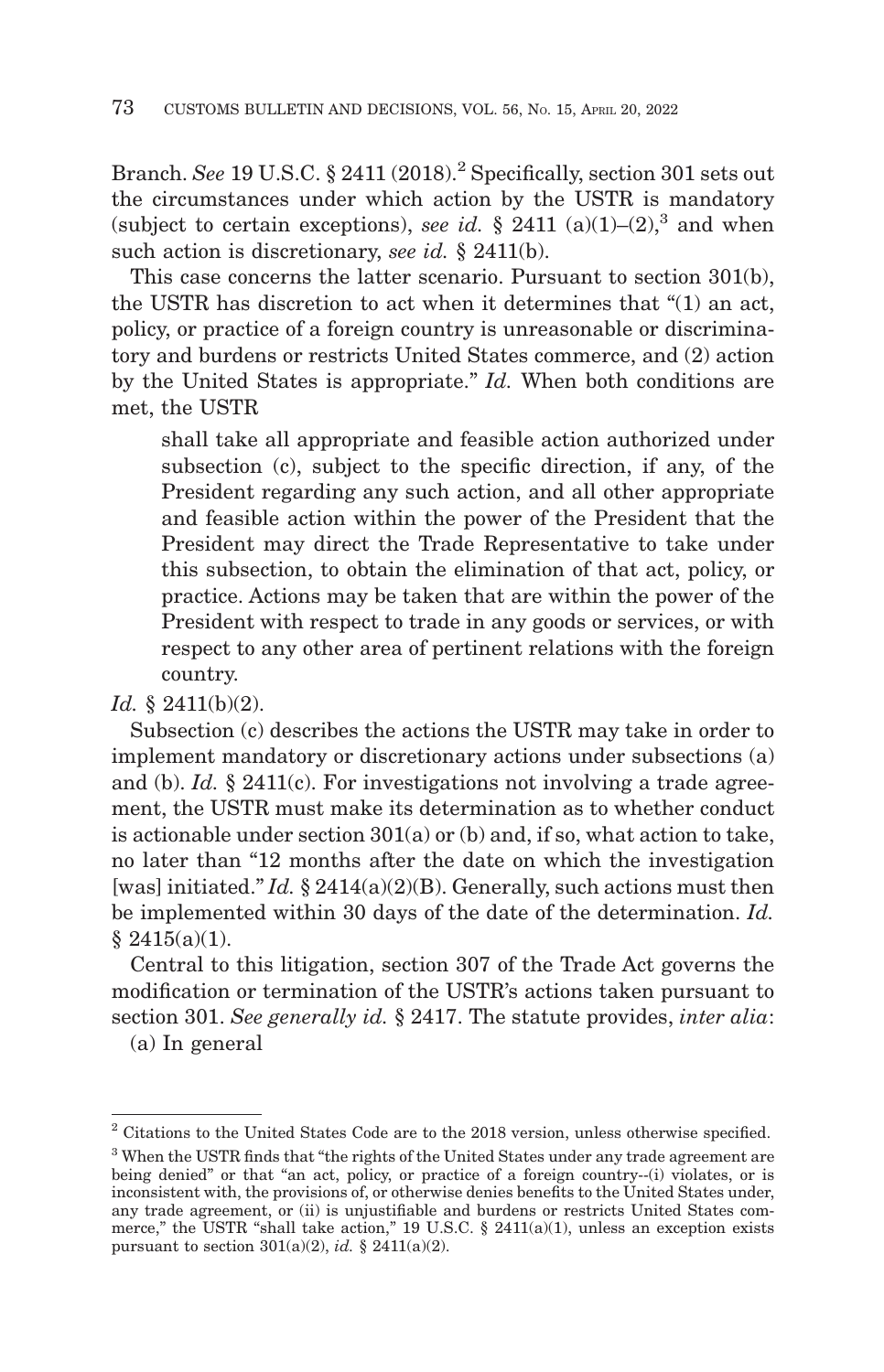(1) The Trade Representative may modify or terminate any action, subject to the specific direction, if any, of the President with respect to such action, that is being taken under section 2411 of this title if—

 $(A)$  any of the conditions described in section  $2411(a)(2)$  of this title exist,

(B) the burden or restriction on United States commerce of the denial rights, or of the acts, policies, and practices, that are the subject of such action has increased or decreased, or

(C) such action is being taken under section 2411(b) of this title and is no longer appropriate.

*Id.* § 2417(a)(1).

#### **II. Factual Background**

On August 14, 2017, the President of the United States issued a memorandum instructing the USTR to consider, consistent with section 302(b) of the Trade Act, initiating an investigation addressing the Government of the People's Republic of China's ("China") "laws, policies, practices, or actions that may be unreasonable or discriminatory and that may be harming American intellectual property rights, innovation, or technology development." *Addressing China's Laws, Policies, Practices, and Actions Related to Intellectual Property, Innovation, and Technology*, 82 Fed. Reg. 39,007, 39,007 (Aug. 17, 2017). The USTR initiated such an investigation on August 18, 2017. *Initiation of Section 301 Investigation; Hearing; and Request for Public Comment: China's Acts, Policies, and Practices Related to Technology Transfer, Intellectual Property, and Innovation,* 82 Fed. Reg. 40,213 (Aug. 24, 2017) ("*Initiation Notice*").

On March 22, 2018, the USTR published a report announcing the results of the investigation. OFFICE OF THE UNITED STATES TRADE REPRE-SENTATIVE, FINDINGS OF THE INVESTIGATION INTO CHINA'S ACTS, POLICIES, AND PRACTICES RELATED TO TECHNOLOGY TRANSFER, INTELLECTUAL PROPERTY, AND INNOVATION UNDER SECTION 301 OF THE TRADE ACT OF 1974 (2018) ("USTR Report" or "the Report"), https://ustr.gov/sites/default/files/ Section 301 FINAL.PDF. The Report summarizes the ways in which China's conduct in the areas subject to the investigation was unreasonable and burdened U.S. commerce. *See id.* Also on March 22, 2018, the President issued a memorandum directing the USTR, *inter alia*, to "take all appropriate action" pursuant to section 301 "to address the acts, policies, and practices of China that are unreasonable or discriminatory and that burden or restrict U.S. commerce" and to "consider whether such action should include increased tariffs on goods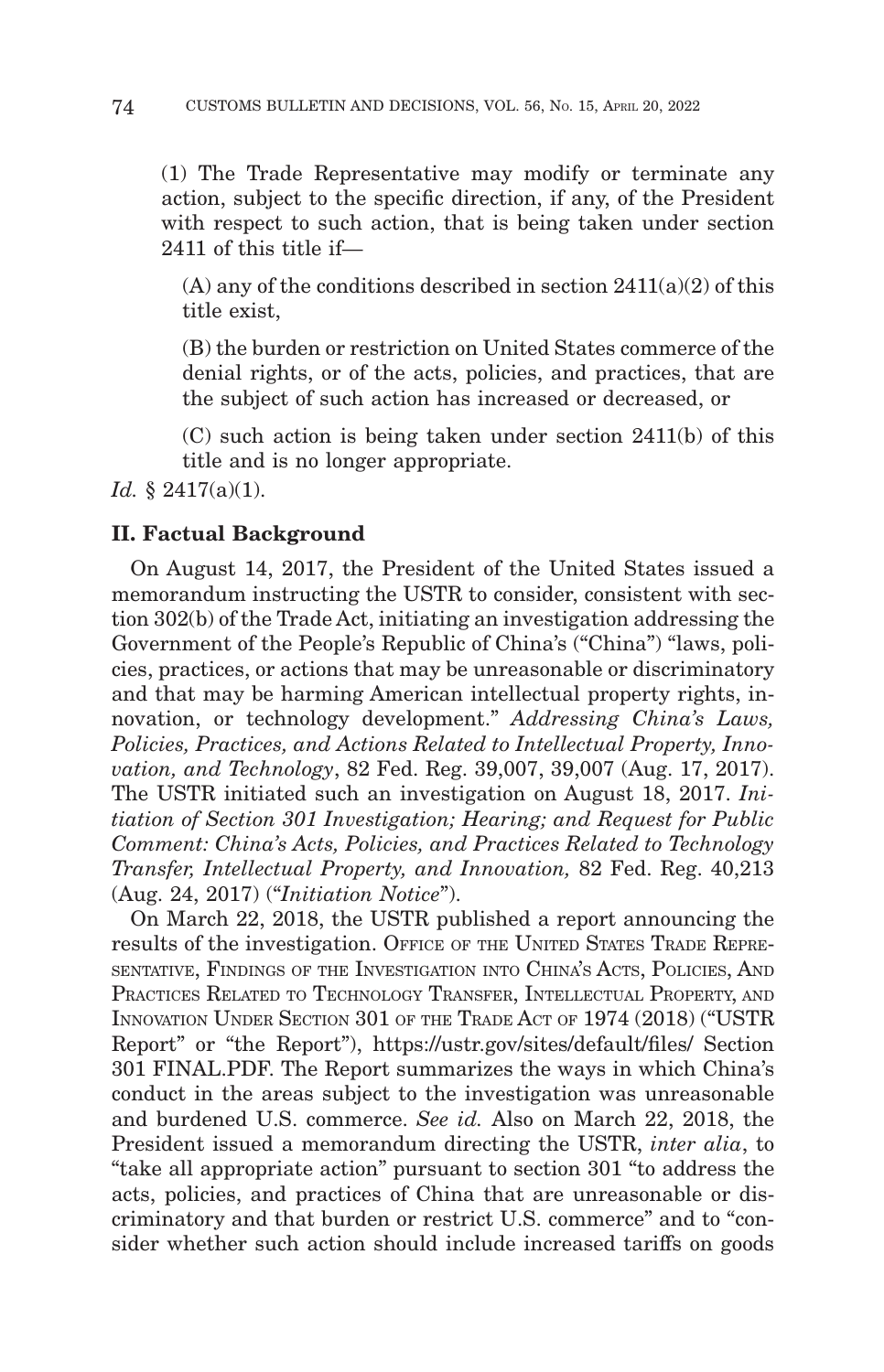from China." *Actions by the United States Related to the Section 301 Investigation of China's Laws, Policies, Practices, or Actions Related to Technology Transfer, Intellectual Property, and Innovation*, 83 Fed. Reg. 13,099, 13,100 (Mar. 27, 2018). In that memorandum, the President further instructed the USTR to "publish a proposed list of products and any intended tariff increases within 15 days of the date of this memorandum," subject to notice and comment pursuant to section 304(b), and, "after consultation with appropriate agencies and committees," to "publish a final list of products and tariff increases, if any, and implement any such tariffs." *Id.*

On April 6, 2018, the USTR published notice of its determination "that the acts, policies, and practices of the Government of China related to technology transfer, intellectual property, and innovation covered in the investigation are unreasonable or discriminatory and burden or restrict U.S. commerce." *Notice of Determination and Request for Public Comment Concerning Proposed Determination of Action Pursuant to Section 301: China's Acts, Policies, and Practices Related to Technology Transfer, Intellectual Property, and Innovation*, 83 Fed. Reg. 14,906, 14,906 (Apr. 6, 2018) ("*USTR Determination*"). Accordingly, the USTR proposed tariffs on products worth "approximately \$50 billion in terms of estimated annual trade value" in 2018. *Id.* at 14,907. The USTR considered the size of the action to be "appropriate both in light of the estimated harm to the U.S. economy, and to obtain elimination of China's harmful acts, policies, and practices." *Id.*

On June 20, 2018, the USTR published notice of a final list of products "with an approximate annual trade value of \$34 billion" that would be subject to an additional duty of 25 percent *ad valorem*, referred to as "List 1." *Notice of Action and Request for Public Comment Concerning Proposed Determination of Action Pursuant to Section 301: China's Acts, Policies, and Practices Related to Technology Transfer, Intellectual Property, and Innovation*, 83 Fed. Reg. 28,710, 27,711 (June 20, 2018) ("*Final List 1*"). On August 16, 2018, the USTR published notice of an additional list of products with an approximate annual trade value of \$16 billion that would be subject to an additional duty of 25 percent *ad valorem*, referred to as "List 2." *Notice of Action Pursuant to Section 301: China's Acts, Policies, and Practices Related to Technology Transfer, Intellectual Property, and Innovation*, 83 Fed. Reg. 40,823, 40,823–24 (Aug. 16, 2018).

During the time between the USTR's finalization of List 1 and List 2, the President directed the USTR to identify \$200 billion worth of Chinese goods on which to impose an additional duty of 10 percent *ad valorem* "after the legal process is complete" if China refused to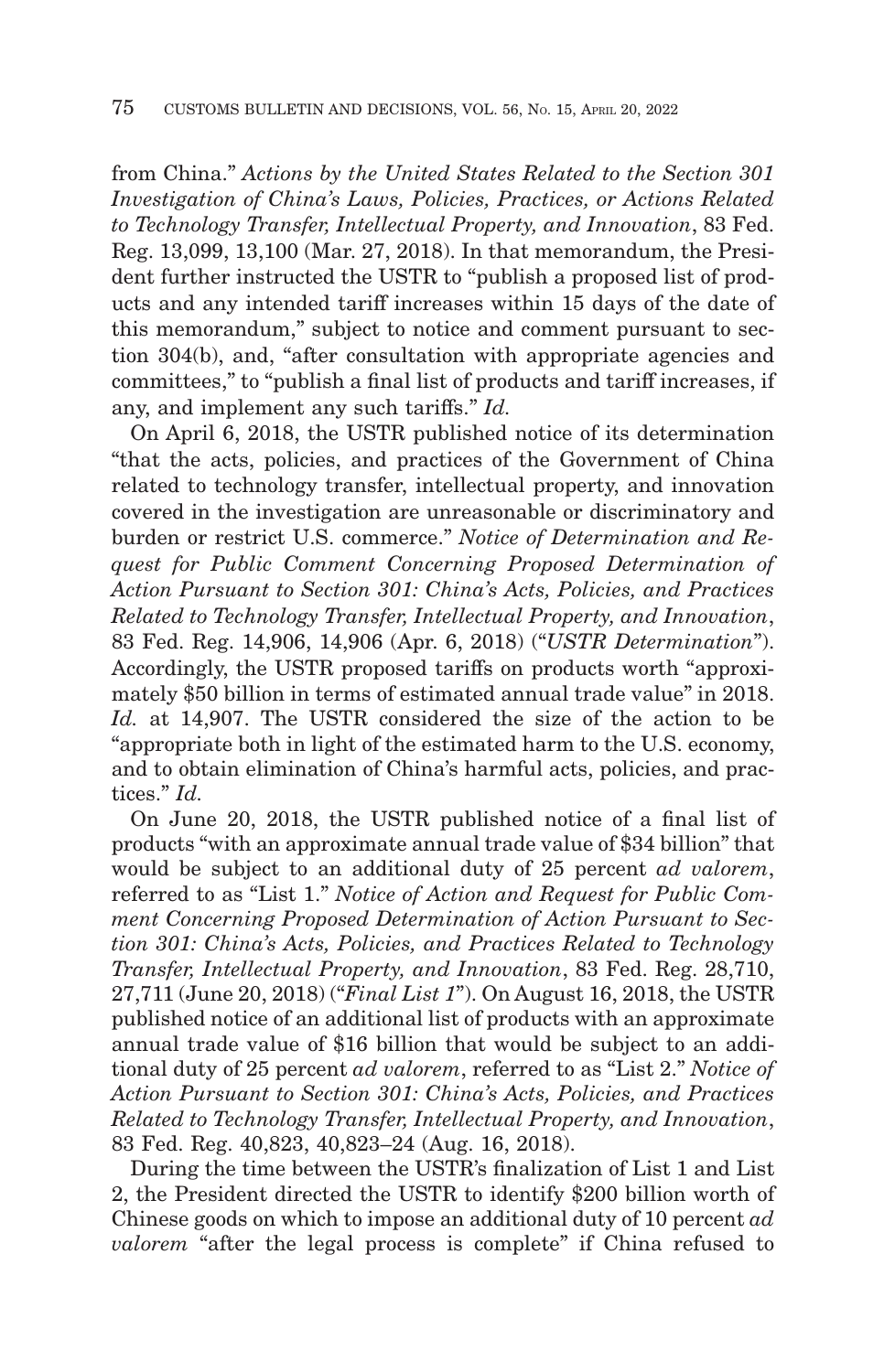change its practices. Statement from the President Regarding Trade with China (June 18, 2018) ("June 2018 Presidential Statement"), ECF No. 441–1; *see also* USTR Robert Lighthizer Statement on the President's Additional China Trade Action (June 18, 2018), PR 27.<sup>4</sup> In accordance with that direction, the USTR identified 6,031 tariff subheadings comprising goods imported from China, referred to as "List 3." *Request for Comments Concerning Proposed Modification of Action Pursuant to Section 301: China's Acts, Policies, and Practices Related to Technology Transfer, Intellectual Property, and Innovation*, 83 Fed. Reg. 33,608, 33,608–09 (July 17, 2018) ("*List 3 NPRM*"). In proposing the additional duties, the USTR relied on its authority to modify the action pursuant to section 307(a)(1)(C) of the Trade Act. *Id*. at 33,609. The USTR explained that China had responded "to the initial U.S. action in the investigation by imposing retaliatory tariffs on U.S. goods[] instead of addressing U.S. concerns" regarding the unfair practices identified in the investigation. *Id.* at 33,608. The USTR also explained that "a supplemental \$200 billion action is appropriate" because China had failed to respond favorably to the \$50 billion action and instead imposed "retaliatory duties" in the amount of \$50 billion on U.S. products. *Id.* at 33,609.

The USTR later extended the public comment period concerning the List 3 duties after the President directed the USTR "to consider increasing the proposed level of the additional duty from 10 percent to 25 percent." *Extension of Public Comment Period Concerning Proposed Modification of Action Pursuant to Section 301: China's Acts, Policies, and Practices Related to Technology Transfer, Intellectual Property, and Innovation*, 83 Fed. Reg. 38,760, 38,760–61 (Aug. 7, 2018) ("*List 3 Cmt. Extension*").

On September 17, 2018, the President directed the USTR to impose an additional duty of 10 percent *ad valorem* on \$200 billion worth of Chinese goods, to take effect on September 24, 2018, and to increase the additional duty to 25 percent *ad valorem* on January 1, 2019. Statement from the President (Sept. 17, 2018) ("Sept. 2018 Presidential Statement"), PR 4. On September 21, 2018, the USTR published final notice of List 3 duties at a rate of 10 percent *ad valorem* with an effective date of September 24, 2018. *Notice of Modification of Action Pursuant to Section 301 Action: China's Acts, Policies, and Practices Related to Technology Transfer, Intellectual Property, and Innovation*,

<sup>4</sup> The administrative record associated with the contested List 3 and List 4A duties is divided into a Public Administrative Record ("PR"), ECF No. 297, and a Confidential Administrative Record ("CR"), ECF No. 298. For record documents available online, the indices contain hyperlinks to their location. *See* PR; CR. The Government also filed an appendix of record documents provided to the court in advance of oral argument. *See* [Partial] Index to the Admin. R., ECF Nos. 447, 447–1 (PR 1–12), 447–2 (PR 13–20) 447–3 (PR 21–25), 447–4 (PR 26–36).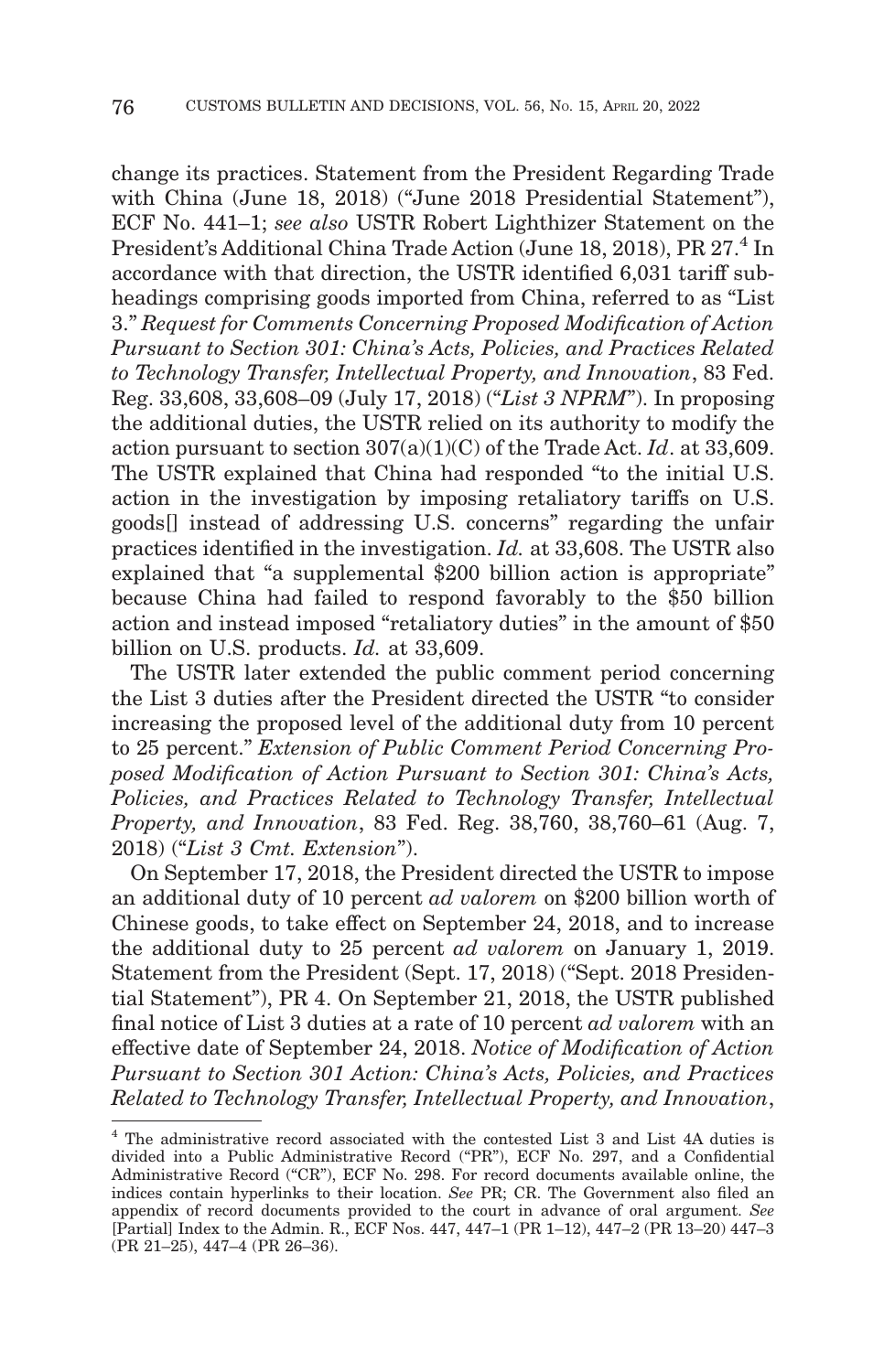83 Fed. Reg. 47,974 (Sept. 21, 2018) ("*Final List 3*"). In accordance with the President's direction, the rate of additional duty on products covered by List 3 was set to increase to 25 percent *ad valorem* on January 1, 2019. *Id.* at 47,974.

As authority for the List 3 duties, the USTR relied on section 307(a)(1)(B) and (C). *See id.* at 47,974–75. The USTR explained that "the burden or restriction on United States commerce of the acts, policies, and practices that are the subject of the Section 301 action continues to increase" and, further, that "China's unfair acts, policies, and practices include not just its specific technology transfer and IP polices [*sic*] referenced in the notice of initiation in the investigation, but also China's subsequent defensive actions taken to maintain those policies." *Id.* at 47,974. The USTR noted that China had "impose[d] approximately \$50 billion in tariffs on U.S. goods" to persuade the United States to end the section 301 action and to protect the investigated practices, which led to "increased harm to the U.S. economy." *Id.*

With respect to subsection (C), the USTR explained that "[t]he term 'appropriate'" used in that provision links to section 301(b), which authorizes the USTR to "take all appropriate and feasible action" in order "to obtain the elimination of [the] act, policy, or practice.'' *Id.* (quoting 19 U.S.C. § 2411(b)). According to the USTR, the action that will achieve that aim "is a matter of predictive judgment, to be exercised by the [USTR], subject to any specific direction of the President." *Id.* at 47,974–75. While the USTR previously judged that "a \$50 billion action would be effective in obtaining the elimination of China's policies[,] China's response . . . ha[d] shown that the current action no longer [was] appropriate." *Id.* at 47,975.

The USTR also explained that, during the public comment period, it had received more than 6,000 written submissions and held a six-day public hearing. *Id.* at 47,974. The USTR stated that it had "carefully reviewed the public comments and the testimony from the six-day public hearing" and, consequently, removed "certain tariff subheadings" from the list. *Id.* at 47,975. The final list identified "5,745 full and partial tariff subheadings." *Id.*

After several extensions of the effective date of the increase in List 3 duties issued in connection with ongoing trade negotiations, List 3 duties increased to 25 percent *ad valorem* in May or June of 2019, based on the date of export. *Notice of Modification of Section 301 Action: China's Acts, Policies, and Practices Related to Technology Transfer, Intellectual Property, and Innovation*, 84 Fed. Reg. 20,459 (May 9, 2019); *Implementing Modification to Section 301 Action:*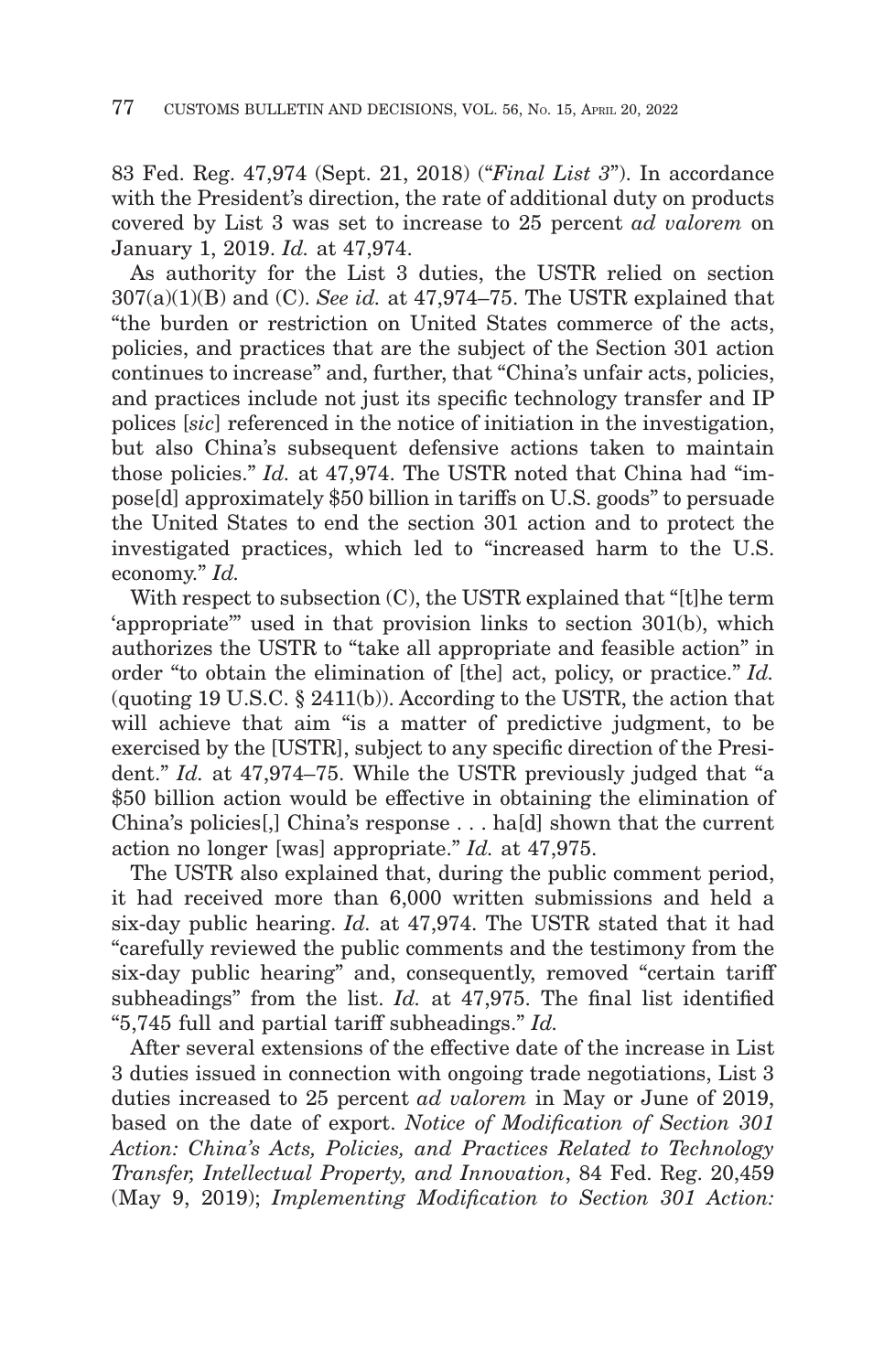*China's Acts, Policies, and Practices Related to Technology Transfer, Intellectual Property, and Innovation*, 84 Fed. Reg. 21,892 (May 15, 2019); *Additional Implementing Modification to Section 301 Action: China's Acts, Policies, and Practices Related to Technology Transfer, Intellectual Property, and Innovation*, 84 Fed. Reg. 26,930 (June 10, 2019).

After the List 3 duties increased to 25 percent, the USTR established an exclusion process pursuant to which importers could request exclusion of their products from List 3 duties. *Procedures for Requests to Exclude Particular Products From the September 2018 Action Pursuant to Section 301: China's Acts, Policies, and Practices Related to Technology Transfer, Intellectual Property, and Innovation*, 84 Fed. Reg. 29,576 (June 24, 2019). Plaintiffs obtained exclusions for certain of their imports, effective September 24, 2018, through August 7, 2020. *See, e.g.*, *Notice of Product Exclusions: China's Acts, Policies, and Practices Related to Technology Transfer, Intellectual Property, and Innovation*, 84 Fed. Reg. 61,674, 61,675–76. (Nov. 13, 2019); 20–177 Am. Compl. ¶¶ 49–50.

On May 17, 2019, the USTR announced its intent, at the direction of the President, to modify again the section 301 action by imposing additional duties of up to 25 percent *ad valorem* on products from China covered by 3,805 additional tariff subheadings, referred to as "List 4." *Request for Comments Concerning Proposed Modification of Action Pursuant to Section 301: China's Acts, Policies, and Practices Related to Technology Transfer, Intellectual Property, and Innovation*, 84 Fed. Reg. 22,564 (May 17, 2019) ("*List 4 NPRM*"); *see also* Statement by U.S. Trade Representative Robert Lighthizer on Section 301 Action (May 10, 2019), PR 30. The USTR explained that the United States and China had engaged in several rounds of negotiation regarding issues covered by the section 301 investigation, but that China had "retreated from specific commitments made in previous rounds" and "announced further retaliatory action against U.S. commerce." *List 4 NPRM*, 84 Fed. Reg. at 22,564. The USTR proposed modifying the action pursuant to section 307(a)(1)(B) and (C). *Id.*

On August 20, 2019, the USTR published final notice of the List 4 duties in the amount of 10 percent *ad valorem* on certain products identified in *List 4 NPRM*. *Notice of Modification of Section 301 Action: China's Acts, Policies, and Practices Related to Technology Transfer, Intellectual Property, and Innovation,* 84 Fed. Reg. 43,304 (Aug. 20, 2019) ("*Final List 4*"). Within *Final List 4*, the tariff subheadings were segregated into List 4A and List 4B with separate effective dates (September 1, 2019 and December 15, 2019, respectively). *Id.* at 43,305.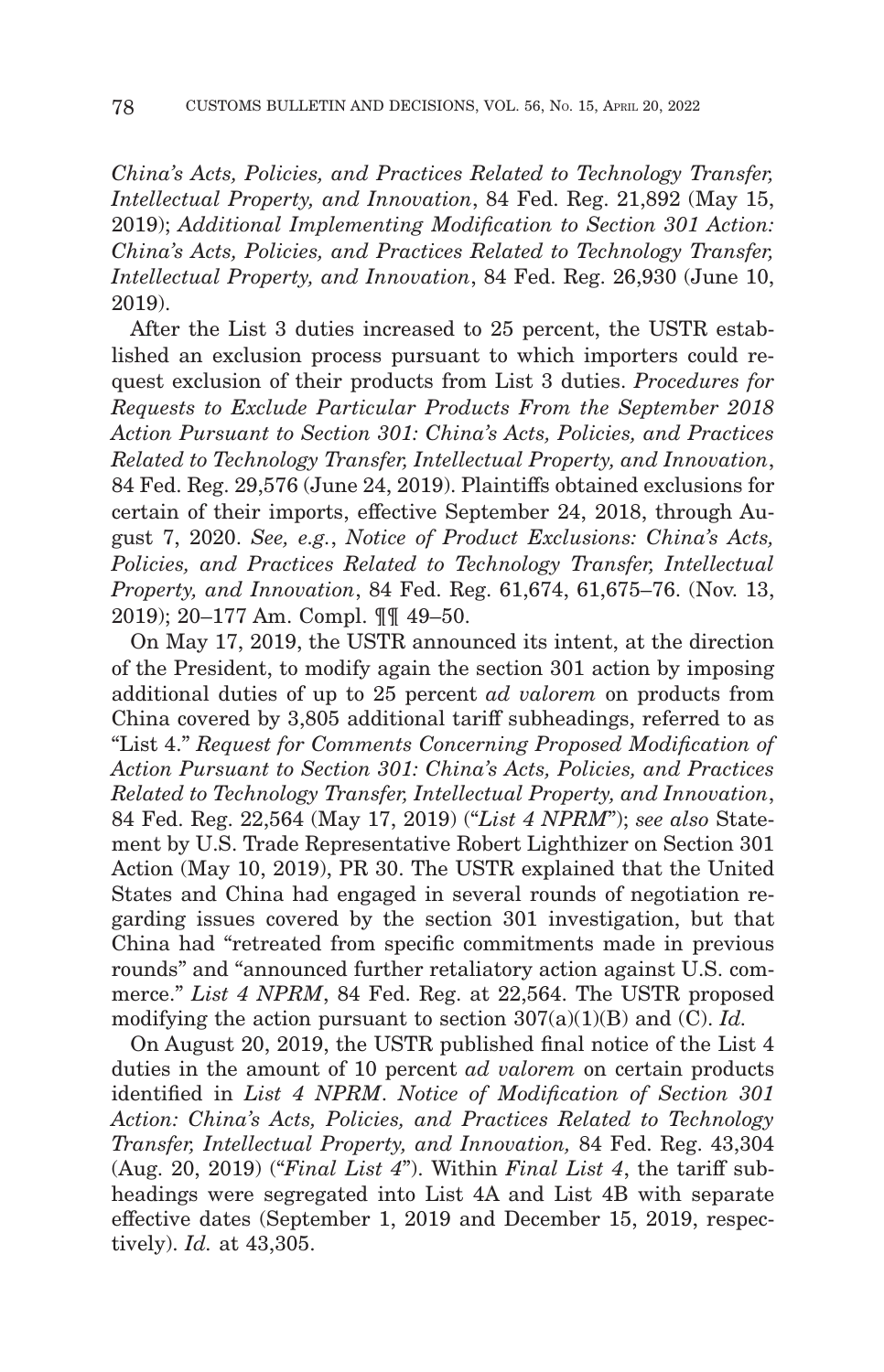Referencing the language of section  $307(a)(1)(B)$ , the USTR explained that "[t]he burden or restriction on United States commerce of the acts, policies, and practices that are the subject of the Section 301 action continues to increase." *Id.* at 43,304. The USTR also explained that "China's unfair acts, policies, and practices include not just its technology transfer and IP polices [*sic*] referenced in the notice of initiation in the investigation, but also China's subsequent defensive actions taken to maintain those unfair acts, policies, and practices." *Id.* (referencing China's retaliatory imposition of "tariffs on approximately \$110 billion worth of U.S. goods" and other "non-tariff measures").

In reference to section  $307(a)(1)(C)$ , the USTR stated that "China's response has shown that the current action no longer is appropriate." *Id.* The USTR noted China's retreat from certain negotiated commitments, retaliatory actions, and currency devaluation. *Id.* at 43,305.

Lastly, the USTR stated that it had considered "the public comments" it had received "and the testimony from the seven-day public hearing, as well as the advice of the interagency Section 301 committee and appropriate advisory committees." *Id.* In response to that information, the USTR removed "[c]ertain tariff subheadings" from the final List 4 duties "based on health, safety, national security, and other factors," and staggered the effective dates for the List 4A and List 4B duties. *Id.* Thereafter, the USTR provided notice of its intent to increase the additional duty rate applicable to List 4A and List 4B from 10 percent *ad valorem* to 15 percent *ad valorem*. *Notice of Modification of Section 301 Action: China's Acts, Policies, and Practices Related to Technology Transfer, Intellectual Property, and Innovation*, 84 Fed. Reg. 45,821 (Aug. 30, 2019).

On December 18, 2019, the USTR indefinitely suspended the additional duties of 15 percent *ad valorem* on List 4B, but not List 4A, "[i]n light of progress in the negotiations with China." *Notice of Modification of Section 301 Action: China's Acts, Policies, and Practices Related to Technology Transfer, Intellectual Property, and Innovation*, 84 Fed. Reg. 69,447, 69,447 (Dec. 18, 2019).

On January 22, 2020, the USTR halved the additional duty on products covered by List 4A from 15 percent *ad valorem* to 7.5 percent *ad valorem*. *Notice of Modification of Section 301 Action: China's Acts, Policies, and Practices Related to Technology Transfer, Intellectual Property, and Innovation*, 85 Fed. Reg. 3741 (Jan. 22, 2020).

### **III. Procedural History**

On September 10, 2020, Plaintiffs commenced an action challenging the section 301 duties imposed pursuant to List 3 and List 4A.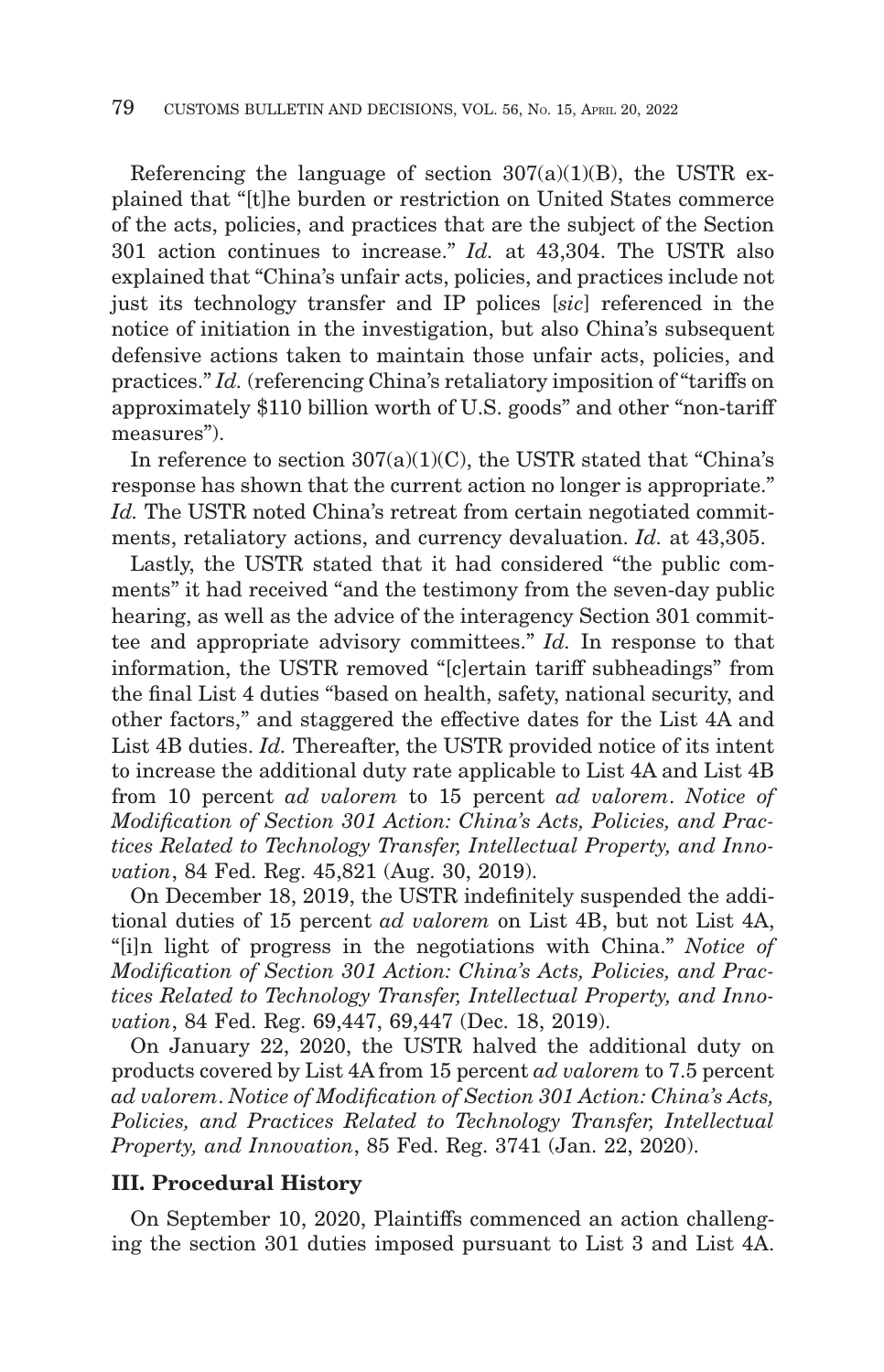Summons, Compl., *HMTX Indus. LLC v. United States*, Court No. 20-cv-00177 (CIT Sept. 10, 2020), ECF Nos. 1, 2. Count one alleges that the USTR exceeded its authority pursuant to section 307 of the Trade Act when it imposed the duties and seeks a declaratory judgment to that effect. 20–177 Am. Compl. ¶¶ 63–70. Count two alleges violations of the Administrative Procedure Act ("APA"). *Id.* ¶¶ 71–75. Specifically, Plaintiffs allege that USTR exceeded its authority "in promulgating List 3 and List 4A," *id.* ¶ 73, and "promulgated List 3 and List 4A in an arbitrary and capricious manner," *id.* ¶ 75.

On February 5, 2021, Plaintiffs' action, among others, was assigned to this panel. *See, e.g.*, Order, *HMTX Indus. LLC v. United States*, Court No. 20-cv-00177 (CIT Feb. 5, 2021), ECF No. 43. On February 10, 2021, the panel designated a "master case" under the name "*In Re* Section 301 Cases" to function as the primary vehicle by which the court would manage the litigation of the Section 301 Cases. Std. Procedural Order No. 21–01 (Feb. 10, 2021), ECF No. 1. After receiving input from the Parties, on March 31, 2021, the court designated Plaintiffs' case as "the sample case for purposes of the court's initial consideration and resolution of Plaintiffs' claims." Std. Procedural Order 21–04 (Mar. 31, 2021), ECF No. 267. The court stayed all other Section 301 Cases and appointed a Plaintiffs' Steering Committee to aid the court's adoption of case management procedures and coordinate the preparation of consolidated briefs and court submissions. *Id.*; *see also* Std. Procedural Order 21–02 (Feb. 16, 2021), ECF No. 82 (explaining the duties of the steering committee). On April 12, 2021, the Parties filed a Joint Status Report with a proposed briefing schedule governing disposition of the merits of the sample case. Joint Status Report (Apr. 12, 2021), ECF No. 274. The following day, the court entered a Scheduling Order. *See* Scheduling Order (Apr. 13, 2021), ECF No. 275.<sup>5</sup>

On June 1, 2021, the Government filed its opening motion. Defs.' Mot. On August 2, 2021, Plaintiffs filed their cross-motion and response to the Government's motion. Pls.' Cross-Mot. & Resp. On August 9, 2021, several interested parties that are plaintiffs in ac-

<sup>5</sup> On July 6, 2021, a divided panel granted Plaintiffs' motion for a preliminary injunction suspending liquidation of unliquidated entries subject to the contested tariffs. *In re Section 301 Cases*, 45 CIT \_\_, \_\_, 524 F. Supp. 3d 1355, 1357–72 (2021); *see also id.* at 1372–83 (Barnett, C.J., dissenting); Order (July 6, 2021), ECF No. 330 (temporarily restraining liquidation; establishing a process for implementing the preliminary injunction; and allowing the Government to instead "stipulate to refund any duties found to have been illegally collected"). On September 8, 2021, the court acknowledged the Government's acceptance of "the option to stipulate" to a refund of unlawfully collected duties "without prejudice to the issue of whether . . . refunds will be limited to [importers of record]" and ordered Defendants to liquidate subject entries "in the ordinary course." Order (Sept. 8, 2021) at 1–2, ECF No. 408.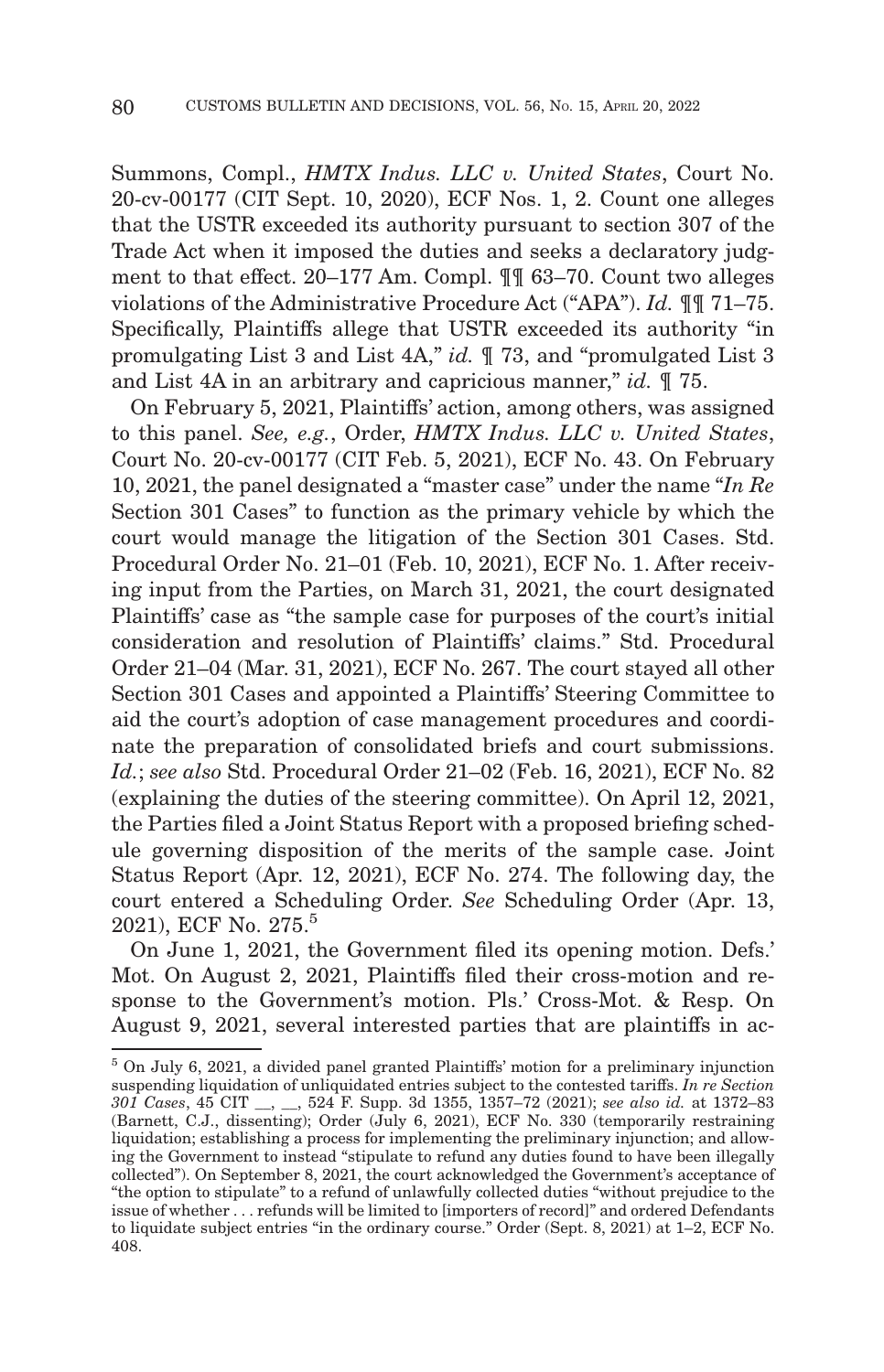tions that were stayed behind this sample action filed an *amicus* brief on whether any potential relief is limited to an importer of record. Amicus Br. of Interested Parties ("Interested Parties' Br."), ECF No. 362. On August 31, 2021, the court granted two additional motions for leave to file an *amicus* brief. Order (Aug. 31, 2021), ECF No. 396; Order (Aug. 31, 2021), ECF No. 397; *see also* Proposed Br. of Amici Curiae Retail Litigation Center, Inc., *et al*. ("RLC's Br."), ECF No. 373–2; Br. of Proposed Amici Curiae Ecolab Inc., *et al*. in Supp. of the Cross-Mot. for J. on the Agency R. Submitted by Pls.' HMTX Indus. LLC *et al*. ("Ecolab's Br."), ECF No. 374. On October 1, 2021, the Government filed its joint response to Plaintiffs' cross-motion and the *amicus* briefs and a reply in support of its opening motion. Defs.' Reply in Supp. of Their Mot. to Dismiss, Resp. to Pls.' Cross-Mot. for J. on the Agency R., and Resp. to *Amicus Curiae* Supporting Brs. ("Defs.' Resp. & Reply"), ECF No. 412.6 On November 15, 2021, Plaintiffs filed their reply. Pls.' Reply in Supp. of Their Cross-Mot. for J. on the Agency R. ("Pls' Reply"), ECF No. 425. The court heard oral argument on February 1, 2021. Docket Entry, ECF No. 440.

Following oral argument, on February 15, 2022, the Government filed a partial consent motion to correct the administrative record. Defs.' Mot. Correct R. On February 16, 2022, Plaintiffs filed their response. Pls.' Opp'n Correct R.

## **JURISDICTION AND STANDARD OF REVIEW**

The court has jurisdiction pursuant to 28 U.S.C.  $\S$  1581(i)(1)(B) (2018 & Supp. II 2020), which grants the court "exclusive jurisdiction of any civil action commenced against the United States . . . that arises out of any law of the United States providing for . . . tariffs, duties, fees, or other taxes on the importation of merchandise for reasons other than the raising of revenue."

The court may properly dismiss a claim pursuant to USCIT Rule 12(b)(6) when the plaintiff's factual allegations, assumed to be true, fail to raise a legally cognizable claim. *See Bell Atl. Corp. v. Twombly*, 550 U.S. 544, 555–56 (2007); *United Pac. Ins. Co. v. United States*, 464 F.3d 1325, 1327 (Fed. Cir. 2006). USCIT Rule 56.1 provides for judgment on the agency record in an action that is before the court pursuant to 28 U.S.C. § 1581(i). The APA directs the court to "decide all relevant questions of law, interpret constitutional and statutory provisions, and determine the meaning or applicability of the terms of

<sup>6</sup> On October 18, 2021, the court granted the Government's motion to correct citation errors in their opening and reply briefs. Order (Oct. 18, 2021), ECF No. 415; *see also* Defs.' Consent Mot. to Correct Minor Citation Errors, Ex. B, ECF No. 413–2 (corrected pages).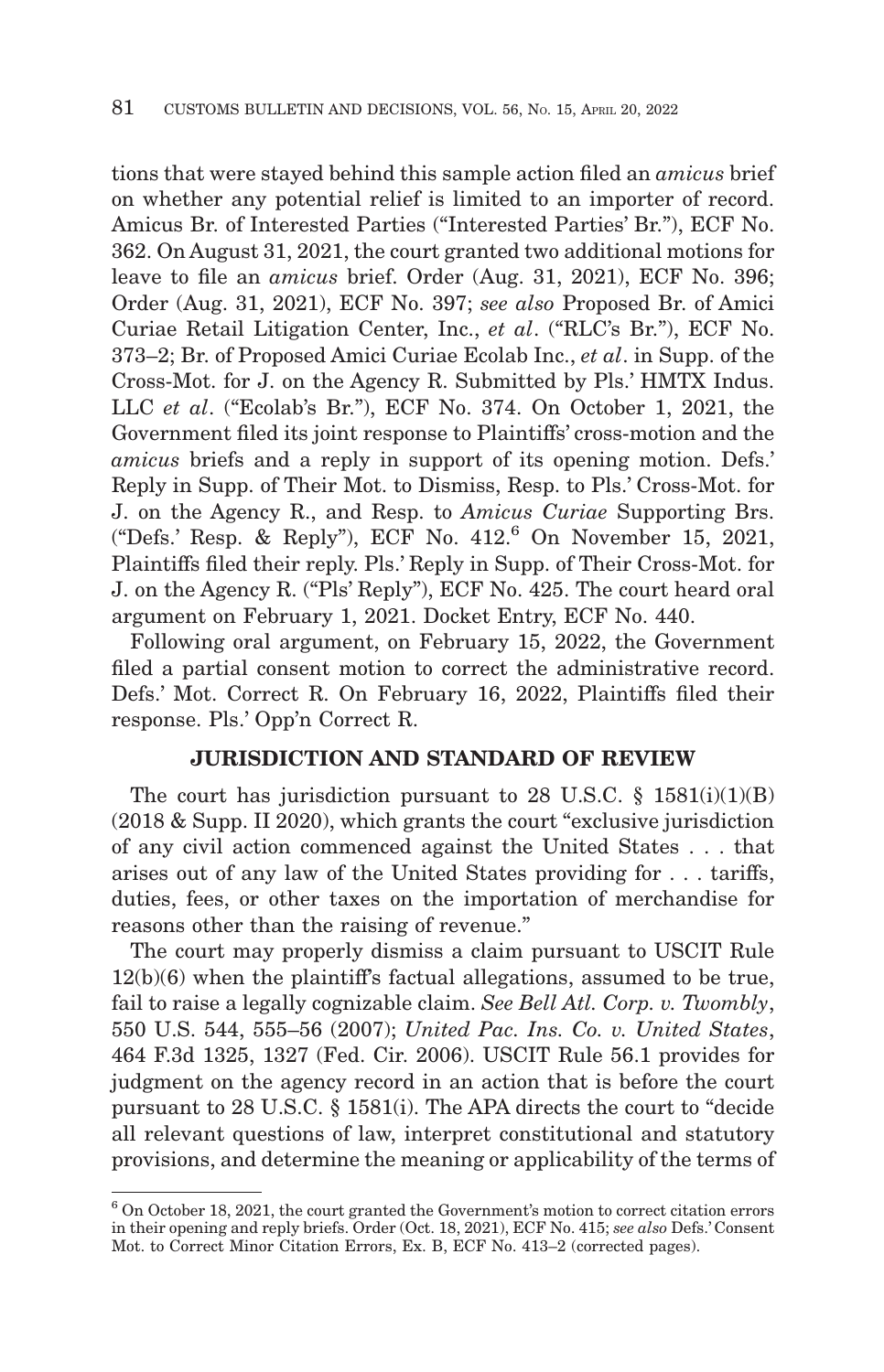an agency action." 5 U.S.C. § 706; *see also* 28 U.S.C. § 2640(e). Additionally, the "court shall . . . hold unlawful and set aside agency action, findings, and conclusions found to be--(A) arbitrary, capricious, an abuse of discretion, or otherwise not in accordance with law; [or]  $\dots$  (C) in excess of statutory  $\dots$  authority; [or]  $\dots$  (E) unsupported by substantial evidence." 5 U.S.C. § 706(2).

### **DISCUSSION**

The court first considers the Government's motion to dismiss Plaintiffs' claims based on non-justiciability. As discussed below, because the court finds that the claims are reviewable, the court turns next to the cross-motions concerning the USTR's authority pursuant to section 307 of the Trade Act and alleged procedural violations. Lastly, the court considers the Government's partial consent motion to correct the administrative record.

## **I. Reviewability of Plaintiffs' Claims**

## **1. Whether List 3 and List 4A Constitute Unreviewable Presidential Action**

#### **a. Parties' Contentions**

The Government contends that Plaintiffs seek to challenge presidential—as opposed to agency—action because at each step in the modification process, "the USTR acted at 'the specific direction . . . of the President.'" Defs.' Mot. at 22 (quoting 19 U.S.C. §  $2417(a)(1)$ ). When the President "exercise<sup>[s]</sup> his discretion to direct action" pursuant to section  $307(a)(1)$ , the Government contends, "the action constitutes presidential action." Defs.' Resp. & Reply at 5. Thus, the Government contends, Plaintiffs' claims arising out of the APA must fail "because the President is not an 'agency' within the meaning of the APA." Defs.' Mot. at 22 (citing, *inter alia*, *Franklin v. Massachusetts*, 505 U.S. 788, 800–01 (1992)).

Plaintiffs contend that the promulgation of List 3 and List 4A constitute final agency action because sections 301 and 307 of the Trade Act authorize the USTR—not the President—to act, and relevant *Federal Register* notices reflect the USTR's determination to take the specified actions. Pls.' Cross-Mot. & Resp. at 47 (citing *Final List 3*, 83 Fed. Reg. at 47,974, and *Final List 4*, 84 Fed. Reg. at 43,304). Plaintiffs also point to legislative history accompanying the 1988 amendments to the Trade Act that transferred authority from the President to the USTR. *Id.* (citing H.R. REP. NO. 100–576 at 511 (1988) (conf. report)). Plaintiffs further contend that judicial precedent supports reviewing the USTR's actions even when taken pur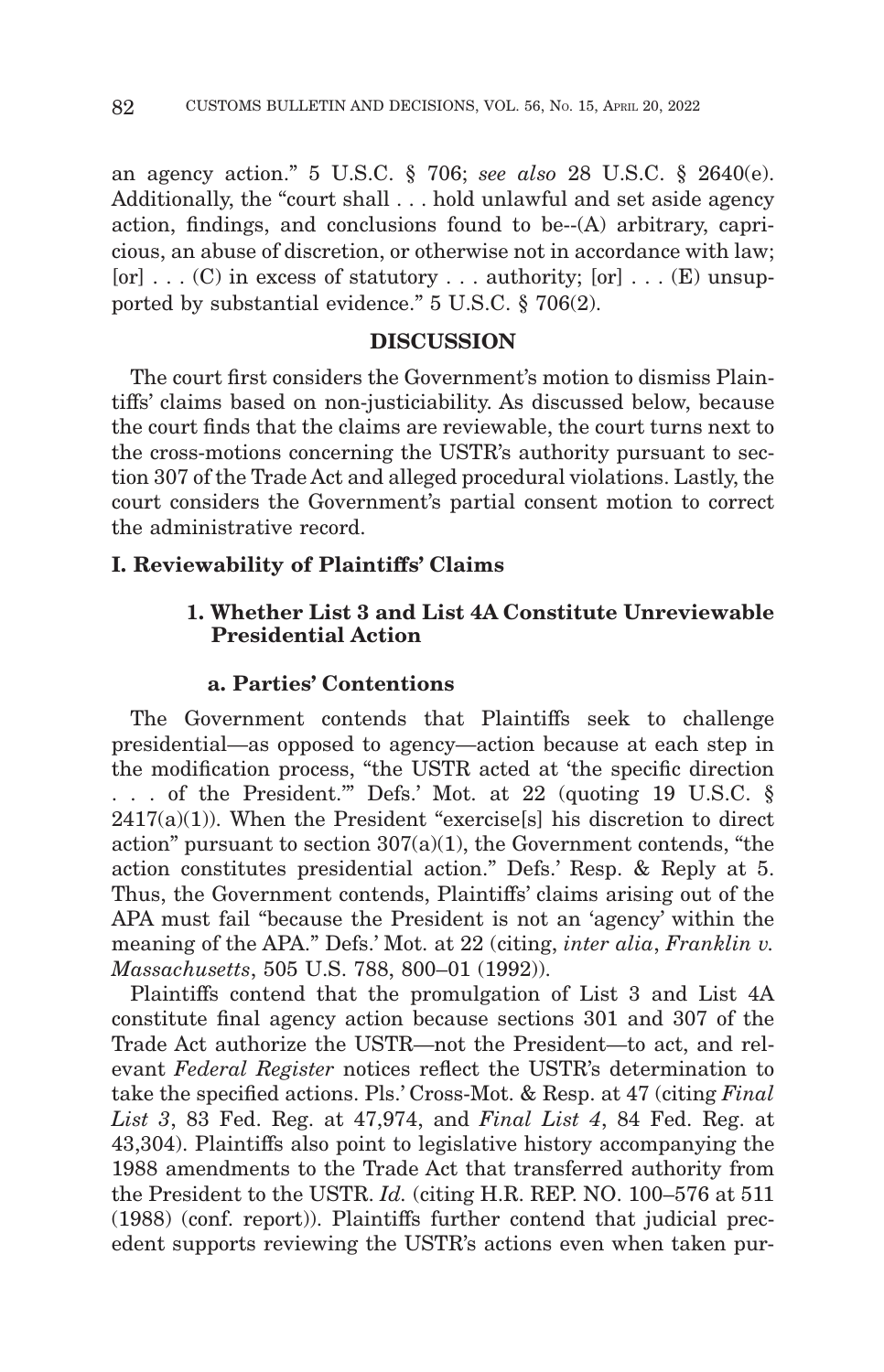suant to Presidential direction. *Id.* at 48–49 (citing, *inter alia*, *Invenergy Renewables LLC v. United States*, 43 CIT \_\_, \_\_, 422 F. Supp. 3d 1255, 1282–83, 1294 (2019), and *Gilda Indus., Inc. v. United States* ("*Gilda II*"), 622 F.3d 1358, 1363 (Fed. Cir. 2010)).

## **b. List 3 and List 4A Implicate Agency Actions That Are Judicially Reviewable**

While "lalgency action made reviewable by statute and final agency action for which there is no other adequate remedy in a court are subject to judicial review," 5 U.S.C.  $\frac{8}{3}$  704, presidential action is non-reviewable under the APA, *Franklin*, 505 U.S. at 800–01. The Government's arguments for dismissal raise the question whether agency action taken in accordance with presidential direction pursuant to section 307 constitutes non-reviewable presidential action.

For purposes of this case, the answer to that question is "no." *Franklin* held that the APA did not apply to a challenge to reapportionment because the President, not the Secretary of Commerce, sent the final apportionment to Congress and thus took the final step "affecting the States." 505 U.S. at 796–801. Accordingly, *Franklin*'s bar on judicial review generally is "limited to those cases in which the President has final constitutional or statutory responsibility for the *final step* necessary for the agency action directly to affect the parties." *Pub. Citizen v. USTR*, 5 F.3d 549, 552 (D.C. Cir. 1993) (emphasis  $added$ <sup>7</sup> (declining APA review over a challenge to the North American Free Trade Agreement ("NAFTA") because Congress gave the President "the discretion to renegotiate NAFTA before submitting to Congress or to refuse to submit it at all" and it was, therefore, the President's action, not the USTR's, that affected members of the plaintiff-organization).8

<sup>&</sup>lt;sup>7</sup> The opinions of the U.S. Court of Appeals for the D.C. Circuit are not binding on this court. However, the court finds judicial precedent from the D.C. Circuit instructive in light of the court's expertise in the area of administrative law. *See, e.g.*, *Vt. Yankee Nuclear Power Corp. v. Nat. Res. Def. Council, Inc.*, 435 U.S. 519, 535 n.14 (1978) (observing that "the vast majority of challenges to administrative agency action are brought to the [D.C. Circuit]"); *see generally* Richard J. Pierce, Jr., *The Special Contributions of the D.C. Circuit to Administrative Law*, 90 GEO. L.J. 779 (2002). The U.S. Court of Appeals for the Federal Circuit has also relied on D.C. Circuit precedent. *See Nat'l Org. of Veterans' Advocates, Inc. v. Sec'y of Veterans Affs.*, 260 F.3d 1365, 1379–81 (Fed. Cir. 2001) ("*NOVA*") (following *Allied-Signal, Inc. v. U.S. Nuclear Regul. Comm'n*, 988 F.2d 146, 151 (D.C. Cir. 1993)).

<sup>&</sup>lt;sup>8</sup> In *Franklin*, the Court considered the importance of the President's role in the "integrity" of the [reapportionment] process" in reaching its decision. 505 U.S. at 800. Likewise, in *Public Citizen*, the appellate court noted that the President was considered "essential to the integrity of international trade negotiations" as evidenced by "the requirement that the President, and not [the USTR], initiate trade negotiations and submit trade agreements and their implementing legislation to Congress." 5 F.3d at 552. The D.C. Circuit left open the possibility that "APA review of otherwise final agency actions may well be available" when "the President's role is not essential to the integrity of the process." *Id.*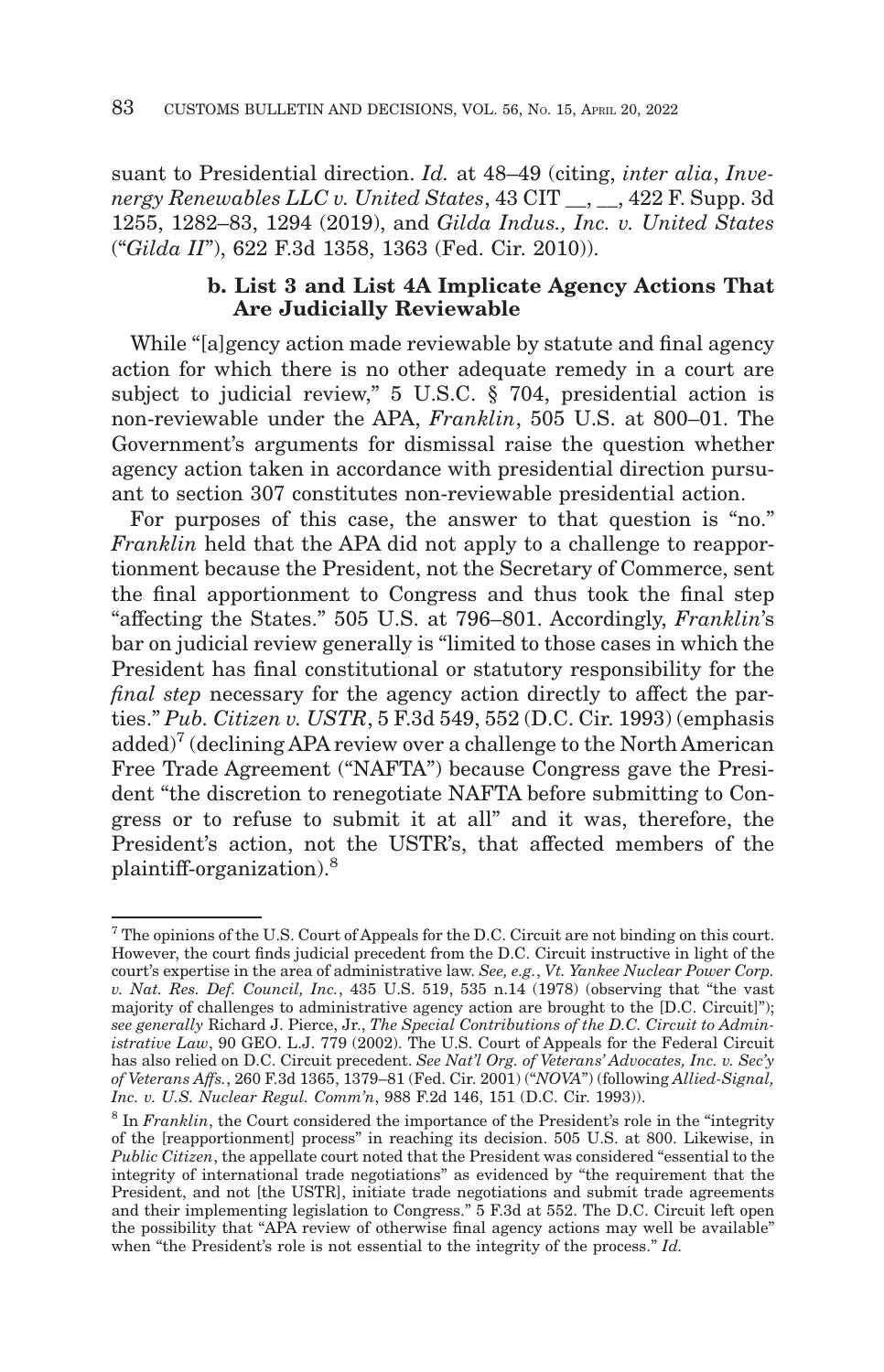Here, the Government extends *Franklin* beyond its holding when it argues, in effect, that *antecedent* presidential direction lacking any direct effect on relevant parties renders List 3 and List 4A nonreviewable presidential actions. The Government cites no authority to support such a broad reading. Indeed, in an analogous context, courts review agency action taken to implement Presidential proclamations and Executive orders—each of which are forms of presidential direction—pursuant to the APA. *See, e.g.*, *Sherley v. Sebelius*, 689 F.3d 776 (D.C. Cir. 2012) (conducting APA review over agency action taken to implement an Executive order); *Chamber of Commerce of United States v. Reich*, 74 F.3d 1322, 1326–27 (D.C. Cir. 1996) (surmising that agency regulations based on an Executive order issued by the President would be reviewable under the APA had plaintiffs brought such a claim); *Tate v. Pompeo*, 513 F. Supp. 3d 132 (D.D.C. 2021) (reviewing agency action taken to implement a Presidential proclamation). Thus, although "actions involving discretionary authority delegated by Congress to the President" may be nonreviewable under the APA, such cases are distinct from those "involving authority delegated by Congress to an agency." *See Detroit Int'l Bridge Co. v. Gov't of Can.*, 189 F. Supp. 3d 85, 98–105 (D.D.C.  $2016$ ).<sup>9</sup>

This case concerns the latter circumstance. Congress delegated to the USTR authority over modifications to section 301 actions. *See* 19 U.S.C. § 2417(a)(1); H.R. REP. NO. 100–576 at 551 (recognizing the USTR's authority to decide and implement section 301 actions and noting that "[t]he President would not retain separate authority to take action").10 Consistent with the statute, the USTR engaged in a

<sup>9</sup> The *Detroit International* court declined to review the U.S. Department of State's ("USDS") issuance of a permit to build a bridge across an international boundary because Congress had vested discretionary authority over bridge approvals in the President, who had, in turn, delegated certain ministerial responsibilities to USDS by Executive Order). 189 F. Supp. 3d 85, 98–105. In noting the significance of the recipient of Congress' delegation, however, the court explained that "an unreviewable presidential action must involve the exercise of discretionary authority *vested in the President*; an agency acting on behalf of the President is not sufficient by itself" to avoid APA review. 189 F. Supp. 3d at 104 (emphasis added). For this proposition, the court cited Justice Elena Kagan, then Visiting Professor at Harvard Law School, who wrote:

When the challenge is to an action delegated to an agency head but directed by the President, . . . the President effectively has stepped into the shoes of an agency head, and the review provisions usually applicable to that agency's action should govern. Nothing in *Franklin*'s interpretation of the APA or in its—or any other case's—underlying discussion of separation of powers issues is to the contrary.

*Id.* (quoting Elena Kagan, *Presidential Administration*, 114 Harv. L. Rev. 2245, 2351 (2001)).

<sup>10</sup> When Congress transferred authority over section 301 actions from the President to the USTR in the 1988 amendments to the Trade Act and gave the USTR the authority to modify section 301 actions, Congress gave some indication of its reasons for preserving a role for the President. Addressing the phrase "subject to the direction, if any, of the President,"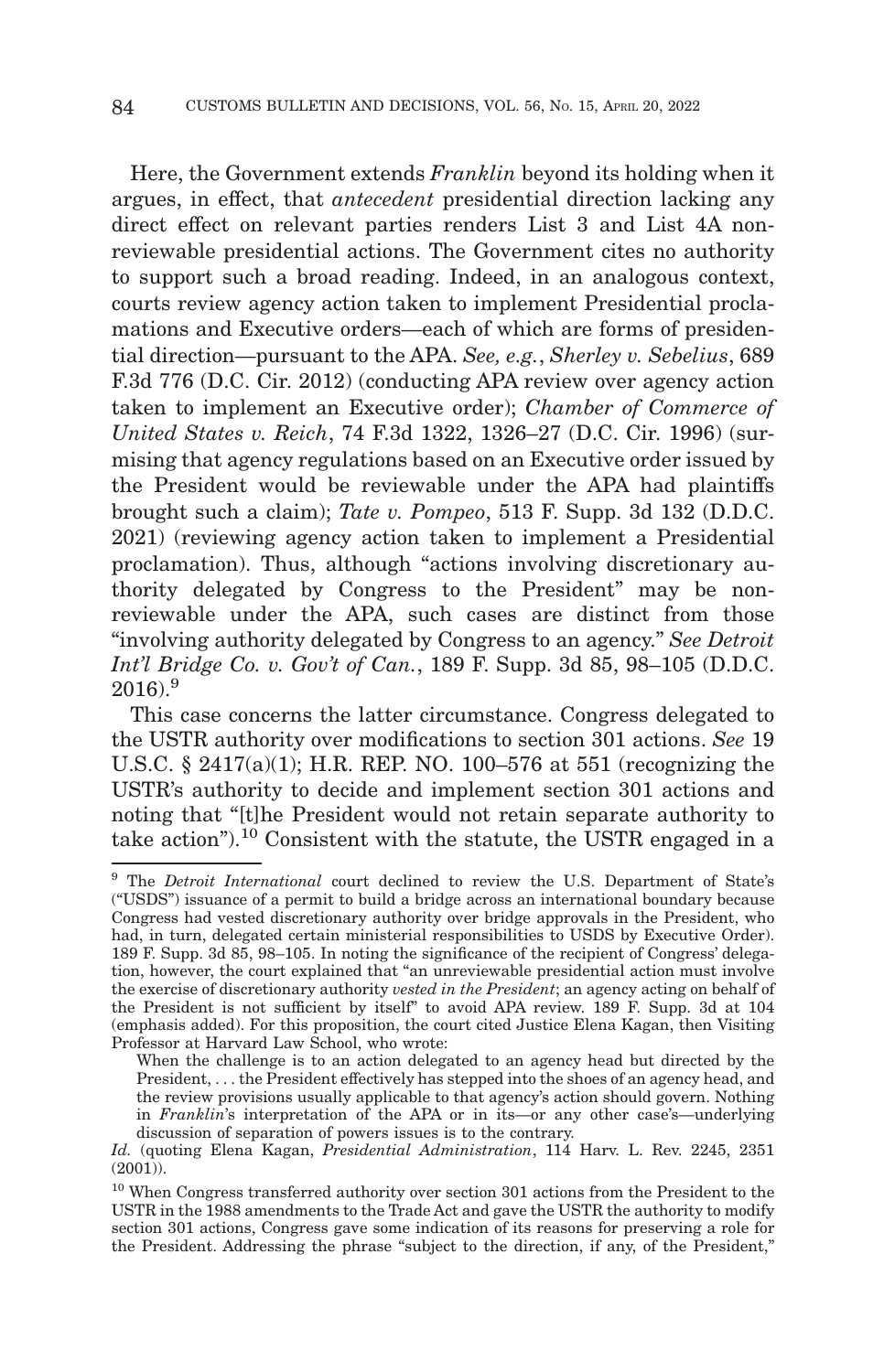rulemaking process, the results of which—List 3 and List 4A— "directly affect[ed] the parties." *Franklin*, 505 U.S. at 797.

The court thus concludes that Plaintiffs' claims are not nonreviewable pursuant to the APA by virtue of the President's involvement.11 Accordingly, the court denies the Government's motion to dismiss Plaintiffs' claims on this basis.

### **2. Political Question Doctrine**

### **a. Parties' Contentions**

The Government contends that Plaintiffs' claims are non-justiciable pursuant to the political question doctrine because they implicate the President's discretionary determinations that modification of the original section 301 action was merited. Defs.' Mot. at 25. Specifically, the Government contends, Plaintiffs seek to challenge the President's determinations (1) that the original action "was 'no longer appropriate'" and "whether new tariffs [are] 'appropriate'"; and (2) that China's retaliatory conduct "increased the burden on the United States

which did not include the term "specific" as ultimately enacted, the House Ways and Means Committee Report recognized "that the President could provide broad policy direction or endorse the USTR decision," but that the "details of particular actions would remain with the USTR, including modification and termination of prior retaliatory action." H.R. REP. NO. 100–40 at 59 (1987). Additionally, the Committee Report "recognize[d] that if there is a policy issue of major magnitude, the President could direct the USTR to take a different course of action." *Id.* at 59–60. However, "[t]he Committee expect[ed] that the interagency committee advisory process prior to the decision by the USTR [would] virtually eliminate the instances in which any specific direction from the President would be appropriate." *Id.* at 59–60. Thus, although Congress envisioned the President retaining a role with respect to broad policy direction or directing the USTR to take action relating to issues of extraordinary importance, *see id.*, Congress generally gave the USTR authority over the detailed decision-making process required by statute, *see* 19 U.S.C. § 2411, *et seq*.

Of course, what Congress envisioned is not as important as what the statute allows. At least in this case, however, and with respect to List 3, the evidence of record is consistent with the legislative history (the record lacks evidence of presidential direction with respect to List 4A beyond the USTR's assertions in the relevant notices). While the President offered "broad policy direction," and specifically directed the USTR regarding the size of the modification, the level of tariffs, and the date of implementation and directed the USTR to take the final action, *see* June 2018 Presidential Statement; Sept. 2018 Presidential Statement, at the hearing, the Government acknowledged that the record does not contain evidence that the President had final authority in the process of approving the final list of tariff subheadings covered by the determinations, Oral Arg. 7:50–9:40, available at https:// www.cit.uscourts.gov/sites/cit/files/020122–21–00052–3JP.mp3 (time stamp from the recording). Thus, while the USTR's modification authority is subject to the specific direction of the President, it is still the USTR that is acting for purposes of the APA.

<sup>&</sup>lt;sup>11</sup> While the Parties dispute the applicability of *Gilda II*, that case is not dispositive of the issues raised by the Government. *Gilda II* addressed the automatic termination provision set forth in section 307(c)(1). 622 F.3d at 1362–67. That provision does not preserve a role for presidential direction. *See* 19 U.S.C. § 2417(c)(1). Further, in that case, the appellate court addressed the effect on section 307(c)(1) of the USTR's *failure to act* in accordance with the notice requirement set forth in section 307(c)(2). *Gilda II*, 622 F.3d at 1364–65. The court did not address whether any action by the USTR, had it occurred, would be subject to the APA.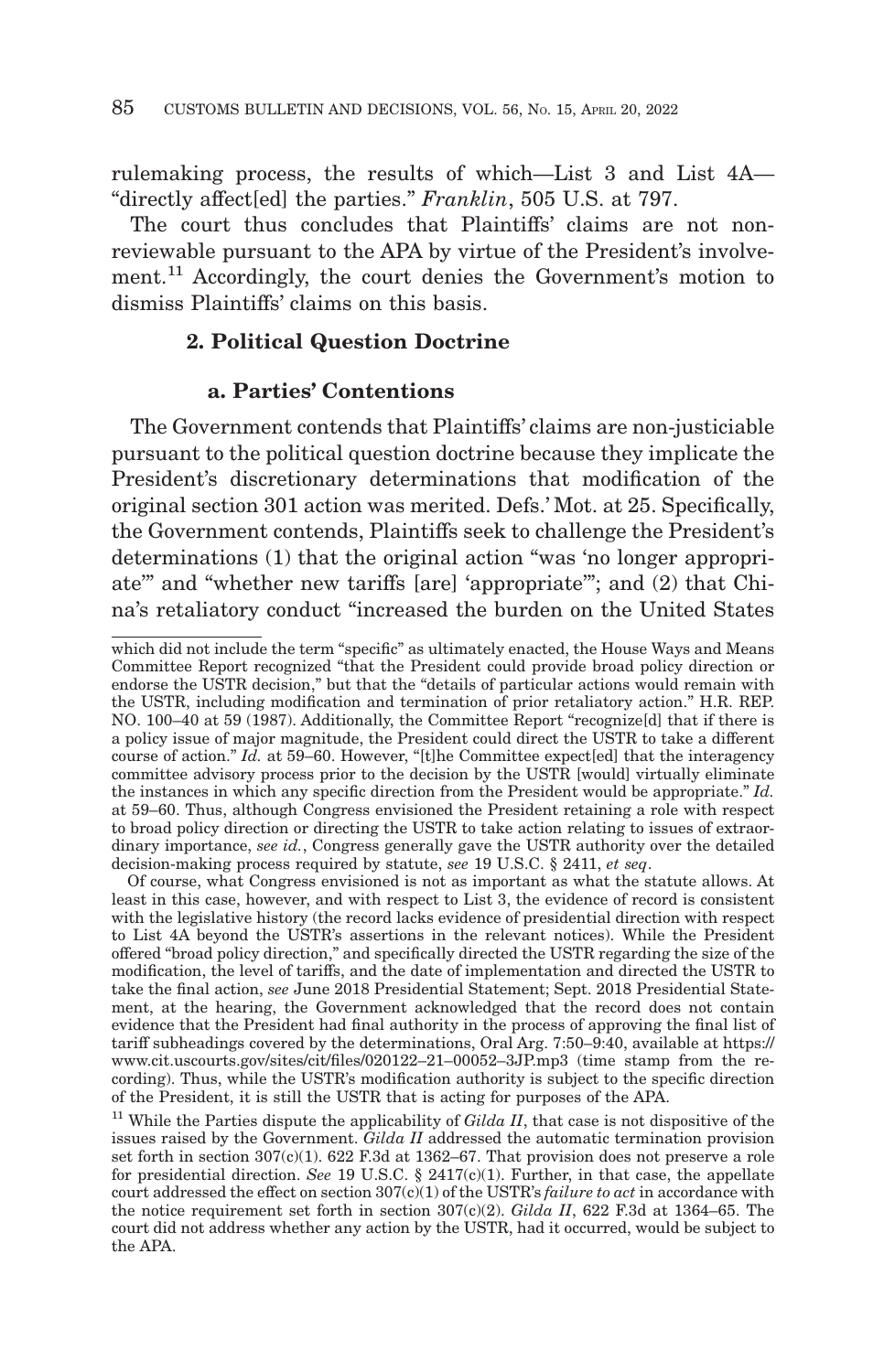economy." *Id.* at 26–27 (citations omitted). According to the Government, the "highly discretionary nature of what is 'appropriate'" under the circumstances means that "the statute lacks a 'judicially discoverable and manageable standard[].'" *Id.* at 27 (quoting *Baker v. Carr*, 369 U.S. 186, 217 (1962)) (alteration in original); *see also id.* at 28 (discussing *Almond Bros. Lumber Co. v. United States*, 721 F.3d 1320, 1326–27 (Fed. Cir. 2013)); Defs.' Resp. & Reply at 9–10. The Government also contends that "prudential considerations" disfavor judicial review. Defs.' Mot. at 29. To that end, the Government contends that "[P]laintiffs invite competing policies and statements regarding United States trade policy from the Judicial Branch, potentially disrupting the conduct of United States foreign relations," such as ongoing trade negotiations with China. *Id.*

Plaintiffs contend that their claims implicate matters of statutory interpretation and compliance with the APA, both of which present judicially manageable standards. Pls.' Cross-Mot. & Resp. at 50–51. Thus, Plaintiffs contend, their claims neither "challenge discretionary determinations committed to the Executive Branch," *id.* at 51, nor seek judicial pronouncements on trade policy, *id.* at 52. Plaintiffs rely on *Almond Brothers* to contend that the court may resolve arguments regarding statutory interpretation while declining to address discretionary USTR determinations. *Id.* (citing *Almond Bros.*, 721 F.3d at 1326–27).

## **b. Plaintiffs' Claims Do Not Implicate a Non-Justiciable Political Question**

A controversy may involve a political question when there is:

a textually demonstrable constitutional commitment of the issue to a coordinate political department; or a lack of judicially discoverable and manageable standards for resolving it; or the impossibility of deciding without an initial policy determination of a kind clearly for nonjudicial discretion; or the impossibility of a court's undertaking independent resolution without expressing lack of the respect due coordinate branches of government; or an unusual need for unquestioning adherence to a political decision already made; or the potentiality of embarrassment from multifarious pronouncements by various departments on one question.

*Baker*, 369 U.S. at 217. While the doctrine precludes judicial review of "controversies which revolve around policy choices and value determinations constitutionally committed" to the Legislative or Executive Branches, "it goes without saying that interpreting congressional legislation is a recurring and accepted task for the federal courts."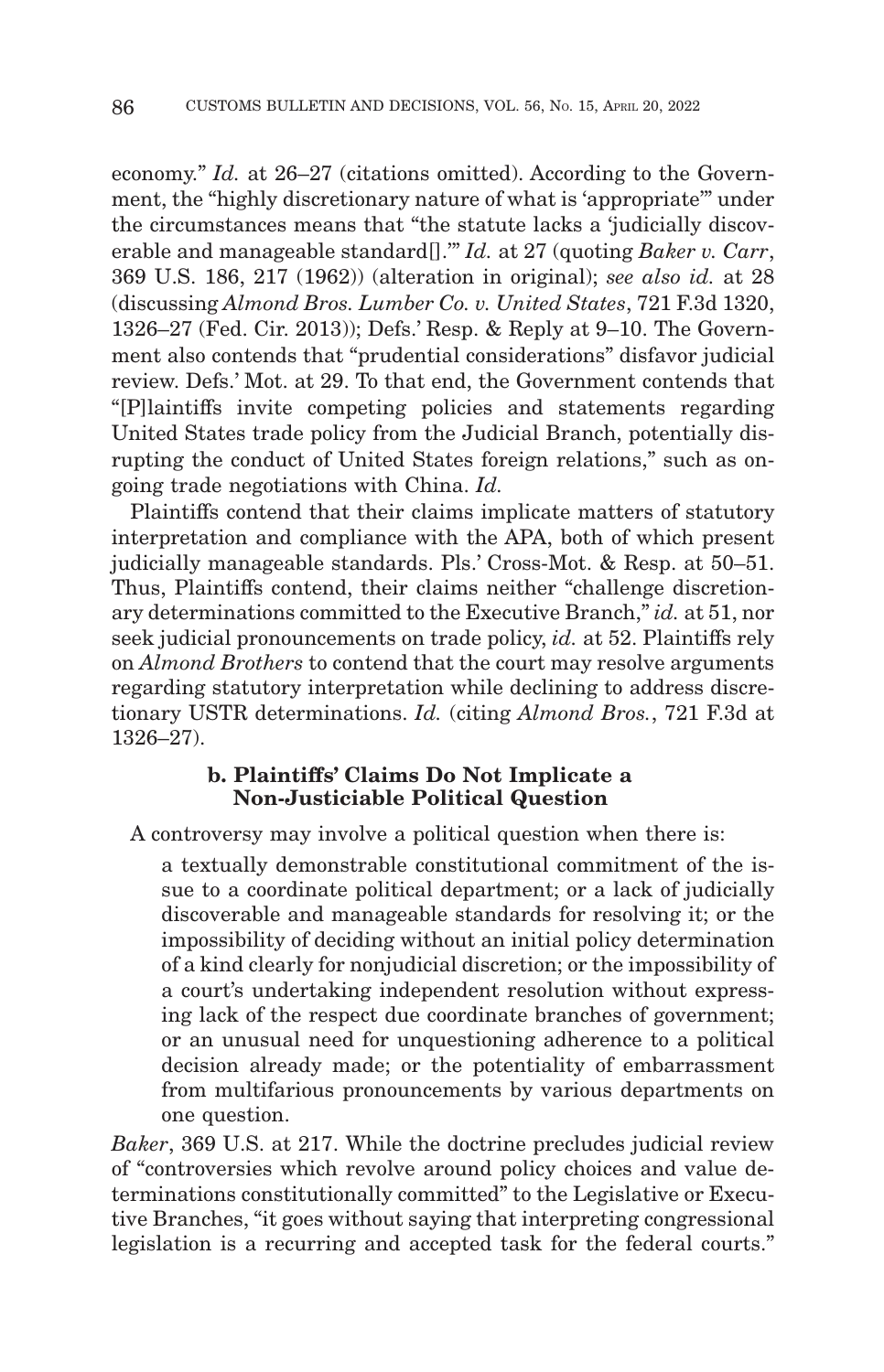*Japan Whaling Ass'n v. American Cetacean Soc'y*, 478 U.S. 221, 230 (1986). The court may not "shirk [its] responsibility" to ascertain the proper interpretation of a statute "merely because [its] decision may have significant political overtones." *Id.*; *see also Zivotofsky ex rel. Zivotofsky v. Clinton*, 566 U.S. 189, 196 (2012) (explaining that resolution of the plaintiff's claim did not turn on "the courts' own unmoored determination of what United States policy toward Jerusalem should be," but instead on the "familiar judicial exercise" of deciding whether the plaintiff's "interpretation of the statute is correct, and whether the statute is constitutional," such that the political question doctrine did not apply).

The "decision that a question is nonjusticiable is not one courts should make lightly." *El-Shifa Pharm. Indus. Co. v. United States*, 378 F.3d 1346, 1362 (Fed. Cir. 2004). Here, however, the court readily concludes that Plaintiffs' claims do not raise non-justiciable political questions.

Plaintiffs allege, *inter alia*, that the USTR exceeded the authority provided by section  $307(a)(1)(B)$  and (C) of the Trade Act when it promulgated List 3 and List 4A. 20–177 Am. Compl. ¶¶ 68–70, 73. It is clear from the court's discussion, *infra*, that such claims require the court to engage in the "familiar judicial exercise" of statutory interpretation in order to ascertain whether the factual predicate for the modifications fell within the purview of subsection (B), and whether subsection (C) is limited to reductions in, or termination of, trade actions. *See Zivotofsky*, 566 U.S. at 196.

The court is not questioning the USTR's determination that China's subsequent defensive conduct increased the burden on U.S. commerce, Defs.' Mot. at 27–28, indeed, Plaintiffs concede that it did, Pls.' Cross-Mot. & Resp. at 31. Instead, the issue before the court is whether that conduct increased the burden on U.S. commerce *in a legally relevant way*. That inquiry requires the court to interpret the meaning of the statutory terms, "the acts, policies, and practices[] that are the subject of such action," in relation to this modification action. 19 U.S.C.  $\S 2417(a)(1)(B)$ . Likewise, the court is not reviewing the USTR's discretionary decisions regarding the appropriateness of certain actions pursuant to subsection (C). *See* Defs.' Mot. at 26.

For these reasons, the Government's reliance on *Almond Brothers* is misplaced. Resolution of that case turned on the appellate court's application of the APA's narrow exception to judicial review for "agency action [that] is committed to agency discretion by law," 5 U.S.C.  $\S$  701(a)(2), to the plaintiff's challenges to the terms of an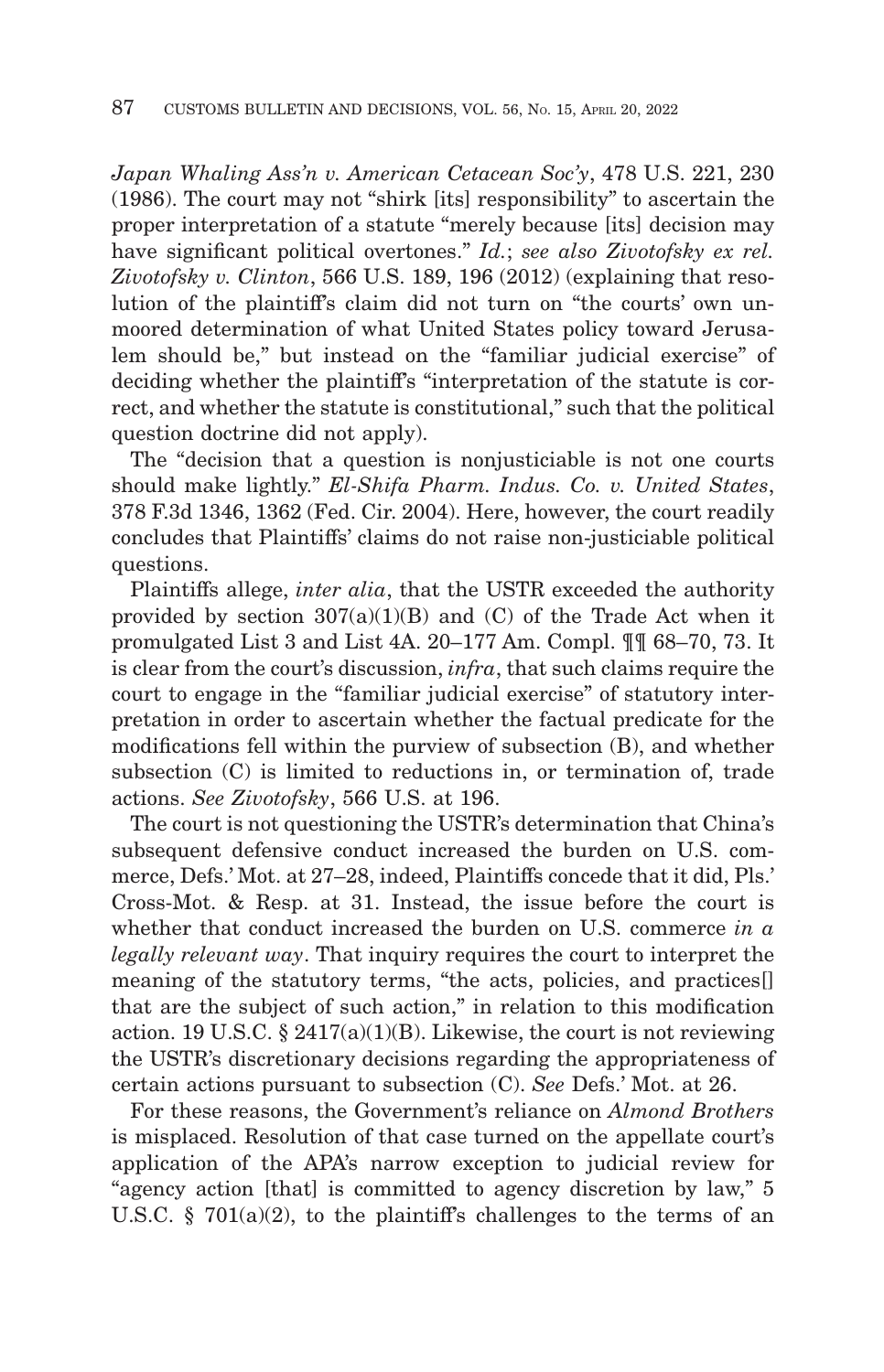agreement the USTR entered into with Canada, *see Almond Bros.*, 721 F.3d at 1322, 1325–27. While finding the substance of the terms of the agreement to fall within the USTR's discretionary authority such that there was "no law to apply," *id.* at 1327 (quoting *Citizens to Preserve Overton Park, Inc. v. Volpe*, 401 U.S. 402, 410 (1971)), the court nevertheless considered, and rejected, the plaintiff's argument that the agreement failed to meet other applicable statutory requirements, *id.*

The Government's motion does not discuss the political question doctrine in relation to Plaintiffs' claims concerning the USTR's compliance with the procedural requirements set forth in the APA. *See* Defs.' Mot. at 25–30; 20–177 Am. Compl. ¶¶ 74–75. In its reply brief, the Government asserts that, "[i]f a case presents an unreviewable political question, then *no* review of those claims is available under the APA." Defs.' Resp. & Reply at 10 (citing *Heckler v. Chaney*, 470 U.S. 821, 828 (1985), and *Mobarez v. Kerry*, 187 F. Supp. 3d 85, 97 (D.D.C. 2016)) (emphasis added). The cited cases are inapposite because each addressed the unavailability of APA review of substantive—as opposed to procedural—claims. *See Heckler*, 470 U.S. at 837–38 (finding that an agency's discretionary decision not to undertake an enforcement action was not subject to judicial review pursuant to 5 U.S.C. § 701(a)(2)); *Mobarez*, 187 F. Supp. 3d at 92 (declining to undertake APA review of the plaintiff's claim that the U.S. government failed to fulfill its alleged duty to evacuate U.S. citizens from Yemen and distinguishing such claims from reviewable "garden-variety" claims requiring statutory interpretation).

Simply put, the policy-laden questions to which the USTR directed its discretionary authority are not before the court. *See* Defs.' Mot. at 29 (arguing that "plaintiffs invite competing policies and statements regarding United States trade policy from the Judicial Branch"). Matters of statutory interpretation and compliance with procedural requirements are independent questions the court is well-equipped to answer. Thus, the court is not risking "the potentiality of embarrassment from multifarious pronouncements by various departments on one question." *Baker*, 369 U.S. at 217. Accordingly, the court denies the Government's motion to dismiss Plaintiffs' claims based on purported non-justiciability and now turns to the merits of those claims.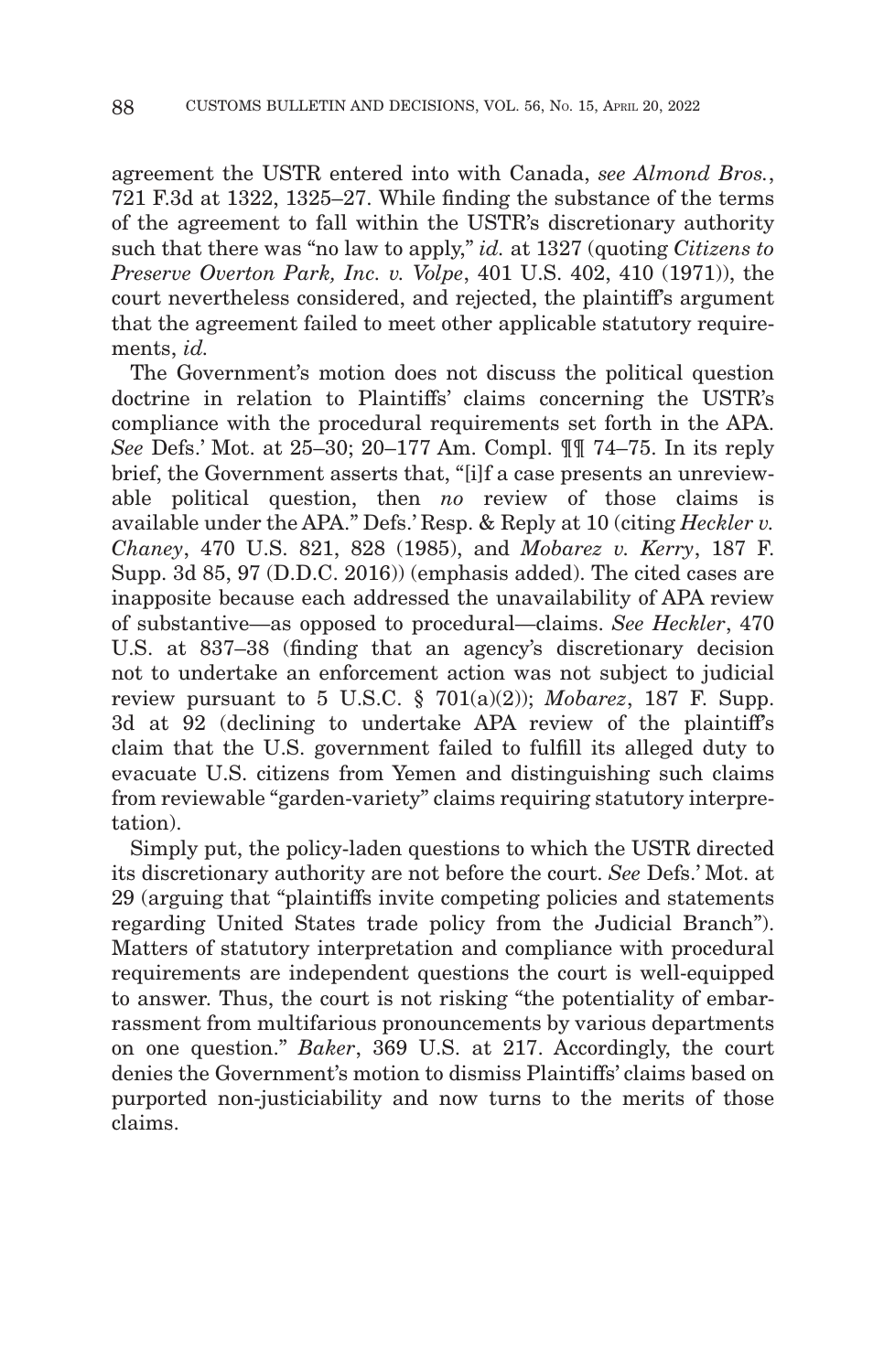## **II. Whether the USTR Exceeded its Modification Authority Pursuant to Section 307 of the Trade Act**

## **1. Standard of Review**

## **a. Parties' Contentions**

The Government contends that, even if the contested actions are those of the USTR, a heightened standard of review applies, namely, whether there has been "a clear misconstruction of the governing statute, a significant procedural violation, or action outside delegated authority." Defs.' Mot. at 30–31 (quoting *Gilda II*, 622 F.3d at 1363). The Government asserts that the USTR conducts "[a]ll functions . . . under the direction of the President," *id.* at 30,<sup>12</sup> meaning that the court must "afford[] substantial deference to decisions of the [USTR] implicating the discretionary authority of the President in matters of foreign relations," *id.* (quoting *Gilda II*, 622 F.2d at 1363).

Plaintiffs contend that the court "is the final authority on issues of statutory construction," Pls.' Cross-Mot. & Resp. at 39 (quoting *Gilda II*, 622 F.3d at 1363), and resolving this case requires applying the *Chevron* framework, *id.* at 39–40 (citing *Chevron, U.S.A., Inc. v. Nat. Res. Def. Council, Inc.*, 467 U.S. 837, 843 n. 9 (1984)). Plaintiffs further contend that the statute is unambiguous, but that even if it were not, the USTR's interpretation merits no deference. *Id.* at 41–42. Plaintiffs also contend that the Government has misconstrued the authorities upon which it seeks to rely. Pls.' Reply at 3–5.

#### **b. Analysis**

In cases arising under the court's jurisdiction pursuant to 28 U.S.C. § 1581(i), the court applies the standard of review set forth in the APA. 28 U.S.C. § 2640(e). The "court must 'decide all relevant questions of law, interpret constitutional and statutory provisions,' and 'hold unlawful and set aside agency action, findings, and conclusions found to be . . . arbitrary, capricious, an abuse of discretion, or otherwise not in accordance with law.'" *Gilda II*, 622 F.3d at 1363 (quoting 5 U.S.C. § 706) (alteration in original).

While the Government seeks to distinguish *Gilda II* based on the underlying statute at issue,<sup>13</sup> see Defs.' Resp. & Reply at 6, that

 $^{12}$  The Government identifies 19 U.S.C. § 2171(a) as the source for this quotation, but the phrase is instead found in *Reorganization Plan No. 3 of 1979*, 44 Fed. Reg. 69,273, 69,274  $(1979)$  (reorganization of functions relating to international trade, section  $1(b)(4)$ ).

<sup>&</sup>lt;sup>13</sup> Gilda II addressed the USTR's interpretation of 19 U.S.C. § 2417(c)(1), the statutory provision governing automatic termination of retaliatory duties. 622 F.3d at 1362. That provision does not involve presidential direction.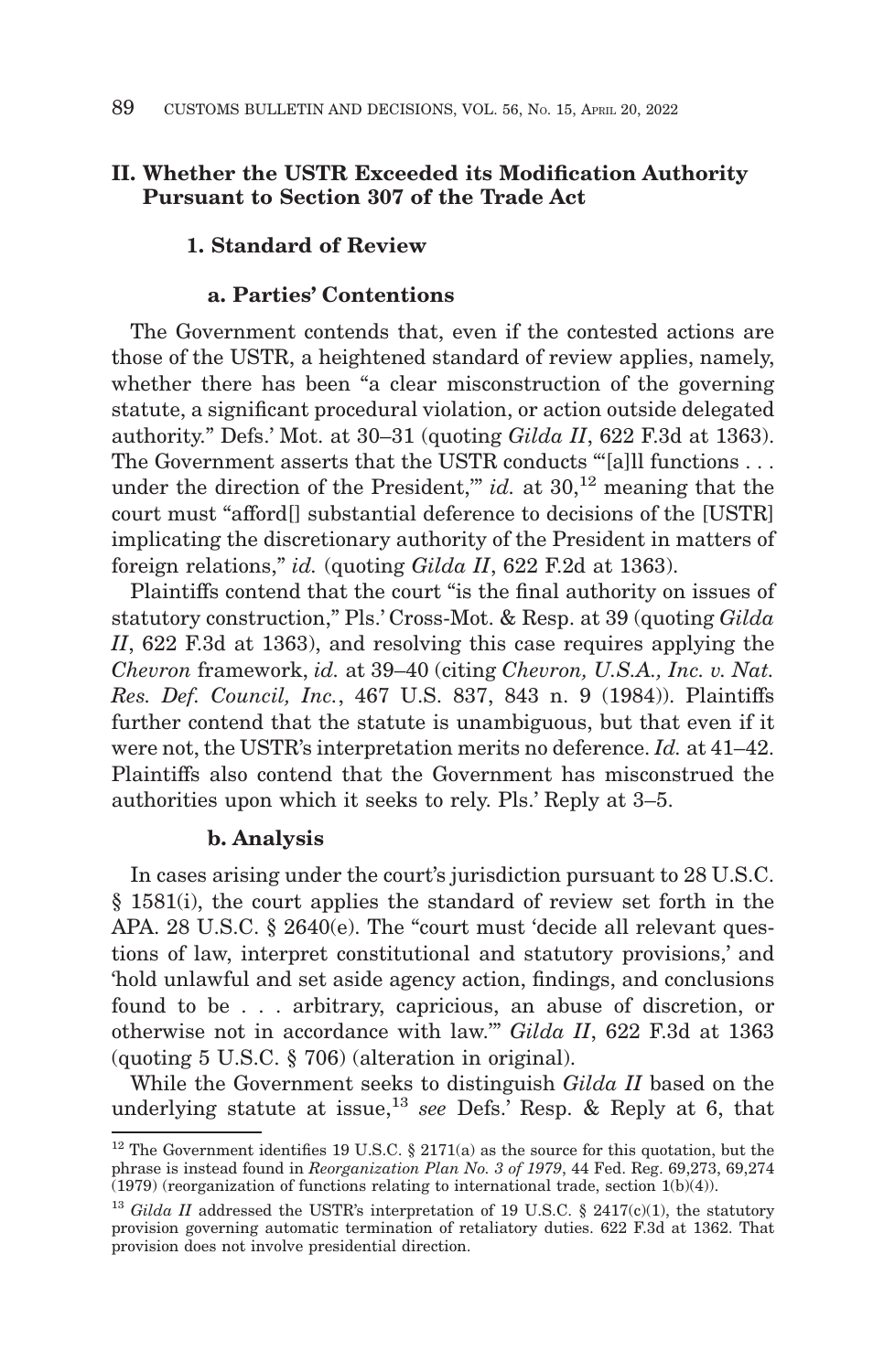distinction is inapposite here. *Gilda II* recognizes that although the "court affords substantial deference to decisions of the Trade Representative implicating the *discretionary authority* of the President in matters of foreign relations," *id.* (citing *Maple Leaf Fish Co. v. United States*, 762 F.2d 86, 89 (Fed. Cir. 1985) (emphasis added), "[t]he judiciary is the final authority on issues of statutory construction and must reject administrative constructions which are contrary to clear congressional intent," *id.* (quoting *Chevron*, 467 U.S. at 843 n.9 (1984)) (alteration in original). Thus, when "the intent of Congress is clear, that is the end of the matter; for the court, as well as the agency, must give effect to the unambiguously expressed intent of Congress." *Id.* (quoting *Chevron*, 467 U.S. at 842–43). Accordingly, the appellate court distinguished matters implicating presidential discretion from those requiring statutory interpretation. *See Gilda II*, 622 F.3d at 1363.

Here, resolving Plaintiffs' substantive claims requires the court first to interpret the relevant statutory provisions; thus, the court "must first carefully investigate the matter to determine whether Congress's purpose and intent on the question at issue is judicially ascertainable." *Timex V.I., Inc. v. United States*, 157 F.3d 879, 881 (Fed. Cir. 1998). Accordingly, the court turns to its examination of "the statute's text, structure, and legislative history," applying, if necessary, "the relevant canons of interpretation." *Gazelle v. Shulkin*, 868 F.3d 1006, 1010 (Fed. Cir. 2017) (quoting *Heino v. Shinseki*, 683 F.3d 1372, 1378 (Fed. Cir. 2012)).14

Because the court finds that the statute is unambiguous, the court need not and does not address what, if any, deference the USTR's interpretation of the statute would be given if the statute was ambiguous.

<sup>14</sup> The Government's reliance on *Maple Leaf Fish Co.*, 762 F.2d 86, *Silfab Solar, Inc. v. United States*, 892 F.3d 1340 (Fed. Cir. 2018), and *Transpacific Steel LLC v. United States*, 4 F.4th 1306 (Fed. Cir. 2021), *cert. denied*, 2022 WL 892108 (U.S. Mar. 28, 2022), is also unpersuasive. *See* Defs.' Mot. at 30–31; Defs.' Resp. & Reply at 11–13. *Silfab Solar* and *Maple Leaf Fish Co.* address, respectively, the extent to which the court may review findings of fact by the President or the U.S. International Trade Commission in preparation for presidential action. *Silfab Solar*, 892 F.3d at 1349; *Maple Leaf Fish Co.*, 762 F.2d at 89–90. In *Transpacific*, the appellate court addressed the timeliness of presidential action pursuant to section 232 of the Trade Expansion Act of 1962, 19 U.S.C. § 1862. 4 F.4th at 1318–19. That inquiry required the court to interpret the meaning of the term "action" pursuant to 19 U.S.C. § 1862(c)(1)(B). *Id.* at 1322. In so doing, the court considered the statute's ordinary meaning, *id.* at 1319–22, "relevant statutory context," *id.* at 1322, and the statute's "legal and historical backdrop," *id.* at 1324 (citation omitted), before concluding that Congress' intent was plain with respect to the operative term. These cases thus lend support for the distinction between review of discretionary decisions and statutory interpretation recognized in *Gilda II*.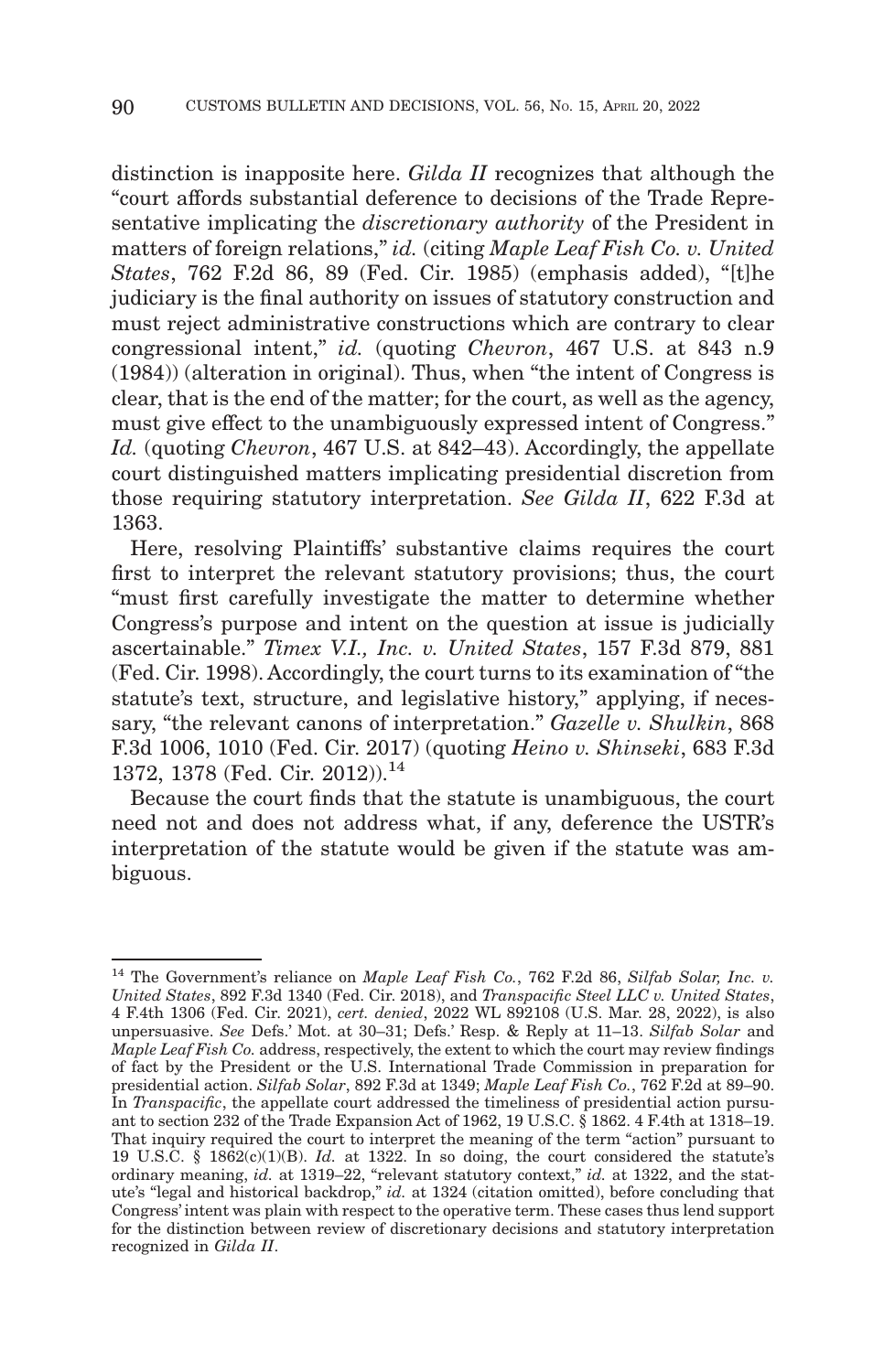## **2. The USTR's Authority Pursuant to Section 307(a)(1)(B)**

## **a. Parties' Contentions**

The Government contends that "China's subsequent actions" retaliatory tariffs and other measures such as currency devaluation— "were not separate and distinct from their unfair trade practices investigated under section 301" but "were directly related" to the investigation and intended to permit and defend the continuation of the investigated practices. Defs.' Mot. at 32.15 The Government further contends that Plaintiffs' interpretation of the statute would prevent the President and the USTR from "respond[ing] to a trading partner's refusal to eliminate its unfair trade practices" and retaliatory actions. *Id.* at 33. Such an interpretation, the Government contends, is inconsistent with both the USTR's authority to take "all 'appropriate and feasible action' within the power of the President" to eliminate the unfair practices pursuant to section 301(b)(2), *id.*, and legislative history surrounding the 1988 amendments to section 301 indicating congressional desire for vigorous action in response to unfair trade practices, *id.* at 37–38.

Drawing a temporal line in the sand, Plaintiffs contend that the phrase "the subject of such action" in subsection (B) cannot encompass China's defensive actions "because those actions had not yet transpired when the investigation was initiated or when USTR determined that remedial action was 'appropriate.'" Pls.' Cross-Mot. & Resp. at 31. Thus, Plaintiffs contend, "[t]he increased burden cannot come from other subsequent 'defensive' actions." *Id.* at 32; *cf.* Ecolab's Br. at 8–12 (advancing similar arguments). Plaintiffs contend that any congressional intent to permit the USTR "to prosecute a limitless trade war" would have been stated in clearer terms, "not through the tailored language of Section  $307(a)(1)(B)$ ." Pls.' Cross-Mot. & Resp. at 31–32. Plaintiffs also contend that the existence of explicit retaliation authority pursuant to section 306(b)(2) disfavors interpreting subsection (B) to allow the USTR to retaliate against a trading partner's actions under the guise of modification. *See id.* at 32–33.

The Government counters that the USTR "made the required finding that the burden on U.S. commerce had increased as a result of China's unfair trade practices, *and* its 'subsequent defensive actions

 $^{\rm 15}$  Indeed, the Government contends that China's defensive actions permitted the USTR to modify the section 301 action under both subsections (B) and (C). Defs.' Mot. at 33. The Government asserts, and Plaintiffs agree, that each subsection—(B) and (C)—constitutes "an independent basis for action" and failure as to one is not a basis to overturn the action. Defs.' Mot. at 36 n.6; Oral Arg. 1:55:10–1:55:30 (colloquy with Plaintiffs during which they agreed that each statutory basis provides independent authority for the modifications).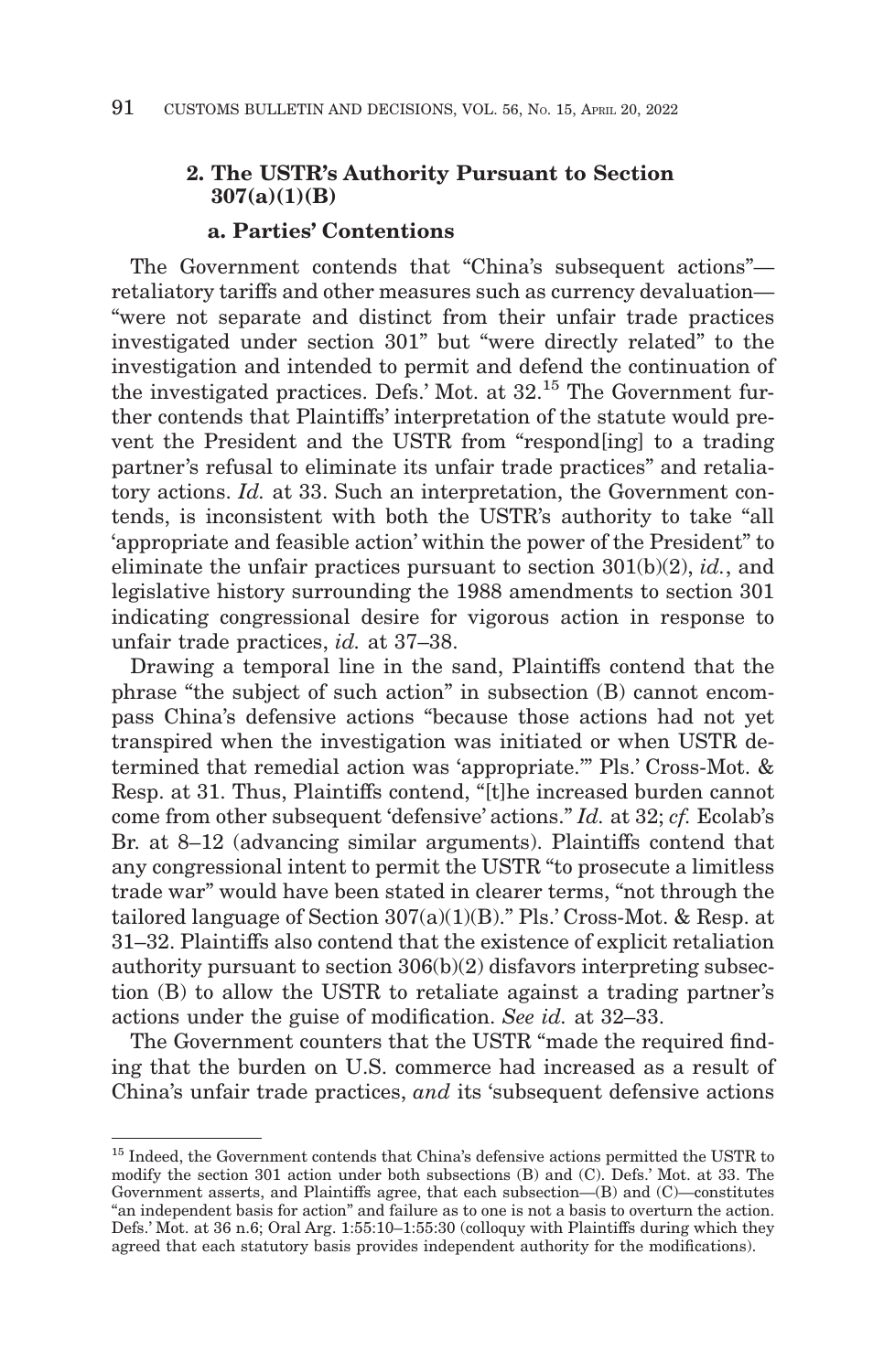taken to maintain' those practices." Defs.' Resp. & Reply at 14 (citing *Final List 3*, 83 Fed. Reg. at 47,974, and *Final List 4*, 84 Fed. Reg. at 43,304) (emphasis added).16 The Government contends that the court should reject Plaintiffs' characterization of the initial investigation as "limited and discrete," *id.* at 16, because the investigated practices covered "China's massive 'top-down national strategy[]' unfairly to acquire U.S. technology," which required "the mobilization and participation of all sectors of [Chinese] society," *id.* at 15–16 & n.4 (quoting USTR Report at 11). The Government also contends that section 306(b)(2) applies in different circumstances and "is irrelevant here." *Id.* at 16. While recognizing that resort to legislative history is unnecessary when a statute is plain, Defs.' Mot. at 5 n.2, the Government contends that the legislative history behind the 1988 amendments to the Trade Act supports interpreting subsection (B) to allow the USTR to respond to defensive conduct, Defs.' Resp. & Reply at 18 (citing 133 CONG. REC. 20,486 (1987) (statement of Sen. Lautenberg); S. REP. NO. 100–71 (1987), at 73–74).

In their Reply, Plaintiffs contend that the Government's assertions of an increased burden on U.S. commerce from the investigated practices are conclusory and unavailing. Pls.' Reply at 7–8. Plaintiffs contend that the Government's "true argument" for reliance on subsection (B) remains China's subsequent defensive conduct that is distinct from the "the four discrete categories of intellectual property and technology transfer conduct that USTR actually investigated." *Id.* at 8. Plaintiffs further contend that the Government's reliance on the USTR Report constitutes a *post hoc* rationalization for the US-TR's action. *Id.* at 10. Lastly, Plaintiffs contend that the Government's dismissal of the relevance of section 306 misses the point. *Id.* at 10 n.3. Plaintiffs argue that the existence of "section 306 shows that Congress understood how to authorize 'retaliation' explicitly against another country's response to trade proceedings or actions where it wanted to." *Id.*

### **b. In Promulgating List 3 and List 4A, the USTR Properly Exercised Its Authority Pursuant to Section 307(a)(1)(B)**

The court begins with the language of the statute. The statute permits the USTR to "modify or terminate *any action*, subject to the specific direction, if any, of the President with respect to such action, that is being taken under section 2411 of this title if— . . . the *burden*

 $^{16}$  In that regard, the Government also points to a statement regarding China's acquisition of hybrid vehicle technology from Toyota. Defs.' Resp. & Reply at 15 (quoting Mem. from USTR General Counsel Stephen Vaughn to USTR Robert Lighthizer (Sept. 17, 2018) ("Sept. 2018 Vaughn Mem.") at 6, PR 1).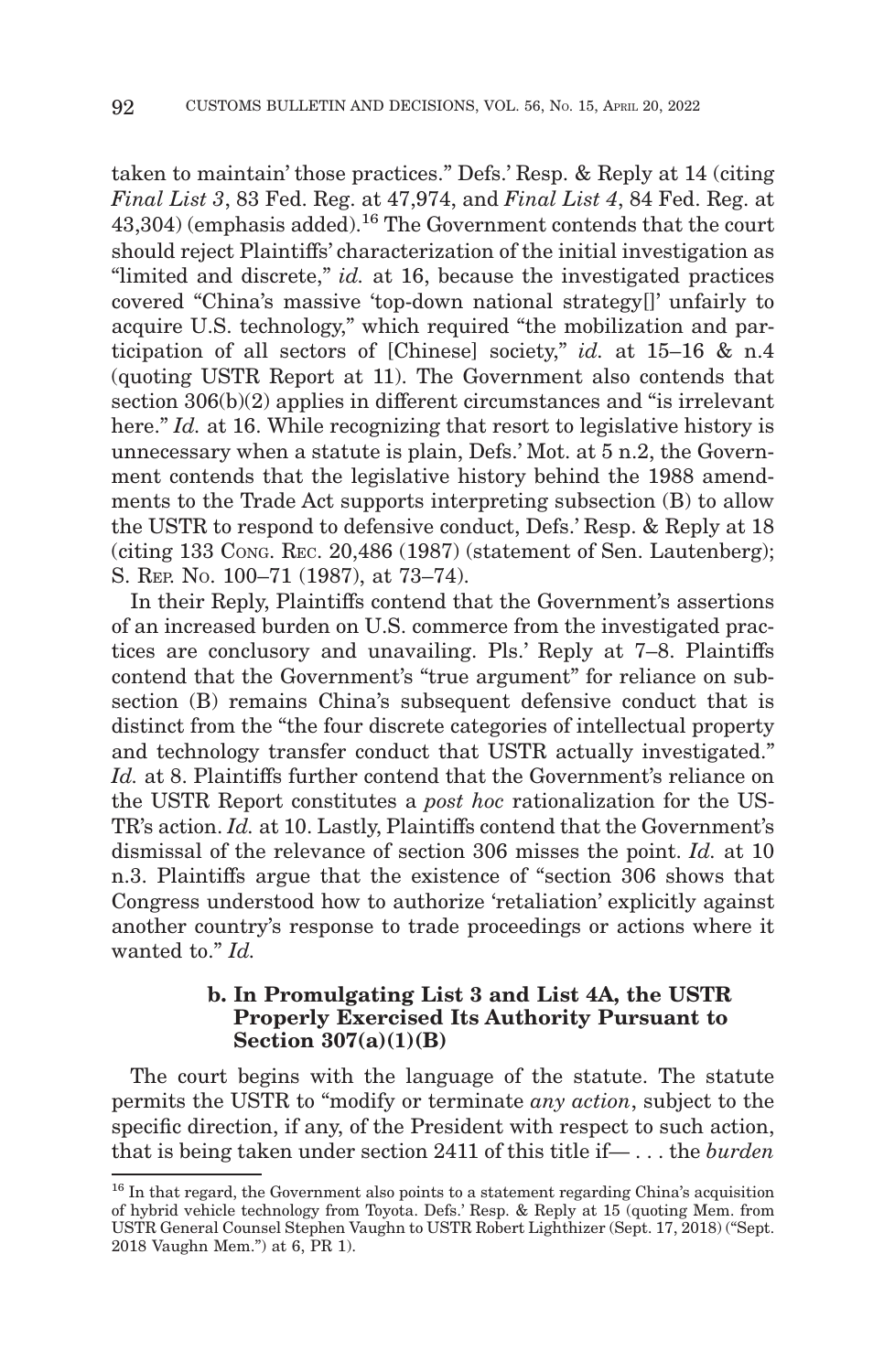*or restriction* on United States commerce . . . of the *acts, policies, and practices*, that are the *subject of such action* has increased or decreased." 19 U.S.C.  $\frac{8}{2417(a)(1)(B)}$  (emphasis added). This case requires the court first to interpret the meaning of the phrase, "the subject of such action," because the Parties disagree about whether retaliatory actions taken by China can be the source of burden from the acts, policies, and practices that were the subject of the original action.

Plaintiffs contend that the relevant phrase refers to the subject of the original investigation. Pls.' Cross-Mot. & Resp. at 32; Pls.' Reply at 7–9. The plain meaning of the terms supports that interpretation. Black's Law Dictionary<sup>17</sup> defines "subject," when used as a noun, as "[t]he matter of concern over which something is created; something about which thought or the constructive faculty is employed," for example, "the subject of the statute." Black's Law Dictionary at 1465 (8th Ed. 2004); *cf.* Subject (noun), The Oxford English Dictionary, Vol. XVII at 29 (2nd Ed. 1989) ("A thing affording matter for action of a specified kind; a ground motive or cause."). The phrase "such action," when read in context, refers to the "action" referenced in the introductory clause of section 307(a)(1). *See* 19 U.S.C. § 2417(a)(1)(B); *cf. Solar Energy Indus. Ass'n v. United States*, Slip Op. 21–154, 2021 WL 5320790, at \*9 (Nov. 16, 2021) (stating that the term "'such' is typically read to 'refer[ ] back to something indicated earlier in the text'") (citation omitted) (alteration in original). The term "action," in the introductory clause, constitutes a reference to the action taken pursuant to section 301, i.e., the initial action. *See* 19 U.S.C. § 2417(a)(1) (cross-referencing 19 U.S.C. § 2411). Thus, to rely on the authority provided by subsection (B), the USTR must act based on increased harm to U.S. commerce from the acts, policies, and practices that constituted the subject of the original investigation. Indeed, the Government does not present a different textual view of the provision. The court thus finds the text of the statute plain with respect to subsection (B) and need not resort to legislative history or other tools of statutory interpretation.

Interpreting the meaning of the phrase does not, however, end the inquiry. Instead, the Parties dispute what *was* the subject of the action and whether China's defensive conduct, occurring subsequent to the original investigation, can properly be considered the basis for an increase in the harm stemming from the subject of the action. *See, e.g.*, Pls.' Cross-Mot. & Resp. at 32; Defs.' Resp. & Reply at 15–16.

<sup>&</sup>lt;sup>17</sup> Courts have long considered dictionary definitions to discern the ordinary meaning of a term. *See, e.g.*, *Nix v. Hedden*, 149 U.S. 304, 306–07 (1893); *Gumpenberger v. Wilkie*, 973 F.3d 1379, 1382 (Fed. Cir. 2020).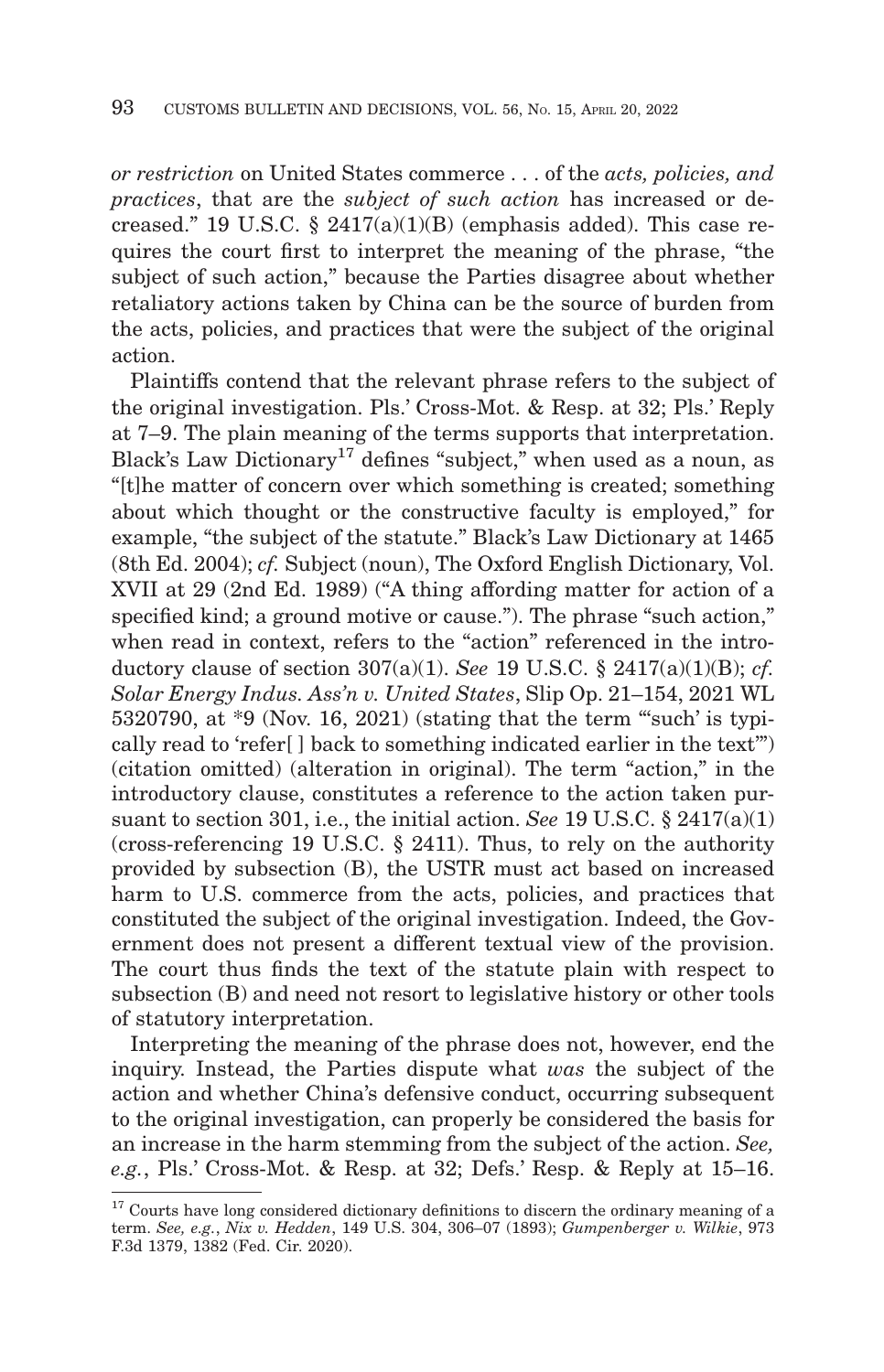Plaintiffs argue that the subject of the action must be limited to "the investigated intellectual property practices themselves." Pls.' Cross-Mot. & Resp. at 25 (emphasis omitted); *see also* Pls.' Reply at 8 (distinguishing China's retaliation from the conduct "that USTR actually investigated"). The Government argues that China's retaliatory conduct was "not separate and distinct from" the investigated acts and was instead "directly related" to the acts, policies, and practices that were the subject of the investigation. Defs.' Mot. at 32; Defs.' Resp. & Reply at 15.

Upon review of the record of the agency's proceedings and the arguments of the Parties, the court finds that the link between the subject of the original section 301 action and China's retaliation is plain on its face. The USTR's initial determination was statutorily required to be designed to lead to the elimination of the unfair acts, policies, and practices, but without any requirement for the action to be focused on the same or similar industries. *See* 19 U.S.C. §  $2411(b)(2)$ . Thus, by imposing duties on \$50 billion in trade, the USTR intended to disrupt the trade flow into the United States in such amount necessary to lead to the elimination of China's unfair practices. By directly offsetting the duties on the \$50 billion in trade with its own duties on \$50 billion in trade from the United States, China directly connected its retaliation to the U.S. action and to its own acts, policies, and practices that the U.S. action was designed to eliminate. *See Final List 3*, 83 Fed. Reg. at 47,974; *cf. Final List 4*, 84 Fed. Reg. at 43,304 (noting China's decision to impose tariffs on \$110 billion worth of U.S. goods).

Plaintiffs' arguments that China's retaliatory conduct cannot be part of "the subject of" the action because that conduct post-dates the initial investigation and determination are not persuasive. Pls.' Cross-Mot. & Resp. at 31; *see also* Pls.' Reply at 8 ("As a temporal and logical matter, the 'subject of' the section 301 action does not encompass all 'subsequent defensive measures' China might take in retaliation for U.S. tariffs."). Modifications are based on activity increasing (or decreasing) the burden on U.S. commerce after the initial determination. 19 U.S.C.  $\S$  2417(a)(1)(B). Plaintiffs' argument thus turns on whether the USTR found that China's retaliatory conduct caused an increased burden on U.S. commerce from the acts, policies, and practices that constituted the subject of the action. Because, as discussed below, the court concludes that it did, Plaintiffs' timing-based argument must fail.<sup>18</sup>

<sup>18</sup> Plaintiffs also argue that "[t]he magnitude of the responsive List 3 and List 4A actions . . . underscores their distinct nature." Pls.' Reply at 8. According to Plaintiffs, the USTR deemed \$50 billion "'commensurate' to the harms" resulting from the "investigated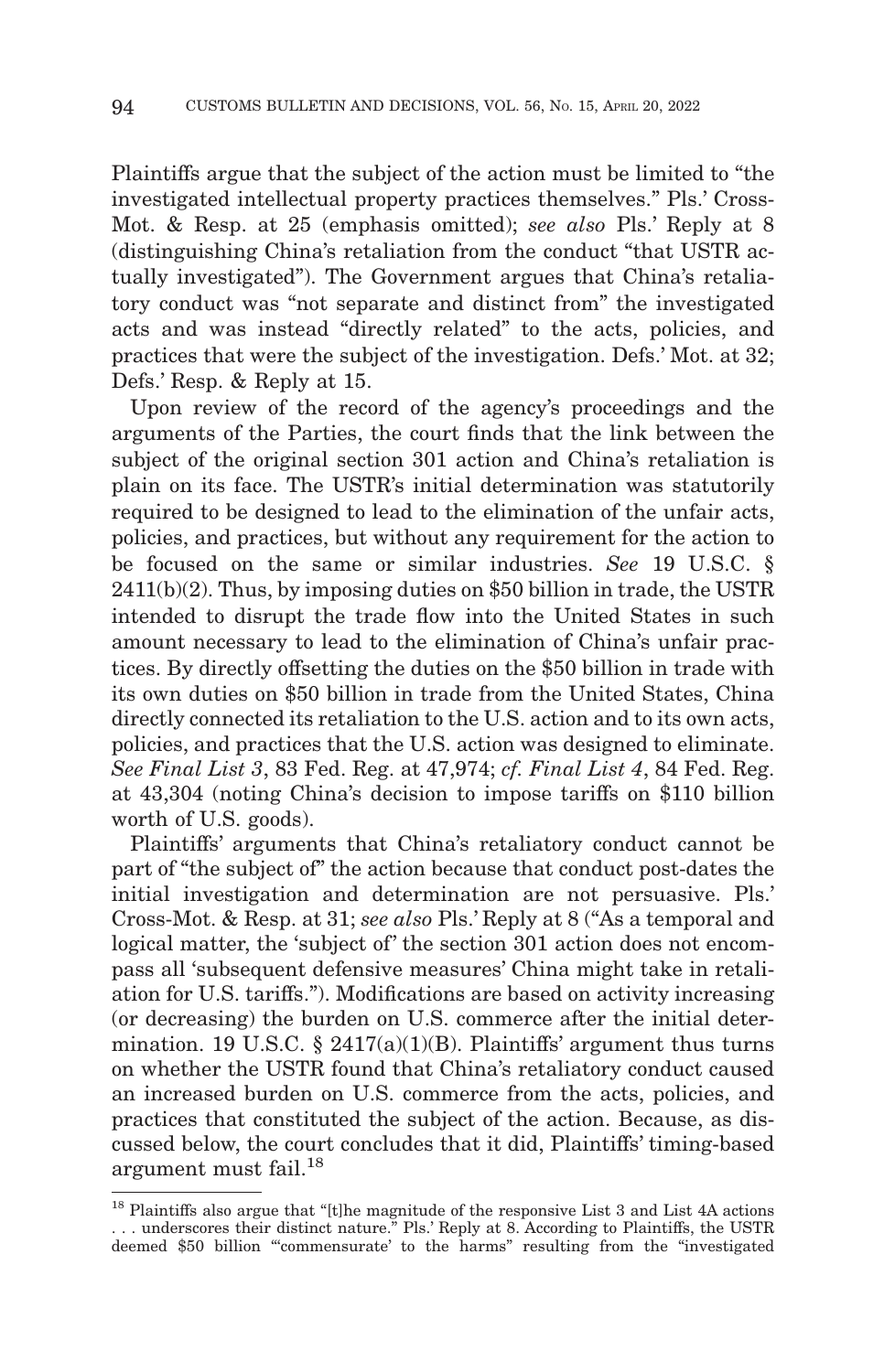In determining whether the USTR reasonably considered China's retaliatory actions to be within the purview of the "subject of the action," the court "may not supply a reasoned basis for the agency's action that the agency itself has not given." *Motor Vehicle Mfrs. Ass'n of U.S., Inc. v. State Farm Mut. Auto. Ins. Co.*, 463 U.S. 29, 43 (1983) (citing *SEC v. Chenery Corp.*, 332 U.S. 194, 196 (1947)). Nevertheless, the court will "uphold a decision of less than ideal clarity if the agency's path may reasonably be discerned." *Bowman Transp., Inc. v. Ark.-Best Freight Sys., Inc.*, 419 U.S. 281, 286 (1974).

Beyond the clear connection between the defensive, retaliatory actions and the acts, policies, and practices they seek to defend, List 3 and List 4A reference the USTR's prior determinations concerning the investigation and subsequent actions. *See Final List 3*, 83 Fed. Reg. at 47,974; *Final List 4*, 84 Fed. Reg. at 43,304. Given that List 3 and List 4A constitute modifications to those actions, the court also looked to the cited determinations to consider further the USTR's position regarding the scope of the subject of the original action. The USTR broadly defined the investigation as addressing "China's Acts, Policies, and Practices *Related to* Technology Transfer, Intellectual Property, and Innovation." *Initiation Notice*, 82 Fed. Reg. at 40,213 (emphasis added). Thus, the investigation covered China's conduct *related to* the identified matters and not simply, as Plaintiffs contend, the acts *constituting* the identified matters. *See id.* Additionally, while the USTR specified four categories of acts, policies, and practices that it deemed actionable in its initial determination, the USTR described the Report as a "comprehensive" account of "the acts, policies, and practices under investigation." *USTR Determination*, 83 Fed. Reg. at 14,907. The Report, which is both public and contemporaneous with the USTR's initial section 301 determination, may also be considered. *See United States v. Sci. Applications Int'l Corp*., 502 F. Supp. 2d 75, 78 (D.D.C. 2007) ("Generally, 'when a document incorporates outside material by reference, the subject matter to which it refers becomes a part of the incorporating document just as if it were set out in full.'") (quoting *Air Line Pilots Ass'n, Int'l v. Delta Air Lines*, 863 F.2d 87, 94 (D.C. Cir. 1988)).

practices." *Id.* The USTR explained that a \$50 billion action was initially "appropriate both in light of the estimated harm to the U.S. economy, and to obtain elimination of China's harmful acts, policies, and practices." *USTR Determination*, 83 Fed. Reg. at 14,907. The USTR is not, however, statutorily required to quantify any increase in burden or otherwise show that the increase in tariffs is commensurate to the increased harm. *See* 19 U.S.C. § 2417(a)(1)(B); *compare id.* § 2411(a)(3) (stating that mandatory actions taken pursuant to section  $301(a)(1)$  "shall be devised so as to affect goods or services of the foreign country in an amount that is equivalent in value to the burden or restriction being imposed by that country on United States commerce"), *with id.* § 2411(b) (governing discretionary actions taken pursuant to section 301(b), which does not contain any such limitation).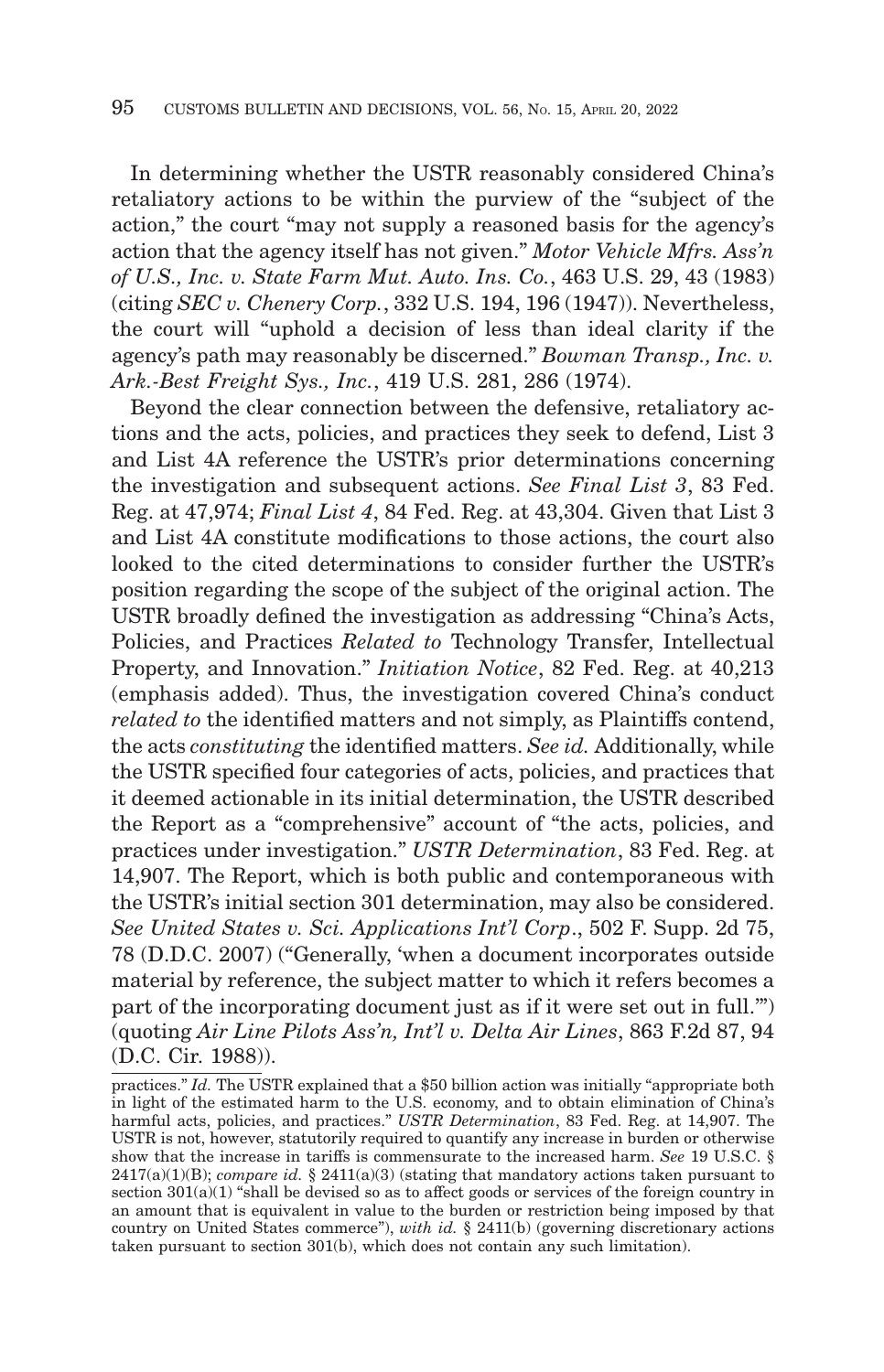In addition to summarizing the specific acts, policies, and practices related to technology transfer, intellectual property, and innovation under investigation, the USTR Report provided the historical context in which those actions arose. The Report explained that "[c]oncerns about a wide range of unfair practices of the Chinese government . . . related to [those matters] are longstanding." USTR Report at 4. The Report noted that the investigation covered the Chinese government's use of "a variety of tools, including opaque and discretionary administrative approval processes, joint venture requirements, foreign equity limitations, procurements, *and other mechanisms* to regulate or intervene in U.S. companies' operations in China, in order to require or pressure the transfer of technologies and intellectual property to Chinese companies." *Id.* at 5 (emphasis added). Indeed, as noted by the Government, China's "top-down national strategy" for acquiring technology "requires the mobilization and participation of all sectors of [Chinese] society." *Id.* at 11.

In addition to these concerns, the Report specifically explained the reluctance among U.S. companies to "complain about China's unfair trade practices" because of concerns about "Chinese retaliation." *Id.* at 9. "Other mechanisms" used to regulate U.S. companies' operations in China thus included the lack of "effective recourse" for U.S. companies wanting to report "informal pressures for fear of retaliation and the potential loss of business opportunities." *Id.* at 21. According to the USTR, "concerns about retaliation have enabled China's technology transfer regime to persist for more than a decade." *Id.*; *see also id.* at 21 n.106.

The foregoing discussion of retaliation in the USTR Report provides context and explanation regarding the reasons why individual companies were unable and unwilling to pursue their own complaints against the underlying Chinese practices. This recognition of the challenges faced by individual companies led the USTR, consistent with the direction of the President, to initiate the section 301 action in order to protect U.S. companies without them filing their own petitions and incurring the consequences of targeted retaliation. *See id.* at 10. Thus, even if the retaliatory actions by China were not otherwise clearly related to the acts, policies, and practices that China sought to defend from the USTR's section 301 action, the USTR Report provides a basis for regarding China's retaliatory actions as within the scope of the acts, policies, and practices that were the subject of the original action.

The USTR's rationale for List 3 and List 4A reflects this understanding of the agency's authority pursuant to subsection (B). As the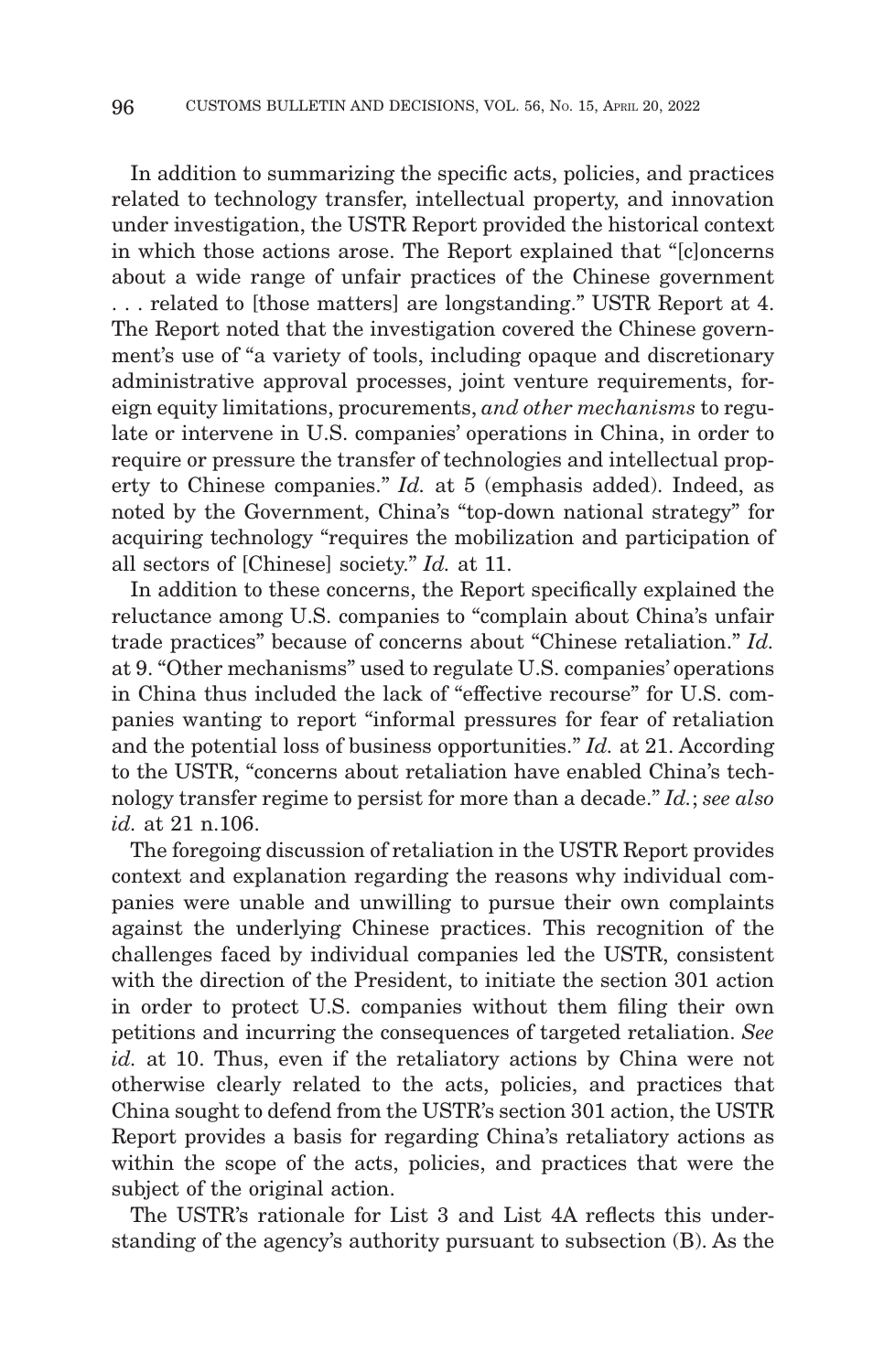USTR explained, China's retaliation against the initial imposition constitutes conduct that is related to the specified unfair trade policies because it is intended to "maintain those policies." *Final List 3*, 83 Fed. Reg. at 47,974; *see also Final List 4*, 84 Fed. Reg. at 43,304. That retaliation consisted of China's imposition of tariffs on \$50 billion worth of U.S. goods, *Final List 3*, 83 Fed. Reg. at 47,974, later increased to \$110 billion worth of U.S. goods, *Final List 4*, 84 Fed. Reg. at 43,304, and "non-tariff measures," *id.*, including devaluing China's currency, *id.* at 43,305. China's retaliation also caused increased harm to U.S. commerce; a point that Plaintiffs concede. *See, e.g.*, Pls.' Cross-Mot. & Resp. at 31. Together, these notices reflect the USTR's recognition that Chinese retaliation was similarly directed against the effort to challenge its unfair acts, policies, practices, just as the threats to retaliate against individual companies were directed at maintaining those same practices. Accordingly, the USTR properly found an increased burden on U.S. commerce arising from the acts that formed part of the subject of the original action.<sup>19</sup>

For these reasons, the court finds that the USTR exercised its authority consistent with section  $307(a)(1)(B)$  when it promulgated List 3 and List 4A. Because subsections (B) and (C) each provided an independent basis for the determinations, the court need not and does not reach the Parties' arguments concerning the USTR's authority to issue the determinations pursuant to section  $307(a)(1)(C)$ .

## **III. Procedural Claims Pursuant to the APA**

The court first addresses the Government's arguments that the promulgation of List 3 and List 4A is exempt from the APA's procedural requirements and, finding those arguments non-meritorious, next addresses Plaintiffs' APA claims.

## **1. Foreign Affairs Exemption**

## **a. Parties' Contentions**

The Government contends that the promulgation of List 3 and List 4A falls under the foreign affairs exception to the APA because they "were part of the negotiation of an international trade agreement" and "relate[d] to the President's 'overall political agenda concerning relations with another country.'" Defs.' Mot. at 42–43 (quoting *Am. Ass'n of Exps. & Imps. v. United States*, 751 F.2d 1239, 1249 (Fed. Cir. 1985)).

<sup>&</sup>lt;sup>19</sup> For the same reasons, the court rejects Plaintiffs' argument that the USTR violated the substantive provisions of the APA by failing to point to evidence of an "increased burden" from the investigated practices. *See* Pls.' Reply at 23–24.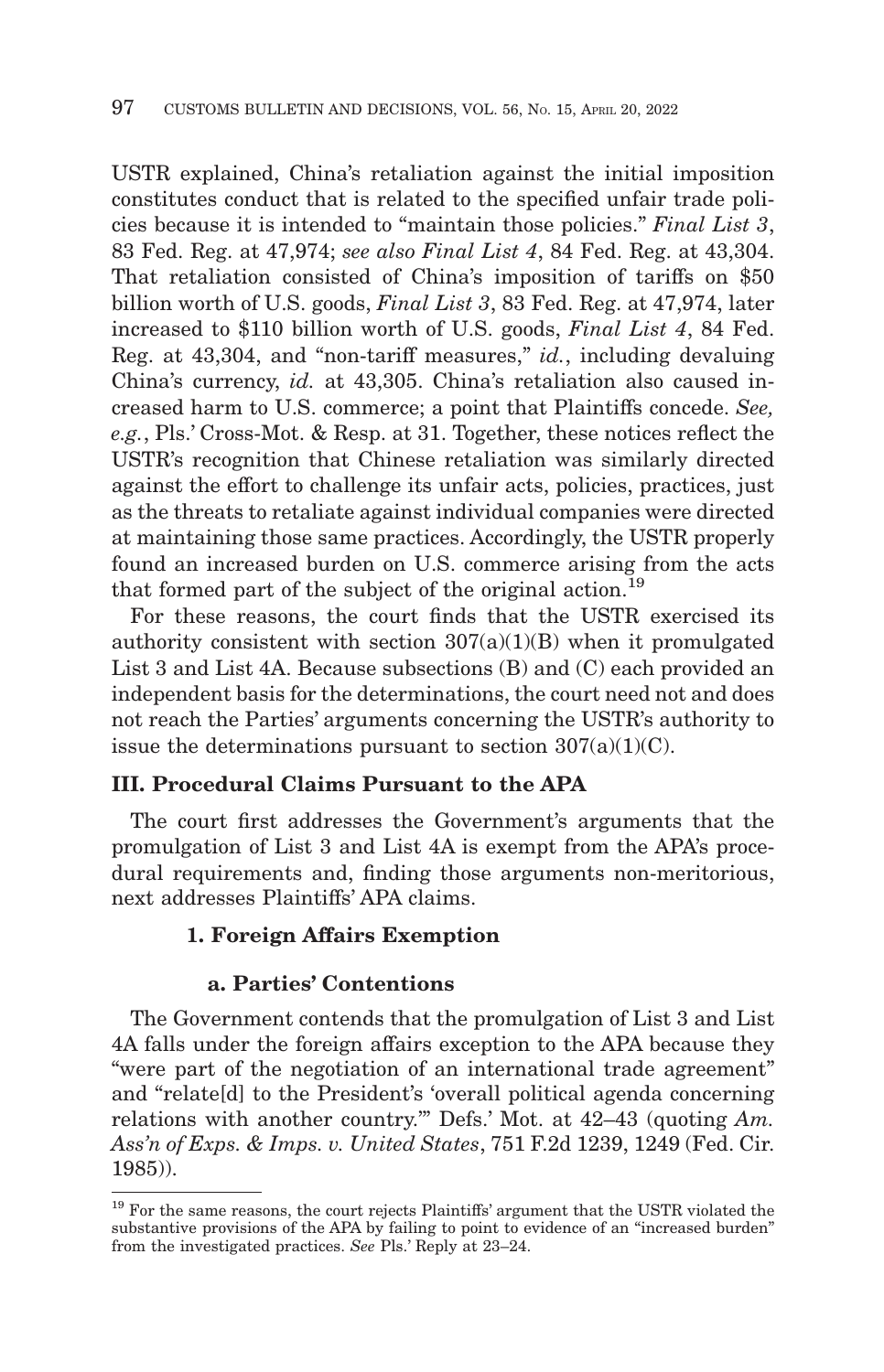Plaintiffs contend that the promulgation of List 3 and List 4A does not fall under the foreign affairs exception because "the public rulemaking" process "would [not] 'provoke definitively undesirable international consequences.'" Pls.' Cross-Mot. & Resp. at 61–62.

## **b. The Foreign Affairs Exemption Does Not Apply**

The APA exempts a rulemaking from notice and comment procedures when the agency action involves a "foreign affairs function of the United States." 5 U.S.C.  $\S$  553(a)(1) (stating that section 553 applies, "except to the extent that" a foreign affairs function "is involved").20 In other words, the foreign affairs exemption is intended to allow an agency to "*dispense with* [the] notice-and-comment procedures" set forth in section 553. *E.B. v. U.S. Dep't of State*, 2022 WL 343505, at \*4 (D.D.C. 2022) (emphasis added); *see also* H.R. REP. NO. 79–1980 at 257 (1946) (foreign affairs functions are "exempt[] from *all* of the requirements" set forth in section 553) (emphasis added).

When invoked, the exemption "will be construed narrowly and granted reluctantly," and "only to the extent that the excepted subject matter is clearly and directly involved in a foreign affairs function." *Mast Indus., Inc. v. Regan*, 8 CIT 214, 231, 596 F. Supp. 1567, 1582 (1984) (quotations and citation omitted). "The purpose of the exemption [is] to allow more cautious and sensitive consideration of those matters which 'so affect relations with other Governments that, for example, public rule-making provisions would provoke definitely undesirable international consequences.'" *Am. Ass'n of Exps. & Imps.*, 751 F.2d at 1249 (quoting H.R. REP. No. 79–1980 at  $257$ ).<sup>21</sup>

In this case, the USTR did not invoke the foreign affairs exemption to relieve the agency from any rulemaking procedures that may apply in addition to the requirements of section 307.22 *See Final List 3*, 83

 $20$  The Government concedes that, in the event the court finds the promulgation of List 3 and List 4A to constitute agency action, the USTR's actions are subject to informal rulemaking procedures set forth in  $5 \text{ U.S.C. } \S 553(b)$ –(c) unless the court finds that the foreign affairs exception applies. Defs.' Mot. at 39.

 $21$  Consistent with its use as an example, meeting the "definitely undesirable international consequences" standard may be enough to invoke the foreign affairs exemption but is not necessary. *See Mast*, 8 CIT at 230, 596 F. Supp. 2d at 1581 (noting that such a finding "has not been considered necessary by courts" and, if it were, "would render the 'military or foreign affairs function' superfluous since the 'good cause' exception [set forth in section]  $553(b)(B)$ , would apply").

 $22$  The foreign affairs exemption "[does] not relieve an agency from any requirements imposed by law apart from this bill. H.R. REP. No. 79–1980 at 257. Section  $307(a)(2)$  and (b) require the USTR to "consult with the petitioner, if any, and with representatives of the domestic industry concerned" and to "provide [an] opportunity for the presentation of views by other interested persons affected by the proposed modification or termination" before publishing "the reasons [for]" any modification in the *Federal Register* and providing a report to Congress. 19 U.S.C.  $\S$  2417(a)(2)–(b). At the hearing, the Government suggested that the only additional requirement found in the APA as compared to section 307 is the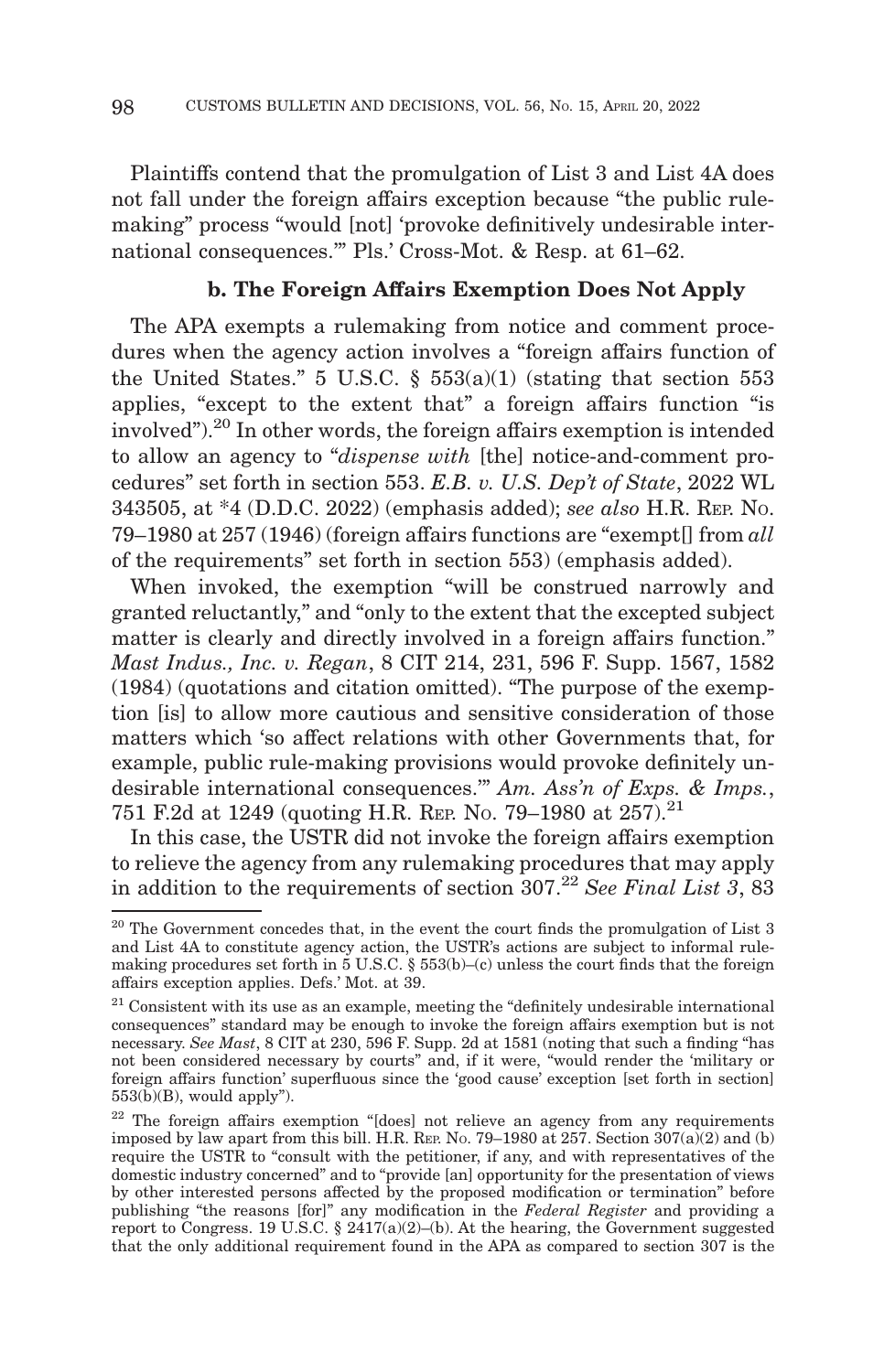Fed. Reg. at 47,974–75; *Final List 4*, 84 Fed. Reg. at 43,304–05. Indeed, at each step in the processes that resulted in List 3 and List 4A, the USTR, generally consistent with both 19 U.S.C. § 2417(a)(2)–(b) and 5 U.S.C. § 553(b)–(c), published notices of its intended actions, accepted comments from the public, and held public hearings prior to publishing its determinations. *See supra* Background Sec. II. Thus, the Government's invocation of the exemption is entirely *post hoc* and inconsistent with the manner in which the USTR conducted the modification processes.<sup>23</sup>

While the statute does not explicitly require an agency to invoke the foreign affairs exemption in a final rule, the USTR's failure to make such an invocation combined with the manner in which the USTR conducted these processes suggests that the USTR did not intend to invoke the exemption and, at best, provides the court with an unclear record as to whether the USTR in fact intended to invoke the exemption. *Cf., e.g.*, *Mast*, 8 CIT at 229, 596 F. Supp. at 1580 (documenting explicit invocation of the foreign affairs exemption). The court, however, need not decide whether the foreign affairs exemption may properly be invoked solely by counsel *post hoc*, because the court finds unconvincing the Government's argument that USTR's actions "fall squarely within the foreign affairs . . . exception." Defs.' Mot. at 44. Unlike in *Mast*, for example, on which the Government seeks to rely in connection with the implementation of international agreements, the United States and China did not enter into any trade agreement until after the USTR promulgated *Final List 3* and *Final List 4. See* Defs.' Mot. at 41 (citing *Mast*, 8 CIT at 232, 596 F. Supp. 3d at  $1582.24$ 

Moreover, courts have recognized that the foreign affairs exemption does not apply simply because a rule relates to ongoing negotiations. *See, e.g.*, *East Bay Sanctuary Covenant v. Trump*, 932 F.3d 742, 776 (9th Cir. 2018) (holding that the foreign affairs exemption did not apply to an interim rule suspending asylum for certain persons when the government claimed that the rule "directly related to ongoing

requirement for a reasoned explanation, such that applying the foreign affairs exemption would relieve the court from analyzing the sufficiency of the USTR's response to public comments. Oral Arg. 59:15–1:01:00. In other words, the Government appears to interpret section 307 to provide at least some opportunity for public comment without requiring the USTR to engage with the comments it receives to the extent required by the APA.

<sup>&</sup>lt;sup>23</sup> Plaintiffs do not allege facial non-compliance with section 553 but, rather, deficiencies with respect to the USTR's notice-and-comment procedures. *See* 20–177 Am. Compl. ¶¶ 74–75.

 $^{24}$  While *Mast* states that "the negotiation of agreements with foreign governments . . . 'clearly and directly' involve[d] a 'foreign affairs function,'" that statement was made in the context of negotiations under section 204 of the Agricultural Act of 1956, which expressly granted the President power to issue regulations in conjunction with the negotiation of international agreements limiting certain imports. 8 CIT at 217, 232, 596 F. Supp. at 1570, 1582.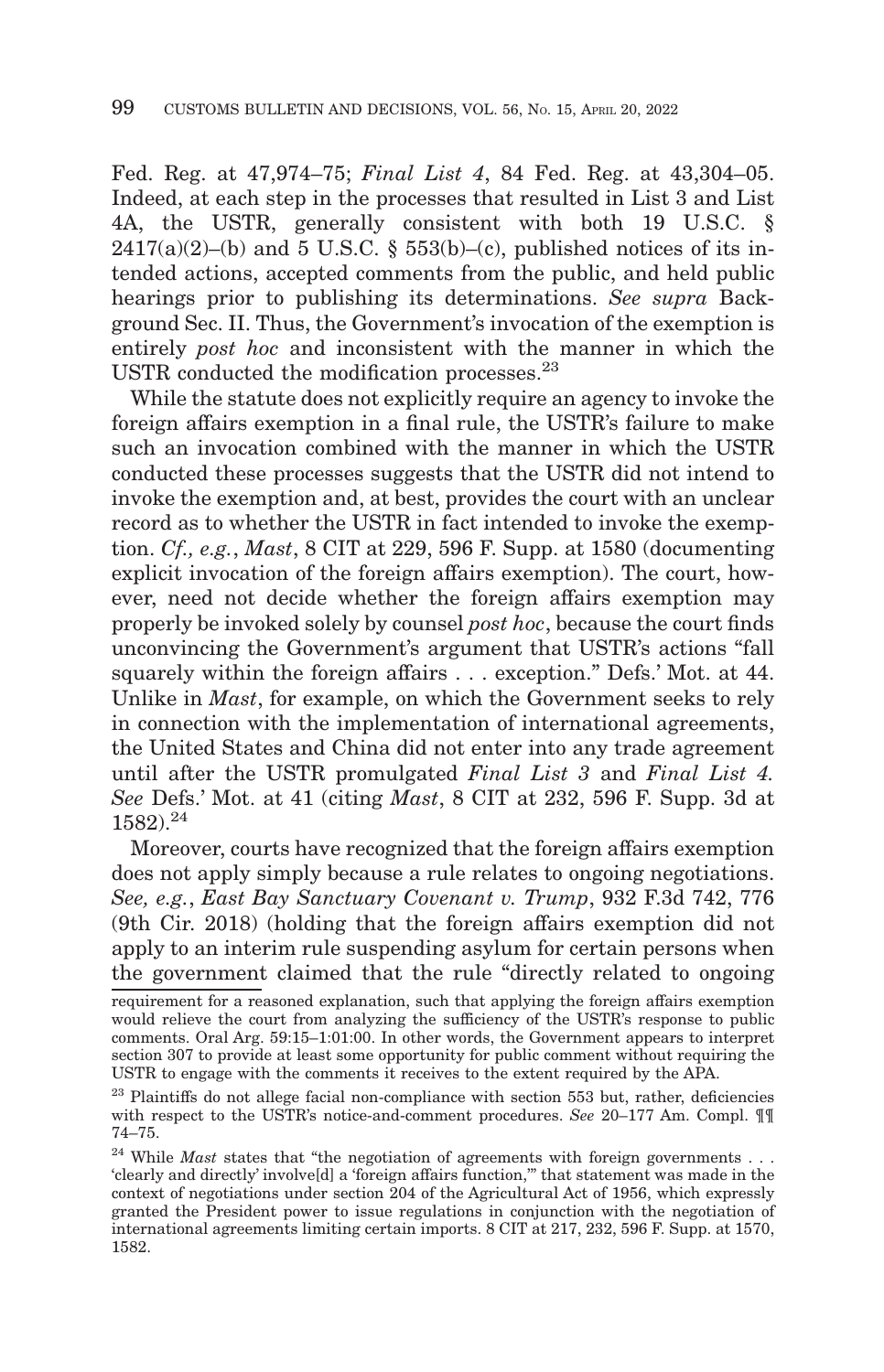negotiations with Mexico" absent any explanation why immediate publication of the rule furthered the negotiations). This is particularly true when, as here, some form of notice, opportunity to comment, and explanation is otherwise required. *See* 19 U.S.C. §  $2417(a)(2)$ –(b). The Government has failed to explain how the foreign affairs exemption would "allow more cautious and sensitive consideration of [the] matters" addressed in the contested determinations. *See Am. Ass'n of Exps. & Imps.*, 751 F.2d at 1249.

While the court recognizes the circuit split as to whether an agency action must have "definitely undesirable international consequences" to qualify for the foreign affairs exemption, *see Mast*, 8 CIT at 230 & n.20, 596 F. Supp. at 1581 & n.20, the court is bound by Federal Circuit precedent, which at least considers whether an action would have such consequences in determining whether the foreign affairs exception should apply, *see Am. Ass'n of Exps. & Imps.*, 751 F.2d at 1249. The Government has not pointed to any such consequences, which would prove difficult given the considerable public airing of the proceedings.25 *See supra* Background Sec. II; *Zhang v. Slattery*, 55 F.3d 732, 744–745 (2d Cir. 1995) (holding that the foreign affairs exemption did not apply to an interim immigration rule because the record lacked evidence that subjecting the rule to notice and comment would have undesirable international consequences and because the focus of the rule had been at the center of a national debate for more than six months prior to the issuance of the rule).

Accordingly, the court turns to the merits of Plaintiffs' APA claims.

## **2. Response to Comments**

## **a. Parties' Contentions**

Plaintiffs contend that the USTR failed to respond to comments in a reasoned manner using two lines of argument. *See* Pls.' Cross-Mot. & Resp. at 59–60; Pls.' Reply at 25–27. First, Plaintiffs assert that the USTR's failure to address the "'overwhelming[]' opposition" to the imposition of List 3 and List 4A was arbitrary and capricious. Pls.' Reply at 26 (quoting Defs.' Resp. & Reply at 38) (alteration in original). Second, Plaintiffs fault the USTR for failing to explain "which comments, and what concerns raised in those comments, caused it to withdraw certain tariff headings and products but not others." Pls.' Cross-Mot. & Resp. at 59–60.

<sup>&</sup>lt;sup>25</sup> At the hearing, the Government argued that responding to each of the thousands of comments would provoke undesirable international consequences but did not explain why or specify the nature of the consequences. Oral Arg. 1:00:30–1:01:00. As discussed below, however, a "comment-by-comment" response is not the standard required by the APA.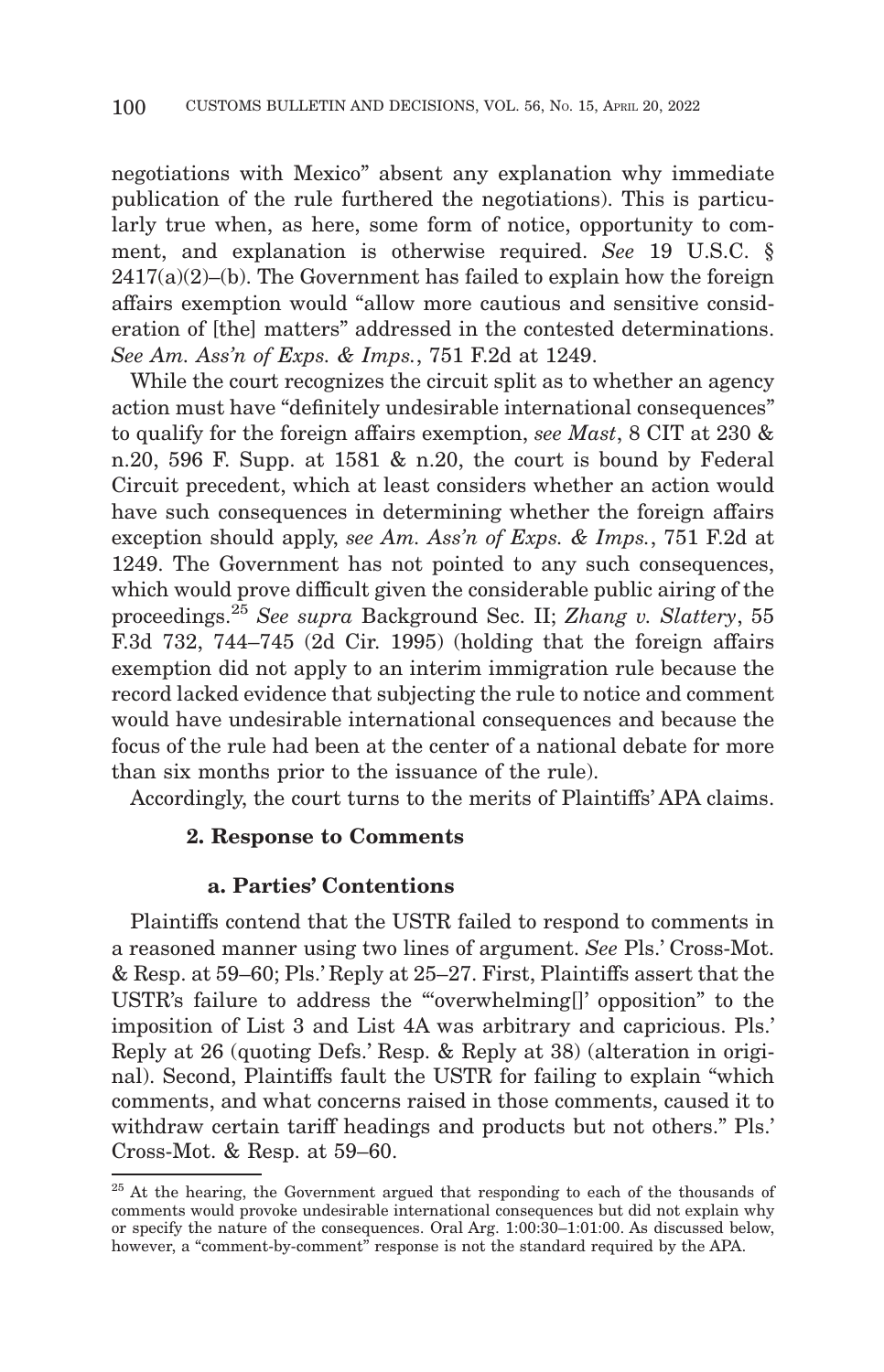*Amici Curiae* Retail Litigation Center, Inc. and others (collectively, "RLC") likewise contend that the USTR neither considered, nor took sufficient time to consider, substantial objections to the modifications. RLC's Br. at 12–15. While framing its arguments in terms of the APA, RLC contends that the USTR's actions are more troubling given the statutory requirement to provide opportunity for the public to comment. *Id.* at 13–14 (citing 19 U.S.C. § 2417(a)(2)). RLC argues that the USTR failed to engage meaningfully with comments expressing concerns that the modification actions would harm the U.S. economy, "act[] as a hidden tax for consumers on everyday products," *id.* at 14, and disrupt "the supply chains of U.S. retailers, manufacturers, and producers," *id.* at 15.

The Government contends that the USTR considered the factors relevant to the statutory determinations pursuant to section 307(a)(1)(B) and (C). Defs.' Mot. at 46–47, 58–59. The Government further contends that the *Federal Register* notices associated with List 3 reflect the USTR's consideration of comments in its determinations to omit certain tariff subheadings, delay the onset of the increase in the level of List 3 duties from 10 percent to 25 percent, and establish an exclusion process. *Id.* at 58–59. With respect to List 4A, the Government contends that the USTR responded to comments by stating the bases upon which it removed certain tariff subheadings, separating the subheadings into two lists and staggering the effective date of List 4B, and establishing an exclusion process. *Id.* at 59; *see also* Defs.' Resp. & Reply at 41. The Government also contends that policy issues raised by RLC fail to provide a basis to "overturn[] the tariffs." Defs.' Resp. & Reply at 42.

## **b. The USTR Failed to Respond Adequately to Comments**

The APA requires agencies conducting notice and comment rulemaking to "incorporate in the rules adopted a concise general statement of their basis and purpose." 5 U.S.C. § 553(c). An agency's explanation of the basis and purpose for its action must demonstrate a "consideration of the relevant factors," *State Farm*, 463 U.S. at 43 (citation omitted), and "must offer a rational connection between the facts found and the choice made," *id.* at 52 (quotations and citation omitted). The standard that an agency's response must meet "is not particularly demanding." *Nat'l Mining Ass'n v.Mine Safety & Health Admin.*, 116 F.3d 520, 549 (D.C. Cir. 1997) (per curiam) (quotations and citation omitted). A court will not, however, undertake a "laborious examination of the record, formulate in the first instance the significant issues faced by the agency and articulate the rationale of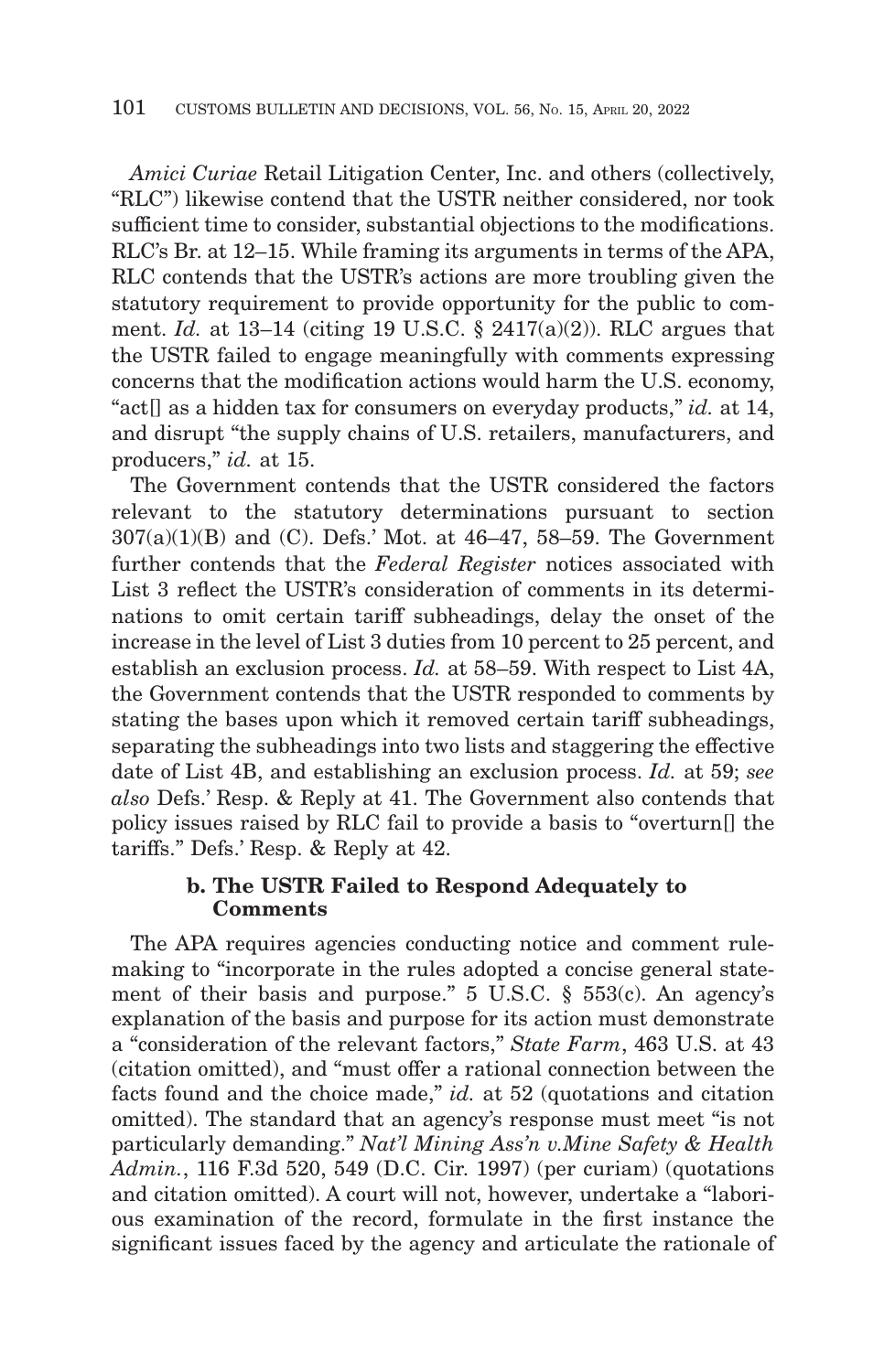their resolution." *Auto. Parts & Accessories Ass'n v. Boyd*, 407 F.2d 330, 338 (D.C. Cir. 1968). For "judicial review . . . to be meaningful," the agency's explanation must enable the court "to see *what major issues of policy were ventilated* by the informal proceedings and why the agency reacted to them as it did." *Id.* (emphasis added). Conclusory statements that do not explain how a determination was reached are therefore insufficient. *Int'l Union, United Mine Workers of Am. v. Mine Safety & Health Admin.*, 626 F.3d 84, 94 (D.C. Cir. 2010).

The enabling statute informs the court's examination of an agency's basis and purpose statement and the relevance of comments received by an agency. Agency action through notice and comment rulemaking must be tethered to the statute. *See, e.g.*, *State Farm*, 463 U.S. at 43 (explaining that an agency cannot rely on factors "which Congress has not intended it to consider"). Additionally, "[t]he basis and purpose statement is inextricably intertwined with the receipt of comments." *Action on Smoking & Health v. C.A.B.*, 699 F.2d 1209, 1216 (D.C. Cir. 1983) (footnote citation omitted). An agency "must respond in a reasoned manner to those [comments] that raise significant problems." *City of Waukesha v. EPA*, 320 F.3d 228, 257 (D.C. Cir. 2003) (quotations and citation omitted). "Significant comments are those 'which, if true, raise points relevant to the agency's decision *and which, if adopted, would require a change in an agency's proposed rule*.'" *City of Portland, Oregon v. EPA*, 507 F.3d 706, 715 (D.C. Cir. 2007) (quoting *Home Box Office, Inc. v. FCC*, 567 F.2d 9, 35 n.58 (D.C. Cir. 1977)). "[F]ailure to respond to comments is significant only insofar as it demonstrates that the agency's decision was not based on a consideration of the relevant factors." *Sherley*, 689 F.3d at 784 (quotations and citations omitted). "[T]he opportunity to comment is meaningless unless the agency responds to significant points raised by the public." *Id.* (quotations and citation omitted).

The statute permits the USTR to "modify or terminate any action" that is being taken pursuant to section 301 "subject to the specific direction, if any, of the President." 19 U.S.C. § 2417(a)(1). Thus, in accordance with *State Farm*, 463 U.S. at 43, the President's specific direction, if any, is a statutory consideration for which the agency must account. The statute also requires the USTR to consider whether the burden on U.S. commerce for which action was taken pursuant to section 301 has increased or decreased, or whether the prior action taken pursuant to section 301(b) is no longer appropriate. *See* 19 U.S.C. § 2417(a)(1)(B), (C). Relatedly, section 301(b) informs the agency's rationale by providing that the USTR is to exercise its discretionary authority to take all "appropriate and feasible action" when a foreign country is engaging in "an act, policy, or practice" that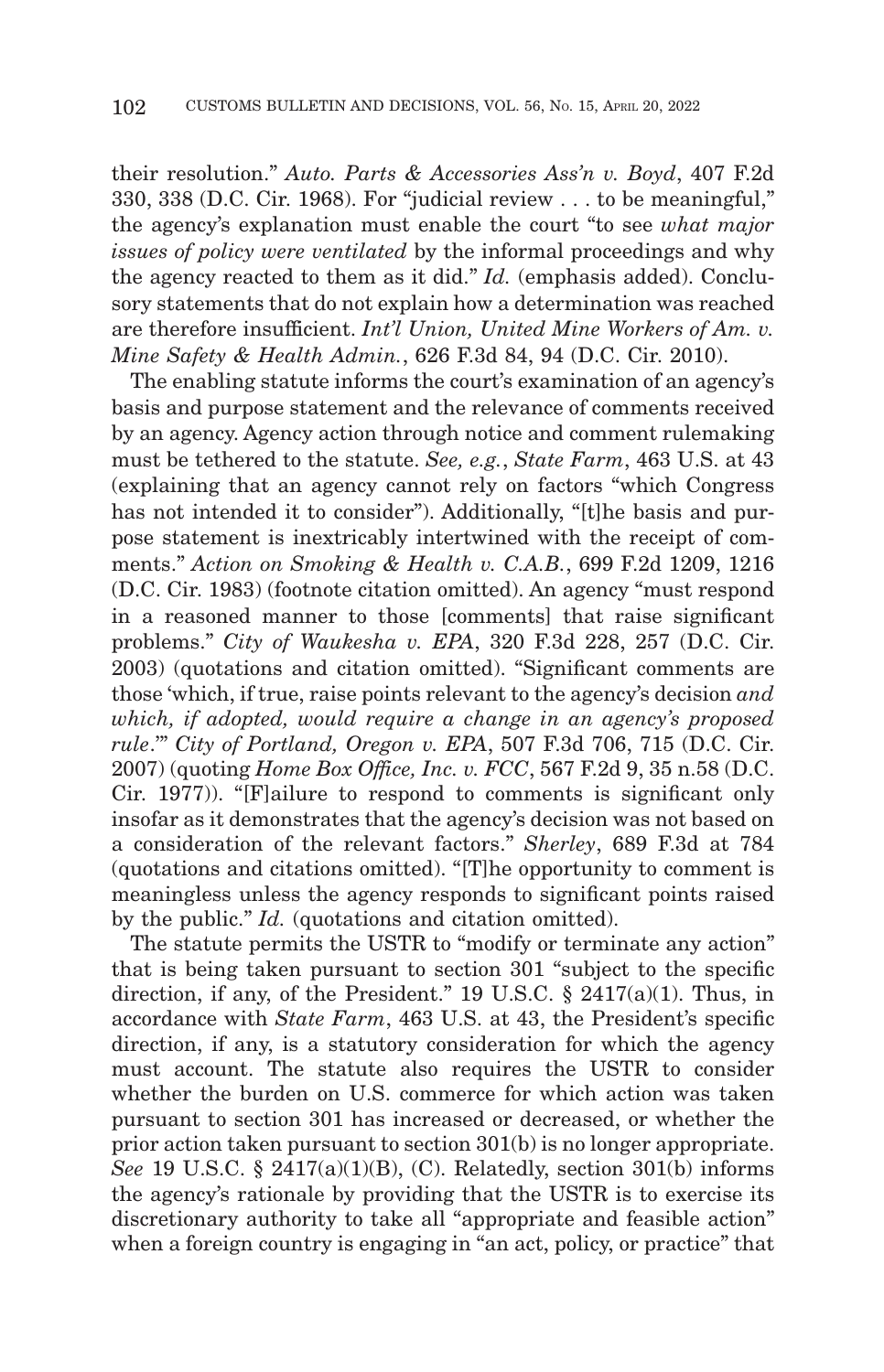is "unreasonable or discriminatory and burdens or restricts United States commerce" with the aim of obtaining the elimination of the unfair act, policy, or practice. *Id.* § 2411(b). Thus, statutory factors relevant to the USTR's determination of whether and how to modify its action include ensuring that appropriate action is taken to eliminate discriminatory and burdensome acts and the President's specific direction, if any.

The notices of proposed rulemaking ("NPRM(s)") reflected these considerations. In *List 3 NPRM*, the USTR explained that the proposed supplemental action accorded with the President's direction as reflected in his statement "direct[ing] the United States Trade Representative to identify \$200 billion worth of Chinese goods for additional tariffs at a rate of 10 percent" that would "go into effect" following completion of "the legal process." 83 Fed. Reg. at 33,609 (citing June 2018 Presidential Statement). The notice also requested public comments:

with respect to *any* aspect of the proposed supplemental action, including

- The specific tariff subheadings to be subject to increased duties, including whether the subheadings listed in the Annex should be retained or removed, or whether subheadings not currently on the list should be added.
- The level of the increase, *if any*, in the rate of duty.
- The appropriate *aggregate level* of trade to be covered by additional duties.

*Id.* (emphases added); *see also List 3 Cmt. Extension*, 83 Fed. Reg. at 38,761 (extending comment period following President's direction to consider increasing the tariff rate to 25 percent and specifically seeking comment on "the possible increase in the rate of additional duty"). In *List 4 NPRM*, the USTR likewise explained that the proposed supplemental action accorded with the President's direction and requested public comments on "any aspect" of the proposal, including the abovementioned points. 84 Fed. Reg. at 22,564–65.

Consistent with the NPRMs, submitted comments raised concerns regarding the legality and efficacy of the tariffs, the potential for damage to the U.S. economy, and whether alternative measures would be more effective. *See, e.g.*, Pls.' Cross-Mot. & Resp. at 14–15, 20–21 (citing comments); RLC's Br. at 14–16 (same); Comments of Nat'l Foreign Trade Council, USTR-2018–0026–1843 (Aug. 22, 2018), PR 1891 (arguing that the tariffs will not be effective and will "create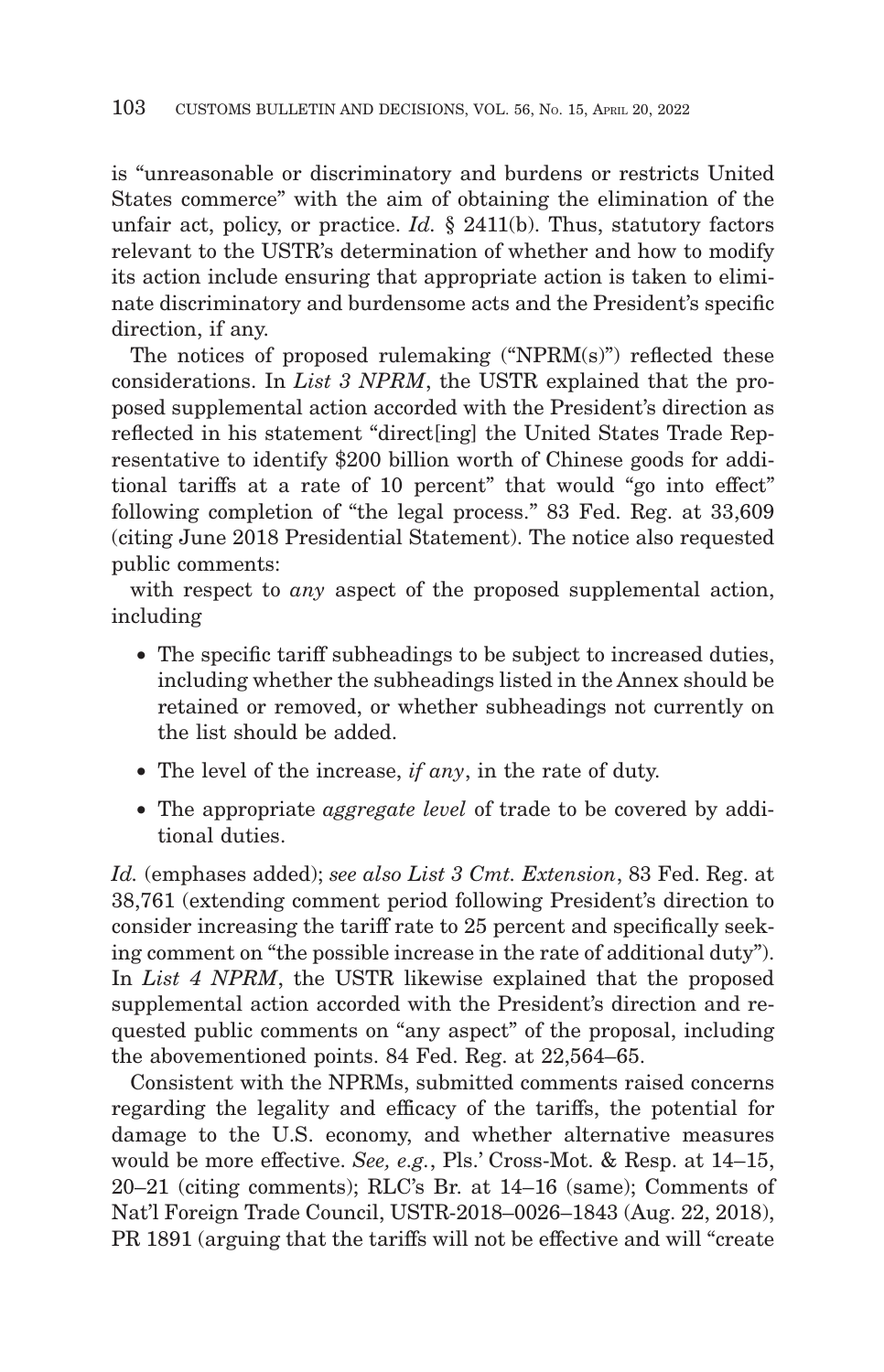a new status-quo of higher trade barriers"); $^{26}$  Comments of U.S. Chamber of Com., USTR-2018–0026–1391 (Aug. 20, 2018), PR 1439; Comments of HP Inc., USTR-2019–0004–1701 (June 17, 2019), PR 7877 (citing section 337 of the Tariff Act of 1930 as an alternative tool for accomplishing the administration's goals without the economic costs of section 301 tariffs).

Some comments also argued that certain products should be added to or removed from the proposed lists. *See, e.g.*, Comments of Ams. for Free Trade Coal., USTR-2018–0026–6132 (Sept. 26, 2018), PR 6163 (noting that List 3 needed an exclusion process and that "the criteria for inclusion or removal from the final list were not made public"); Comments of Rheem Mfr'g Co., USTR-2018–0026–3884 (Sept. 5, 2018), PR 3930 (supporting the retention of subheadings for air conditioners on List 3 while urging the USTR to add a subheading covering "parts" under which the indoor and outdoor components of air conditioners enter when shipped separately, even if fully assembled); Comments of Retail Indus. Leaders Ass'n, USTR-2018–0026–5887 (Sept. 6, 2018), PR 5924 (urging the removal of parts used in U.S. manufacturing); Comments of U.S. Steel Corp. USTR-2018–0026–5447 (undated), PR 5492 (arguing for the inclusion of advanced steel products (tin mill plate) as an appropriate response to the cyber-hacking covered by the USTR Report, including of U.S. Steel itself).

Other comments requested no increased duties on imported parts and inputs while supporting the duties on finished goods that compete with domestically manufactured goods. *See, e.g.*, Comments of Whirlpool Corp., USTR-2018–0026–3867 (Sept. 5, 2018), PR 3913 (requesting the removal of several subheadings for parts that it uses in its U.S. manufacturing operations and the addition of a subheading for completed dishwashers competing with Whirlpool's products).

The statute, the NPRMs, and the comments responsive to the NPRMs frame this court's review of the USTR's concise statements of basis and purpose. While "[a]n agency need not respond to every comment," it must explain how it "resolved any significant problems raised by the comments." *Action on Smoking*, 699 F.2d at 1216. Thus, the USTR was required to address comments regarding any duties to be imposed, the aggregate level of trade subject to the proposed duties, and the products covered by the modifications, all in light of section 301's statutory purpose to eliminate the burden on U.S. com-

<sup>&</sup>lt;sup>26</sup> The court cites the date of the record document, which is not necessarily the same as the date the USTR associates with the document on the administrative record indices filed with the court.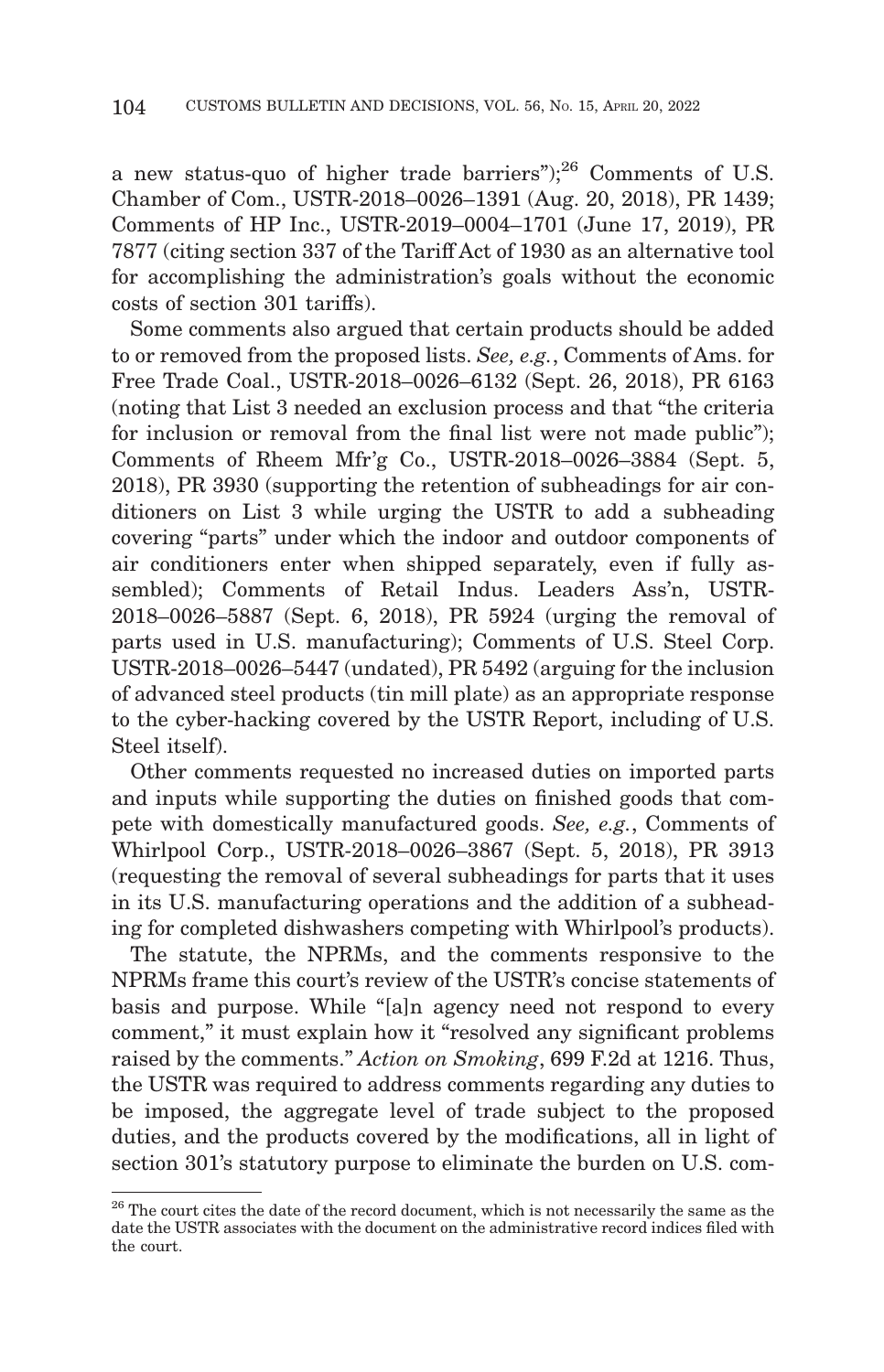merce from China's unfair acts, policies, and practices and subject to the specific direction of the President, if any.

With respect to the "wisdom of the enterprise," i.e., whether to proceed with any increase in duties, the USTR explained its decisions by way of reference to China's unfair practices and stated that the increase in duties and level of trade affected by the modifications are consistent with the specific direction of the President. *See Final List 3*, 83 Fed. Reg. at 47,974–75; *Final List 4*, 84 Fed. Reg. at 43,304–05. The September 2018 Presidential Statement, in turn, provided relevant context, stating that China's unfair policies and practices relating to U.S. technology and intellectual property "plainly constitute a grave threat to the long-term health and prosperity of the United States economy." Sept. 2018 Presidential Statement.

The USTR's statements of basis and purpose thus indicate why the USTR deemed China's ongoing and retaliatory conduct actionable; however, those statements fail to apprise the court how the USTR came to its decision to act and the manner in which it chose to act, taking account of the opposition and support for the increased duties and the inclusion or exclusion of particular subheadings, the concerns raised about the impact of the duties on the U.S. economy, and the potential availability of alternative courses of action, within the context of the specific direction provided by the President.

While the USTR pointed to the specific direction of the President in September 2018 in *Final List 3* and the specific direction of the President more generally in *Final List 4*, and, while the President's direction is statutorily significant, the USTR's invocation of the President's direction does not obviate the USTR's obligation to respond to significant issues raised in the comments. *Cf. Sherley*, 689 F.3d at 784–85.27 In *List 3 NPRM*, for example, the USTR noted the President's desire for a 10 percent tariff on \$200 billion worth of Chinese

<sup>27</sup>*Sherley* involved a challenge to the National Institutes of Health's ("NIH") issuance of guidelines concerning embryonic stem-cell ("ESC") research and its failure to address comments objecting to ESC research. 689 F.3d at 784. The D.C. Circuit held that because the guidelines implemented an Executive Order with the primary purpose of removing limitations on funding human ESC research, it was not arbitrary and capricious for the NIH not to respond to comments "diametrically opposed to the direction of the Executive Order." *Id.* at 784–785. *Sherley* is, however, distinguishable. There, the NIH explicitly stated its overarching position that comments "advocating a blanket ban on all funding for [human ESC] research" were "not relevant" to the issuance of the guidelines. *Id.* at 790 (Brown, J., concurring). The NIH's dismissal of such comments was consistent with its notice of proposed rulemaking, which requested comments specific to the guidelines' implementation of the Executive order, not the wisdom of human ESC research generally. *See Draft [NIH] Guidelines for Human Stem Cell Research Notice*, 74 Fed. Reg. 18,578 (Apr. 23, 2009). Thus, the NIH did not arbitrarily ignore comments that attempted to "reopen a debate that, as a practical matter, has been foreclosed for more than a decade." *Sherley*, 689 F.3d at 790 (Brown, J., concurring). Here, however, the NPRMs characterized the imposition of List 3 and List 4 tariffs as "propos[als]" and expressly invited comments on "any aspect of the proposed supplemental action," including several points that arguably go to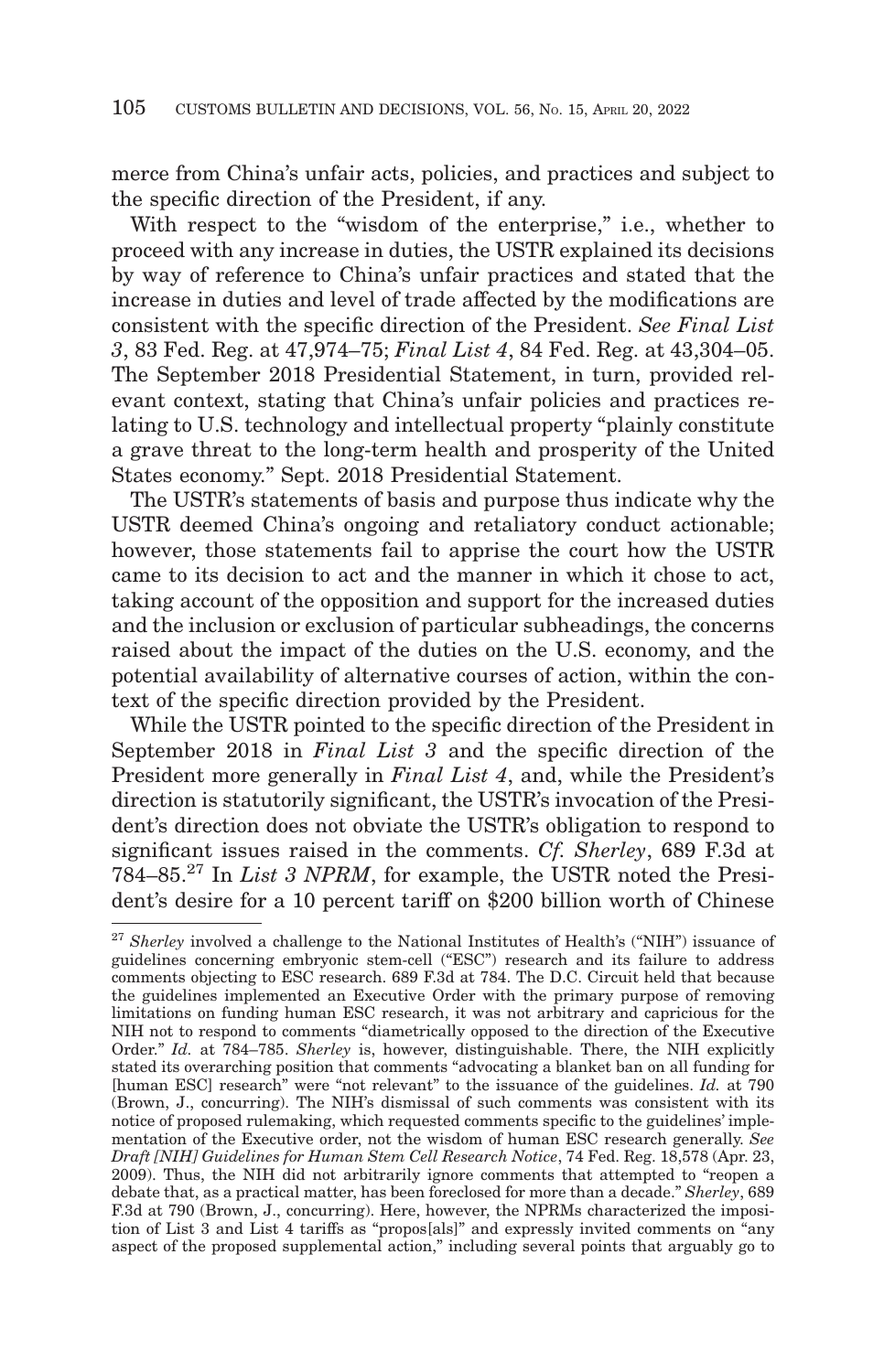imports, 83 Fed. Reg. at 33,609 (citing June 2018 Presidential Statement), but did not treat that direction as dispositive in light of the USTR's solicitation of comments on a broad range of issues that could—and, indeed, did—result in comments at odds with the President's direction, *see id.*; *cf. List 4 NPRM*, 84 Fed. Reg. at 22,564–65. In other words, although the USTR indicated its willingness to consider factors other than the President's direction in the respective NPRMs, the final determinations do not explain whether or why the President's direction constituted the only relevant consideration nor do those determinations address the relationship between significant issues raised in the comments and the President's direction.<sup>28</sup> Having requested comments on a range of issues, the USTR had a duty to respond to the comments in a manner that enables the court to understand "why the agency reacted to them as it did." *Auto. Parts & Accessories Ass'n*, 407 F.2d at 338. The USTR could have explained its rationale with respect the comments in light of the specific Presidential directives it was given. What the USTR could not do was fail to provide a response to the comments it solicited when providing the rationale for its final determinations.

With respect to List 3, the USTR indicated that it chose the products subject to the tariffs at the direction of the President. *Final List 3*, 83 Fed. Reg. at 47,975 (noting that the USTR, "at the direction of the President, has determined not to include certain tariff subheadings listed in the Annex to the [List 3 NPRM]"). At Oral Argument, however, the Government acknowledged that the record does not reflect the President's final approval of the list of products covered by the determinations. Oral Arg. 7:50–9:40. The Government argues that the USTR's response to comments also is evidenced by the USTR's subsequent decisions to delay the List 3 increase from 10 percent to 25 percent and to establish an exclusion process. Defs.' Mot. at 58–59. Those arguments cannot prevail, however, because neither of the referenced decisions are contained in *Final List 3*, which constitutes the "final agency action" at issue in this case. *See* 5 U.S.C. § 704; *Final List 3*, 83 Fed. Reg. at 47,974–95 (stating a definitive date for the increase to 25 percent and providing no indi-

whether to impose additional duties at all. *List 3 NPRM*, 83 Fed. Reg. at 33,609; *List 4 NPRM*, 84 Fed. Reg. 22,564. Thus, the USTR treated the imposition of increased duties at the NPRM stage as an open question, and not one that was predetermined based on the direction of the President. *See id.*

<sup>28</sup> Indeed, it would be anomalous to find that *Final List 3* and *Final List 4A* constitute agency actions subject to the APA's procedural requirements while finding that references invoking the President's direction, without more, satisfy the APA's requirement for a concise statement of basis and purpose.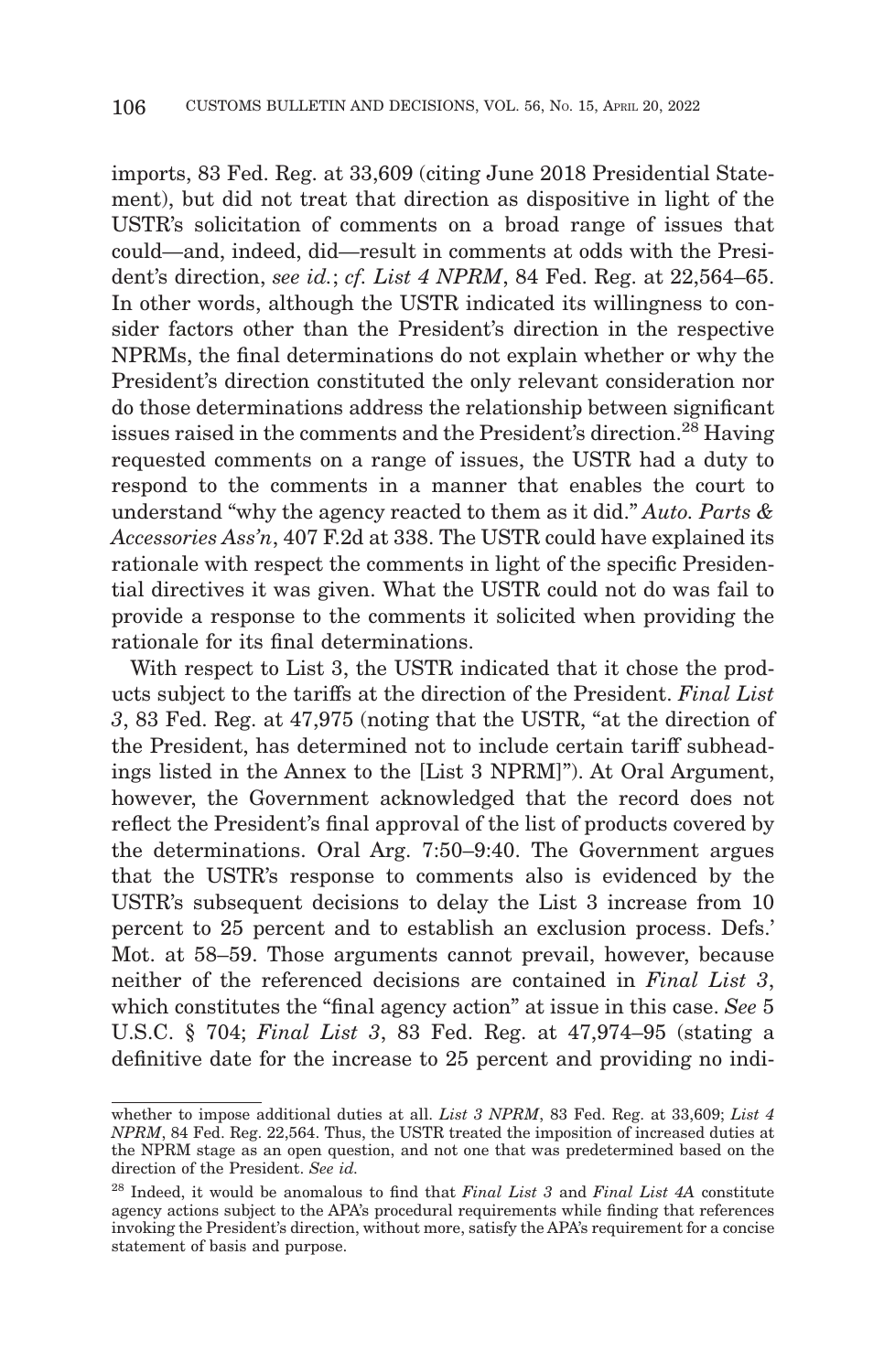cation of an exclusion process).29 The USTR's assertion that it removed certain products from List 3 following its review of the comments and hearing testimony fails to apprise the court of the rationale for the product selection and how that rationale is responsive to the comments.

With respect to List 4A, the USTR stated that "[c]ertain tariff subheadings proposed in the [List 4 NPRM] have been removed from the final list of tariff subheadings subject to additional duties, based on health, safety, national security, and other factors." *Final List 4*, 84 Fed. Reg. at 43,305. The USTR also segregated the tariff subheadings into two lists with staggered effective dates and indicated that an exclusion process would be forthcoming. *See id.* While the USTR explained that it separated the tariffs based on "China's share of U.S. imports," *id.*, that statement does not address the composition of the list of subheadings in the first place. As with List 3, the USTR also failed to connect the removal of subheadings to the comments or address comments that, for example, urged the USTR to distinguish between parts and finished goods.<sup>30</sup>

Thus, *Final List 3* and *Final List 4* require reconsideration or further explanation regarding the USTR's rationale for imposing the

<sup>29</sup> While the USTR stated that it is "maintaining the prior action," *Final List 3*, 86 Fed. Reg. at 47,975, when read in context, that statement appears to mean that it is imposing the additional duties while maintaining the List 1 and List 2 duties already in place. That statement does not clearly indicate to the public or the court that the USTR will establish an exclusion process specific to the List 3 duties.

 $^\mathrm{30}$  The Government also argued that the USTR's rationale for modifying the section  $301$ action can be ascertained by examination of certain internal memoranda between USTR General Counsel and USTR Lighthizer. *See* Defs.' Mot. at 58–59 (citing Mem. from USTR General Counsel Joseph Barloon to USTR Robert Lighthizer (Aug. 14, 2019) at 1, 5–6, PR 9; Mem. from USTR General Counsel Joseph Barloon to USTR Robert Lighthizer (May 7, 2019) at 2, PR 8; Mem. from USTR General Counsel Stephen Vaughn to USTR Robert Lighthizer (Dec. 14, 2018) at 2, PR 6; and Sept. 2018 Vaughn Mem. at 7–9); *see also* Oral Arg. 2:45:00–2:50:00. The APA requires the USTR to "incorporate *in the rules adopted* a concise general statement of their basis and purpose." 5 U.S.C. § 553(c) (emphasis added). While the statute does not preclude the court from reviewing an agency's explanation that is external to the *Federal Register*notice, *see, e.g.*, *Tabor v. Joint Bd. for Enrollment of Actuaries*, 566 F.2d 705, 711 (D.C. Cir. 1977) (explaining that "[t]he enquiry must be whether the rules and statement are published close enough together in time so that there is no doubt that the statement accompanies, rather than rationalizes the rules"), the USTR did not incorporate by reference the cited memoranda in the contested determinations and the public was not alerted to the reasoning offered therein given the nonpublic nature of the memoranda. If, on remand, the USTR seeks to rely on the contents of the memoranda as evidence of the USTR's reasons for acting when and how it did such that a future rationale is not *post hoc*, the USTR must explain why that reliance is justified in light of *Invenergy Renewables LLC v. United States*, 44 CIT \_\_, \_\_, 476 F. Supp. 3d 1323, 1347 (2020) (holding that a contemporaneous but nonpublic memorandum "cannot be considered as part of the grounds invoked by the [USTR] when it acted" because "adequate explanation of the agency's decision has to be made public somewhere or in some manner allowing interested parties to review and scrutinize it").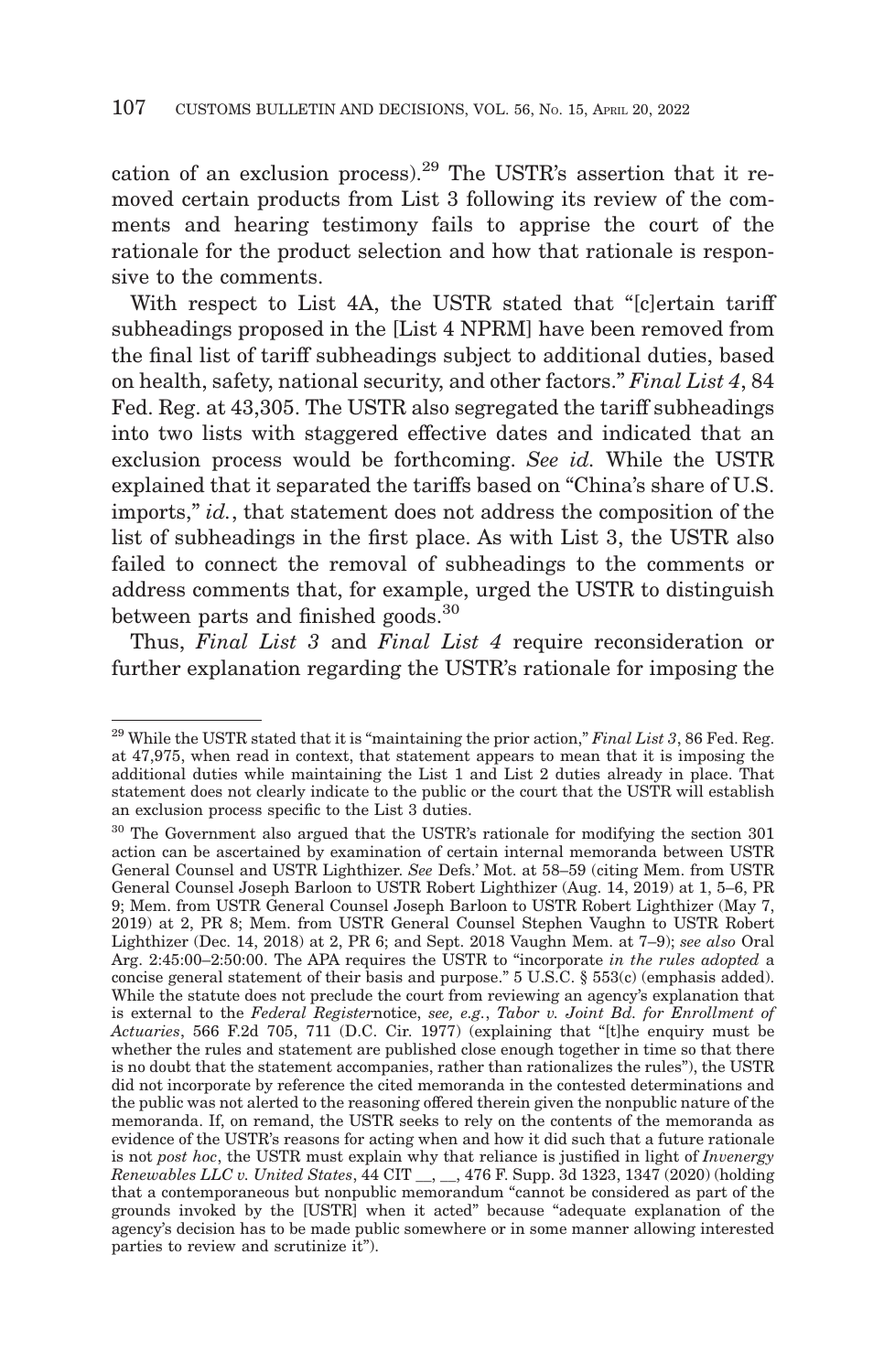tariffs and, as necessary, the USTR's reasons for placing products on the lists or removing products therefrom.<sup>31</sup>

#### **c. Remedy**

During the hearing, Plaintiffs opined that the Government has waived any request for a remand instead of outright vacatur, a position with which the Government disagreed. Oral Arg. 2:36:30–2:37:00, 2:38:53–2:43:43, 2:46:42–2:46:59. For their part, Plaintiffs did not present arguments for vacatur until filing a notice of supplemental authority and, even then, only summarily discussed vacatur in reference to a prior court opinion. *See* Pls.' Suppl. Authority at 2 (discussing *Invenergy Renewables LLC v. United States*, 45 CIT \_\_, \_\_, 552 F. Supp. 3d 1382, 1400, 1404 (2021)). The Government, in turn, sought to distinguish that case and, in so doing, argued for a different outcome. *See* Defs.' Resp. Suppl. Authority at 2–3. In a case arising under the APA, the court may—and regularly will remand for reconsideration deficient agency action when further explanation is required. *See* 5 U.S.C. § 706(2)(A); *see also, e.g.*, *NOVA*, 260 F.3d at 1379–80. Thus, the court declines to find that the doctrine of waiver precludes remand here.

The court turns next to the question whether vacatur is merited in the interim notwithstanding remand to the USTR. In certain circumstances, the court may remand agency action for further consideration while allowing the action to remain in effect. *See NOVA*, 260 F.3d at 1367–68, 1379–81. In *NOVA*, the Federal Circuit adopted the standard first set forth by the D.C. Circuit as to whether agency action should remain in effect when the action is remanded for further consideration. *id.* at 1380 ("[A]n inadequately supported rule . . . need not necessarily be vacated.") (second alteration in original) (quoting *Allied-Signal*, 988 F.2d at 151). In deciding whether to vacate, the court considers "the seriousness of the [rule's] deficiencies (and thus the extent of doubt whether the agency chose correctly) and the disruptive consequences of an interim change that may itself be changed." *Allied-Signal*, 988 F.2d at 150–51 (quotations and citation omitted); *see also NOVA*, 260 F.3d at 1380 (declining to vacate when the "validity" of the contested action was "open to question" and given the "disruptive consequences" of vacatur).

While the USTR's failure to explain its rationale in the context of the comments it received leaves room for doubt as to the legality of its chosen courses of action, as in *NOVA*, the court weighs heavily the

<sup>&</sup>lt;sup>31</sup> To the extent the USTR decides, on remand, that certain products should have been added to or omitted from the determinations from the beginning, the USTR should also establish and describe a lawful process for implementing that decision.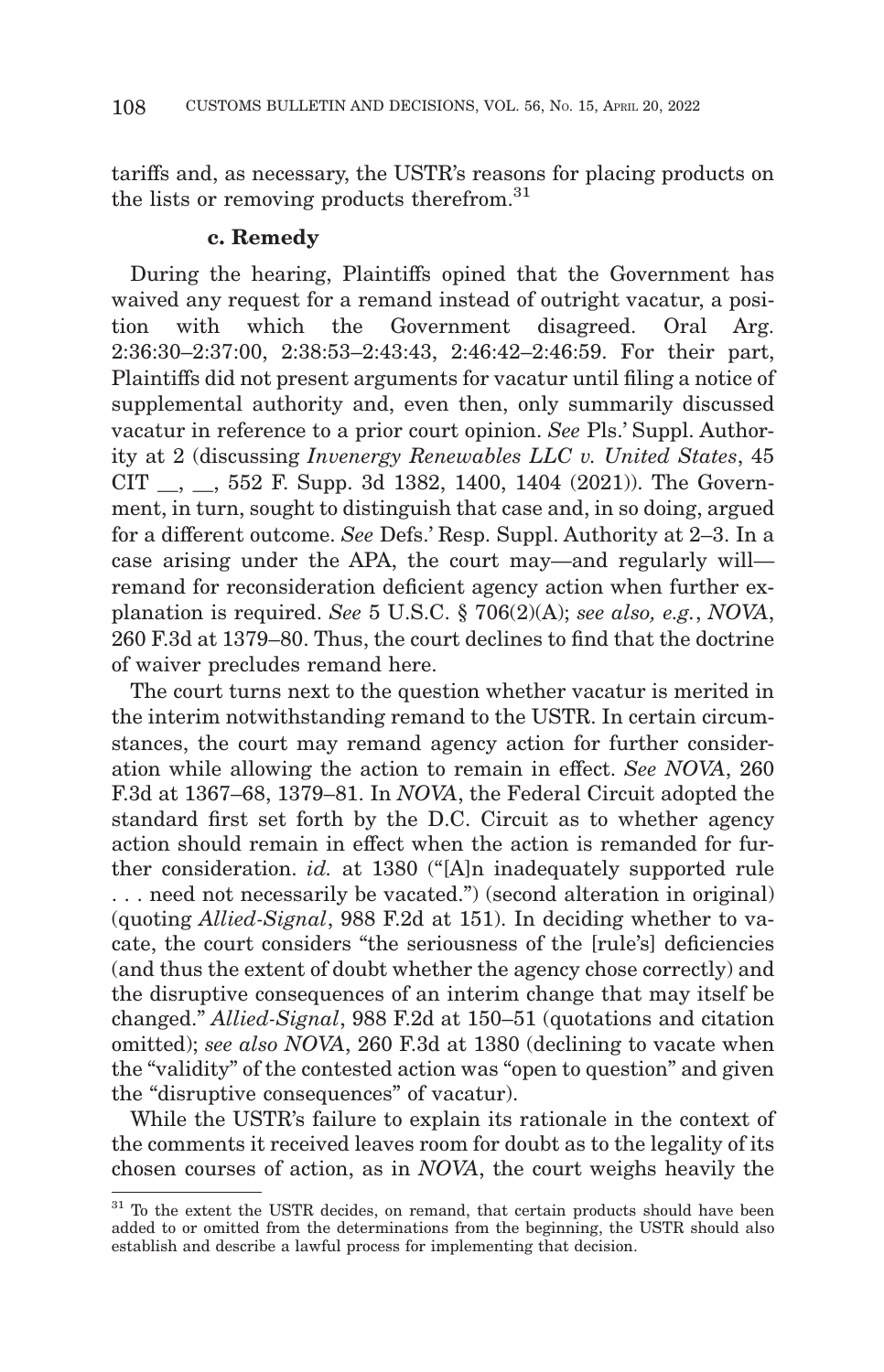disruptive consequences of (potentially interim) vacatur. *Final List 3* and *Final List 4* constitute modifications of a prior section 301 action taken to exert leverage on China to cease unfair trade actions burdening U.S. commerce and to do so in a manner that China may no longer attempt to offset that leverage with retaliatory measures of its own. Thus, they are part of a continuum of actions taken in conjunction with ongoing negotiations with China. In addition to impacting the United States' ability to impose and retain List 3 and List 4A duties, vacating the determinations would disrupt a complex and evolving process that was designed by Congress to allow for ongoing negotiations. For now, the court declines to try to unscramble this egg. *Cf. Sugar Cane Growers Co-op. of Fla. v. Veneman*, 289 F.3d 89, 97–98 (D.C. Cir. 2002) (declining to vacate unlawful agency action when it was possible for the relevant agency to cure the defect).

At the hearing, Plaintiffs invoked *Dep't of Homeland Security v. Regents of the University of California*, 140 S. Ct. 1891 (2020), to argue that the court must vacate USTR's List 3 and List 4 determinations. Oral Arg. 2:38:53–2:43:43; 2:51:15–2:51:37. In *Regents*, the U.S. Supreme Court held that the Department of Homeland Security's ("DHS") Acting Secretary Duke's explanation of her decision to rescind the Deferred Action for Childhood Arrivals ("DACA") program relied only on the Attorney General's explanation that DACA's provision of entitlement benefits to certain categories of aliens was unlawful; however, that explanation was insufficient to justify DHS's rescission of DACA's grant of forbearance of enforcement of removal proceedings against the covered classes of persons.32 140 S. Ct. at 1912–14. The twin prongs of DACA, i.e., benefits and forbearance, were established by DHS's implementation of DACA, and, therefore, in rescinding DACA, DHS had to address both prongs. *See id.* at 1913. The Court refused to consider subsequent reasoning provided by Acting Secretary Duke's successor, Secretary Nielsen, after concluding that the Secretary's reasoning was almost entirely *post hoc*. *See id.* at 1908–09. While Acting Secretary Duke's contemporaneous explanation rested solely upon illegality, Secretary Nielsen pointed to the need to foster confidence in the rule of law by rejecting "legally *questionable*" policies and a preference for legislative solutions in addition to DACA's illegality. *See id.* at 1908.

<sup>&</sup>lt;sup>32</sup> The Supreme Court declined to address the adequacy of DHS's explanation that it relied on the Attorney General's decision that DACA was unlawful because Acting Secretary Duke was statutorily bound by that decision. *See Regents*, 140 S. Ct. at 1910–11. Instead, the Supreme Court found that Duke failed to address the portion of DACA's legality (forbearance) that was within Duke's discretion. *See id.*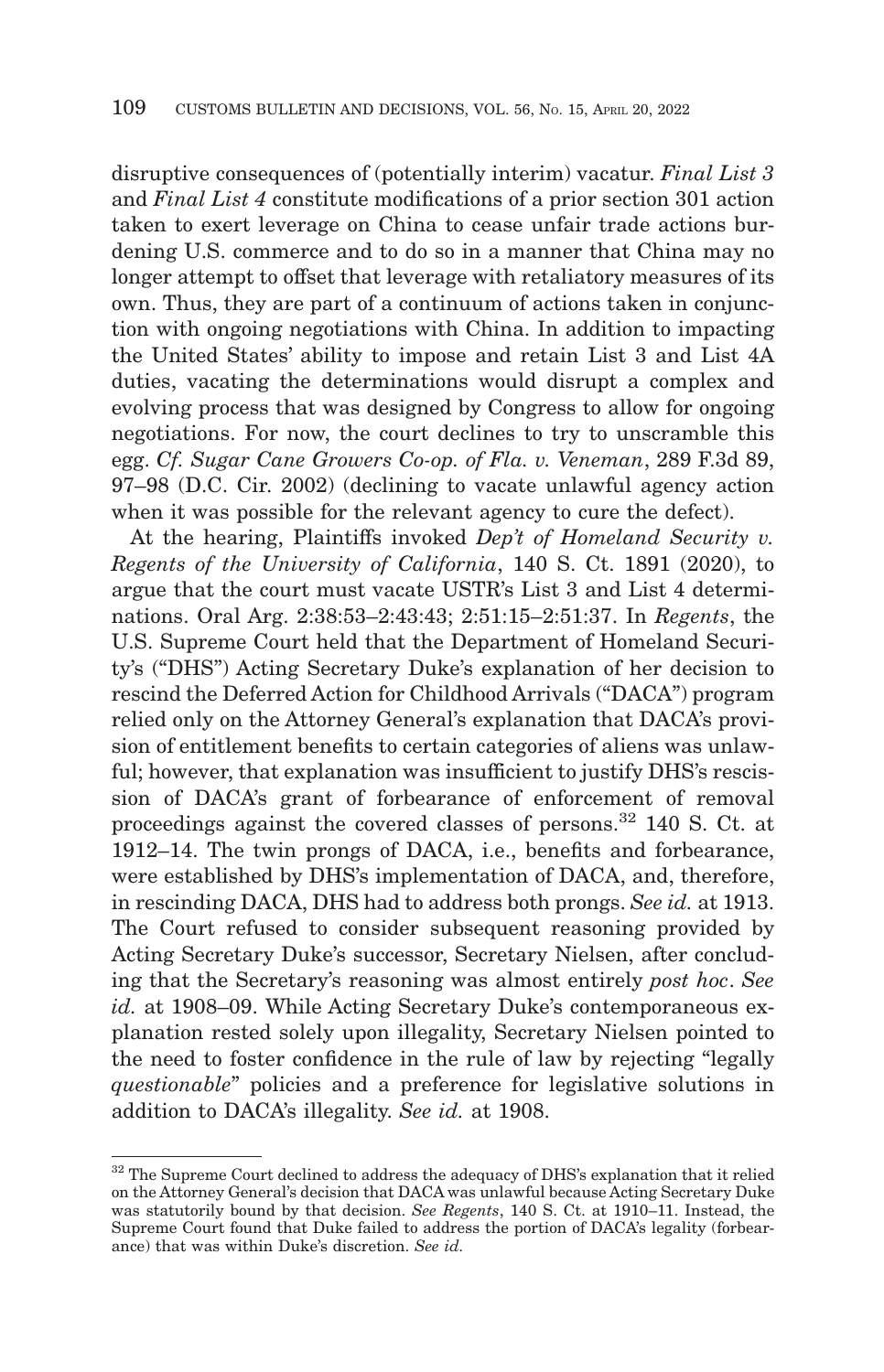*Regents,* like *State Farm,* requires the court to review the USTR's statements of basis and purpose to ensure that important policy issues are ventilated and to understand the USTR's determinative reasons for its actions. *Regents* also constitutes a warning to agencies regarding the impermissibility of *post hoc* reasoning as much as it constrains the court's review of such reasoning provided pursuant to a remand. 140 S. Ct. at 1908 (citing *Overton Park*, 401 U.S. at 420, for the proposition that a subsequent explanation "must be viewed critically" for impermissible *post hoc* reasoning and noting that, for example, while "[l]egal uncertainty is, of course, related to illegality[,] . . . the two justifications are meaningfully distinct"). "When an agency's initial explanation 'indicate[s] the determinative reason for the final action taken,' the agency may elaborate later on that reason (or reasons) but may not provide new ones." *Id.* (citing *Camp v. Pitts*, 411 U.S. 138, 143 (1973) (per curiam)). Thus, while we may remand to the USTR to further explain its determinations, *Regents* cautions that the USTR may only further explain the justifications it has given for the modifications. *See id.* It may not identify reasons that were not previously given unless it wishes to "deal with the problem afresh" by taking new agency action. *Id.* (quoting *Chenery*, 332 U.S. at 201).<sup>33</sup>

# **3. Plaintiffs' Remaining Arguments**<sup>34</sup>

Plaintiffs also raise arguments regarding the extent of notice provided with respect to List 3, the deadlines set for the submission of comments and the permissible scope of those comments, and the amount of time the USTR allowed interested parties to testify at the hearings. None of these arguments present additional grounds for remand or vacatur.

## **a. Notice of the Legal Basis for List 3**

Plaintiffs first argue that the USTR failed to provide adequate notice of the legal basis for List 3 because although the NPRM cited to section  $307(a)(1)(C)$  exclusively, the USTR ultimately relied on section  $307(a)(1)(B)$  and (C). Pls.' Cross-Mot. & Resp. at 55–56;

 $^{33}$  Plaintiffs also argue that the USTR failed to consider factors relevant to the statute when it based List 3 and List 4A on China's retaliatory conduct. Pls.' Cross-Mot. & Resp. at 60–61. Because the court finds that China's conduct was relevant to the USTR's determinations pursuant to section 307(a)(1)(B), *see supra*, Plaintiffs' related procedural argument must fail.

<sup>34</sup> Because the court is remanding *Final List 3* and *Final List 4*, the court need not further address the issue of remedy in relation to Plaintiffs or *Amici Curiae* at this time. *See generally* Interested Parties' Br. (arguing that non-importer plaintiffs in other cases that bore the cost of the section 301 duties have both constitutional and statutory standing to challenge the USTR's actions and the court's authority to provide relief is not limited to importers of record).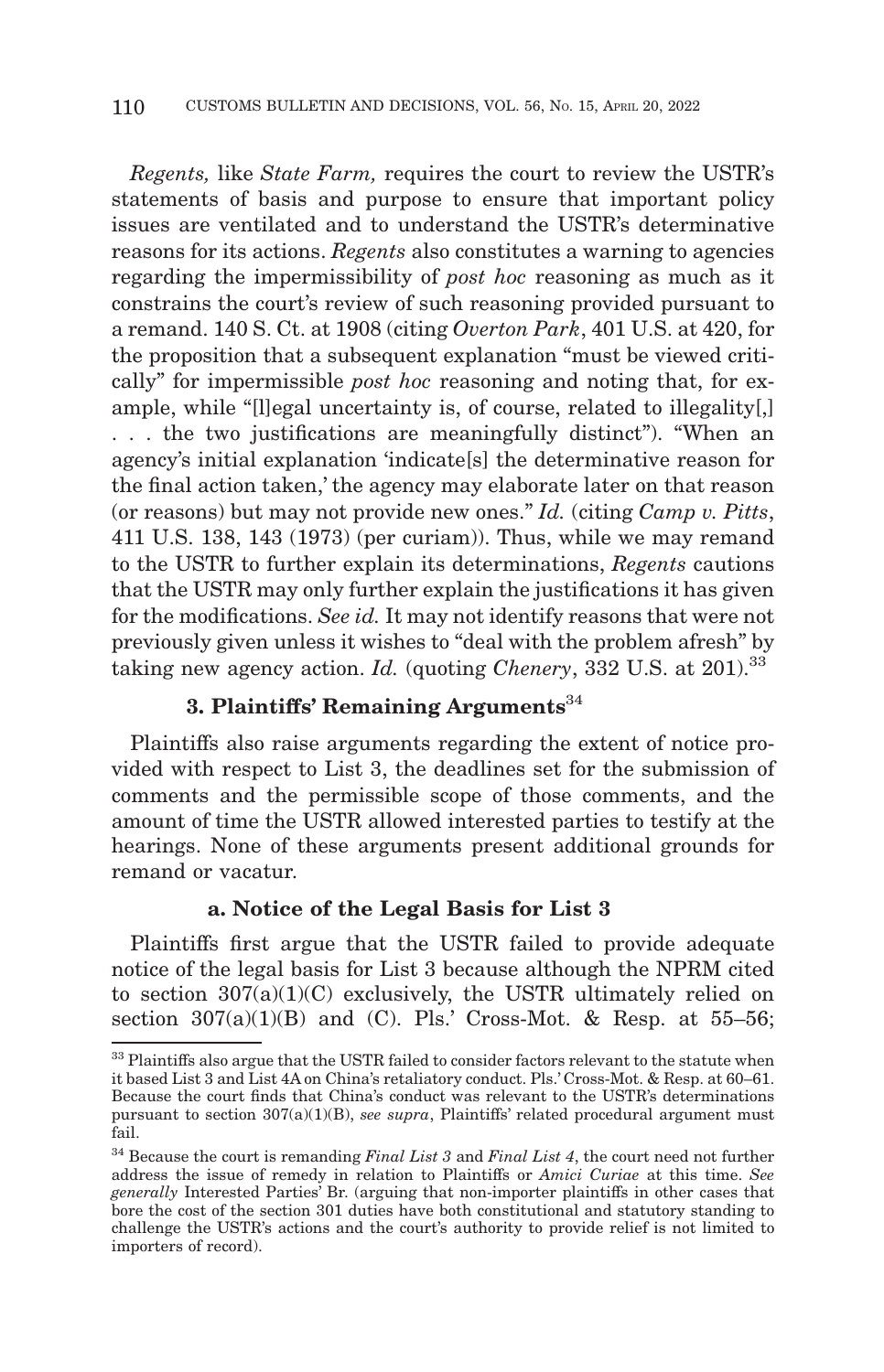Pls.' Reply at 24–25. The Government argues that the NPRM for List 3 complied with statutory requirements. Defs.' Resp. & Reply at 35–37.

Section 553(b) requires an agency engaged in rulemaking to publish in the *Federal Register* a "reference to the legal authority under which the rule is proposed" and "either the terms or substance of the proposed rule or a description of the subjects and issues involved." 5 U.S.C. §  $553(b)(2)-(3).$ <sup>35</sup> This notice "need not specify every precise" proposal" that an agency "may ultimately adopt," but must "fairly apprise interested parties of the issues involved." *Mid Continent Nails Corp. v. United States*, 846 F.3d 1364, 1373 (Fed. Cir. 2017) (quotations and citations omitted). Notice is deemed adequate for purposes of the APA if "an agency's final rule is a 'logical outgrowth'" of the agency's notice of proposed rulemaking. *Id.* (citation omitted). "A final rule is a logical outgrowth of [a] proposed rule 'only if interested parties should have anticipated that the change was possible, and thus reasonably should have filed their comments on the subject during the notice-and-comment period.'" *Veteran Justice Grp., LLC v. Sec'y of Veterans Affairs*, 818 F.3d 1336, 1344 (Fed. Cir. 2016) (citation omitted) (alteration in original).

The USTR's failure to cite to section 307(a)(1)(B) in *List 3 NPRM* as an additional or alternative authority for the modification is not fatal to its rulemaking. The notice is clear that the USTR proposed to modify the section 301 action by setting increased duties on additional specified imports from China and requested comments on various aspects of the proposal. *See List 3 NPRM*, 83 Fed. Reg. at 33,609. In explaining the basis for the modification, the USTR also explained that China had failed to "address[] U.S. concerns with the unfair practices found in the investigation," *id.* at 33,608, and "refus[ed] to change its acts, policies, and practices," such that "it ha[d] become apparent that U.S. action at this level is not sufficient to obtain the elimination of China's acts, policies, and practices covered in the investigation," *id.* at 33,609. Anyone wanting to comment on such findings, either to support or rebut the notion that China's unfair practices continued to burden U.S. commerce, and whether such burden continued apace or had increased or decreased relative to the investigation, had notice of the opportunity to do so.

Thus, Plaintiffs argument that the "USTR's defective notice . . . left a record-vacuum" rings hollow. *See* Pls.' Cross-Mot. & Resp. at 56. The

<sup>&</sup>lt;sup>35</sup> Plaintiffs do not specify the precise subsection of section 553(b) they believe the USTR violated. Because the NPRM contained a "reference to the legal authority under which the rule is proposed," i.e., section 307(a)(1)(C), Plaintiffs appear to argue that the USTR's failure to cite section  $307(a)(1)(B)$  rendered the NPRM deficient pursuant to section 553(b)(3).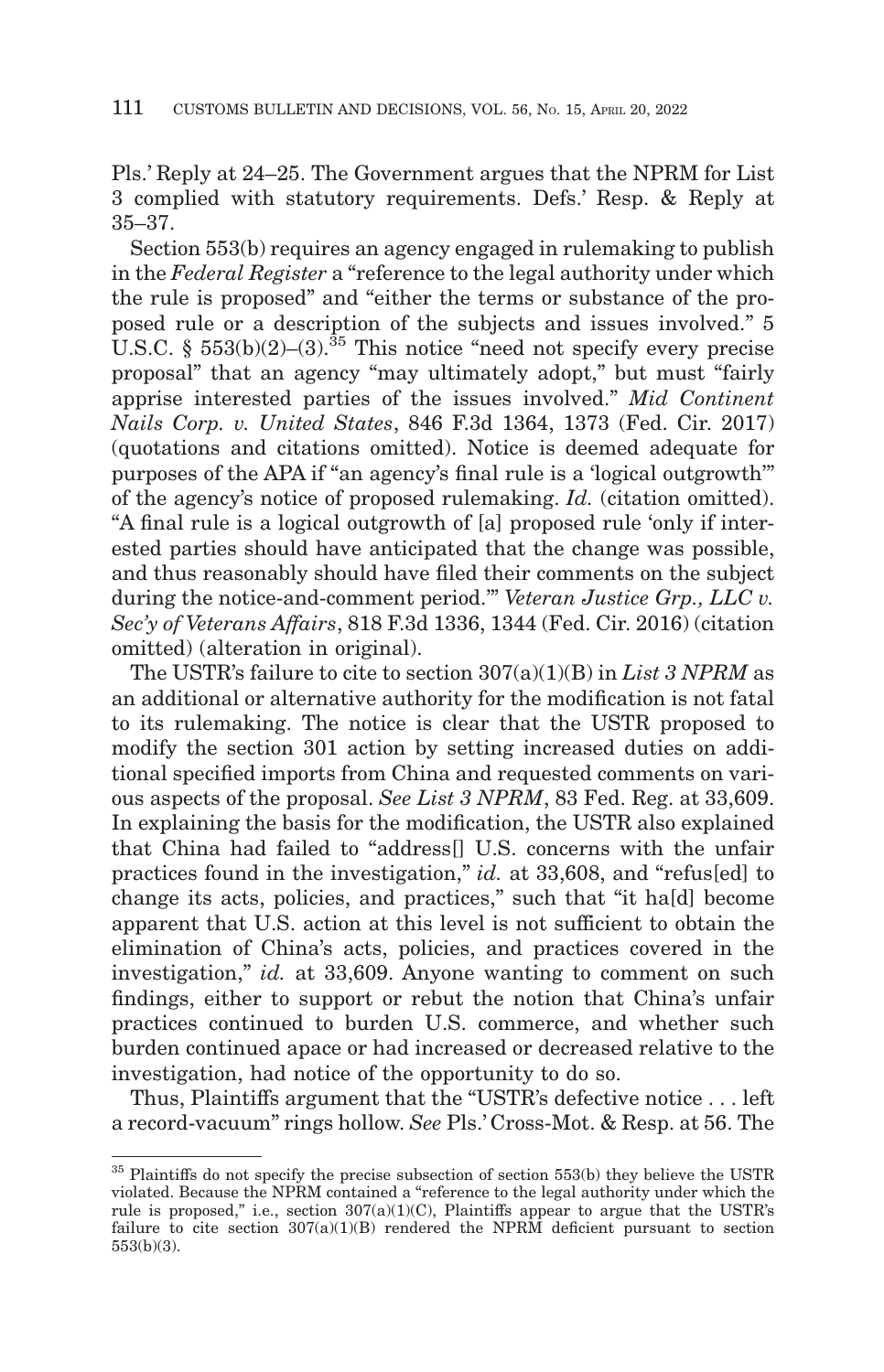USTR "fairly apprise[d] interested parties of the issues involved," and the USTR's reliance on subsection (B) in addition to subsection (C) in the final rule constituted a "logical outgrowth" of the proposed rule. *See Mid Continent*, 846 F.3d at 1373.

### **b. Comment Deadlines and Time to Testify**

Plaintiffs next argue that the USTR failed to provide meaningful opportunity to comment on List 3 by setting a simultaneous deadline for written and post-hearing rebuttal comments and limiting testimony at the public hearings to five minutes per person. *See* Pls.' Cross-Mot. & Resp. at 56–57. Plaintiffs raise similar arguments with respect to List 4A, while noting that, for that proceeding, posthearing rebuttal comments were due one week after the hearing. *See id.*; *cf.* RLC's Br. at 10–12 (advancing similar arguments). Plaintiffs also argue that, by explicitly limiting rebuttal comments to "rebutting or supplementing testimony at the hearing" in the NPRM for List 4A, the USTR arbitrarily departed from its practice with respect to List 1, List 2, and List 3. Pls.' Cross-Mot. & Resp. at 57–58 (citation omitted); *see also List 4 NPRM*, 84 Fed. Reg. at 22,565.

The Government argues that the simultaneous deadlines with respect to List 3 resulted from the USTR providing an extension of time for all comments, Defs.' Mot. at 52 (citing *List 3 Cmt. Extension*, 83 Fed. Reg. at 38,761), and the USTR intended the post-hearing rebuttal comments to be responsive to arguments raised at the hearing, not the written submissions, Defs.' Mot. at 53; Defs.' Resp. & Reply at 38. In any event, the Government contends, the APA does not require any opportunity for the submission of rebuttal comments or an in-person hearing during informal rulemaking proceedings; thus, the USTR's procedures in that regard could not have violated the APA. Defs.' Mot. at 53–54.

Plaintiffs' arguments lack merit. The APA did not require the USTR to provide interested parties with an opportunity to submit rebuttal comments. *See* 5 U.S.C. § 553(c). More importantly, the NPRM for List 3 clearly limited rebuttal comments to "post-hearing rebuttal comments." *List 3 NPRM*, 83 Fed. Reg. at 33,609. Thus, the USTR was within its discretion to set simultaneous deadlines for "written" and "post-hearing rebuttal comments" when it extended the deadlines for all List 3 comments. *See Vt. Yankee*, 435 U.S. at 543 ("Absent constitutional constraints or extremely compelling circumstances the administrative agencies should be free to fashion their own rules of procedure and to pursue methods of inquiry capable of permitting them to discharge their multitudinous duties.") (quotations and citations omitted).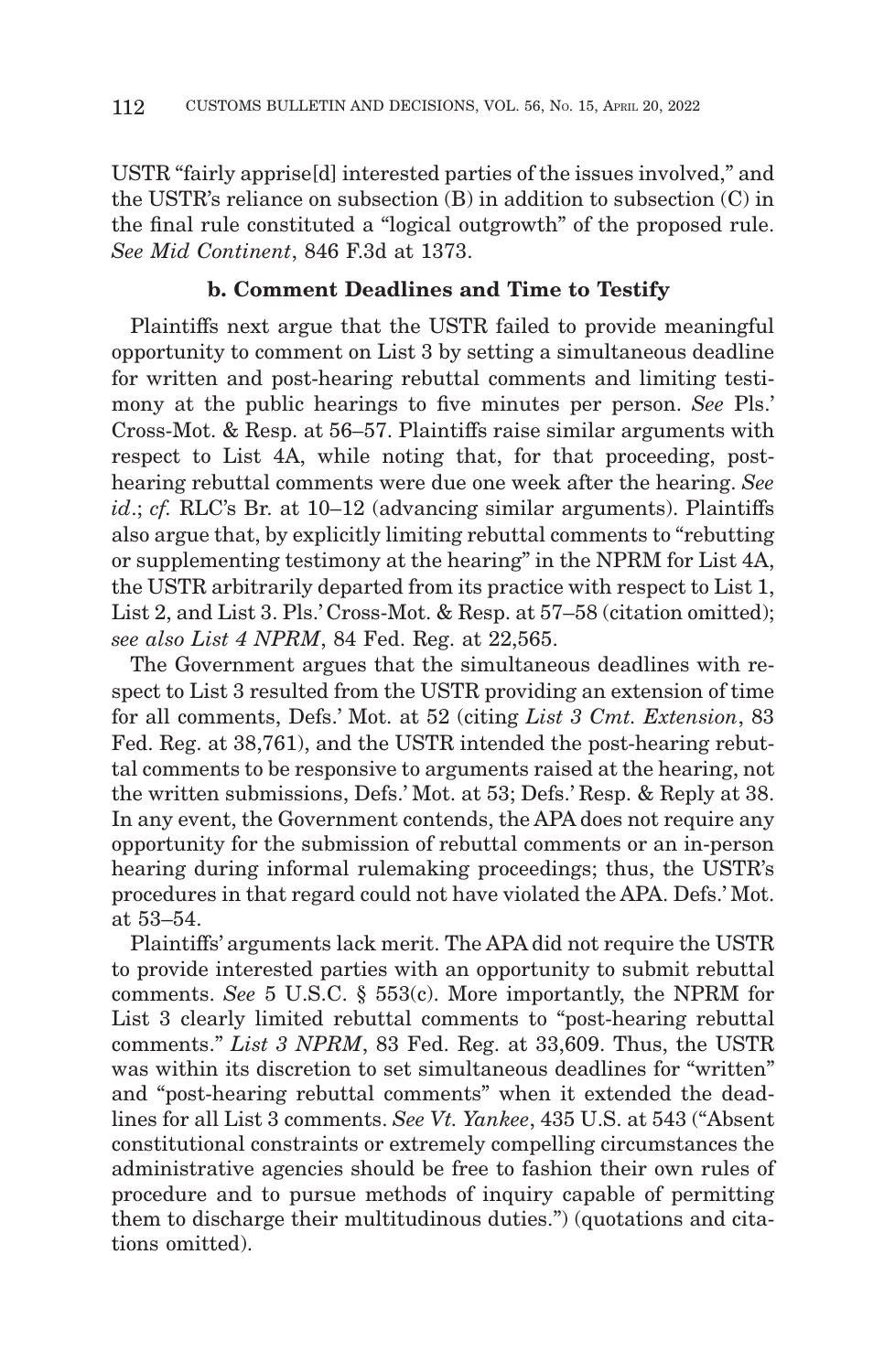The USTR's decision to limit oral testimony to five minutes per person also did not violate the APA, which gives agencies discretion as to whether a rulemaking will involve an "opportunity for oral presentation." 5 U.S.C. § 553(c). Absent a statutory directive, the amount of time allowed for each person to testify is the type of line-drawing exercise best left to the USTR. *See, e.g., Vt. Yankee*, 435 U.S. at 543. The public hearings for List 3 and List 4 ran for six and seven days, respectively, demonstrating ample opportunity for public participation. *See Final List 3*, 83 Fed. Reg. at 47,975; *Final List 4*, 84 Fed. Reg. at 43,304.

The USTR also did not arbitrarily depart from past practice when it cautioned that post-hearing rebuttal comments for List 4 "should be limited to rebutting or supplementing" hearing testimony. *List 4 NPRM*, 84 Fed. Reg. at 22,565. The *Federal Register* notices for List 1, List 2, and List 3 likewise provided for "post-hearing rebuttal comments" and, thus, did not explicitly provide for replies to written comments. *See List 3 NPRM*, 83 Fed. Reg. at 33,609; *Final List 1*, 83 Fed. Reg. at 28,712; *USTR Determination*, 83 Fed. Reg. at 14,908. Indeed, with respect to List 3, given the simultaneous deadlines for written and post-hearing rebuttal comments, there was no need for the USTR to have articulated such a limitation. *See List 3 Cmt. Extension*, 83 Fed. Reg. at 38,761.

Accordingly, the USTR did not have an established practice of allowing replies to written comments that it departed from with respect to List 4. *See Ranchers–Cattlemen Action Legal Found. v. United States*, 23 CIT 861, 884–85, 74 F. Supp. 2d 1353, 1374 (1999) (explaining that identification of an "agency practice" is predicated upon the existence of "a uniform and established procedure . . . that would lead a party, in the absence of notification of a change, reasonably to expect adherence to the established practice or procedure"). Even if the USTR had such a practice, the USTR's cautionary language used nonmandatory terms. *See List 4 NPRM*, 84 Fed. Reg. 22,565 (post-hearing rebuttal comments for List 4 "*should be* limited to rebutting or supplementing" hearing testimony) (emphasis added); *see also AT&T v. United States*, 307 F.3d 1374, 1379–80 (Fed. Cir. 2002) (stating that "[a] caution, however, is not a prohibition"). Thus, interested parties were not explicitly precluded from responding to another party's written submission.

Courts, recognizing that "[w]ith more time most parties could improve the quality of their comments," ask whether there is evidence that a party would provide more meaningful comments if given more time or opportunity. *Sichuan Changhong Elec. Co. v. United States*,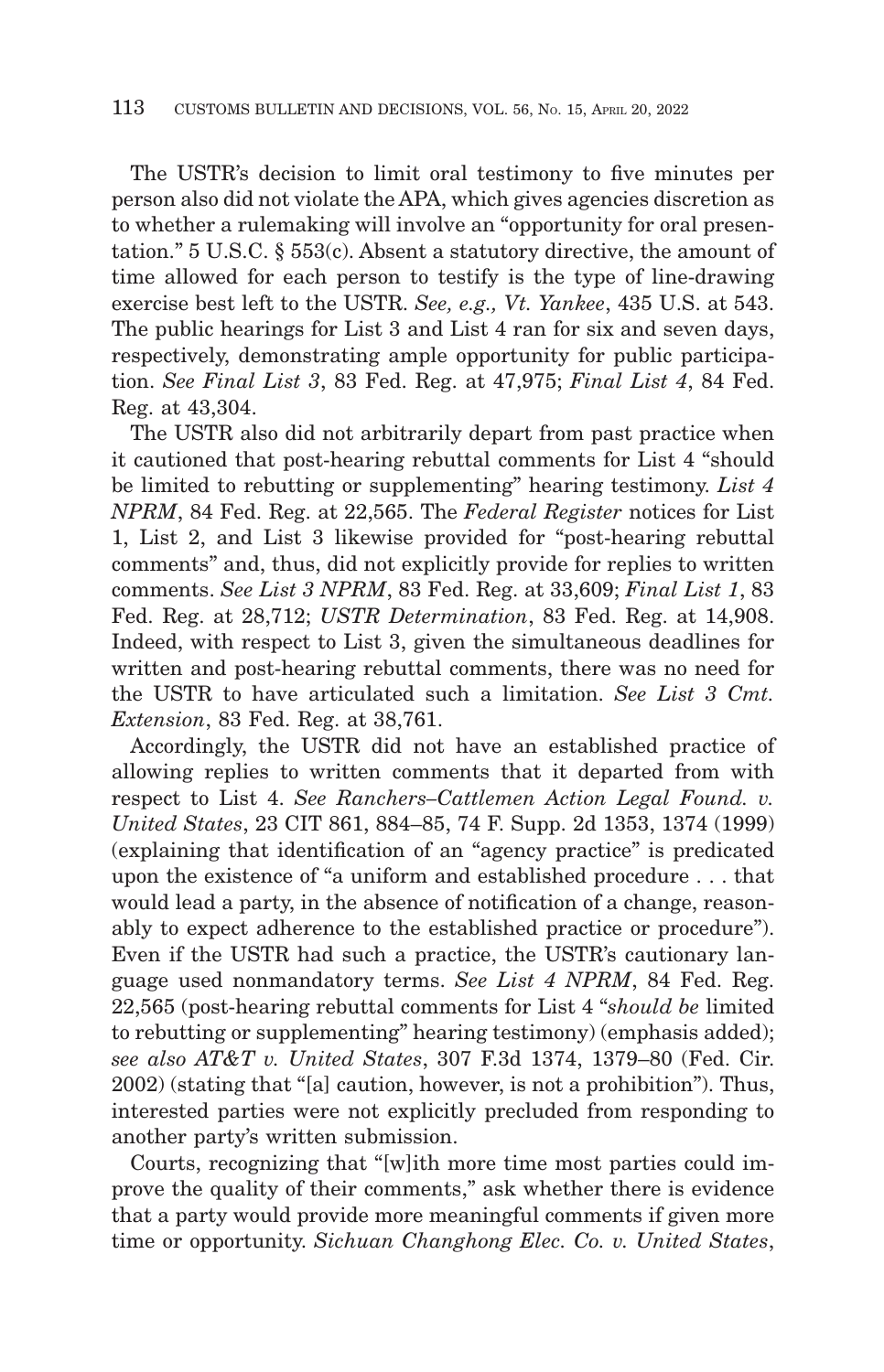30 CIT 1886, 1892, 466 F. Supp. 2d 1323, 1328 (2006); *see also Omnipoint Corp. v. FCC*, 78 F.3d 620, 630 (D.C. Cir. 1996) (finding that seven-day comment period did not violate APA where plaintiff "failed to identify any substantive challenges it would have made had it been given additional time"). Plaintiffs have pointed to no such evidence in connection with the foregoing arguments. Indeed, as the Government asserts, Plaintiffs fail to "explain *why* they would need to rebut any of the initial written comments (or, for that matter anything discussed at the hearing), when, as the administrative record demonstrates, the written commenters and hearing participants overwhelmingly *agreed* with the plaintiffs' position, that the tariffs should not go into effect." Defs.' Resp. & Reply at  $38^{36}$ 

Thus, for the reasons discussed above, Plaintiffs' additional procedural arguments do not provide any further basis to remand or vacate the USTR's determinations.

### **IV. The Government's Motion to Correct the Administrative Record**

The Government seeks to correct the administrative record by adding two documents (and provide an accompanying certification): The June 2018 Presidential Statement and a supplemental section 301 report titled Update Concerning China's Acts, Policies, And Practices Related To Technology Transfer, Intellectual Property, And Innovation (2018) ("Supplemental 301 Report"). Defs.' Mot. Correct R. at 1, Ex. B. The Government contends that "[t]he U.S. Trade Representative was aware of the contents of both of these documents and they would have been considered when making the challenged decisions." *Id.* at 2–3.<sup>37</sup> Plaintiffs "take no position on the motion with respect to [the June 2018 Presidential Statement]" given the Parties' and the USTR's respective references to that document. Pls.' Opp'n Correct R. at 1. Plaintiffs contend that the court should deny the motion with respect to the Supplemental 301 Report because it post-dates the USTR's consideration of the List 3 duties, was not cited by the USTR in the contested determinations or by the Parties in their litigation briefs, and the Government failed to demonstrate the USTR's consideration of the document. *Id.* at 1–2.

<sup>&</sup>lt;sup>36</sup> Because the court finds that Plaintiffs' arguments lack merit, the court does not reach the Government's argument that the court should account for the asserted "urgent need for action" when examining the adequacy of the USTR's procedures. See Defs.' Mot. at 55; Defs.' Resp. & Reply at 39–40.

 $^{37}$  The Government also states that "the USTR considered . . . the facts contained in the [Supplemental 301 Report]," Defs.' Mot. Correct R. at 3, but that assertion goes further than the declaration attached to the Government's motion, which asserts that the USTR "was aware of the contents of [the Supplemental 301 Report]" and it "would have been considered" by the USTR. Decl. by Megan Grimball ¶ 6 (Feb. 15, 2022), ECF No. 441–3.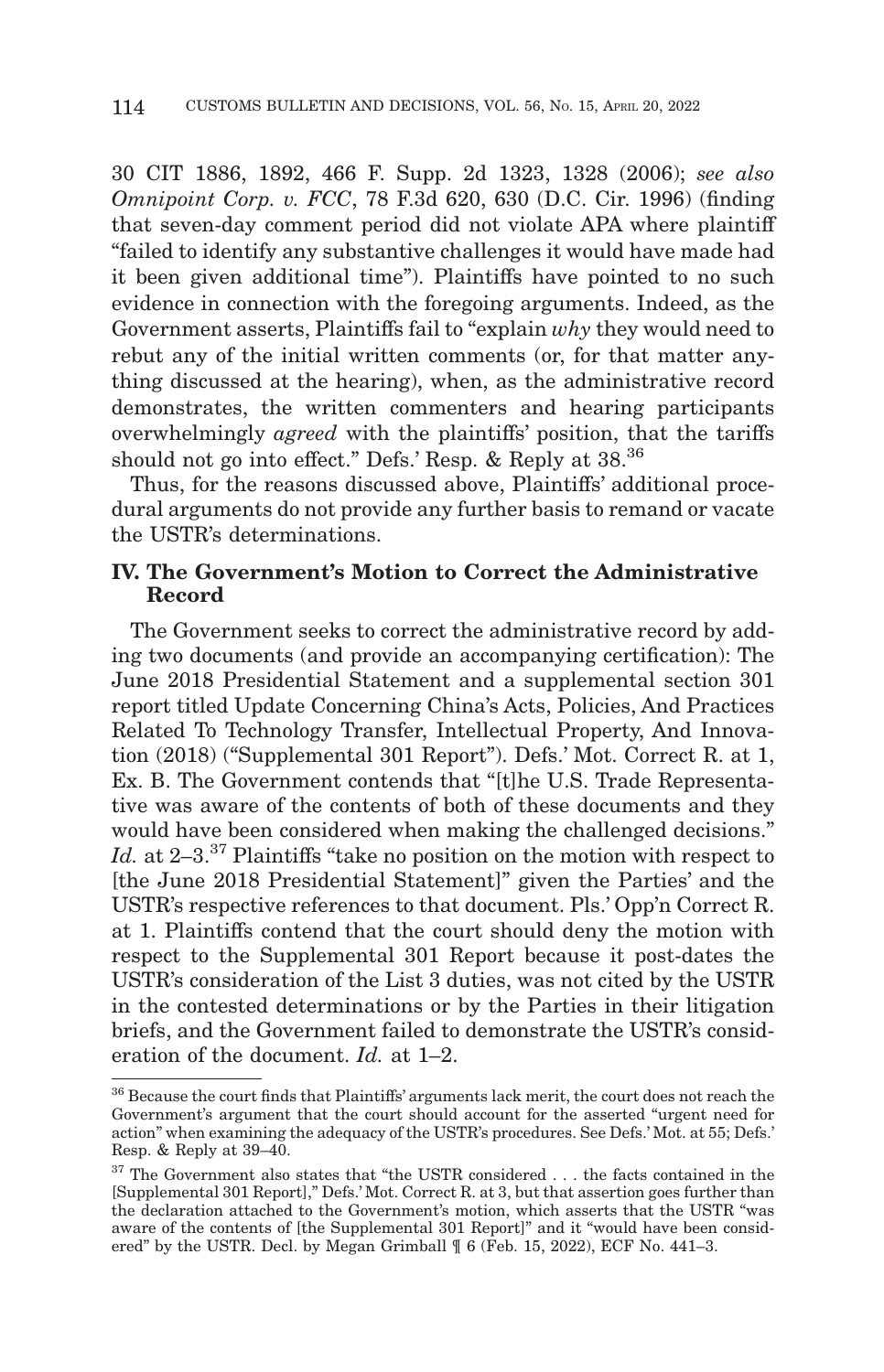The court will grant the Government's motion with respect to the June 2018 Presidential Statement and the accompanying certification but will deny the motion with respect to the Supplemental 301 Report.

For purposes of APA review, the administrative record consists of "all documents and materials directly or indirectly considered by agency decisionmakers." *Ammex, Inc. v. United States*, 23 CIT 549, 555, 62 F. Supp. 2d 1148, 1156 (1999) (quoting *Thompson v. U. S. Dep't of Labor*, 885 F.2d 551, 555 (9th Cir. 1989)). The obvious corollary to this rule is that "materials that were neither directly *nor* indirectly considered by agency decisionmakers," even if relevant, "should not be included" in the record. *Id.* (citation omitted). To correct the record, the movant must "show that the documents to be included were before the agency decisionmaker." *Pac. Shores Subdivision, Cal. Water Dist. v. U.S. Army Corps of Eng'rs*, 448 F. Supp. 2d 1, 6 (D.D.C. 2006). That showing requires the movant to "put forth concrete evidence and identify reasonable, non-speculative grounds for [its] belief that the documents were considered by the agency." *Fort Sill Apache Tribe v. Nat'l Indian Gaming Comm'n*, 345 F. Supp. 3d 1, 9 (D.D.C. 2018) (quotations and citation omitted) (alteration in original) (granting motion to correct the record to include 39 documents indirectly considered by an agency when the documents were referenced in a letter directly considered by the agency in reaching its final decision).

The Supplemental 301 Report could not have been directly or indirectly considered by the USTR in reaching its decision to issue *Final List 3* because the document did not exist at the time. The Government argues instead, with respect to both List 3 and List 4A, that the "contents" of the Supplemental 301 Report "*would have been* considered" by the USTR. Defs.' Mot. Correct R. at 1–2 (emphasis added). The Government offers no authority for including in the record a document that was not, itself, directly or indirectly considered by the USTR, even if its "contents" were, in some unexplained fashion, considered. On that point, however, the Government makes no showing that the contents of the Supplemental 301 Report *were* considered by the USTR; the Government merely surmises that they "would have been."38

 $^\mathrm{38}$  That the Supplemental 301 Report was published on the USTR's website in November 2018, *see* Defs.' Mot. Correct R. at 2, alone does not demonstrate the USTR's direct or indirect consideration of the facts contained therein when deciding whether to impose the List 3 or List 4A duties.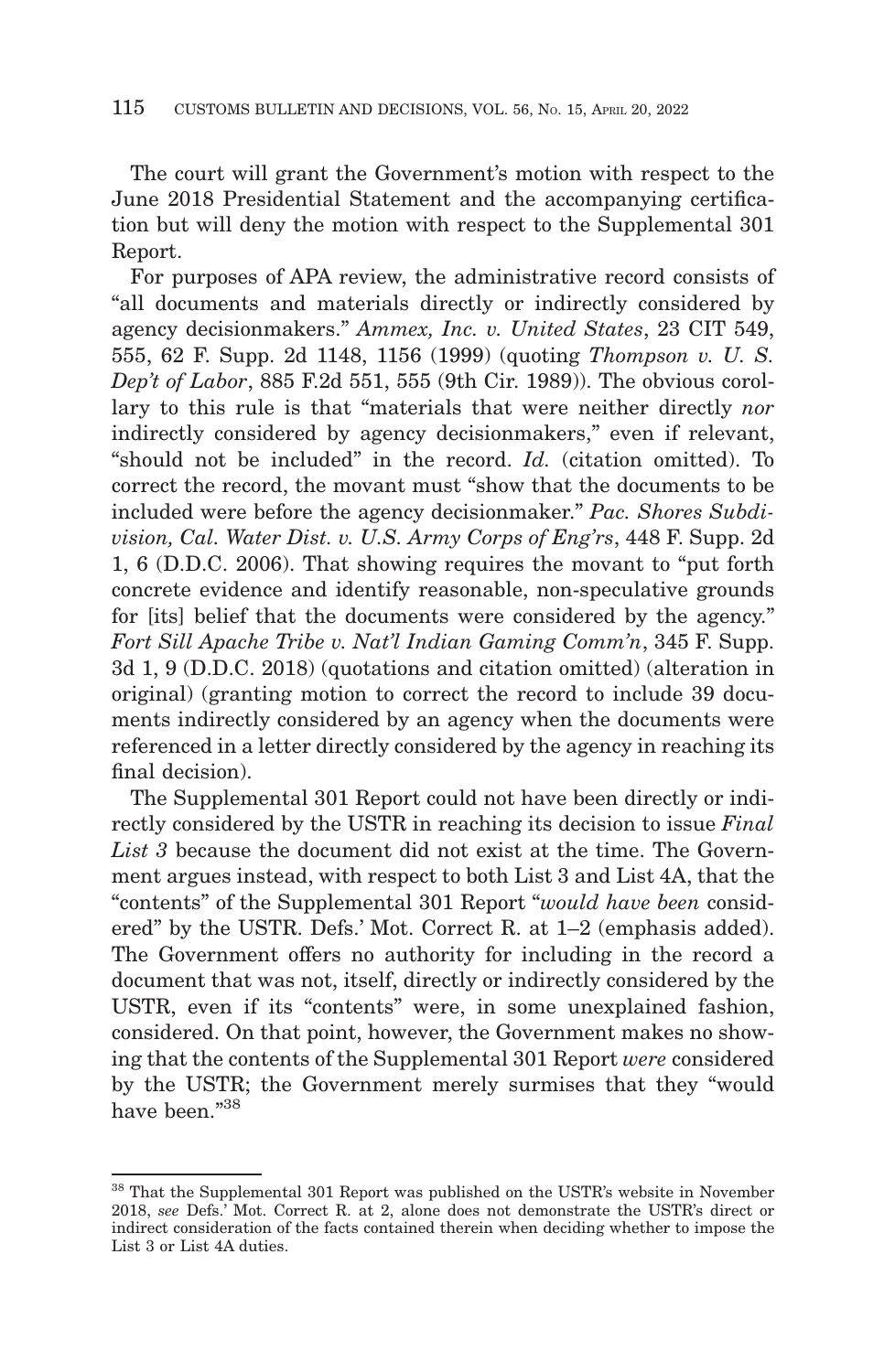Thus, the court will grant the Government's motion with respect to the June 2018 Presidential Statement and the accompanying certification and deny the Government's motion with respect to the Supplemental 301 Report.

### **CONCLUSION AND ORDER**

In accordance with the foregoing, it is hereby

**ORDERED** that the Government's motion to dismiss (ECF No. 314) is **DENIED**; it is further

**ORDERED** that the Government's motion for judgment on the agency record (ECF No. 314) and Plaintiffs' cross-motion for judgment on the agency record (ECF No. 358) are each **GRANTED IN PART** and **DENIED IN PART**; it is further

**ORDERED** that *Final List 3* and *Final List 4* are remanded to the USTR for reconsideration or further explanation consistent with this opinion; it is further

**ORDERED** that the USTR shall file its remand results on or before June 30, 2022; it is further

**ORDERED** that, within 14 days of the USTR's filing of the remand results, the Parties shall file a joint status report and proposed schedule for the further disposition of this litigation; and it is further

**ORDERED** that the Government's partial consent motion to correct the administrative record (ECF No. 441) is **GRANTED IN PART** and **DENIED IN PART**.

Dated: April 1, 2022

New York, New York

*/s/ Mark A. Barnett*

MARK A. BARNETT, CHIEF JUDGE

*/s/ Claire R. Kelly*

CLAIRE R. KELLY, JUDGE

*/s/ Jennifer Choe-Groves* JENNIFER CHOE-GROVES, JUDGE